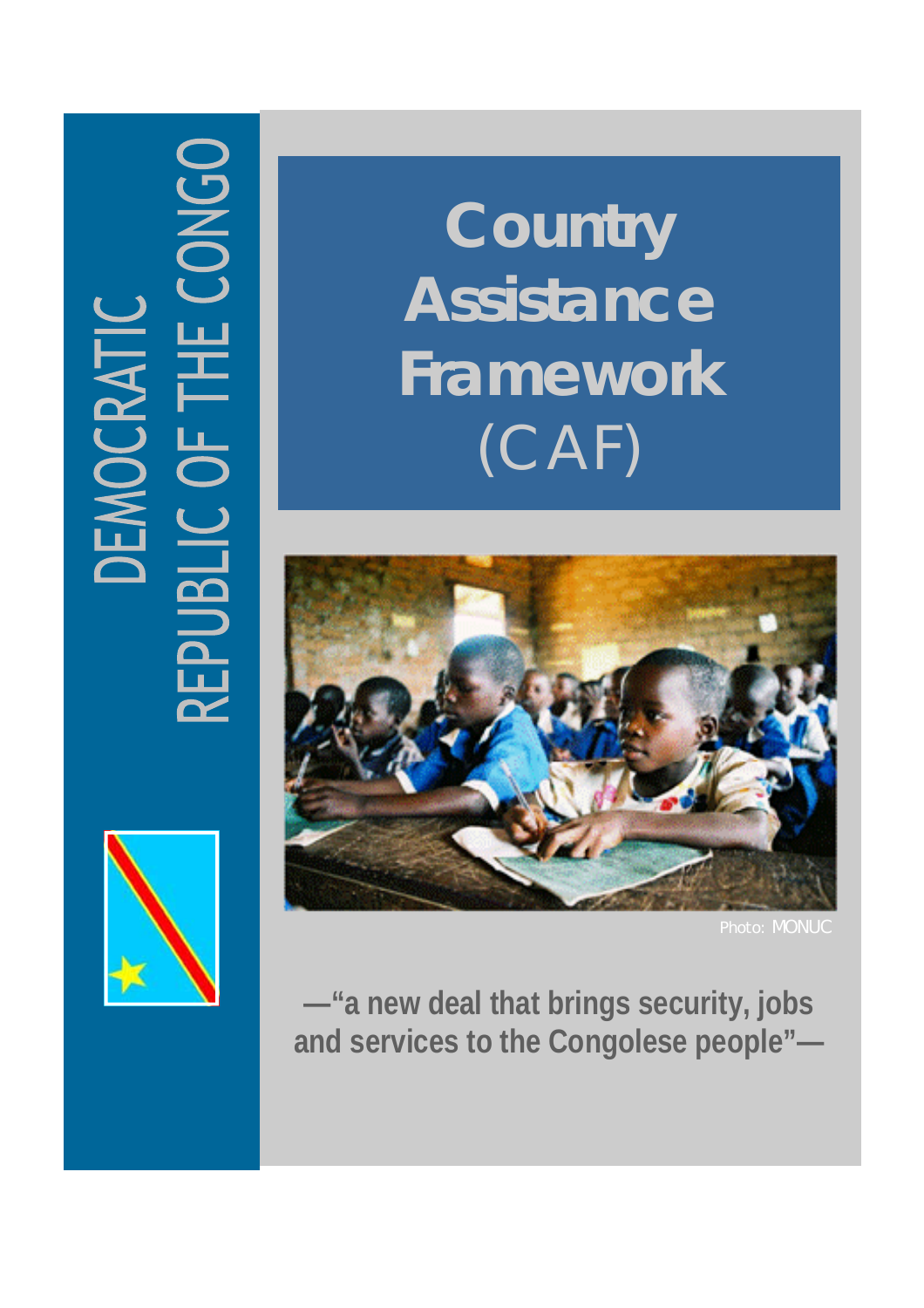# **TABLE OF CONTENTS**

| <b>ACRONYMS AND ABBREVIATIONS</b>                                   | 4         |
|---------------------------------------------------------------------|-----------|
| THE COUNTRY ASSISTANCE FRAMEWORK PROCESS                            | 6         |
| <b>Country Context</b>                                              | $\,$ $\,$ |
| A. Political Background                                             | 8         |
| <b>B.</b> Economic Background                                       | 10        |
| C. Social Background                                                | 12        |
| <b>Key Challenges and Medium-Term Prospects</b>                     | 14        |
| A. Country Vision and Poverty Reduction Strategy Paper              | 14        |
| B. Review of the PRSP Pillars                                       | 15        |
| C. Medium-Term Macro-Economic Outlook                               | 22        |
| <b>Managing Risks</b>                                               | 23        |
| A. Overall Approach                                                 | 23        |
| B. Seven Key Risks and the Corresponding Risk Management Strategies | 23        |
| C. Conclusion                                                       | 27        |
| <b>ANNEX I:</b>                                                     |           |
| <b>SUPPORTING THE GOVERNMENT'S GOVERNANCE CONTRACT</b>              | 28        |
| I. Overview                                                         | 28        |
| A. Background                                                       | 28        |
| <b>B. Cross-Cutting Concerns</b>                                    | 28        |
| II. Objectives                                                      | 29        |
| A. Security Sector Reform                                           | 29        |
| <b>B.</b> Enhancing Transparency                                    | 32        |
| C. Strengthening Public Financial Management                        | 33        |
| D. Management of Natural Resources                                  | 34        |
| E. Public Administration and Civil Service Reform                   | 34        |
| F. Local Governance and Decentralization                            | 35        |
| G. Investment Climate and Public Enterprise Reform                  | 36        |
| <b>ANNEX II:</b>                                                    |           |
| SUPPORTING HIGH, SHARED, AND SUSTAINABLE GROWTH                     | 38        |
| I. Overview                                                         | 38        |
| A. Background                                                       | 38        |
| <b>B.</b> Strategic Objective                                       | 38        |
| C. Overall Approach                                                 | 39        |
| D. Macroeconomic Framework and Assistance Needs                     | 40        |
| <b>II. Key Transversal Constraints and Priorities</b>               | 41        |
| A. Transport                                                        | 41        |
| <b>B.</b> Business Environment                                      | 41        |
| III. Sources of Growth and Specific Priorities for External Support | 42        |
| A. Agriculture                                                      | 42        |
| <b>B.</b> Mining                                                    | 44        |
| C. Industry and Services                                            | 48        |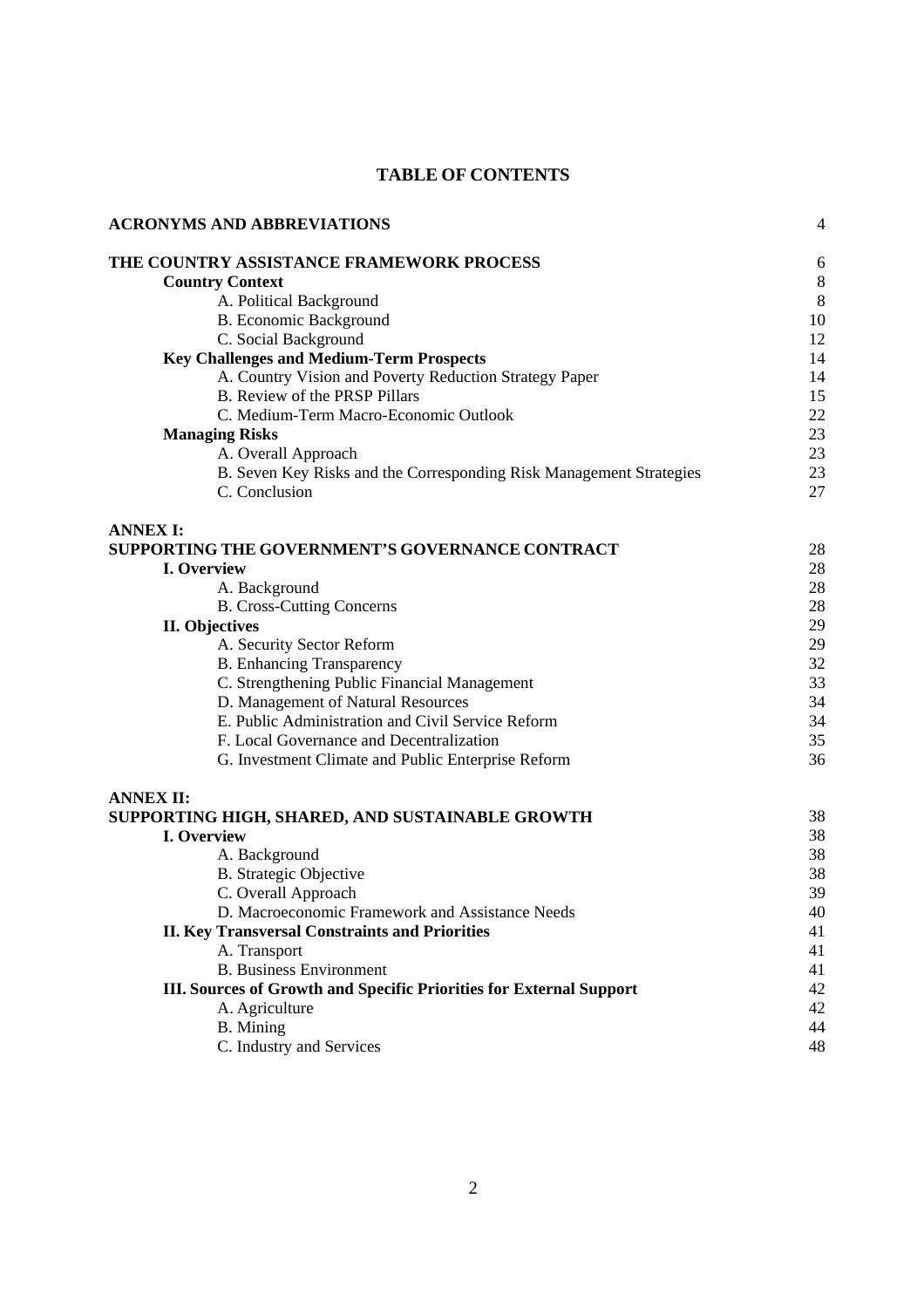| <b>ANNEX III:</b>                                                                                                                                                                               |                            |  |  |
|-------------------------------------------------------------------------------------------------------------------------------------------------------------------------------------------------|----------------------------|--|--|
| <b>IMPROVING ACCESS TO BASIC SOCIAL SERVICES AND REDUCING</b>                                                                                                                                   |                            |  |  |
| <b>VULNERABILITY</b>                                                                                                                                                                            | 52                         |  |  |
| I. Overview                                                                                                                                                                                     | 52                         |  |  |
| A. Background                                                                                                                                                                                   | 52                         |  |  |
| <b>B.</b> Strategic Objective                                                                                                                                                                   | 53                         |  |  |
| C. Overall Approach                                                                                                                                                                             | 53                         |  |  |
| <b>II. Specific Social Services and Priorities For External Support</b>                                                                                                                         |                            |  |  |
| A. Education                                                                                                                                                                                    | 55                         |  |  |
| <b>B.</b> Health Sector                                                                                                                                                                         | 60                         |  |  |
| C. Water and Sanitation                                                                                                                                                                         | 67                         |  |  |
| III. A Key Transversal Priority - Social Protection                                                                                                                                             |                            |  |  |
| <b>ANNEX IV:</b>                                                                                                                                                                                |                            |  |  |
| <b>COMBATING HIV/AIDS</b>                                                                                                                                                                       | 73                         |  |  |
| I. Overview                                                                                                                                                                                     | 73                         |  |  |
| A. Background                                                                                                                                                                                   | 73                         |  |  |
| <b>B.</b> Strategic Objective                                                                                                                                                                   | 73                         |  |  |
| C. Overall Approach                                                                                                                                                                             | 74                         |  |  |
| <b>ANNEX V:</b><br>REINFORCING COMMUNITY DYNAMICS AND STABILISING HIGHLY<br><b>VOLATILE COMMUNITIES</b><br>I. Overview<br>A. Background<br><b>B.</b> Strategic Objective<br>C. Overall Approach | 78<br>78<br>78<br>79<br>79 |  |  |
| CAF RESULTS MATRIX GOOD GOVERNANCE                                                                                                                                                              | 84                         |  |  |
| <b>CAF RESULTS MATRIX PRO POOR GROWTH</b>                                                                                                                                                       | 93                         |  |  |
| CAF RESULTS MATRIX BASIC SOCIAL SERVICES                                                                                                                                                        | 97                         |  |  |
| <b>CAF RESULTS MATRIX HIV/AIDS</b>                                                                                                                                                              | 106                        |  |  |
| CAF RESULTS MATRIX COMMUNITY DEVELOPMENT                                                                                                                                                        | 108                        |  |  |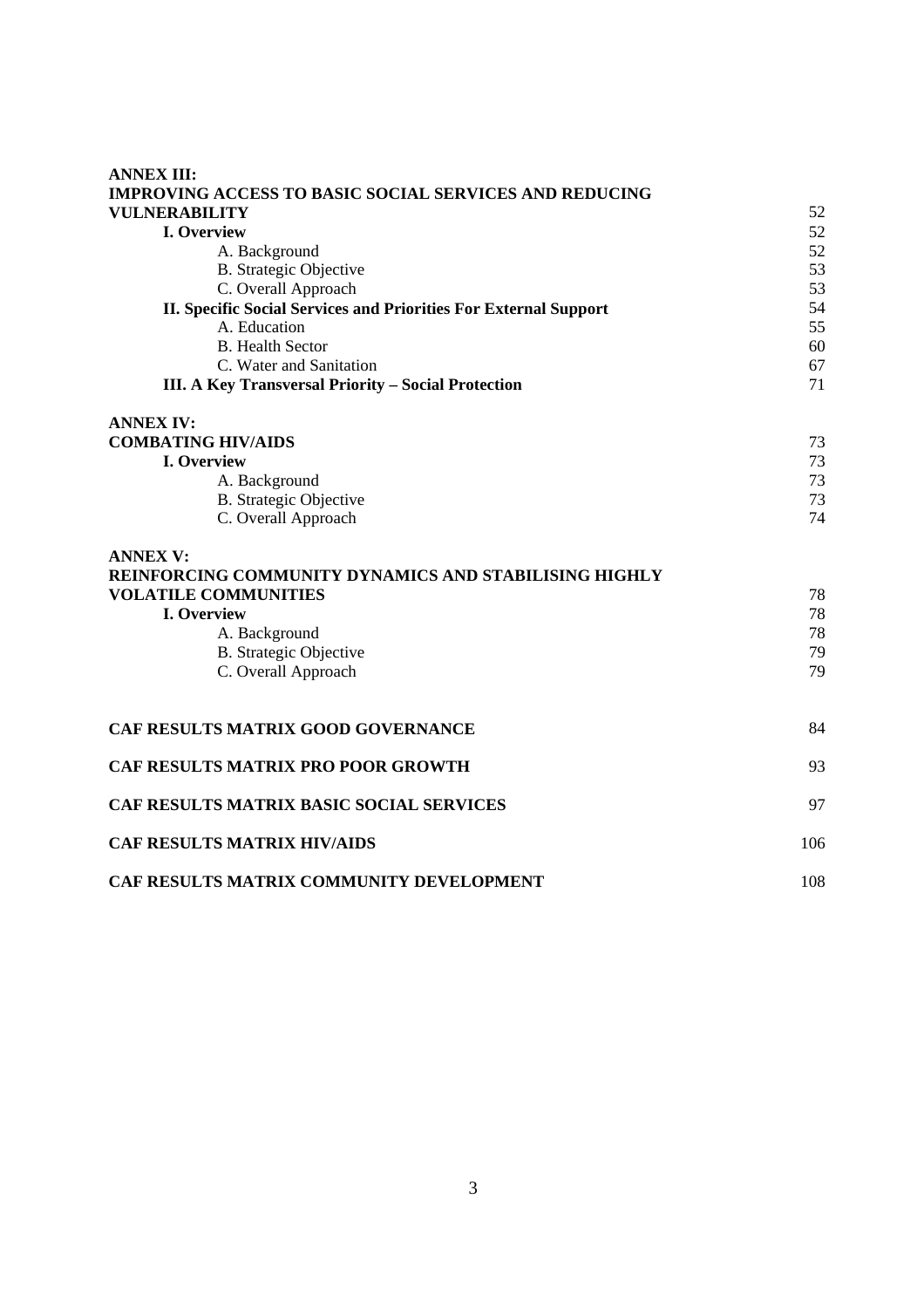# **ABBREVIATIONS AND ACRONYMS**

| ABR                       | <b>Area Based Recovery</b>                                          |
|---------------------------|---------------------------------------------------------------------|
| ADB                       | <b>African Development Bank</b>                                     |
| ART                       | Anti Retro-Viral Treatment                                          |
| CAP                       | <b>Complementary Activity Package</b>                               |
| <b>CDR</b>                | Centrales de Distribution Régionales                                |
| <b>CEEC</b>               | Centre d'Evaluation, d'Expertise et de Certification                |
| <b>CENI</b>               | La Commission Electorale Nationale Indépendante                     |
| <b>CFAA</b>               | <b>Country Financial Accountability Assessment</b>                  |
| <b>CIDA</b>               | Canadian International Development Agency                           |
| <b>CMFK</b>               | Chemin de Fer du Katanga                                            |
| <b>CNAEA</b>              | Comité National d'Action de l'Eau et de l'Assainissement            |
| <b>COPIREP</b>            | Comité de Pilotage de la Réforme des Entreprises Publiques          |
| <b>CPRCD</b>              | Commission Permanente de Reformes du Droit Congolais                |
| <b>DDR</b>                | Disarmament, Demobilization and Reintegration                       |
| <b>DfID</b>               | Department for International Development                            |
| DGI                       | Direction Générale des Impôts                                       |
| <b>DGRAD</b>              | Direction Générale des Recettes Administratives et Domaniales       |
| EC                        | <b>European Commission</b>                                          |
| <b>EFA</b>                | <b>Education For All</b>                                            |
| <b>EITI</b>               | Initiative pour la Transparence dans les Industries d'Extraction    |
| <b>EMIS</b>               | <b>Education Management Information System</b>                      |
| EPI                       | Equipement de Protection Individuelle                               |
| <b>EPSP</b>               | Enseignement Primaire, Secondaire et Professionnel                  |
| <b>FARDC</b>              | Forces Armées Congolaises                                           |
| <b>FDI</b>                | Foreign Direct Investment                                           |
|                           |                                                                     |
|                           |                                                                     |
| <b>FEC</b>                | Fédération des Entreprises des Congo                                |
| <b>FEDECAME</b>           | Fédération des Centrales de Distribution des Médicaments Essentiels |
| <b>GDP</b>                | <b>Gross National Product</b>                                       |
| <b>GER</b>                | <b>Gross Enrolment Rates</b>                                        |
| <b>GIBS</b>               | Groupe Inter Bailleurs Santé                                        |
| <b>HIMO</b>               | Haute Intensité de Main-d'Oeuvre                                    |
| <b>HIPC</b>               | Heavily Indebted Poor Countries                                     |
| <b>HMIS</b>               | <b>Health Management Information System</b>                         |
| <b>HSSS</b>               | <b>Health Systems Strengthening Strategy</b>                        |
| <b>IASC</b>               | <b>Inter-Agency Standing Committee</b>                              |
| <b>ICAO</b>               | <b>International Civil Aviation Authority</b>                       |
| <b>IGF</b>                | Inspection Générale de Finances                                     |
| <b>IMCI</b>               | <b>Integrated Management of Childhood Illness</b>                   |
| <b>IMF</b>                | <b>International Monetary Fund</b>                                  |
| <b>INERA</b>              | Institut de l'Environnement et de Recherches Agricoles              |
| <b>ITM</b>                | Institut Technique Médical                                          |
| LDF                       | <b>Local Development Fund</b>                                       |
| <b>LLIN</b>               | Long Lasting Insecticide-Treated Mosquito Nets                      |
| <b>LNME</b>               | Liste Nationale de Médicaments Essentiels                           |
| <b>MAP</b>                | Minimum Activity Package                                            |
| <b>MDG</b>                | Millennium Development Goal                                         |
| <b>MDRI</b>               | Multilateral Debt Relief Initiative                                 |
| <b>MDRP</b>               | Multi-Country Demobilization and Reintegration Program              |
| <b>MEG</b><br><b>MIBA</b> | Médicaments Essentiels Génériques<br>Minière de Bakwanga            |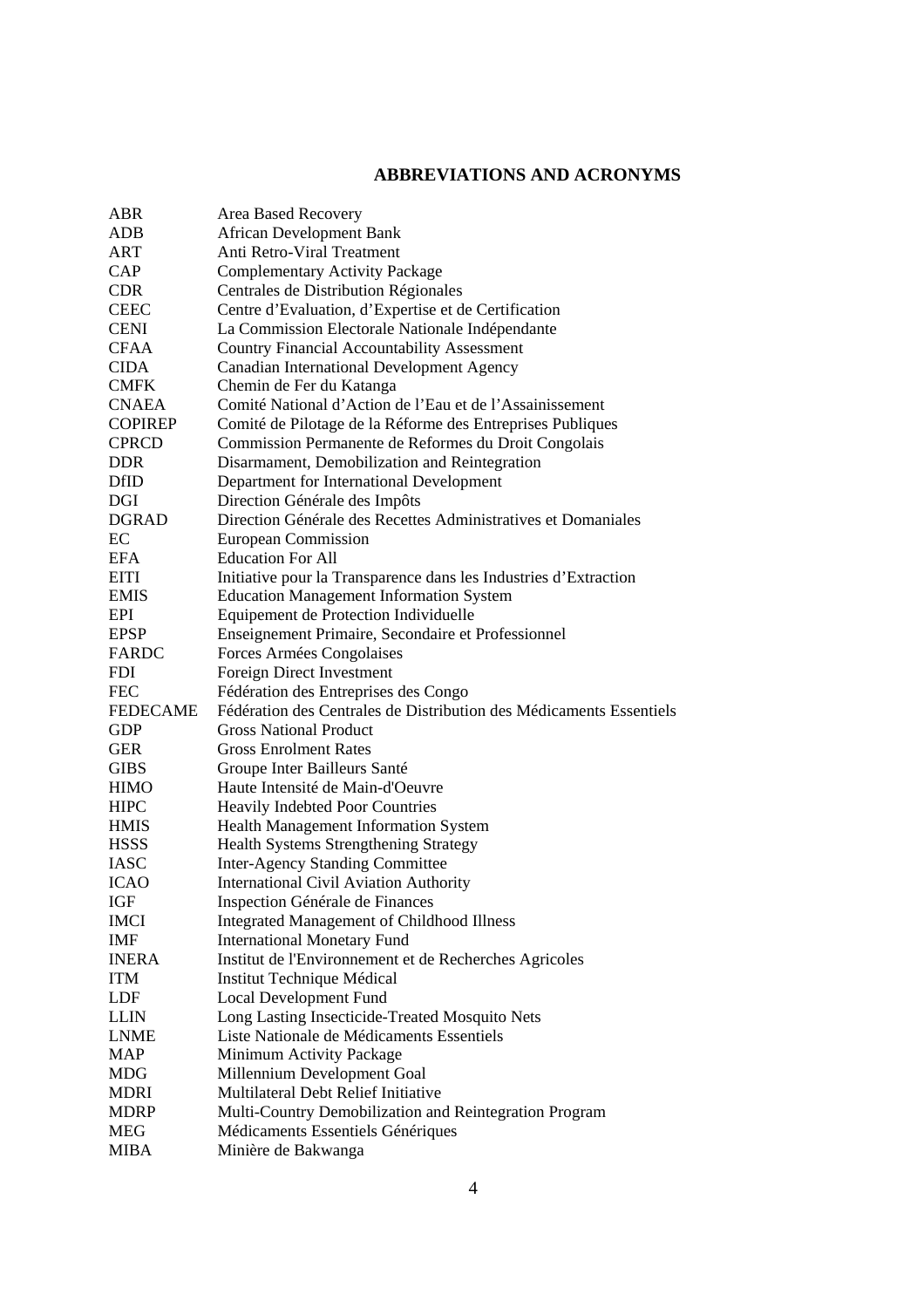| <b>MTEF</b>     | Medium Term Expenditure Framework                                    |
|-----------------|----------------------------------------------------------------------|
| NGO             | Non-Governmental Organization                                        |
| <b>OCC</b>      | Office Congolais de Control                                          |
| <b>ODA</b>      | <b>Official Development Aid</b>                                      |
| <b>OFIDA</b>    | Office des Douanes et Accises                                        |
| OHADA           | L'Organisation pour l'Harmonisation en Afrique du Droit des Affaires |
| <b>OMIKO</b>    | Office des Mines d'Or de Kilo-Moto                                   |
| ONATRA          | Office National de Transport                                         |
| <b>PFM</b>      | <b>Public Financial Management</b>                                   |
| <b>PEP</b>      | Post Exposure Prophylaxis                                            |
| <b>PER</b>      | <b>Public Expenditure Reviews</b>                                    |
| <b>PETS</b>     | <b>Public Expenditure Tracking Surveys</b>                           |
| PHC             | Primary Health Care                                                  |
| <b>PLWHA</b>    | People Living with HIV/AIDS                                          |
| <b>PMTCT</b>    | Prevention Mother to Child Transmission                              |
| <b>PNA</b>      | Programme National Assainissement                                    |
| <b>PNC</b>      | Police Nationale Congolaise                                          |
| <b>PPA</b>      | Participatory Poverty Assessment                                     |
| <b>PPP</b>      | <b>Public Private Partnership</b>                                    |
| <b>PRGF</b>     | Poverty Reduction Growth Facility                                    |
| <b>PRSP</b>     | <b>Poverty Reduction Strategy Paper</b>                              |
| <b>REGIDESO</b> | Water Distribution Authority                                         |
| <b>RVA</b>      | Régie des Voies Aériennes                                            |
| <b>RVF</b>      | Régie des Voies Fluviales                                            |
| <b>RVM</b>      | Régie des Voies Maritimes                                            |
| SALW            | <b>Small Arms and Light Weapons</b>                                  |
| <b>SEA</b>      | Supervisuer de L'Eau et d'Assanissement                              |
| SENASEM         | <b>Service National des Semences</b>                                 |
| SIDA            | <b>Swedish International Development Agency</b>                      |
| SISA            | Système d'Information Sécurité Alimentaire                           |
| SMI             | Structure Militaire Intègre                                          |
| SMIG            | Salaire Minimum Garanti                                              |
| SMP             | <b>Staff Monitored Programme</b>                                     |
| <b>SNCC</b>     | Société National de Control de Congo                                 |
| <b>SNEL</b>     | Société National d'Electricitie                                      |
| <b>SNHR</b>     | Société National d'Hydraulique Rurale                                |
| SRSS            | Système du Réseau de Soins de Santé                                  |
| STI             | <b>Sexually Transmitted Infection</b>                                |
| SWAp            | Sector Wide Approach                                                 |
| <b>TVET</b>     | Technical and Vocational Education Training                          |
| UN              | <b>United Nations</b>                                                |
| <b>USAID</b>    | United States Agency for International Development                   |
| <b>VCT</b>      | Voluntary Counseling and Testing                                     |
| <b>WBG</b>      | World Bank Group                                                     |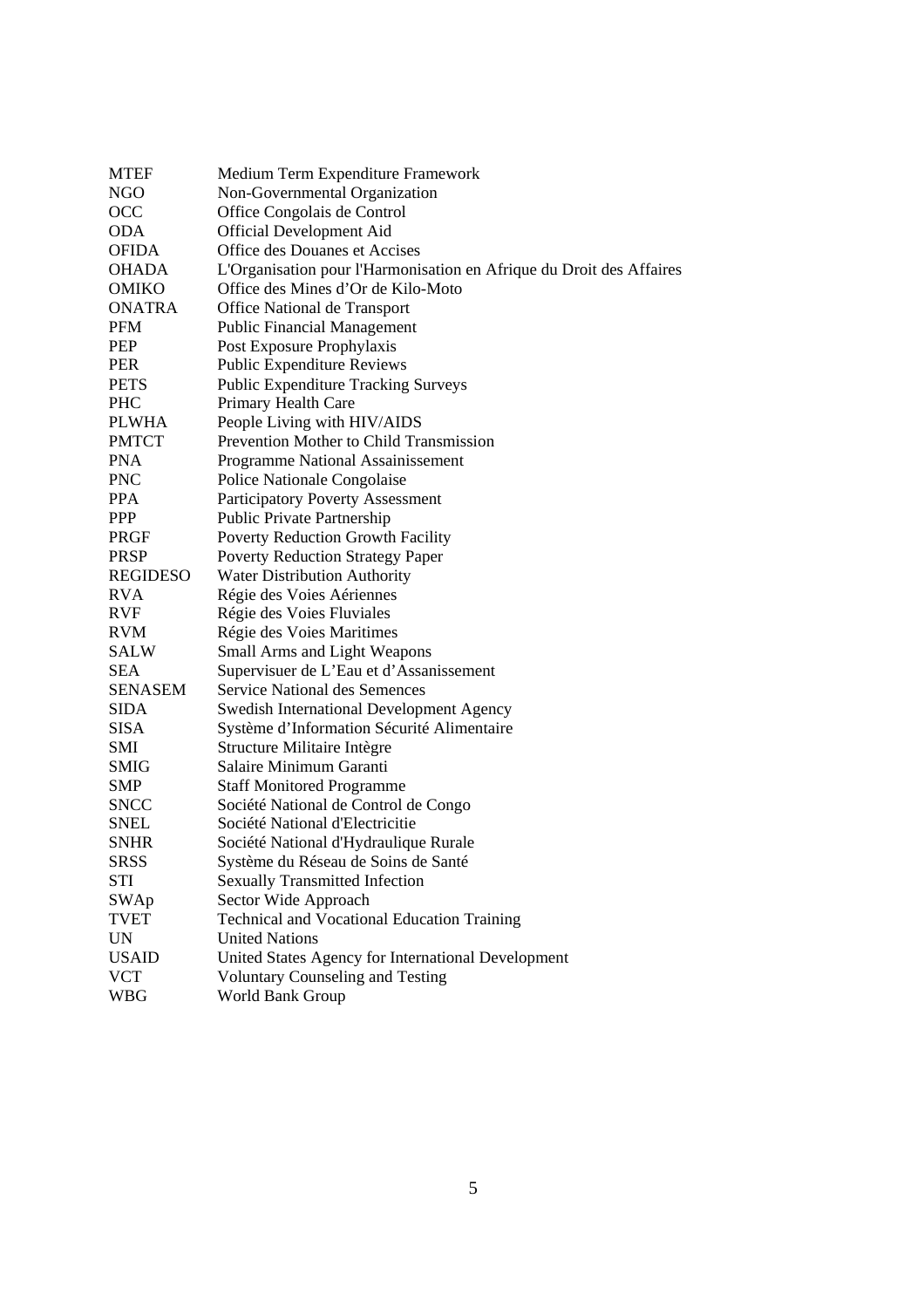# **THE COUNTRY ASSISTANCE FRAMEWORK PROCESS**

1. *The Country Assistance Framework (CAF) is a process by which a number of donors have developed a common strategic approach for economic assistance to Democratic Republic of the Congo (DRC) in the post-elections period*. The CAF is derived from the priorities articulated in the Poverty Reduction Strategy Paper (PRSP) and covers the period 2007 to 2010. It is expected that it will provide a solid basis for harmonizing approaches and programmes.

2. *The CAF is born from the recognition that the issue of aid harmonization is at the core of the recovery challenge in a country like DRC*. Assistance to DRC is characterized by the paradoxical combination of a relatively large number of donors (with more than 20 agencies providing assistance, through a broad variety of operational partners, both governmental and non-governmental) and a relatively limited total amount of assistance (about US\$800 million in annual disbursements). Aid is, however, inadequate given the scale of challenges that DRC faces (about US\$15 per capita per year). This situation carries significant risks with regard to the actual capacity of aid agencies to effectively contribute to stability and recovery: (i) by absorbing limited Government capacities in the dialogue with a large number of partners; (ii) by making the achievement of synergies difficult, in a context where individual projects, even if each one is successful, may not be enough to yield an impact at the countrywide level; and (iii) by disconnecting economic assistance from other international efforts (political, security, humanitarian) and hence limiting its potential impact on the overall stabilization agenda.

3. *The CAF has generated intense interest among donors as an effort to coordinate and harmonize approaches*. Starting from a small core group, participation has rapidly expanded to 17 members, including both multilateral organizations – the World Bank Group (WBG), the European Commission (EC), the International Monetary Fund (IMF), the African Development Bank (ADB), and the United Nations (UN) system – and key bilaterals: Belgium (Belgian Cooperation), Canada (Canadian International Development Agency, CIDA), France (French Cooperation), Germany, Japan, China, the Netherlands, Italy, Spain, Sweden (Swedish International Development Agency, SIDA), the United Kingdom (Department for International Development, DFID), and the United States (US Agency for International Development, USAID).

4. *The CAF process aims to harmonize donor approaches and instruments at a minimum transaction cost*. As in many harmonization efforts, the CAF challenge is to overcome bureaucratic complexities and differences of institutional cultures to reach a consensus around key priorities. Potential bureaucratic issues stem from the multiplicity of review and approval mechanisms across institutions, which can easily result in adding layers upon layers of complexity to any joint decision-making. Differences of institutional cultures are sometimes as basic as different meanings for what an assistance strategy is (e.g., for the World Bank Group it is essentially a set of decisions guiding the allocation of existing resources, while for the United Nations it is an effort aimed at mobilizing new financing – which calls for different approaches). The CAF hence consists of a light and pragmatic process aimed at ensuring a consensus on the substance of the strategy, while leaving ample flexibility to each participant on process issues.

5. *The CAF has focused to date on building consensus around three key elements of any strategy: a joint diagnosis, coordinated programming, and a common results matrix*. In practical terms, this has translated in the production of a series of "joint chapters" that will be incorporated into each donor strategy. CAF donors have committed to incorporate these chapters *verbatim* in their respective strategies, although it is agreed that some participating agencies may add to these chapters complementary material (to meet their institutional requirements). The "joint chapters" are: (i) country context; (ii) key challenges and mediumterm prospects; (iii) risks; (iv) thematic annexes for each of the five PRSP pillars (Governance, Growth, Basic Social Services, HIV/AIDS, and Community Dynamics); and (v) a results matrix.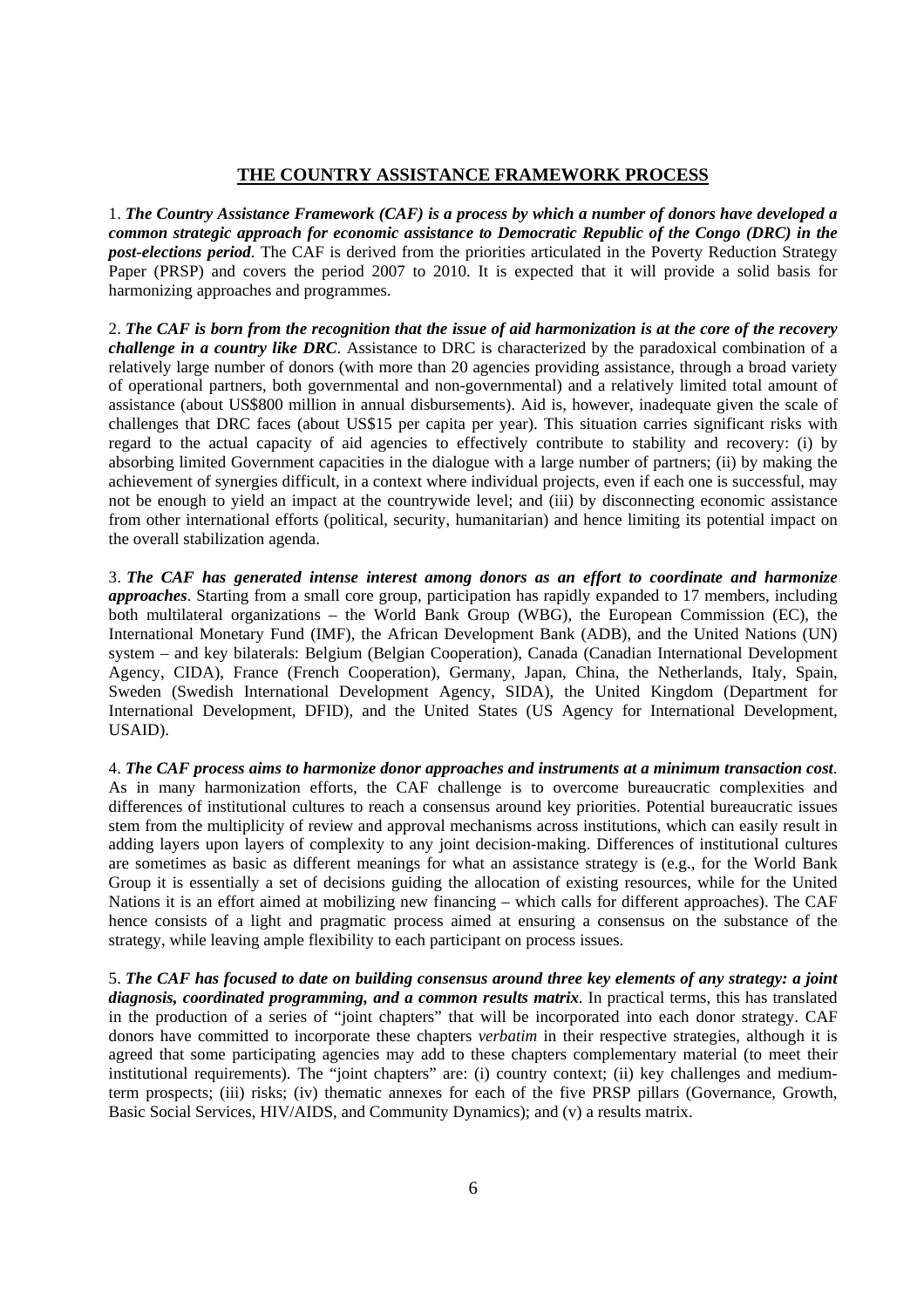6. *The CAF is an ongoing and complex process*. To date, the work has proceeded through a series of several-day long meetings, interspaced with regular and intense consultations among donors in Kinshasa. Working groups have been put in place and have developed background papers. Discussions have been held to sort out differences of approaches. While challenging to manage, the process has been quite successful to date, in that participants have remained enthusiastic (with new participants joining in) despite the number of actors, institutional needs, and differences in operating modes, and in that a strong consensus has been forged on key pieces of the common diagnosis. The election of the new government has spurred consultations between the government and the donors and donor coordination has been added to the docket of the Ministry of Plan.

### 7. *Looking forward, next steps in the donor harmonization process include:*

- *The finalization of "common chapters" and "common annexes"* after in-depth consultations with the Government.
- *The organization of a joint consultation process with the new authorities and other stakeholders*, through the annual Consultative Group Meeting. This meeting is planned for October/November 2007 and is scheduled to be held in Paris, France. This will be a complex process (in particular due to the number of donors involved), which has to be carefully coordinated and creatively planned if it is to be successful.
- *Discussions regarding joint mechanisms for managing project implementation* (a joint monitoring and evaluation matrix) and discussions on the most effective way for further harmonization of donors in DRC and the strengthening of the Government's own coordination capacities.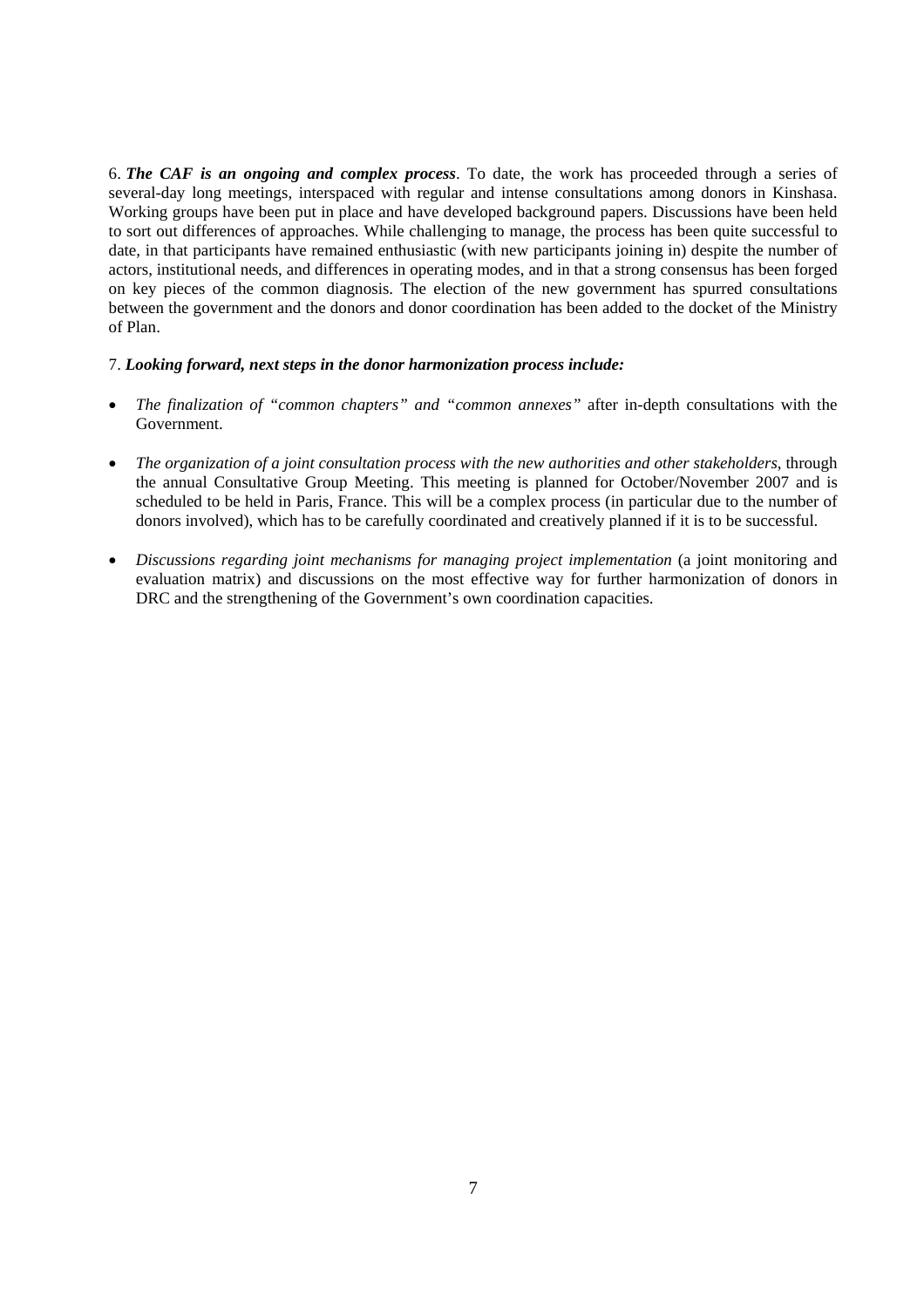### **COUNTRY CONTEXT**

1. *The situation in DRC exemplifies many of the challenges faced by post-conflict countries*. Significant progress has been made over the last years, but the challenges remain daunting. Physical and social devastation caused by decades of mismanagement and conflict in one of the most richly-endowed African countries is extreme. Living conditions for most of the 58 million Congolese are extremely difficult, and the sharp deterioration of social indicators jeopardizes the prospects for Africa as a whole to make decisive progress towards the Millennium Development Goals (MDGs). The contrasts are stark, in a country the size of Western Europe, between districts where the situation is comparable to other African countries and areas where extreme violence and urgent humanitarian needs persist. The political environment remains complex and fluid – and the regional stakes are high, with seven out of DRC's nine neighbors having experienced a major conflict over the last decade.

### **A. Political Background**

2. *DRC is emerging from a dreadful period of mismanagement, political instability, and conflict*. After about eighty years of colonial rule, several secessionist conflicts in the post-independence period, and a long period of corruption and mismanagement under President Mobutu Sese Seko, DRC entered the 1990s in a state of quasi-collapse. That decade was marked by successive episodes of increasing violence: looting by the armed forces in 1991 and again in 1993, a first conflict in 1997 (with the involvement of seven foreign countries and a number of militias), and a second conflict between 1998 and 2003 during which a reported 3.5 million people died, and many more were displaced.

3. *The recent elections mark the culmination of the peace and reconciliation process*. Since 2001, and the appointment of President Joseph Kabila, considerable progress has been made, within the context of the 1999 Lusaka ceasefire agreement and the inter-Congolese dialogue. Large-scale military activity ceased in early 2001. Foreign forces formally withdrew in 2002. The United Nations (UN) peacekeeping mission (*Mission des Nations Unies en République Démocratique du Congo,* MONUC) has deployed more than 17,000 troops in the country. The pace of progress accelerated after June 2003 and the establishment of a Transitional Government (and a Parliament) of national unity: communications were re-established between areas which had long been divided along frontlines, key technical institutions were re-unified, exchange rates were harmonized across the country, and a new constitution was approved by referendum in December 2005. Despite formidable logistical challenges (and localized episodes of violence), general elections took place in a satisfactory manner on July 30, 2006 (first round of Presidential election and Parliamentary elections) and October 29, 2006 (second round of Presidential elections and local elections).

4. *For the first time since 1960, the Government, Parliament, and local authorities have been selected through democratic elections, and new institutions are now in place.* President Joseph Kabila won the presidential elections with 58% of the vote against his challenger Jean-Pierre Bemba who obtained 42% of the vote. President Kabila announced the composition of his government on February 5, 2007. Led by Prime Minister Gizenga, this government comprises 60 members, including six ministers of state, 34 ministers and 20 deputy ministers. It is a coalition representing the broad political platform which supported President Kabila during the 2006 elections and it includes the Presidents party (*Parti du Peuple pour la Reconstruction et la Démocratie*, PPRD), the Prime Minister's party (*Parti Lumumbiste Unifié*, PALU), and the *Union des Démocrates Mobutistes* (UDEMO). The Parliament and Senate are in place as well as Provincial Assemblies.

5. *Still, much remains to be done to further consolidate the peace and reconciliation process*. There is insecurity in the east due to remaining militia activity. In Ituri, approximately 4,500 militia members are still harassing the civilian population and fighting with the weak army and the over-stretched MONUC. In North Kivu, negotiations between rebel leader Laurent Nkunda and the Government of DRC resulted in an agreement to mix brigades loyal to Nkunda with regular army brigades. Localized riots sporadically affect other parts of the country (e.g., in Bas Congo, at the end of January) and deadly clashes occurred in Kinshasa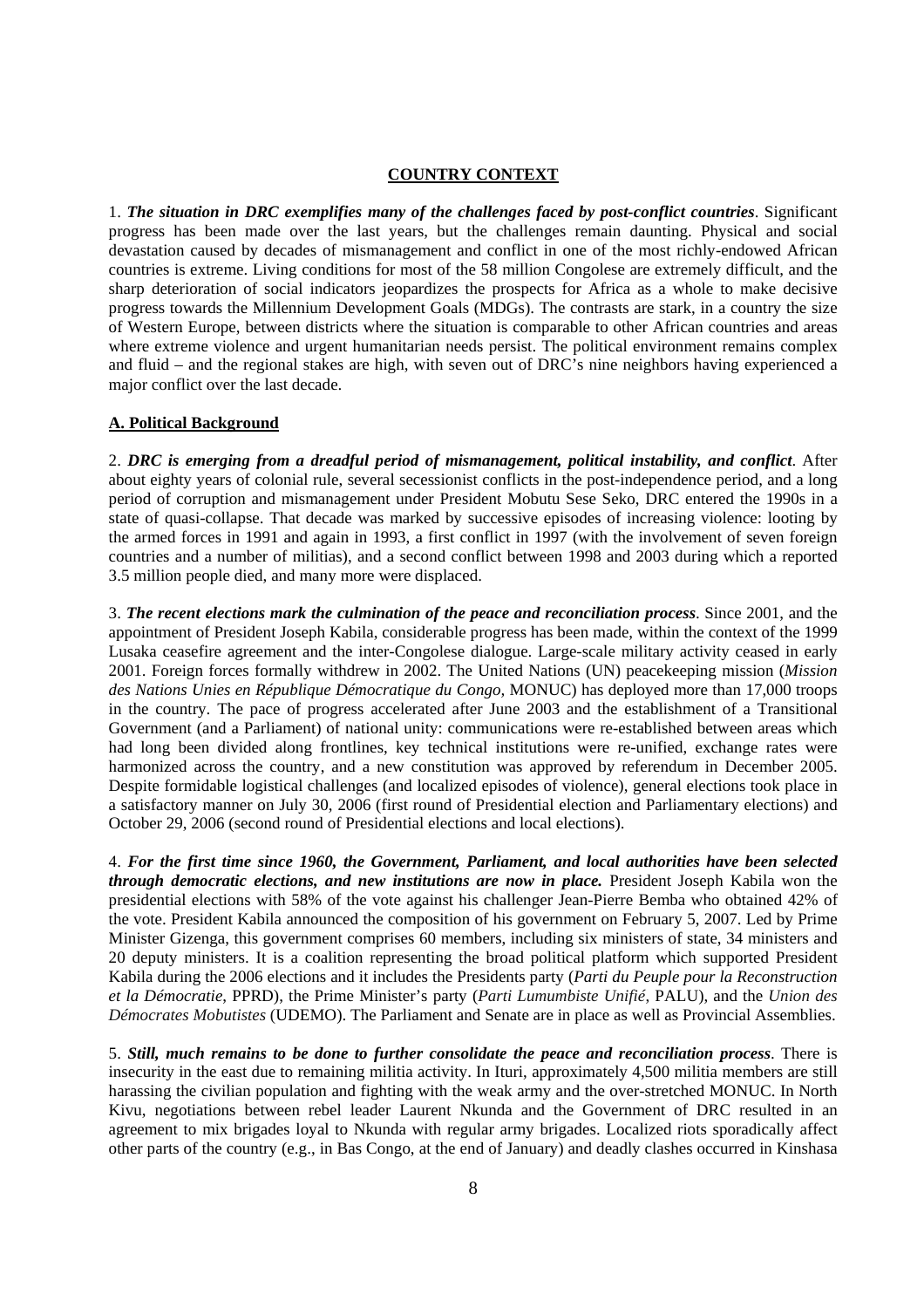in March between Senator Bemba's guards and government forces. While a major reversal of the achievements of recent years seems unlikely, major challenges remain ahead. Efforts will be needed to prevent the disenfranchisement of key constituencies and political leaders. Regional differences may have been crystallized by the elections process, including between the Western and Eastern parts of the country. Violence that still affects several districts along the Eastern borders, including widespread human rights abuses, will need to be contained to avoid its spreading to neighboring countries, and eventually reduced. The demobilization and reintegration of former combatants, the unification of all armed forces, through the integration of the Government's and rebel armed forces into a restructured national military will be key to restoring stability throughout the country.

6. *Overall, the political context is fluid, and external partners will need to monitor the situation closely, to best adjust their programmes to the evolving circumstances*. The elections have transformed the environment in which assistance will be provided in many ways, but the new political landscape is only starting to take shape. For donors, the key issue is whether the new political context will be one where ambitious reforms can be implemented – or not. In this context, donors will pay particular attention to monitoring developments in the following four areas:

- *First, the Government's commitment to reforms*. Both the President and the Prime Minister have emphasized the importance of good governance since the elections. In February 2007, the Prime Minister prepared and presented a government programme to Parliament which included a Governance Contract between the authorities and the people of DRC. This contract, which covers March–December 2007, is an important first step in outlining much-needed reforms in a broad range of areas: security sector reform, transparency, public finance management, the management of natural resources, public administration reform, local government, and the investment climate and public enterprise reform. The key challenge will be to implement this ambitious programme – a task for which a substantial amount of external support will be necessary. In its first few months in office, the Government took important steps towards the implementation of the Contract, in particular in the area of decentralization, but much remains to be done.
- *Second, the effectiveness of the decision-making structure*. The years of transition have been marked by complex decision-making arrangements. While this has facilitated consensus around key decisions, it has also translated into delays and second-best compromises. The challenge will be to find ways to strengthen the decision-making process, without losing the ability to reach broad support on key decisions.
- *Third, the Government's actual authority over specific constituencies*. The issue is whether the Government will be in a position to break with the constant need for compromises that has characterized the last years and to take on powerful constituencies which may have vested interests in the status quo*.*
- *And fourth, the role of the opposition*. As the political environment develops, the constitution of political alliances (or the permanence of divisions) between opposition groups, and their commitment to due process (e.g., challenging the Government in Parliament rather than in the streets), will be key factors to watch. The March 2007 clashes in Kinshasa are evidence that the social situation remains tense in many parts of the country and the need for the Government to deliver "peace dividends" is critical. Particular attention will also be needed to ensure the stability of those areas which voted massively for the opposition. In addition, it will be important to watch the ways in which the necessary political environment created by the Government fosters engagement with the opposition in the nascent democracy. In both the short and medium-terms, it will be necessary to review the way in which the opposition functions, the space they have to operate, and the relationship they have with government.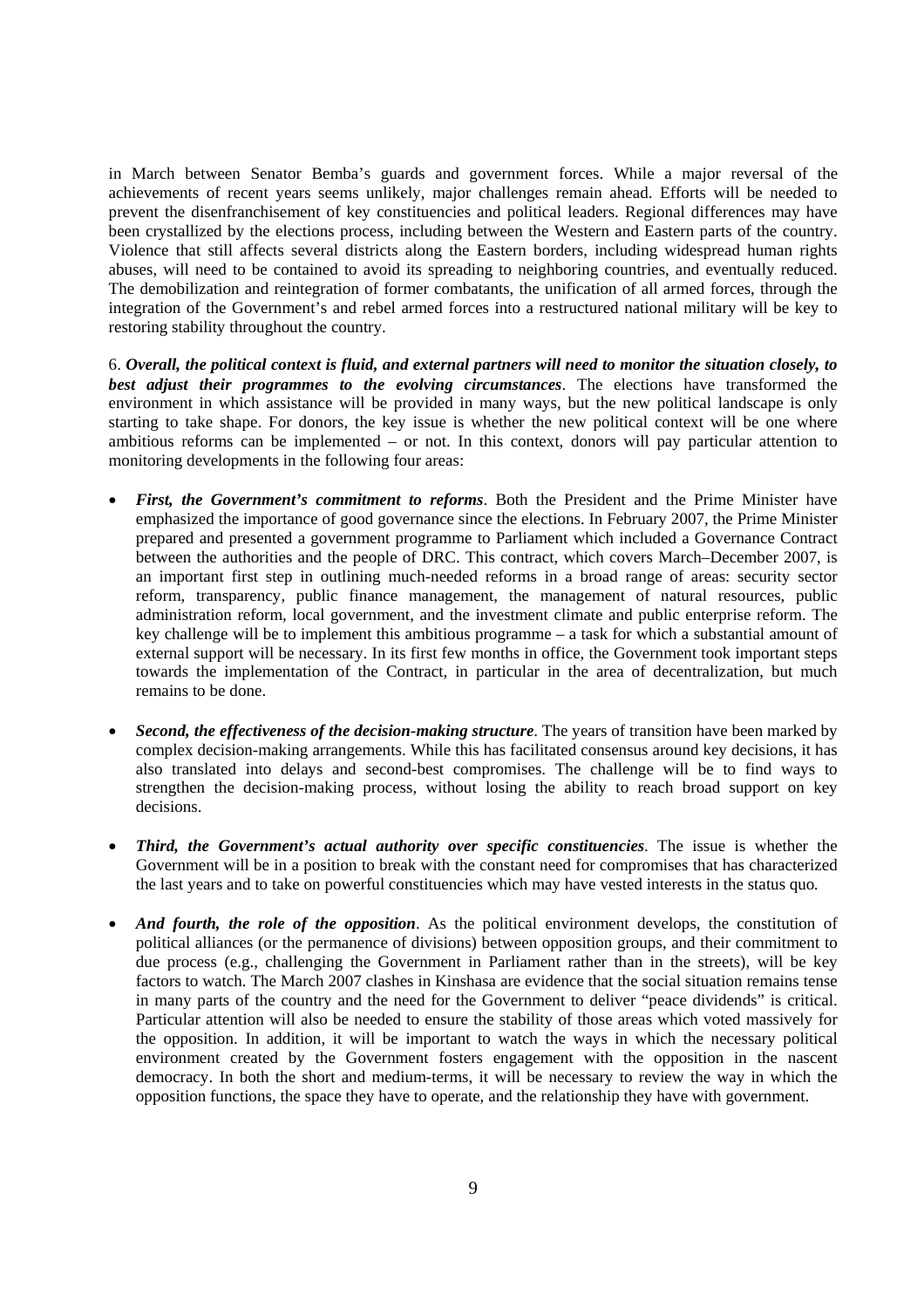### **B. Economic Background**

7. *DRC is one of the poorest countries in the world, with a Gross Domestic Product (GDP) per capita at about US\$120 in 2005*. Despite its rich endowments in natural resources and the dynamism and entrepreneurship of its population, DRC has been affected by a series of economic crises since independence, which were exasperated during the years of conflict. GDP per capita dropped from US\$380 in 1960 to US\$224 in 1990 to the current US\$120 (in constant dollars).

8. *The decade of conflict, compounded by the legacy of sustained mismanagement, has had devastating effects*. Prior to the conflict, the Congolese economy was dominated by extractive and export activities (mining, agriculture, forestry, energy), which fueled a system of poor governance and large-scale corruption. The vast majority of the population remained poor, and derived its income from traditional agriculture and informal activities. In this context, war and civil disturbance have taken a high toll on the country. Infrastructure has suffered from lack of maintenance and considerable physical damage. Many institutions are in shambles. Millions of people have lost their assets – whether buildings, livestock, or tools. Many enterprises have lost assets, staff, and commercial networks. Overall, the economy has been transformed, and is now centered on subsistence agriculture and informal activities, with a collapse of export and value-adding activities.

9. *Since April 2001, the Government has implemented a solid programme of economic reforms, supported by the Bretton Woods Institutions*. This programme aims both to spur private-led economic growth and to tackle some of the deep-rooted structural issues which have hampered DRC's economic development in the past. International Monetary Fund (IMF) support was provided through a Staff Monitored Programme (SMP), between June 2001 and April 2002, access to the Poverty Reduction and Growth Facility (PRGF) for the period July 2002 to June 2006, and a new SMP between June and December 2006; Bank support was provided through a series of budget support and investment operations, as well as substantial analytical work and policy advice.

# 10. *Overall, implementation was satisfactory until about mid-2005, but gradually deteriorated as elections neared*. Four periods can be distinguished:

- *Throughout 2001, vigorous measures were taken* to break hyper-inflation, stabilize the exchange rate (following the decision to float the Congolese Franc in April 2001), restart collecting revenues and launch key structural reforms.
- *From early 2002 to mid-2005, efforts succeeded in further stabilizing the macro-economic situation* with 12-month inflation at about 12 percent, a relatively stable exchange (although with substantial short-term fluctuations, in a largely dollarized economy, where the monetary basis is very small), and a gradual increase of fiscal revenues from about 5.9 percent of GDP in 2001 to about 11.4 percent of GDP in 2005. Parallel efforts were made on the structural side, with significant achievements in a broad range of areas including the strengthening of the chain of expenditure, the adoption of new investment, mining, and forestry codes, the completion of audits of public enterprises, etc.
- *From mid-2005 to end-2006, performance deteriorated*, largely as a result of political uncertainties and the absence of a functioning executive during the election period. End of year inflation reached 21.3 percent at the end of 2005, and declined slightly to 18.2 percent at the end of 2006. The Congolese Franc registered a 17 percent depreciation during 2006. Still, significant efforts were made by the authorities to manage this difficult period, including enforcing a moratorium on key transactions by public companies.
- *The new Government is in discussions to agree on new targets* for the Staff Monitored Programme after the March 2007 review found that most quantitative and structural benchmarks for April-December 2006 were not met. The new SMP offers the Government an opportunity to demonstrate its determination to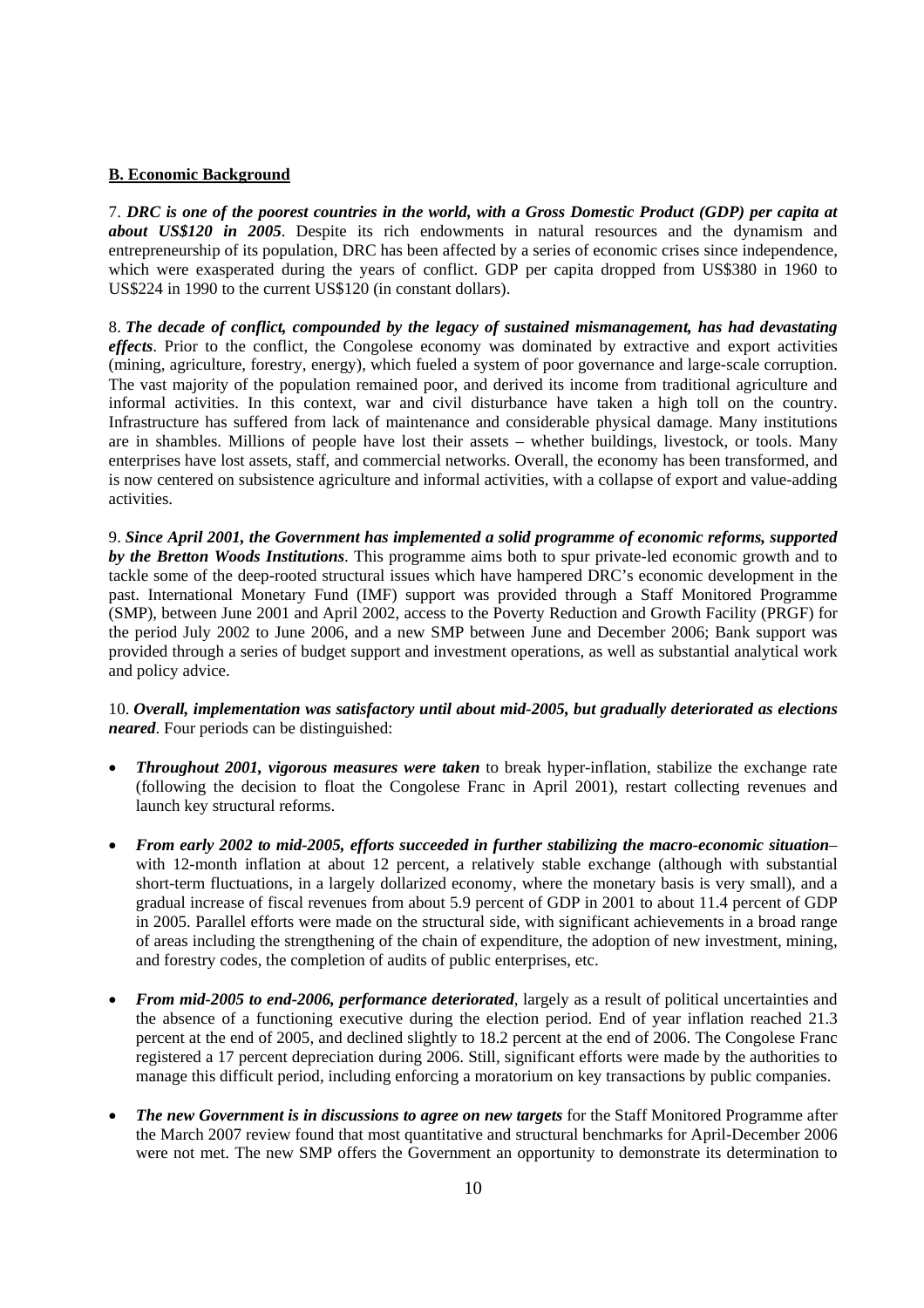restore and maintain macroeconomic stability. Its successful conclusion will open ways for a new PRGF arrangement, possibly in the second half of 2007.

11. *These actions have elicited a strong private sector response*. About US\$2.7 billion in new investments (a significant share of private capital flows to Sub-Saharan Africa) have been registered by the Government since early 2003, which reflects the private sector's interest for the country's immense natural resources and provides an indication of its growth potential. Investment to date has been focused on rapid-return activities, mostly in Kinshasa, but in a broad range of sectors (e.g., telecoms, services, agro-business, constructions and natural resource exploitation).

12. *As a result, economic growth returned in 2002 after ten years of contraction* (see Graph 1). While statistical data have limited reliability, all indicators give a convergent picture of progress. Growth has been pulled by the resumption of economic activity which followed the re-establishment of security and the reunification of the country (a pattern typical of post-conflict countries), especially in the trade, transport, construction, and agriculture sectors, by a boom of selected manufacturing productions (e.g., agro-business, construction materials), and by the restart of mining activities (from a very low base).



13. *DRC's track record also facilitated the country's access to the Highly Indebted Poor Countries (HIPC) initiative*. In 2002, the Government cleared its arrears to key creditors (including to the Bank, the IMF, and the African Development Bank), and resumed timely service of its debt, after almost ten years of interruption. In September 2002 the Paris Club granted significant bilateral debt relief, and in July 2003 DRC reached its HIPC Decision Point – with a total relief estimated at US\$6.3 billion in Net Present Value (NPV) terms (for a total stock of outstanding external debt estimated at US\$7.9 billion in NPV terms and US\$10.7 billion in nominal terms at end-2002). The Boards of the Bank and the IMF agreed on a floating Completion Point, with triggers related to: (i) completion of a full PRSP and its implementation for one year; (ii) satisfactory macro-economic performance; (iii) effective use of budgetary savings resulting from debt relief for poverty-related programmes; (iv) improvements in public expenditure management; (v) enhanced service delivery and governance in priority sectors (health, education, rural development, and infrastructure); (vi) adoption of satisfactory sectoral strategies and related implementation plans for health, education, and rural development; and (vii) improvements in public debt management. The tentative date for reaching the Completion Point will depend on the new Government's commitment to reform and its implementation performance. The debt relief effort will need to be completed by an agreement with the London Club for the about US\$900 million public debt from the private sector.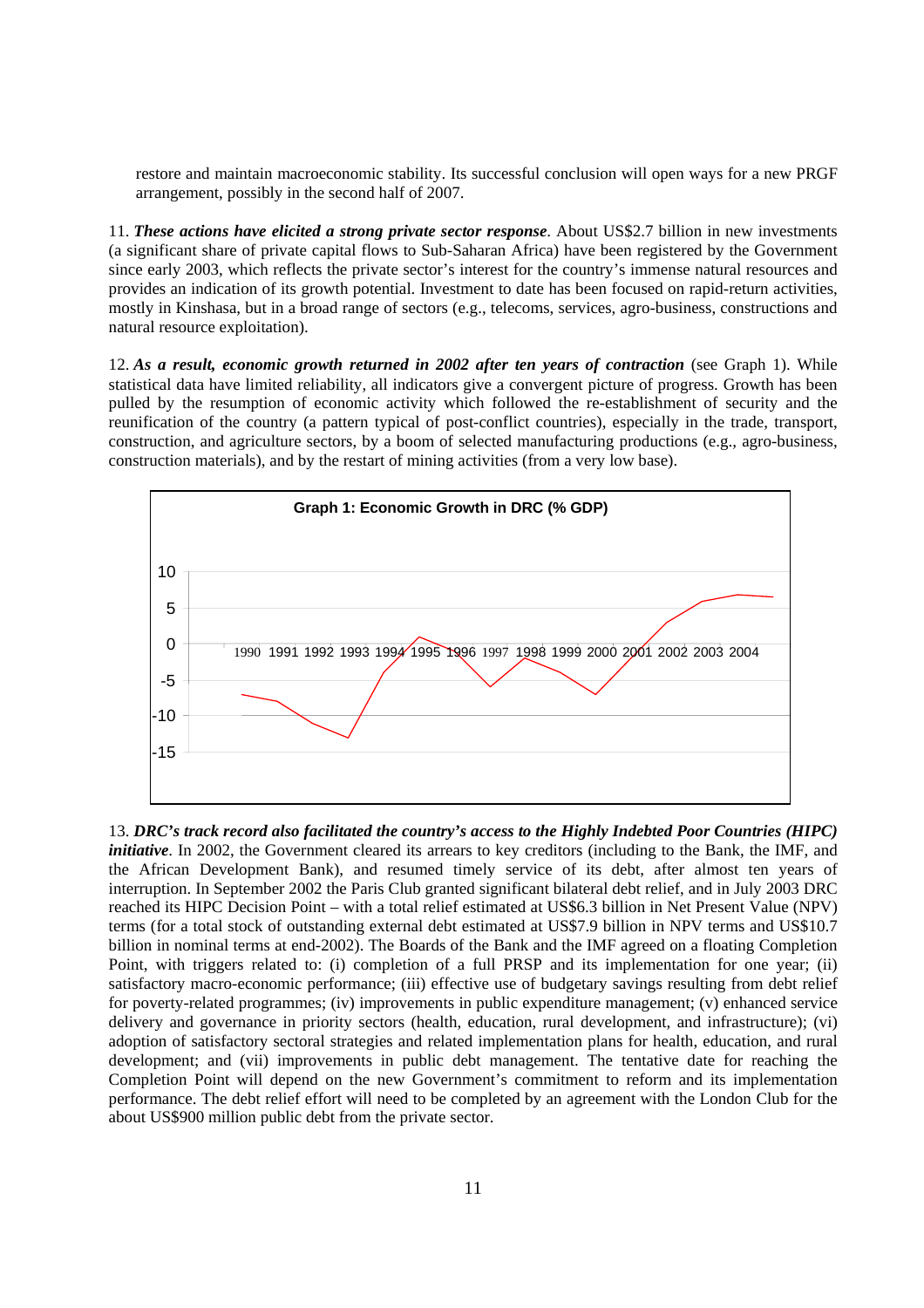14. *Still, severe governance problems and corruption continue to hamper DRC's development prospects.*  Corruption remains widespread and is taking a heavy toll on public service capacity to deliver key services. DRC is ranked 158 on 163 countries by Transparency International. Corruption in DRC is largely a legacy of the Mobutu era of rapid enrichment and impunity. At the higher level, it has been aggravated by the conflict and political transition, during which the lack of a strong executive prevented effective sanctions while many high-level officials tried to rapidly take advantage of their positions in a context fraught with uncertainties. At the lower level, the problem is compounded by the extremely low level and still irregular payment of salaries. There is a consensus that unless decisive action is taken in this area, the odds for DRC to break the cycle of poverty and conflict are low.

15. *The lack of infrastructure has also reached proportions that make economic development almost impossible in many areas*. In a country the size of Western Europe, there are less than 600 km of paved roads. Out of ten provincial capitals, only one can be accessed by land from Kinshasa, three can be accessed from abroad, and six can only be accessed by plane. Electrification rates are the lowest in Africa. Short of a major infrastructure reconstruction programme, complemented by reforms of the dysfunctional operations and maintenance systems, the potential for economic growth and private sector activity may not materialize in most provinces.

16. *Overall, the situation remains very fragile: assuming a 5.3 percent economic growth on average, it will take until 2060 for the country to reach the level of GDP per capita it had in 1960. Assuming a 4 percent* growth only (and a 2.7 percent population growth), it would take 200 years!

### **C. Social Background**

17. *Progress towards peace and recovery is taking place within the context of an acute social crisis*, which constitutes a major risk for the country's recovery. While political progress, economic reforms, and the return of growth have produced some visible results, the social situation remains appalling. A large number of Congolese communities have been forced into autarky and are living in dreadful conditions, due to the collapse of the transport system and widespread insecurity. Women and girls have been disproportionately affected by violence and poverty and their numbers among the poor have increased. Although detailed data are missing, specialized agencies report a large number of victims of sexual violence and a growing number of orphans and street children. Overall, an estimated 16 million people have "critical" food needs, and the vast majority of the population consumes less than two thirds of the daily calories needed to maintain good health – with 71 percent of the people living on less than one dollar a day.

18. *Part of the impact of the conflict is not directly visible, but nonetheless devastating*. Large-scale displacements, violence and human rights abuses, as well as impoverishment have caused tremendous psychological suffering and a deterioration of the social fabric, breaking up families and other solidarity networks. As a result, many traditional safety nets are no longer functioning effectively, and some of the social networks which are key for economic recovery have been severely disrupted. The deterioration of education and health services during the war years have dealt a powerful and lasting blow to the well-being of the population and its capacity to recover.

19. *Overall, DRC is likely to miss most of the Millennium Development Goals by 2015*. While detailed statistical information is lacking, available indicators suggest that the conflict has caused "development in reverse" in the social sectors. Life expectancy stands at 43 years, under-5 mortality above 205 per thousand. DRC's Human Development Index declined by more than 10 percent in the last ten years – and DRC now ranks 167 out of 177 rated countries. Progress made between independence and the early 1990s have largely vanished.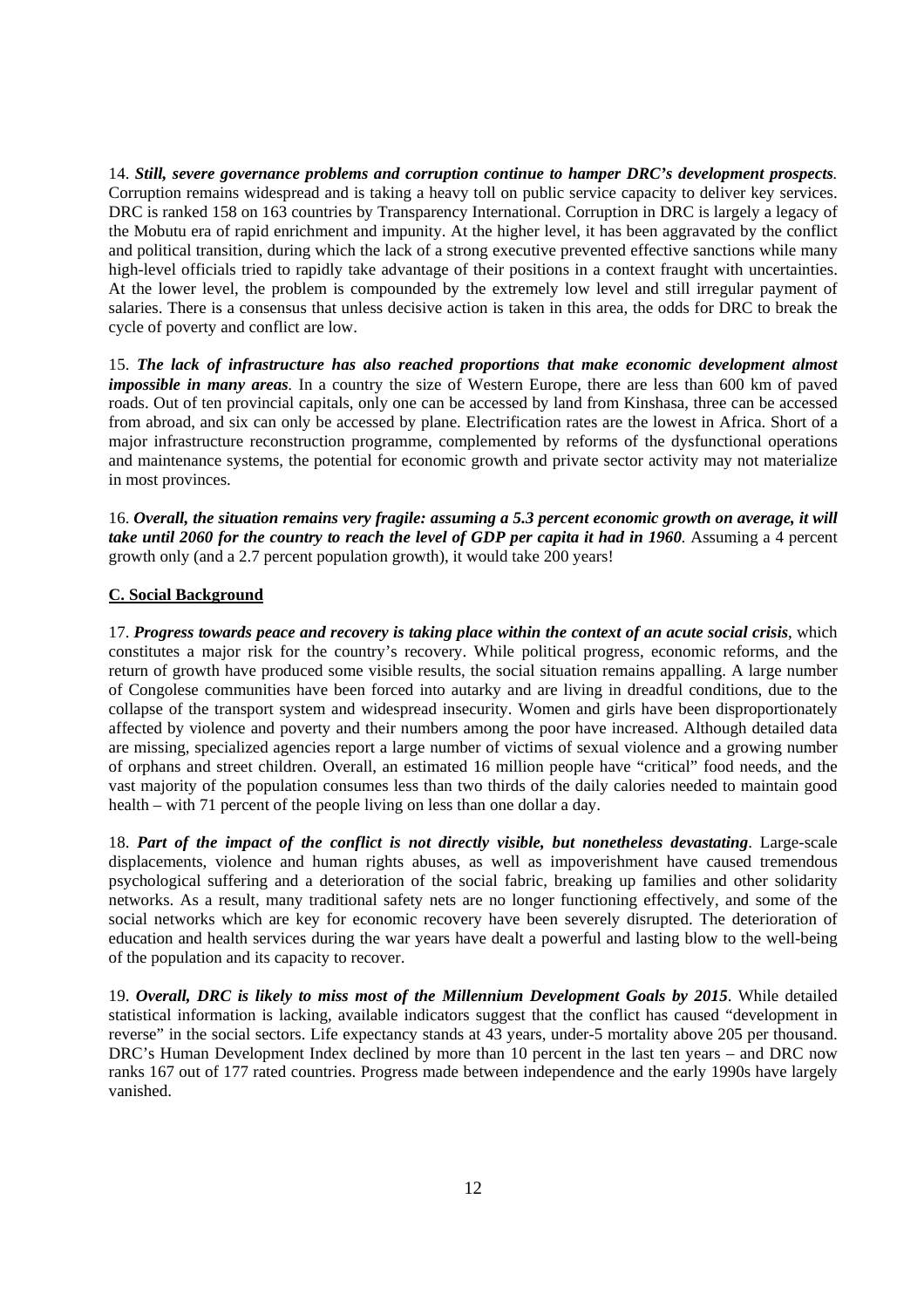| <b>Box 1: Targets and Current Status of MDGs in DRC</b>                                                                                                                 |                                                                                      |               |               |                                                                                                              |  |  |
|-------------------------------------------------------------------------------------------------------------------------------------------------------------------------|--------------------------------------------------------------------------------------|---------------|---------------|--------------------------------------------------------------------------------------------------------------|--|--|
| <b>Millennium Development Goal</b>                                                                                                                                      | 1990                                                                                 | <b>Target</b> | <b>Status</b> | <b>Remark</b>                                                                                                |  |  |
| Target 1: Eradicate extreme poverty and hunger<br>Halve, between 1990 and 2015, the proportion of<br>people whose income is less than one dollar a day                  | $-*$                                                                                 | n/a           | 71%           |                                                                                                              |  |  |
| Target 2: Achieve universal primary education<br>Increase net enrollment at primary school to 100                                                                       | 54.4%                                                                                | 100%          | --            |                                                                                                              |  |  |
| Target 3: Promote gender equality<br>Ensure that, by 2015, children everywhere, boys and<br>girls alike, will be able to complete a full course of<br>primary schooling | $\overline{\phantom{a}}$                                                             | 100%          | $-$           |                                                                                                              |  |  |
| Target 4: Reduce child mortality<br>Reduce 1990 under 5 mortality by two-thirds                                                                                         | 205                                                                                  | 69            | 205           | Per 1,000, (2005 figure)                                                                                     |  |  |
| Target 5: Improve maternal health<br>Reduce 1990 maternal mortality by three-fourths                                                                                    | $-$                                                                                  | $-$           | 990           | Per 100,000 live births                                                                                      |  |  |
| Target 6: Combat HIV/AIDS, malaria and other<br>diseases<br>Halt, and begin to reverse, AIDS, etc.                                                                      | $<$ 4%                                                                               | --            | $<$ 4%        |                                                                                                              |  |  |
| Target 7: Ensure environmental sustainability<br>Forest Area (% of total land area)                                                                                     | 62%                                                                                  | $-$           | 59%           |                                                                                                              |  |  |
| Target 8: Develop a global partnership for<br>development                                                                                                               | n/a                                                                                  | n/a           | n/a           | Development<br>agenda<br>being<br>planned<br>and<br>implemented<br>with<br>government and global<br>partners |  |  |
| Target 9: Integrate the principles of sustainable<br>development into country policies and programmes<br>and reverse the losses of environmental resources              | Non-quantitative. Substantial progress through adoption<br>of the new forestry code. |               |               |                                                                                                              |  |  |
| Target 10: Halve, by 2015, the proportion of people<br>without sustainable access to safe drinking water                                                                | 36                                                                                   | 18            | 78            | Base level in 1980.                                                                                          |  |  |

# \*(--) *figures are unavailable*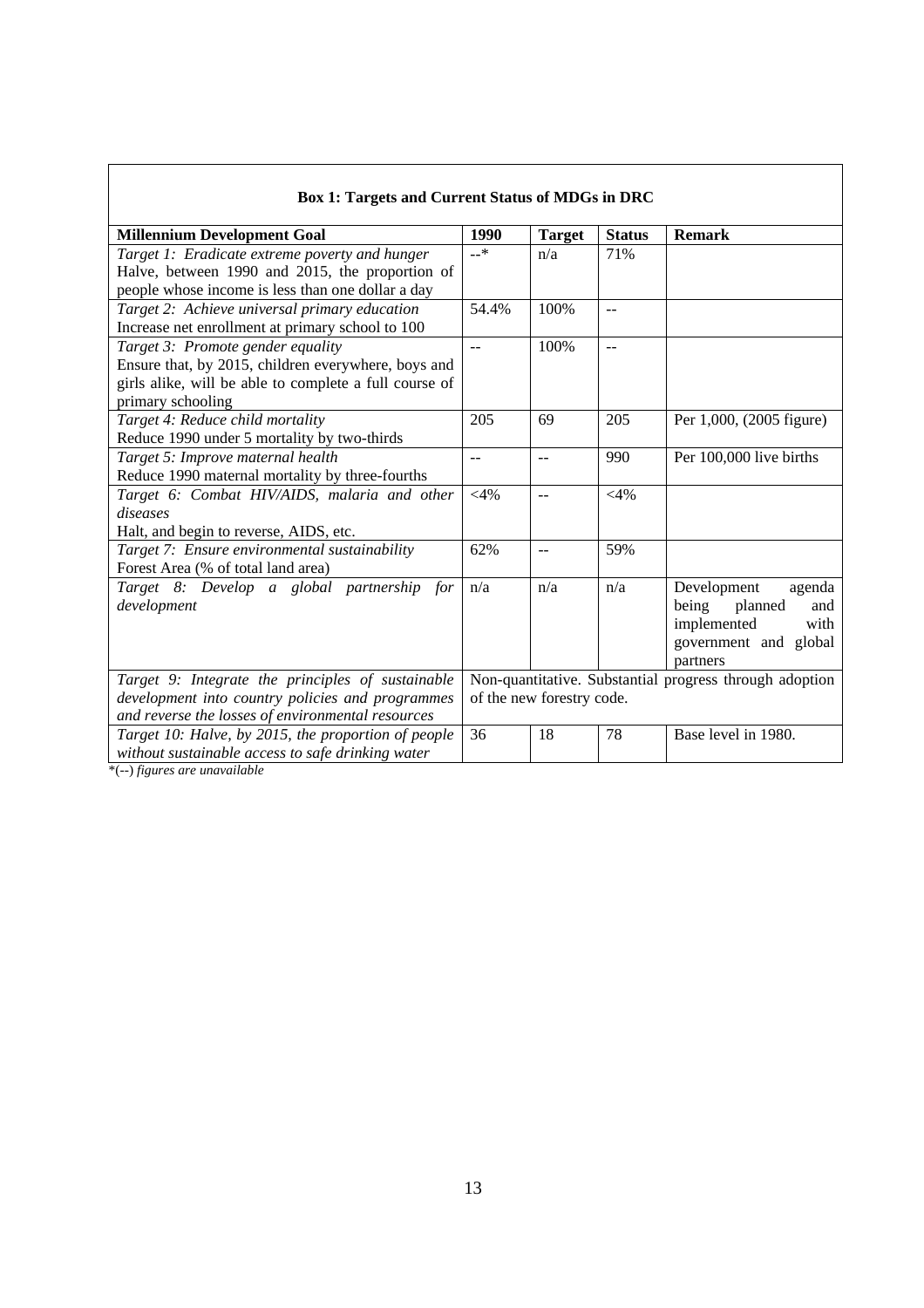# **KEY CHALLENGES AND MEDIUM-TERM PROSPECTS**

# **A. Country Vision and Poverty Reduction Strategy Paper**

1. *The Congolese leadership has set out an ambitious vision for the country's development*. This vision is articulated in the PRSP, which was presented in July 2006. It emphasizes the need to break with past practices and to ensure a dramatic improvement of living conditions throughout the country, as a condition for sustained peace and eventual economic recovery. The PRSP builds on the 2001 Interim PRSP and like the Interim PRSP (which was endorsed by all Congolese political forces at the onset of the peace process) it enjoys broad support among all key constituencies.

2. *The PRSP was prepared through a genuine and extensive consultation process*. Each district prepared a district-level PRSP through an extensive grassroots consultation process managed by specialized Non Governmental Organizations (NGO). These documents were consolidated into provincial-level PRSPs, and eventually into the national PRSP. Civil society (including faith-based organizations, labor unions, NGOs, women groups, youth associations, and community representatives), the private sector, public institutions (national and local), and political representatives – in total, about 35,000 people – participated in this exercise. This process increased ownership of the reform agenda by a broad part of the population.

3. *In a post-conflict environment, this process has provided a framework for refocusing the national dialogue towards a forward-looking agenda*. The breadth of the PRSP consultation process made it possible not only to develop ownership of the poverty reduction agenda among all key constituencies, but also to mobilize the country's energy in support of a socially-oriented, forward-looking agenda – which is essential as the country moves away from conflict and years of mismanagement which have left a legacy of acute political and social tensions.

4. *In the face of a formidable set of constraints, the Congolese have articulated priorities around five strategic pillars*: (i) promoting good governance and consolidating peace; (ii) consolidating macroeconomic stability and economic growth; (iii) improving access to social services and reducing vulnerability; (iv) combating HIV/AIDS; and (v) promoting community dynamics. These pillars are closely related and interdependent, and progress in one area is conditional to advances in others – e.g., between growth and state reform, between social services delivery, state reform, and community dynamics. While the articulation of key priorities around these themes provides a useful analytical framework, they need to be understood as complementary parts of a single, holistic strategy.

5. *The PRSP sets an ambitious development policy agenda***,** to be implemented with public capital and propoor spending estimated at US\$3.4 billion for the first three-year period (2006-08). Public investment is projected to increase from US\$236 million (3 percent of GDP) in 2005 to US\$1.3 billion (13 percent of GDP) in 2008. Even if financing of this magnitude is forthcoming, it is not clear that the country has the capacity to absorb such a rapid expansion in public investment. The Government now needs to develop a working plan with specific actions, costing, timing, and definition of the entity in charge at least for the first year, and preferably for the first few years. The plan should be developed by the existing entities for planning and budgeting, so as to integrate the poverty reduction process into the country's national and local systems. This plan should: (i) take into account the realistic amount of financial and human resources available, which means that the reform agenda included in the PRSP should be prioritized and properly sequenced; (ii) assign priorities even among the actions included in this plan, so that less urgent programmes can be cut or postponed, should the available financing fall short (the Government has already started this prioritizing exercise); (iii) clarify the links among the overall goals, the proposed programmes, the macroeconomic framework, and the progress indicators; (iv) develop a matrix of goals, programmes, progress indicators, and the entity in charge, which the PRSP does not have currently; and (v) include an external debt management strategy in anticipation of potential additional space for borrowing post-HIPC/Multilateral Debt Relief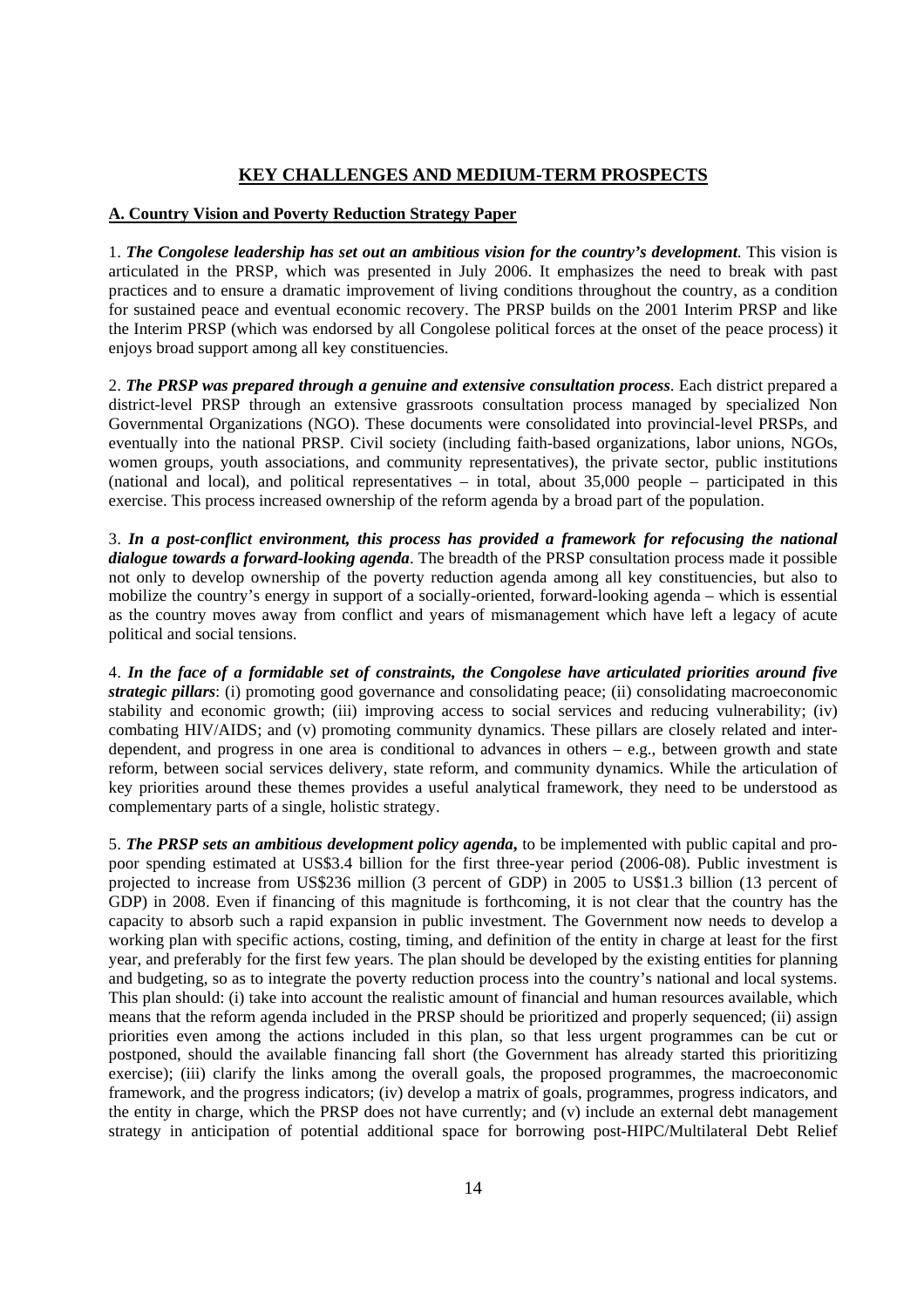Initiative (MDRI). Preparing the working plan will also help prioritize the needed capacity reinforcement programme.

# **B. Review of the PRSP Pillars**

*Promoting good governance and consolidating peace* 

6. *There is a general consensus that a deep reform of the governance framework and major improvements in the functioning of the public sector are needed to consolidate peace and to make progress towards economic and social recovery*. Such governance reforms are seen as a necessary, although not sufficient, condition for the medium-term stability of the country and its successful economic and social recovery. The PRSP proposes to focus on: consolidating peace and stability (through a reform of the security sector, strengthening of the judiciary, and the completion of the demobilization and reintegration process); strengthening political governance (including through decentralization and increased role of the women in public life); improving economic governance (including public finance management, fight against corruption and money laundering); and strengthening administrative capacity (through civil service reform and capacity building).

7. *The governance agenda, as outlined in the PRSP, however, is very broad, in a context of limited capacity*. The challenge here is to turn around many of the institutions and policies inherited from the Mobutu era – in short, to build an effective state, in a country where there has never been one. The Government's Governance Contract released in February 2007, between the Government and the population highlights needed governance reforms. Sequencing, however, is critical, and it would be advisable to concentrate in the first years on measures aimed at securing peace and increasing transparency. The governance reform agenda will need to be supported by a harmonization and monitoring framework to help focus donor efforts (which are currently spread over a broad range of activities – and to provide benchmarks against which progress can be measured on a regular basis.

8. *In this context, the first challenge is to reform the security sector (military, police, justice system)–to help re-establish security throughout the country*. The ongoing reform of the armed forces needs to be completed, including the effective integration of all armed forces (former regulars and rebels), and the associated demobilization/reintegration process. Complementary efforts will be required to ensure the existence of a credible payroll, strengthen professionalism and discipline of both the military and the police, and to put in place an effective civilian oversight of these corps. In parallel, the full implementation of the ongoing reform of the judiciary will be key to fighting impunity and restoring the rule of law: this will require establishing new institutions (as outlined in the 2005 Constitution), strengthening organizational and institutional capacity, and strengthening professionalism of the judiciary (including through pay reform).

### 9. *The second set of challenges is related to the management of public resources*.

- *Improve transparency*—with a focus on public decisions which have a significant financial impact ("grand" corruption). Priorities are: to make decisions transparent through the further publication of available information (e.g., on budget execution, large contracts, completion and publication of audits, etc.); strengthen the capacity of watchdog entities (Parliament, civil society, media) to analyze and use this information; build mechanisms for public participation and engagement with government; and effectively sanction fraud through judicial action.
- *Further increase Government revenues*—so as to make more resources available for financing poverty reduction efforts. Efforts should focus on potential sources of revenues which are currently undermobilized (e.g., in the mining sector) or where mobilization is poorly administered (e.g., customs). Parallel efforts should be made to gradually broaden the tax base and reinforce internal taxation administration (including for small and medium-size enterprises).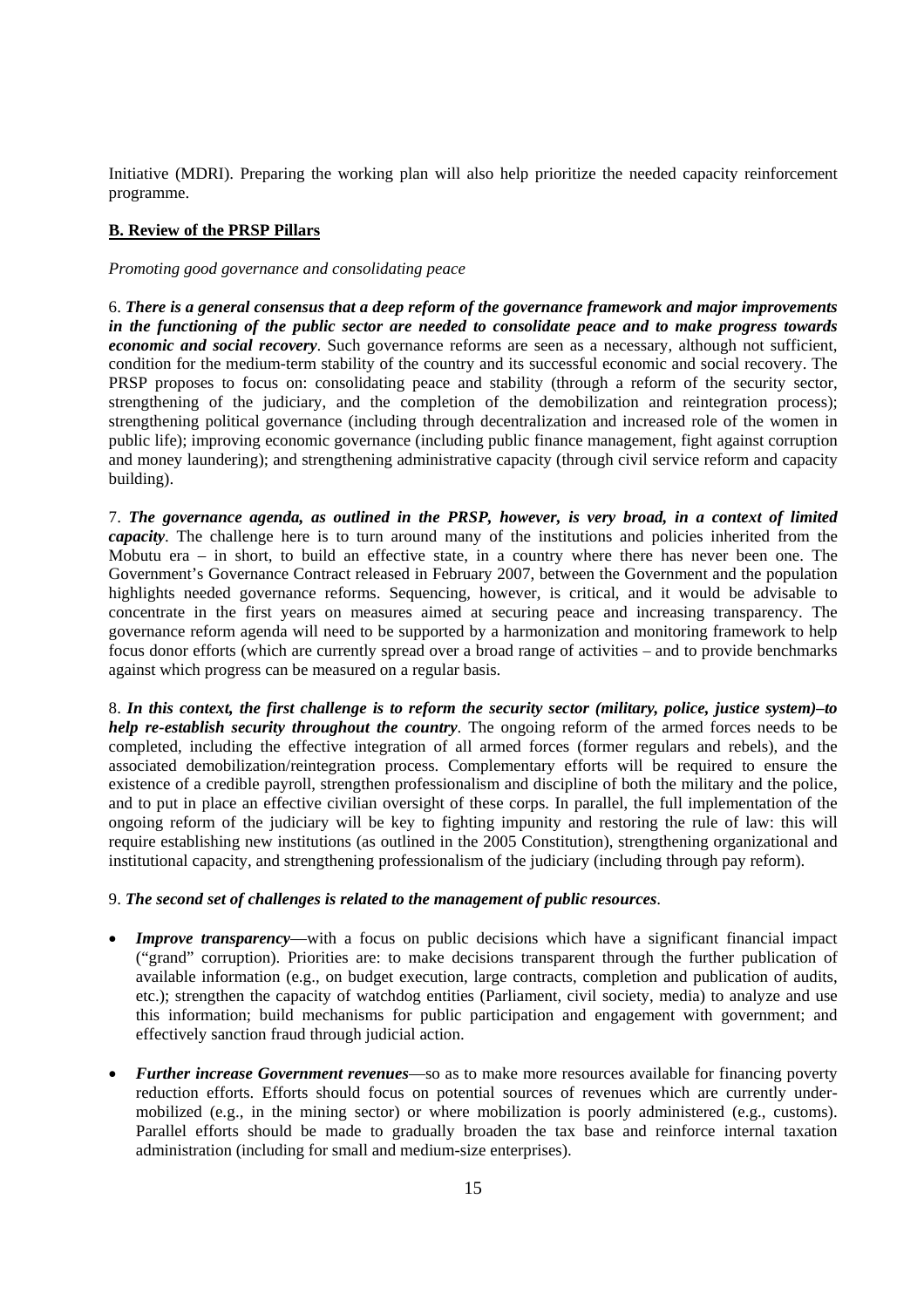• *Enhance the composition and execution of public expenditure*—with first priority given to gradually but decisively increasing pro-poor budget allocations, which remain extremely low despite efforts over the last few years. The second priority is to ensure a better execution of the budget, enhance the budget process, and complete key ongoing reforms, including consolidation of the payroll system, and public procurement reform. Also critical is ensuring that the public financial management systems and capacity of the second tier of government are strengthened in light of decentralization.

### 10. *The third challenge is the reform of the public administration*.

- *Take a first step in the long-term endeavor of rebuilding an effective public service—*Priority reforms are: creation of a civil service register; a functioning payroll management system; and a core of highlevel civil service (including through a review of recruitment and evaluation rules, as well as compensation arrangements). In parallel, a review of the structure of government will be necessary to reduce overlaps in mandates and institutional confusion.
- *Manage the decentralization process—*The 2005 Constitution provides provincial authorities with the authority to retain at local level 40 percent of fiscal revenues collected in their province. The PRSP does not reflect the transfer in the macroeconomic framework, discuss the devolution of the responsibilities from the central government, nor specify how the equalization fund would function. In addition, the corresponding laws and regulations (including defining the responsibilities of provinces) are yet to be passed – and capacity to manage expenditure at the provincial level is weak in most cases, nonexistent in some. The objective is hence to ensure that the process is managed in such a way that it does not further weaken public expenditure management and services delivery. The Government will need to formulate an action plan for eventual decentralization. In this connection, the broad architecture of intergovernmental relations should be appropriately settled before decentralization is initiated – including clear revenue and expenditure assignments and fiscal transfers, the timing and pace of devolution of powers, and the administrative and institutional capacity necessary at sub-national levels. The authorities should first concentrate on improving implementation and monitoring capacity of the local governments. The broad principles and plans to improve local capacity mentioned in the PRSP as well as the survey results from the provinces could serve as a starting point.

11. *The fourth set of challenges revolves around the management of natural resources*. Key objectives underpinning the proposed reforms are: transparency (especially for mining), increased fiscal revenues (especially from mining), and environmental/social sustainability (of both forestry and mining). In the mining sector, priorities include: develop and implement an Extractive Industries Transparency Initiative (EITI) action plan; strengthen institutional capacity to oversee the sector (including the mining cadastre); and reform public enterprises in the sector (including *Société Générale des Carrières et des Mines*, GECAMINES), and transfer exploitation responsibilities to the private sector. In the forestry sector, the approach would be three-fold: maintain the moratorium on new forestry concessions until agreed conditions for lifting it are met (including the completion of the legal review of forestry concessions, and adoption of a participatory, three-year zoning plan for new concessions); complete and publish the ongoing legal review of forestry concessions and act on its findings and recommendations (including the cancellation of invalid concessions); and recruit and deploy a third-party observer to assist the forestry administration in controls on the ground.

12. *Finally, the fifth cross-cutting governance challenge is the reform of public enterprises*. There is a consensus that privatization of public enterprises in DRC would be difficult in the short-term, because of both political and social constraints as well as a perception of high country risks by potential investors. In this context, efforts should focus on improving corporate governance in these sectors, including by improving functioning of the boards, setting up audit committees, etc. Parallel actions would be needed to pave the way for a medium-term reform/privatization process, and to take immediate action for a few key enterprises which have the potential to hamper the country's economic recovery, including the transport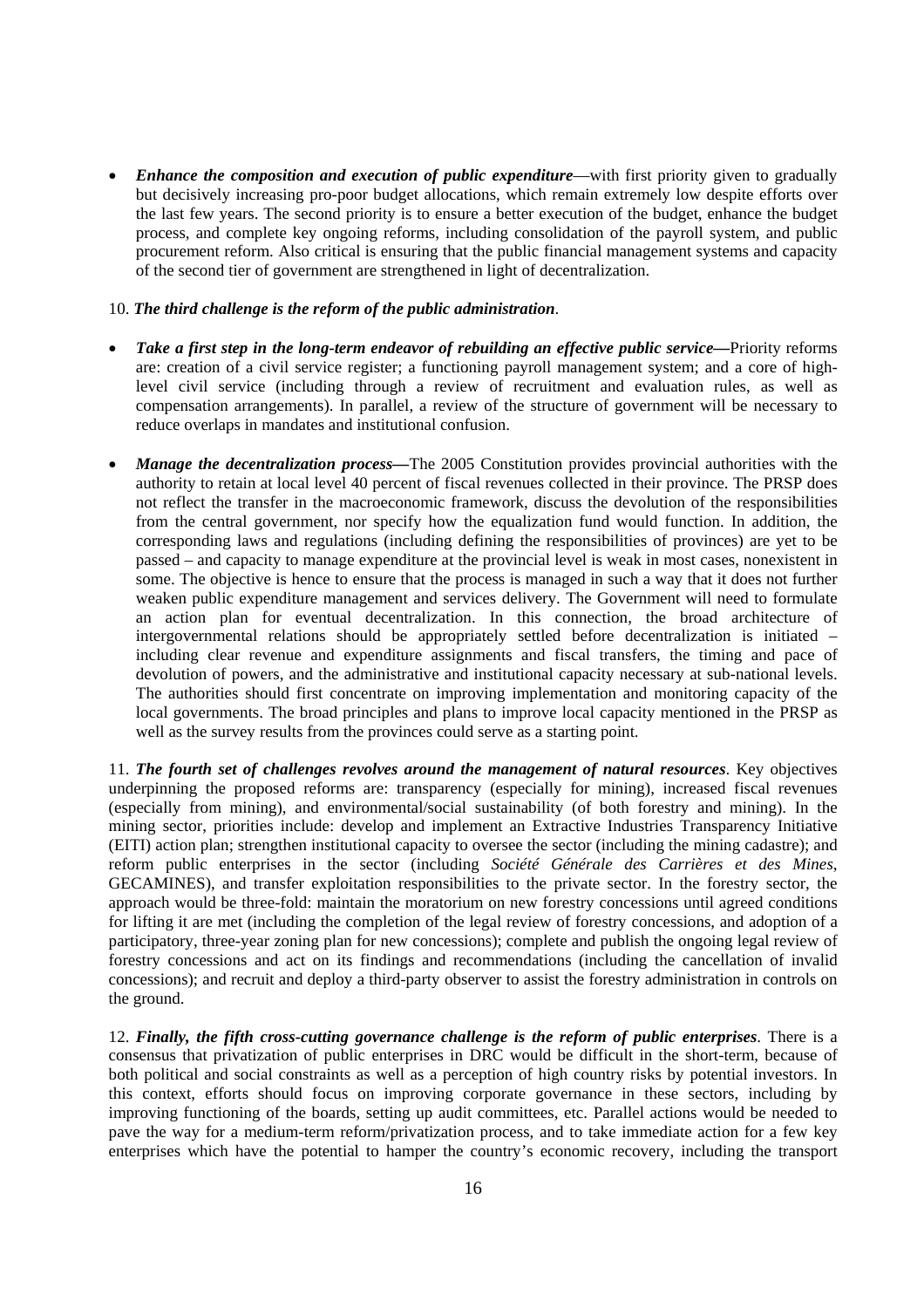giants (*Office National des Transports,* ONATRA and *Société Nationale des Chemins de Fer du Congo*  SNCC) and the power company (*Société Nationale d'Electricité,* SNEL).

*Consolidating macroeconomic stability and economic growth* 

13. *The key challenge for DRC is to ensure the quality of growth*. Research and experience suggest that in post-conflict countries an additional 2 percent of economic growth sustained over ten years reduces the risk of civil war by about one third. In a country as richly endowed as DRC, however, the return of peace and progress towards macro-economic stability almost automatically result in relatively high growth rates. The economic history of the country over the past decades suggests that such growth does not necessarily translate into better living conditions for the majority of people and that a narrow focus on natural resources and extractive industries may contribute to corruption and poor governance. The objective is therefore to go beyond growth, towards shared, diversified, and sustained growth.

14. *The PRSP proposes a multi-fold and balanced growth strategy*. It is built on a strategic vision articulated around a few sectors: agriculture, extractive industries, and manufacturing and services – with a view to providing for short-term gains while paving the way for medium-term sustainability, balancing the interests of the various provinces and social groups, and reducing the risk of predation and corruption.

15. *The first challenge for DRC will be to make the best of the "post-conflict rebound"*. Such rebound is a typical pattern in post-conflict countries and is essentially linked to the resumption of economic activity as security, access, and eventually confidence are restored. Research suggests that it translates into an average annual economic growth of 6 percent for a period of 7 years, before starting to subside. However, the macroeconomic objectives set for the medium-term in the PRSP appear now overambitious, when taking into account the outcome for 2006 and revised projections for 2007. Real GDP grew by an estimated 5 percent in 2006 and is projected to grow by 6.5 percent is 2007. As a result, the average growth rate for 2006-08 is unlikely to be more than 6.5 percent. The Government needs to put greater emphasis on stabilizing the macroeconomic situation in the short-term, and subsequently on preserving it and laying the groundwork for growth. To achieve stability will require bringing down inflation, which rose to more than 20 percent (year over year) in early 2007, and building up international reserves, which fell to only 1½ weeks of imports at end-February 2007. It will be necessary to exercise tighter fiscal discipline and better control of budget execution with the view of avoiding recourse to domestic bank credit to finance the fiscal deficit.

16. *The second challenge consists of ensuring sustained growth in the agriculture sector*. Agriculture, at about 42 percent of GDP has the potential to be a key engine of poverty reduction, as well as a source of well-distributed growth across provinces. In the short-term, growth will be driven by the restart and extension of production, and over the medium-term by an increase of productivity (which even prior to the conflict was below sub-Saharan African average). Priority actions in the PRSP period include the improvement of security in rural areas as well as the deployment of a large-scale investment programme to re-open roads (in particular between provincial capitals and their hinterland) and to help reconstitute farmers' assets.

17. *The third challenge is to restore pre-war production levels in the mining sector and ensure management of revenue streams*. Extractive industries, which currently represent about 13 percent of GDP, have the potential to be a key source of both fiscal revenues and foreign exchange. Since mineral wealth is mostly concentrated in a few districts, they also have the potential to create major imbalances and possibly tensions between provinces and to fuel large-scale corruption. Transparency and redistribution (through the budget) will hence be essential for this sector to truly contribute to DRC's development. In view of the collapse of the sector over the last years, high and sustained growth rates could be achieved relatively easily, however, this will require attracting major private investments, which in turn will be conditional on the improvement of governance and the repair of selected transport infrastructure. It will also require dealing, over time, with a very large informal mining sector where several hundreds of thousands of people are active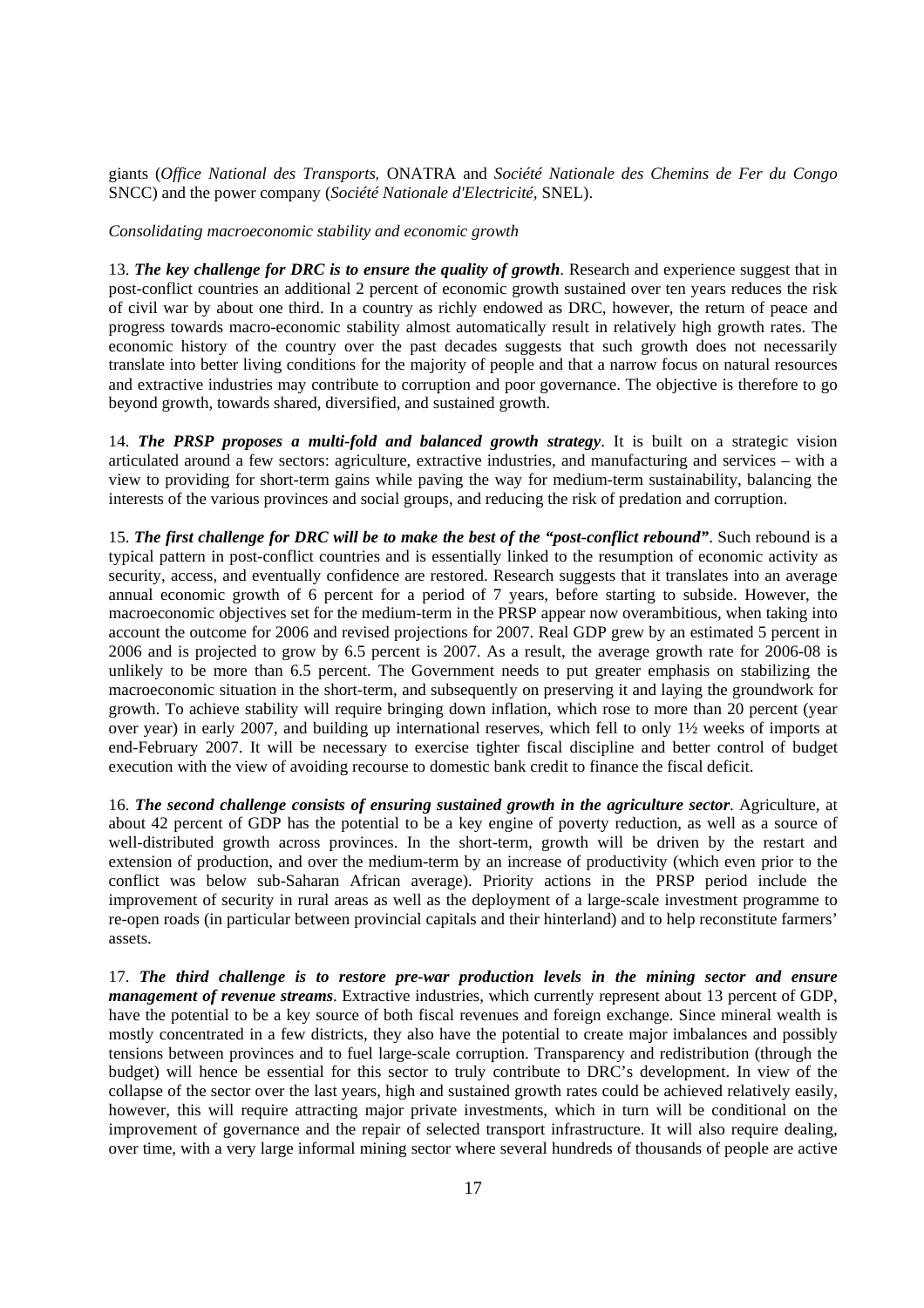in artisanal and small scale mining, and which could become either a contributor to poverty reduction or a source of social instability.

18. *The fourth and last major challenge is to lay the ground for the diversification of the economy, through private-led growth in manufacturing and services*. The PRSP accords priority to rehabilitating road and energy infrastructure, including electrification of urban and rural areas. Such activities are important to sustain growth over the medium-term and generate employment in urban areas. They can also provide some balance across regions, although they are likely to remain concentrated in the main cities and in areas with easy international access. They could be pulled by the need to satisfy a growing domestic demand, in the third most populated country in Africa, by the activity generated by large-scale mining investments, and by competitive advantages on the global market in selected areas. Their development (and the shift from rapidreturn to longer-term investments) will require significant improvements in the business environment, massive investments (especially in the transport and energy sectors), restored access to credit, and the reform of those public enterprises which are an obstacle to growth. Their contribution to growth beyond the "rebound" period depends on the intensity of the reforms and the scale of infrastructure repairs.

19. *Overall, this strategy will require determined efforts to improve the environment for private sector activity.* The World Bank 2007 *Doing Business Report* rates DRC as the most difficult country to do business for 175 countries studied. It will require addressing a series of major constraints, which have been identified in consultation with both the authorities and the business organization, which affect all potential sources of economic growth. These constraints include, in order of importance:

- *Lack of transport infrastructure*—The DRC transport system, which was conceived of as a multi-modal system combining river, road, rail, air and maritime transport is broken. Restoring access is key to relaunching economic activities–whether agriculture, mining, manufacturing, or services. This will require the financing (including through the provision of significant external assistance) and implementation of a massive reconstruction programme, with an initial focus on restoring access to key urban centers across the country, and re-linking these urban centers with their hinterland.
- *Business environment*—DRC has the potential of attracting significant private investment, which would be key to high and sustained growth, but red tape and corruption constitute major obstacles: as an example, it takes 172 days to start a business, 14 procedures to obtain a license, and 51 procedures to enforce a contract. The authorities will need to work closely with the private sector to define and implement priority measures to redress the situation.
- *Insufficient supply of power*—Despite considerable hydro resources, DRC is one of the African countries with the lowest access to electric power, especially outside Kinshasa. Electric power is both a pre-requirement for a number of economic activities and a potential source of foreign exchange through exports (to Southern Africa). Major investments are needed (in production facilities as well as for transmission and distribution networks) as well as significant reforms of the State-owned power company (SNEL) to improve management and efficiency.
- *Absence of credit*—Despite the launch of a vigorous reform programme, credit is *de facto* not available in DRC. The total assets of the banking sector amount to about 10 percent of GDP (US\$770 million), total credit to 2 percent of GDP (US\$180 million), and total deposit to 5 percent of GDP (US\$400 million). There are ten commercial banks, five of which are under restructuring (nine banks have been liquidated since 1998), but less than 30,000 bank accounts, and one bank branch per 1.2 million inhabitants.

20. *Finally, the Government will need to ensure that economic growth is not achieved to the detriment of the environment*. DRC has the second largest tropical forest in the world and a unique biodiversity richness. This environmental wealth has suffered heavily from the war and it may continue to suffer from unregulated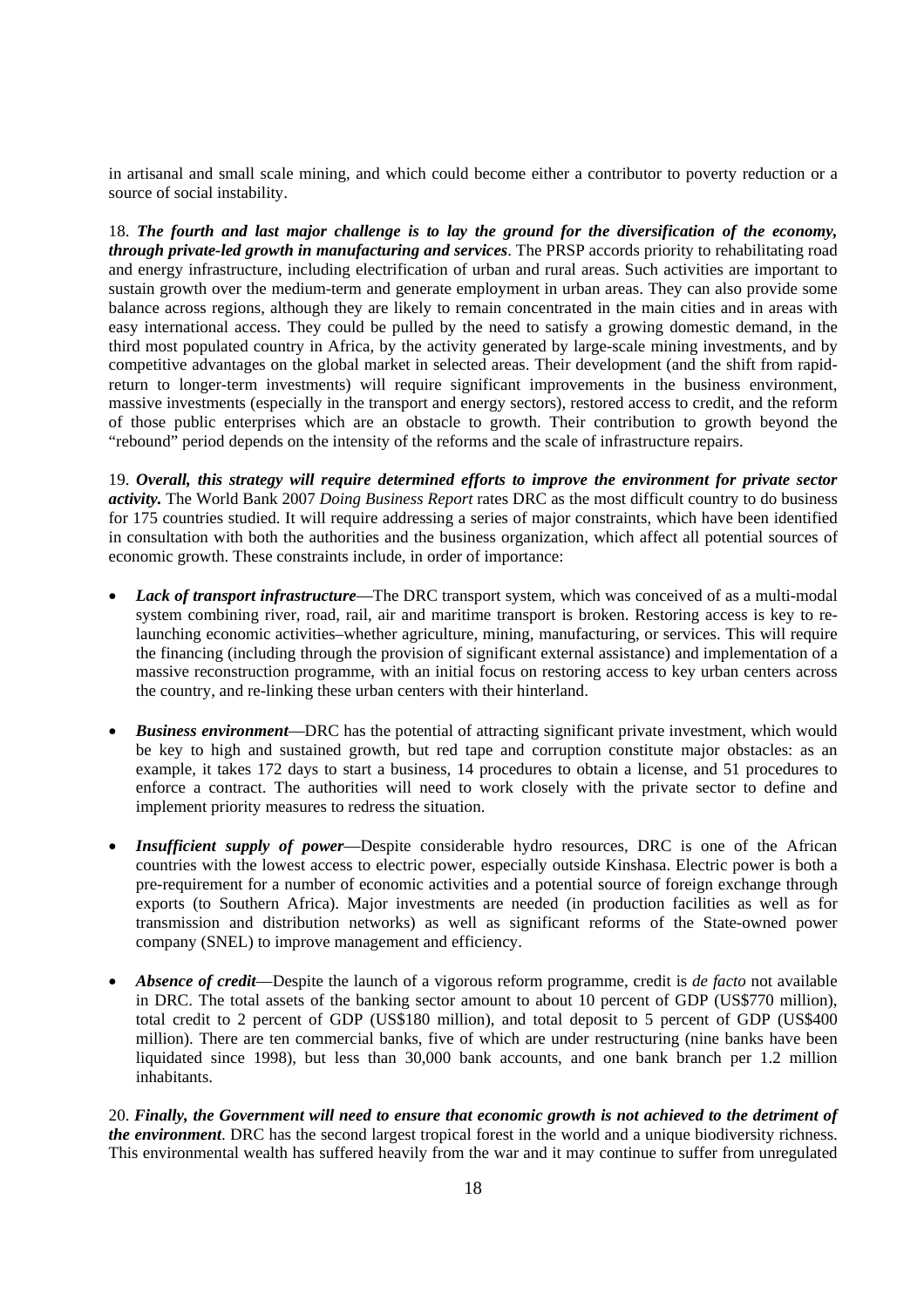economic recovery. The focus in the forestry sector will be on strictly limiting and regulating logging activities which will inevitably restart, promoting participatory process to ensure that benefits are equitably shared, and enforcing forest management plans and environmental protection. Parallel efforts will be needed to ensure that reconstruction programmes do not negatively affect vulnerable groups, including the Pygmies.

### *Improving access to social services and reducing vulnerability*

21. *DRC has some of the worst social indicators in the world and ranks in the bottom ten countries in reaching MDG targets.* The contrast between the wealth of the country and the appalling living conditions of its inhabitants is a testimony of corruption and mismanagement under past Governments and reflects a generalized neglect of essential social services*.* The PRSP emphasizes the importance of breaking with this legacy, by making the improvement of social indicators a central tenet of the poverty reduction strategy.

22. *The PRSP focuses on the need to increase access to basic social services.* This is reflected in the title of the third pillar and demonstrated by the proposed increase in budgetary allocations to education and health sectors (including spending on fighting the HIV/AIDS epidemic) from a combined 15 percent of the state budget in 2006 to 40 percent in 2008*.* This is appropriate given the extremely low utilization rates of essential services by the population (for example, on average, a Congolese person visits a health facility once every seven years). Increasing the demand for, and consumption of, education, health, and water and sanitation services is a top priority.

23. *The PRSP spells out a series of ambitious objectives to be achieved in the coming period.* These include: (i) increasing gross primary enrollment rates from 64 percent in 2006 to 80 percent in 2008 and 100 percent in 2015 (and ensuring equal access to boys and girls); (ii) reducing infant mortality to 104 per thousand in 2007 to 98 per thousand in 2008; and (iii) improving access to clean water (from 22 percent in 2005 to 27 percent in 2008 and 49 percent in 2014) and sanitation (from 9 percent in 2005 to 15 percent in 2008 to 45 percent in 2015).

24. *Making rapid progress towards reaching the MDGs and achieving PRSP objectives will require considerable efforts and resources*. The challenge for the Government is to articulate a solid but realistic programme of actions, including both reforms and investments that prioritise the sequential removal of the barriers that prevent people, particularly poor people, from accessing essential services. Efforts to improve the supply of social services to meet increasing demand, as well as initiatives to upgrade, over the mediumterm, the quality of the services, are also seen as essential as is the need to focus on maximizing the efficiency of public expenditures in these sectors.

25. *In recent years, most social services have been delivered on behalf of the State by the Catholic Church, other faith-based groups, NGOs and public enterprises.* To reach the MDGs, a two-pronged strategy is needed. The provision of public services will need to be improved at the same time that mechanisms are introduced to ensure adequate oversight of the services provided by non-state partners. This will require developing efficient contracting arrangements which provide incentives to improve performance without creating excessive administrative costs. Formulating policies on public-private partnerships will be an essential element of the overall reforms and will require evidence-based decision making and close collaboration between all partners.

26. *The proposed strategy requires a significant increase in public spending in support of key social sectors*. The budget has to be gradually but significantly reoriented to ensure an adequate financing of the sectors. The challenge is both to increase allocations (the PRSP calls for an increase from 7.5 percent of primary expenditure in 2006 to 12.9 percent in 2008 in the health sector, and from 12.2 percent of primary expenditure in 2006 to 16.7 percent in 2008 in the education sector) and to improve execution, as only part of the allocations are currently spent.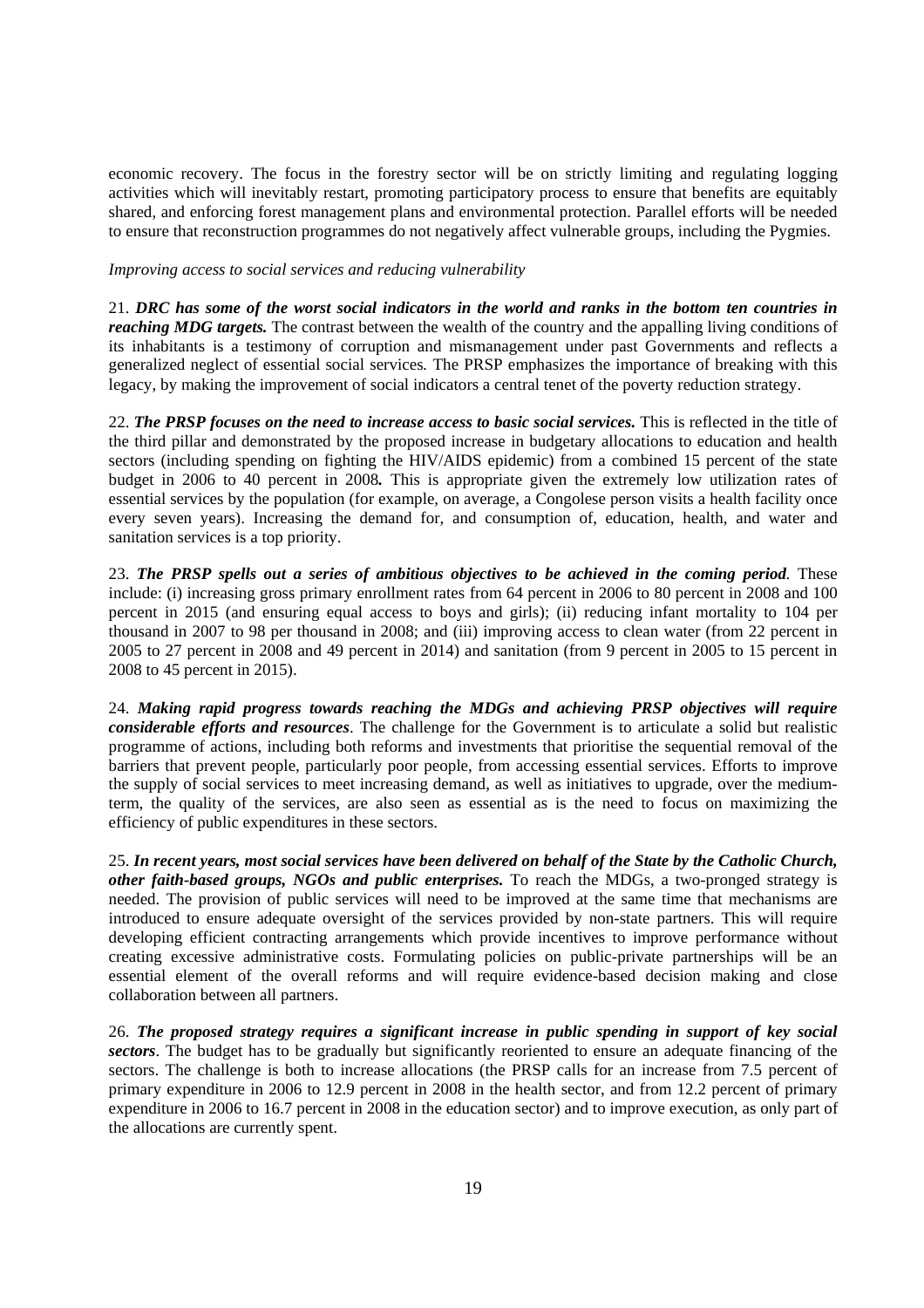27. *At the same time, resources need to be better managed*. Spending has to be effectively channeled to the intended purposes. Credible payroll registers have to be established and the departure of pension age staff facilitated. In the context of the decentralization process, the respective roles of central and local authorities in the management of the sector have to be defined, and the corresponding transfers of responsibilities and resources organized.

28. *In the education sector, a balance needs to be struck between primary, secondary, and higher education.* A key objective is to move systematically and as rapidly as is feasible towards achieving the constitutional commitment to universal, quality primary education. A key priority for the Government in this regard will be the removal of the *frais de fonctionnment* and the sequencing, over time, of the necessary supply and demand side reforms to achieve the goal of free compulsory education. At the same time, steps will need to be taken to develop a system that can produce the professional elite DRC needs for its future development. During the PRSP cycle, the Government is expected to reach a decision on a credible financing plan and to improve budget allocation for education in line with the sector priorities, as well as to take measures to ensure that allocated funds reach their intended recipients. In this regard, external partners appear prepared to step up their support to meet the financing gap on the condition that the education sector financing plan is credible and that there is increased evidence of improved efficiency as well as efforts to reduce dependency on external assistance over time. The recently completed Education Sector Review and ongoing analyses focused on teacher financing and deployment, and the elimination of school fees. They will provide guidance on how to prioritize among the many objectives.

29. *Additional inputs will be required to improve the quality of education services and meet rising demand*. In the context of rapid demographic growth and increased demand for schooling, a massive investment programme will be needed to repair and expand education facilities, and to provide education materials – and parallel efforts will be needed to train or re-train teachers and upgrade quality. With regard to secondary and higher education, efforts will need to focus on quality and on the fit of the various education programmes with the country's actual needs in terms of trained workforce. Efforts will also require strengthening institutional and financial capacity of the sector by, among other things, revising the career structure of teachers and developing a results-oriented and fundable strategy for the sector development.

30. *In the health sector, the overall objective is to increase the consumption of effective services.* The health strategy proposes to strengthen the capacity of the existing Health Zones (HZ) by rehabilitating, reequipping, and rationalizing the existing health facilities network, particularly in rural areas where most of the poor live. This will be achieved by consolidating and improving key aspects of the existing, three-tier system which includes 515 Health Zones, each managed by the Ministry of Health; a province-level coordination and oversight structure; and national-level policy and planning structure. In addition, specific measures are needed to improve the coverage and quality of services as well as to reduce the financial barriers to access including the reduction and, where appropriate, elimination of fees.

31. *With limited resources it will be necessary to maximise allocative efficiency in the health sector.* With more than 1,200 people dying per day, most from easily preventable diseases, health service resources should be concentrated on providing readily accessible primary health care services which treat killer disease, such as malaria and respiratory diseases, including the provision of an adequate supply of quality essential drugs. Consolidation of the existing system requires adequate financing for all Health Zones, including those not currently supported by a partner, within the context of contractual relations that are results-based and ensure financial predictability. Measures for ensuring acceptable standards of service delivery, particularly by nonstate partners, need to be implemented. With so many partners involved in the health sector, coordination of activities and ensuring consistency of standards in diagnosis and treatment are important elements. As in the education sector, a massive investment programme to rehabilitate medical facilities and procure equipment is required.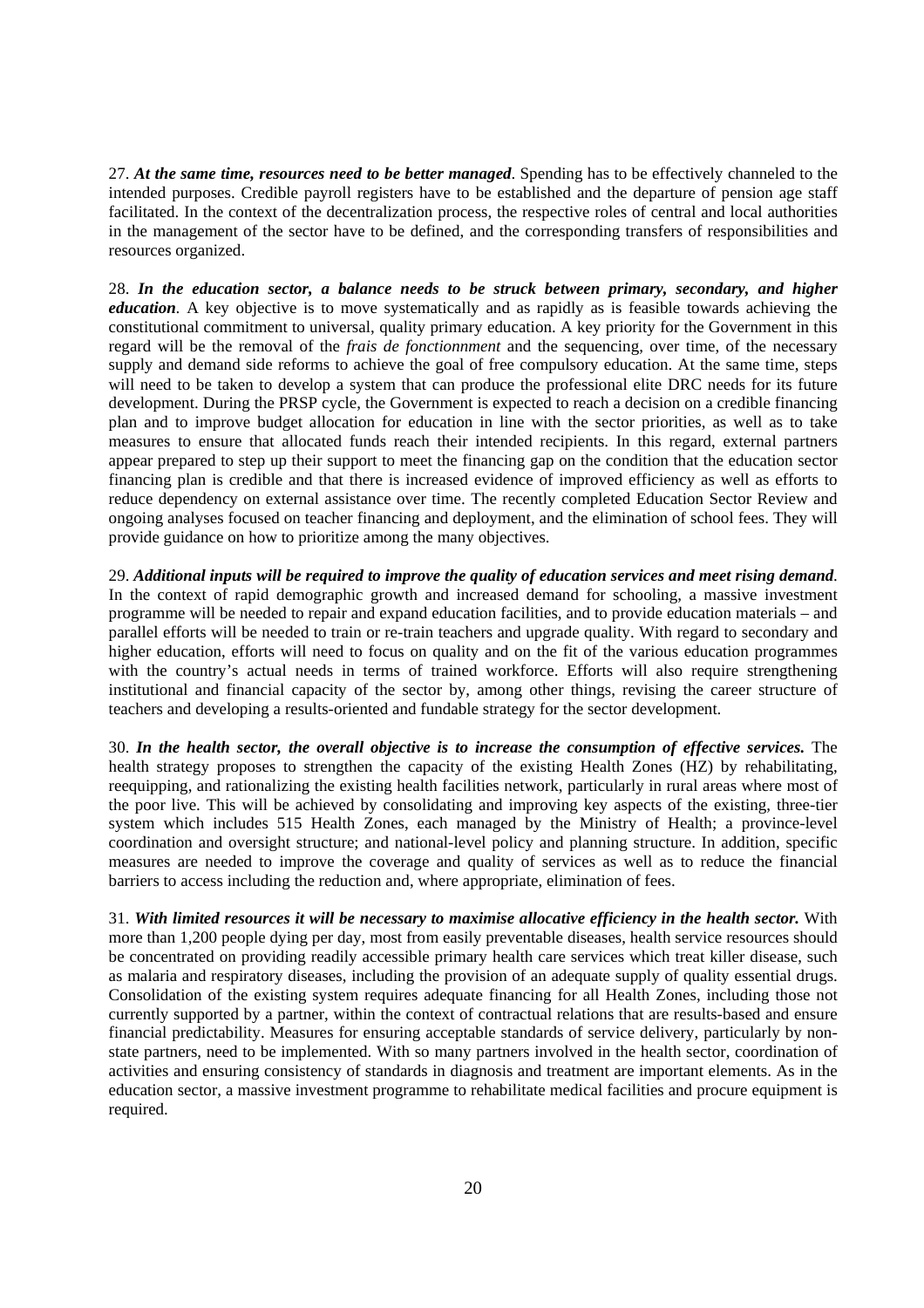32. *In the water sector, the overall objective is to increase the consumption of clean, safe water and expand access to sanitation services*. In rural areas, this will require investment to scale-up already effective programmes (specifically the Government-led community programme Village Assaini). In urban areas, emphasis will be given to increasing water supply and sanitation services in the most densely populated areas, where public health problems are the most acute and the largest number of people can be connected to services for a given level of investment. The challenges to increasing urban coverage are three-fold. First, significant reforms are needed to improve management of the state-owned water company (*Régie de Distribution d'Eau*, REGIDESO) and improve revenue collection. Second, large investments are needed to rehabilitate urban networks which have not been maintained for years and have not been adjusted to a fastgrowing urban and peri-urban population. Third, the reduction of financial barriers for the poorest through life-line tariffs is necessary to ensure equitable access.

33. *In pursuing an equitable approach towards development, additional social protection actions will be needed to assist poor and vulnerable segments of the population.* These actions will have two functions: 1) reduce risks among populations living close to poverty line; and 2) provide additional support to clearly identifiable vulnerable groups. The PRSP identifies four categories of population which should be primary targets of social protection programmes: vulnerable women and children; disabled persons; the elderly; and the displaced. A series of targeted social protection measures will be introduced for these groups aimed at reducing risk and promoting their economic and social integration into society.

### *Combating HIV/AIDS*

34. *The PRSP highlights the importance of pursuing the fight against HIV/AIDS*. The HIV/AIDS prevalence rate in DRC is estimated at 4.5 percent of the population but will almost certainly rise, particularly as transport routes open. At present, 2.6 million people are living with HIV/AIDS, a considerable rise from 700,000 in 1995. Of these, 780,000 are at an advanced stage of the disease.

35. *To date, HIV/AIDS services have not been effective in preventing the spread of the epidemic or providing adequate care for People Living With HIV/AIDS (PLWHA).* HIV/AIDS education messages have not succeeded in raising awareness amongst the population and knowledge among different sectors remains deficient: less than three percent of men and women in the 15-24 age group have correct information on how HIV/AIDS is transmitted and what can be done to avoid exposure and transmission**.** Despite the importance of Voluntary Counseling and Testing (VCT) in combating HIV/AIDS, the current provision of services is very low with only 426 VCT centres in the entire country. To date, there is no national policy on making Anti-Retroviral Treatment (ART) universally accessible, and it is estimated that fewer than five percent of all those people who could benefit from ART currently have access to it.

36. *The PRSP has identified specific objectives in the Governments' strategy to combat HIV/AIDS:* (i) reduce the transmission rates of HIV/AIDS and Sexually Transmitted Infections (STI) among the people, particularly among women and youth; (ii) speed up treatment and improve the quality of life of persons living with HIV/AIDS; (iii) attenuate the negative socioeconomic impact of HIV/AIDS on individuals, families and communities, and (iv) strengthen the mechanisms for coordinating all stakeholders and partners involved in the fight against HIV/AIDS as well as the monitoring and evaluation of the activities carried out.

### *Promoting community dynamics*

37. *The PRSP calls for the empowerment of community organizations and their effective participation in the development of the country*. Over the last forty years, strong grassroots organizations have emerged in many communities, largely as a response to the absence of a functioning public sector. Successive Governments have not included these organizations in the overall dialogue and decision-making on key development priorities. As a result, they have often remained confined to a local role. The PRSP aims to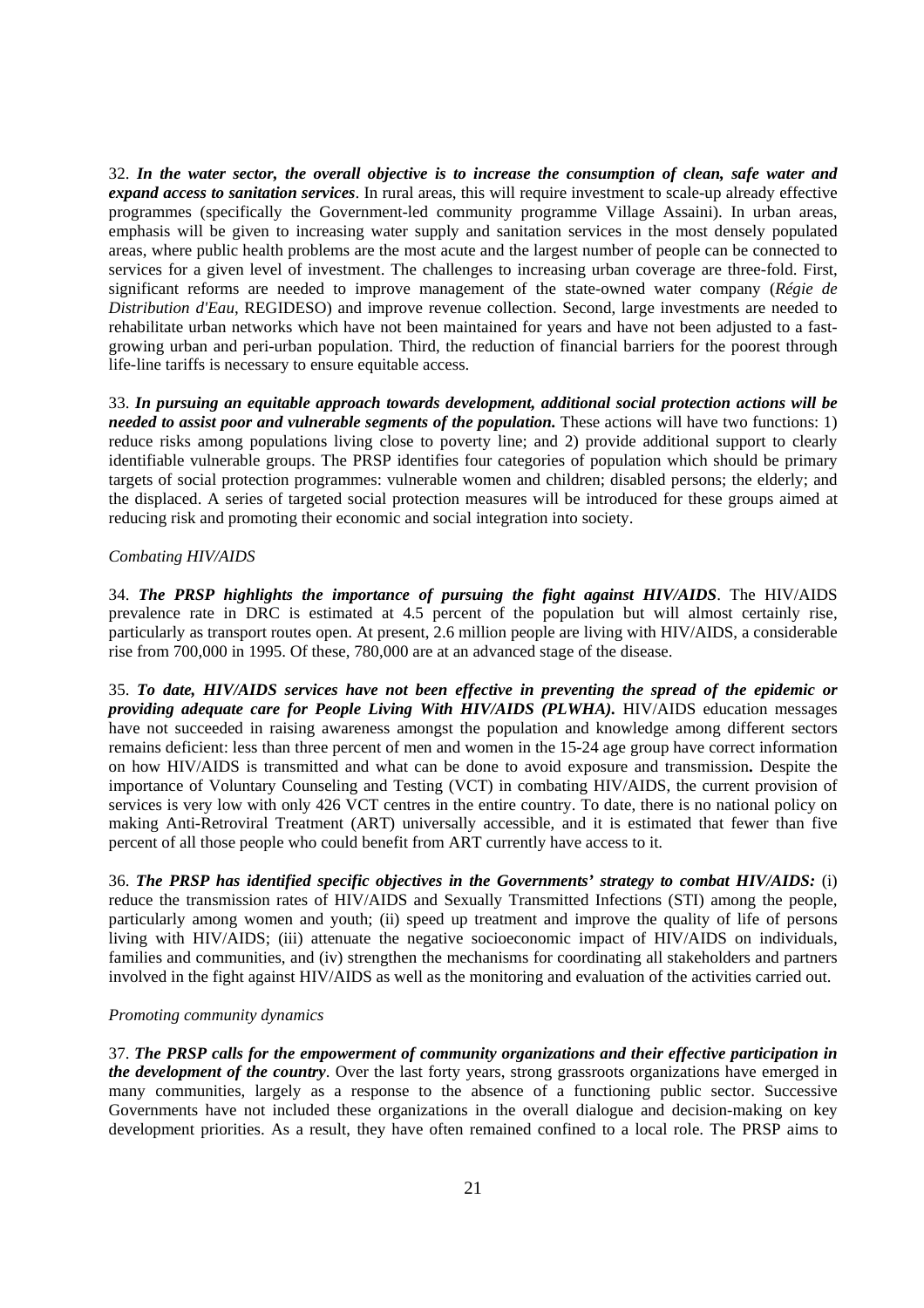empower communities and harness the collective contributions of grass-roots organizations to help implement poverty-reduction activities at the local level.

38. *The first challenge is to facilitate the effective involvement of communities in the preparation and implementation of projects that may affect them—and that would be implemented under any of the other* PRSP pillars. The scope and modalities of such an involvement will depend on the nature of the project, but determined efforts will be made to ensure ownership at the local level, encourage participation in implementation (where possible), and allow for the monitoring of implementation by the communities themselves.

39. *The second challenge is to mobilize local initiatives in the most difficult areas to consolidate peace and lay the groundwork for recovery*. In areas still affected by violence, community organizations are often the only functioning social structure, and are therefore key instruments for supporting stabilization. Special projects will be needed in these areas focused on income-generation, local governance, community security, infrastructure and reconciliation. Their main aim will be to strengthen social cohesion and promote political stability. In this context, their economic justification will need to go beyond a standard analysis, and include the indirect impact of restored stability of country-wide economic and social development.

40. *The third challenge is to promote area-based development in impoverished communities.* Some of the country's worst social indicators are found in isolated communities that have not benefited from humanitarian assistance. Helping these communities prosper is expected to result in high returns due to their very low base-line indicators and to have positive spill-over effects on national political life by creating the demand for responsible and accountable government. Development projects which are chosen and managed by communities at the local level are often the most effective in jump-starting micro-economies, building social capital, compensating for insufficient public goods, empowering the poor and vulnerable, particularly women, and strengthening democratic practices.

41. *The fourth challenge is to prevent an inefficient dispersion of efforts*. Support to community dynamics can sometimes result in the spreading of assistance across the country with limited overall impact. In a country where external assistance remains small compared to the needs, it may end up in an inefficient use of scarce resources. The development of a list of criteria for community activities by the Government – such as ownership, sustainability, efficiency, complementarity with country-wide programmes and at the overall level such as the share of external resources allocated to such programmes – would be a useful tool in providing coherence to these efforts.

# **C. Medium-Term Macro-Economic Outlook**

42. *The Government did not tighten fiscal discipline during the electoral period, and inflation was hovering at about the same level at the end of 2006 as it was at end 2005.* Production in mining and manufacturing sectors slackened during 2006, which resulted in lower than projected economic growth in 2006. With the elections over and the security situation stabilizing, the country is now able to resume productive activities. Strong medium-term growth in the range of 6-8 percent over the next few years is realistic. As more of the efforts in improving governance in public sector and extractive industries begin to bear fruit, the government revenues are likely to continue to increase. However, the budget deficit will remain significant due to the enormous needs to reconstruct the country and to resume basic public service delivery – making DRC highly dependent on foreign assistance.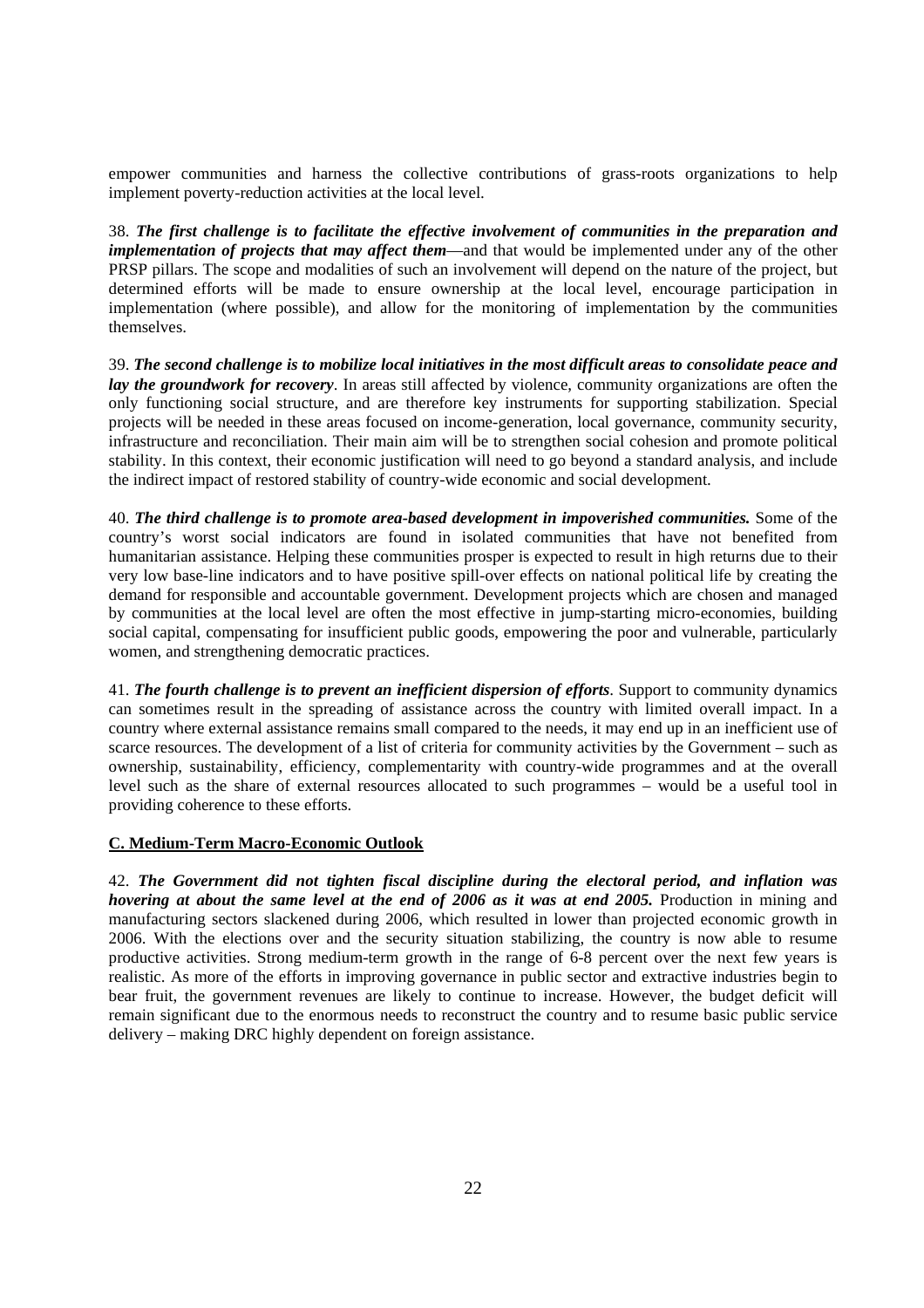# **MANAGING RISKS**

# **A. Overall Approach**

1. *Engagement in a post-conflict context is a high-risk, high-gain enterprise*. The situation in DRC remains difficult, but research and experience show that external assistance can yield disproportionate benefits in a post-conflict context if it is well targeted and efficiently provided. In 2001, most donors assessed that the environment was sub-optimal and fiduciary risks very high. They noted, however, that the risks of nonengagement exceeded the risks of engagement including as regards the fight against corruption. Indeed some of the risks have materialized (including on corruption), but the overall impact of donor programmes on political stabilization and economic reform has been positive.

2. *Consistent with post-2001 donor strategies in DRC, the approach suggested here is based on pro-active*  risk management rather than risk avoidance. It consists of identifying the categories of risk and the main risk factors within those categories, and in designing ways to minimize their potential impact. Typically, the risk management strategy is three-fold: (i) warning mechanisms, to detect problems at an early stage; (ii) response mechanisms, to mitigate their immediate impact; and (iii) risk reduction mechanisms, to gradually reduce their likelihood and potential impact over time.

3. *It should be underlined, however, that in a post-conflict environment like DRC, external assistance is precisely aimed at addressing the broader risk of renewed conflict and instability*. Risks should not be seen as external factors that may affect performance of donor programmes, but rather as the justification for and the focus of such programmes. Reducing risk is hence not only a way to improve performance it is the main objective of donor support. It should also be underlined that the key to effectively managing risk is the strengthening of a constructive relationship between donors and the Government.

4. *Risk management is expected to be under the responsibility of each donor, within the overall CAF context*. The CAF provides a joint analysis of key risks and a coordinated definition of the corresponding risk management strategies. The responsibility for implementing these strategies however will rest with each individual donor, in terms of defining both what exactly may trigger a response and what exactly such a response would entail. Extensive consultations among CAF donors are expected to take place prior to major decisions being taken, but the option of a joint action by all CAF donors has been ruled out as unpractical in view of the different decision-making and reporting arrangements of participants.

### **B. Seven Key Risks and the Corresponding Risk Management Strategies**

5. *The first, and most critical, set of risks is related to the relative fragility of the political and security environment both in DRC and in the sub-region*. Political and security risks are distinct in nature, but closely inter-related. Potential negative events affecting implementation of external assistance include: (i) the deterioration of the security situation in parts or the whole of the country; (ii) armed interventions by foreign groups or foreign armed forces on DRC territory; (iii) social unrest caused or exploited by disenfranchised political figures; (iv) dramatic events which would destabilize the political leadership of the country; and (v) in the worst case, a return to widespread conflict could reverse progress towards the MDGs. The proposed risk management strategy is as follows:

- *Warning mechanisms.* Donors will work closely with, and rely on, key bilaterals and specialized UN entities to closely monitor political and security developments, and assess their possible impact on the proposed assistance programme.
- *Response actions*. Despite their being inter-related, political and security risks call for different responses. With regard to political risks, donors will rely on key bilaterals, UN entities, and possibly ad hoc mechanisms to help assuage difficulties and maintain stability, through continued political dialogue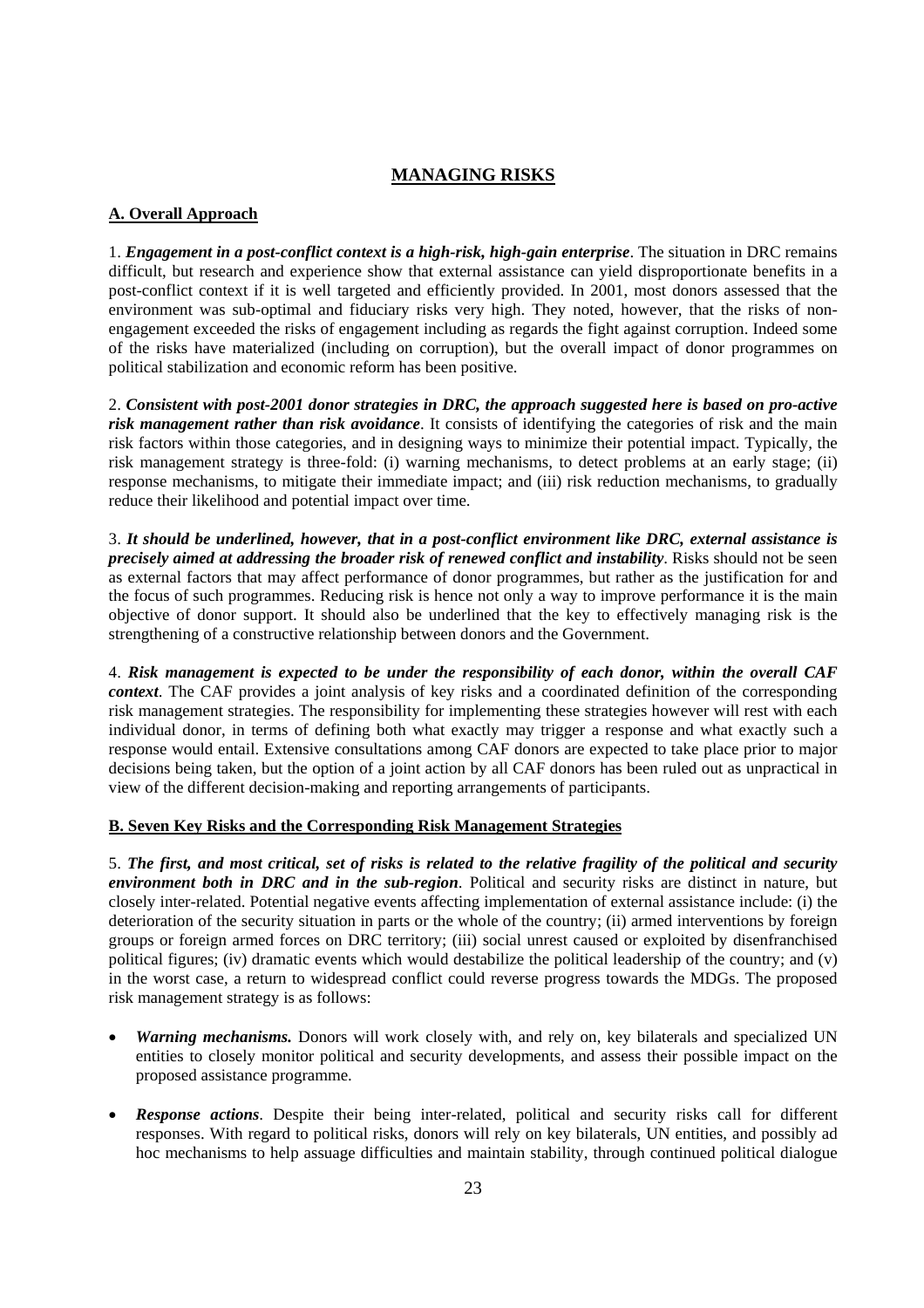and mediation. With regard to security risks, donors will also rely on the Government, external political actors, and UN peacekeeping troops to help re-establish order in affected areas. In case of an uncontrolled deterioration of the security situation, however, the proposed contingency response is an incremental and targeted scaling down of donor activities (rather than withdrawal) in those areas where security conditions are not sufficient for donor staff or donor-financed personnel to travel to and work. In addition, resources may be redirected from development to humanitarian assistance to address the ramifications of violence. Withdrawal will only be considered after a careful review of potential consequences (including on political stability and security) and extensive consultations among donors and with the Congolese authorities.

**Risk reduction mechanisms.** There are several ways in which political and security risks can be minimized. MONUC, the UN peacekeeping mission in DRC, is perhaps the most important investment in managing these risks in the immediate term. However, medium-term reduction hinges on successful security sector reform (including reforms to the army, police and justice systems). Supporting implementation of the Constitution including establishing effective democratic mechanisms will also be crucial, as will other programmes aimed at improving the social environment in DRC. In addition, support to improving the broader governance environment in DRC will be critical, as it underpins many problems that were at the root of past explosions of violence. The continuation of political dialogue with other countries in the sub-region will also be critical in this effort, to encourage them to play a positive role in the DRC stabilization process, as well as possibly the launch of regional projects to encourage and strengthen trade and other cooperation across borders. Last but not least, it includes an intense dialogue with the Congolese authorities to help them strengthen the environment in which assistance is provided and manage potential incidents in a manner that contributes to further stabilizing the situation.

6. *The second group of risks results from the fragile macro-economic situation*. Despite recent efforts, the country's vulnerability remains very significant and could be further aggravated by: (i) lack of decisiveness or capacity by the new Government to rapidly implement the necessary measures to ensure sustained macroeconomic stability; (ii) impact of the decentralization process and the corresponding transfer of resources to levels where controls are very weak; (iii) high popular expectations on the new Government, especially as regards public services wages; and (iv) private sector response in case of political uncertainty or security crises. In addition, the risks of external shocks (prices of agricultural exports such as coffee, or minerals such as copper) may negatively impact the economy and result in an economic crisis. Debt management may also have an adverse effect on economic development if it is not managed properly. The proposed risk management strategy is as follows:

- *Warning mechanisms*. Donors will rely on the IMF to closely monitor the macro-economic situation and assess possible risks on the proposed assistance programme.
- *Response actions*. Overall, the response will be based on an assessment of the severity of slippages, within the context of traditional IMF instruments (Staff Monitored Programme, Poverty Reduction and Growth Facility) and usual donor responses to slippages—which may include redefinition of planned interventions, intensification of the policy dialogue, and possibly partial suspension of activities.
- *Risk reduction mechanisms*. Reducing macroeconomic risks will require the provision of significant external assistance, within the context of a frank and open dialogue with the Congolese authorities on priority reforms. First, significant capacity building and technical assistance will be needed: (i) to strengthen the Government's capacity to implement key macroeconomic measures; (ii) to improve controls for managing public finance; (iii) to help manage complex political processes which have a significant macroeconomic impact (such as decentralization or public service wages negotiations); and (iv) to strengthen Government capacity to raise revenue. Second, until revenue collection efforts yield significant benefits, the Government will continue to face a financing gap and is seeking relatively large amounts of budget support. However, provision of further budget support would require both the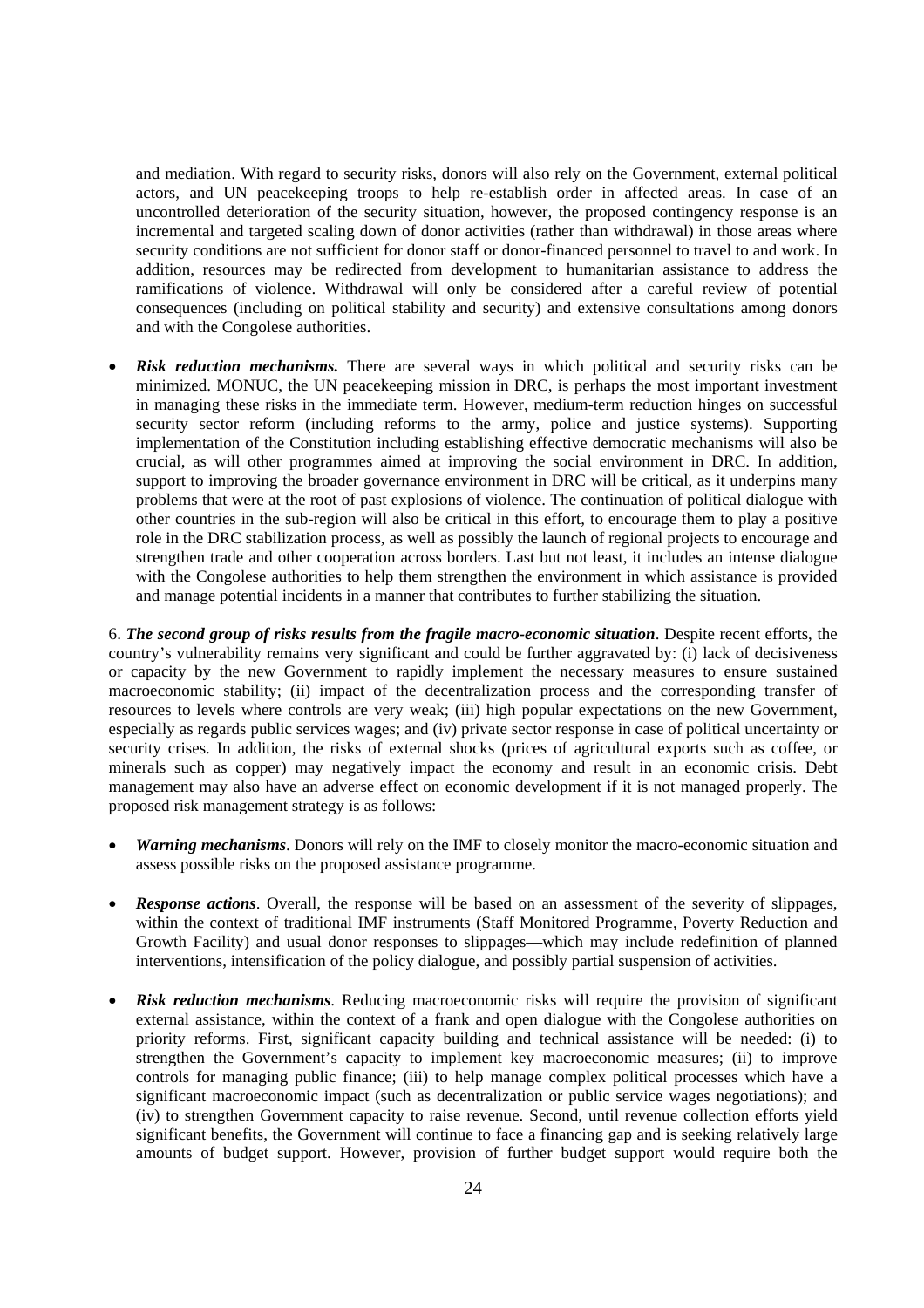successful negotiation of an IMF programme and adequate progress on strengthening fiduciary risk management. Budget and financial management systems in DRC function poorly, and public resources have been misused as a result of both lack of capacity and corruption.

7. *The third set of risks are those which could obstruct or slow down implementation of the necessary economic and governance reforms*. These typically include: (i) decision-making paralysis as a result of the complex political and economic situation and of the fragility of the social context; (ii) mobilization of antireform constituencies in critical areas; and (iii) lack of sufficient administrative capacity to follow up on political commitment to reforms. The proposed risk management strategy is as follows:

- *Warning mechanisms*. Donors will work closely with key development partners, the private sector, and civil society to monitor implementation of critical reform. They will in particular regularly assess progress in implementing: (i) the IMF-supported programme; (ii) key governance reforms as outlined in the Government's Governance Contract; (iii) triggers for the HIPC completion point; and (iv) donorsupported projects (with a particular focus on transparency and timeliness of actions).
- *Response actions*. Overall, the response will be based on an assessment of whether the reform programmes can be successfully implemented. To respond to minor slippages, practical steps will include revisions of specific activities' implementation schedules, revision or redefinition of planned interventions, shift of focus of specific activities, intensification of the policy dialogue, and possibly partial suspension of activities. The response to systematic or major slippages will include a postponement or suspension of those operations most affected by the slippages, and a redefinition of donor programmes around a set of basic governance reforms, with limited financial support.
- *Risk reduction mechanisms*. This includes the provision of significant assistance to strengthen administrative capacity, including hands-on support to specific reform efforts (e.g., through technical assistance). It also includes engaging in a strong and sustained dialogue with key stakeholders (such as private sector and civil society) to help build or strengthen the constituency for reforms and develop a frank dialogue with the authorities on the key issues that constitute impediments to DRC's poverty reduction efforts.

8. *The fourth risk is corruption*. While achieving full transparency across all sectors will take time, very significant improvements can and must be made during the CAF period. The risks of inaction on this front are very high, both directly, as they would reduce the impact of external assistance and domestic resources, and indirectly, as they would gradually translate into a steep reduction of external support. Critical risks include: (i) the persistence of poor governance practices in critical areas (e.g., mining, public expenditure management); (ii) misuse of the Government's budget resources, especially if donors are providing budget support; and (iii) misuse of resources made available under donor-financed projects. The proposed risk management strategy is as follows:

- *Warning mechanisms*. Donors will work closely with key development partners, the private sector, and civil society to monitor the use of public resources. They will use a specific set of instruments to monitor each key risk: (i) with regard to poor governance practices in critical areas, an assessment of implementation of key transparency measures which are part of the Government's governance programme; (ii) with regard to the use of the Government's budget resources, analytical work such as Public Expenditure Reviews (PER) and Public Expenditure Tracking Surveys (PETS) in selected sectors; and (iii) with regard to the use of resources made available under donor-financed projects, regular project supervision reports and ad hoc audits as may be needed.
- *Response actions*. Donor actions in response to corruption will be adjusted to each key risk. In general, however, the response will distinguish between two situations: (i) relatively minor slippages within the context of overall, albeit possibly slow, progress – which will be dealt with within the context of the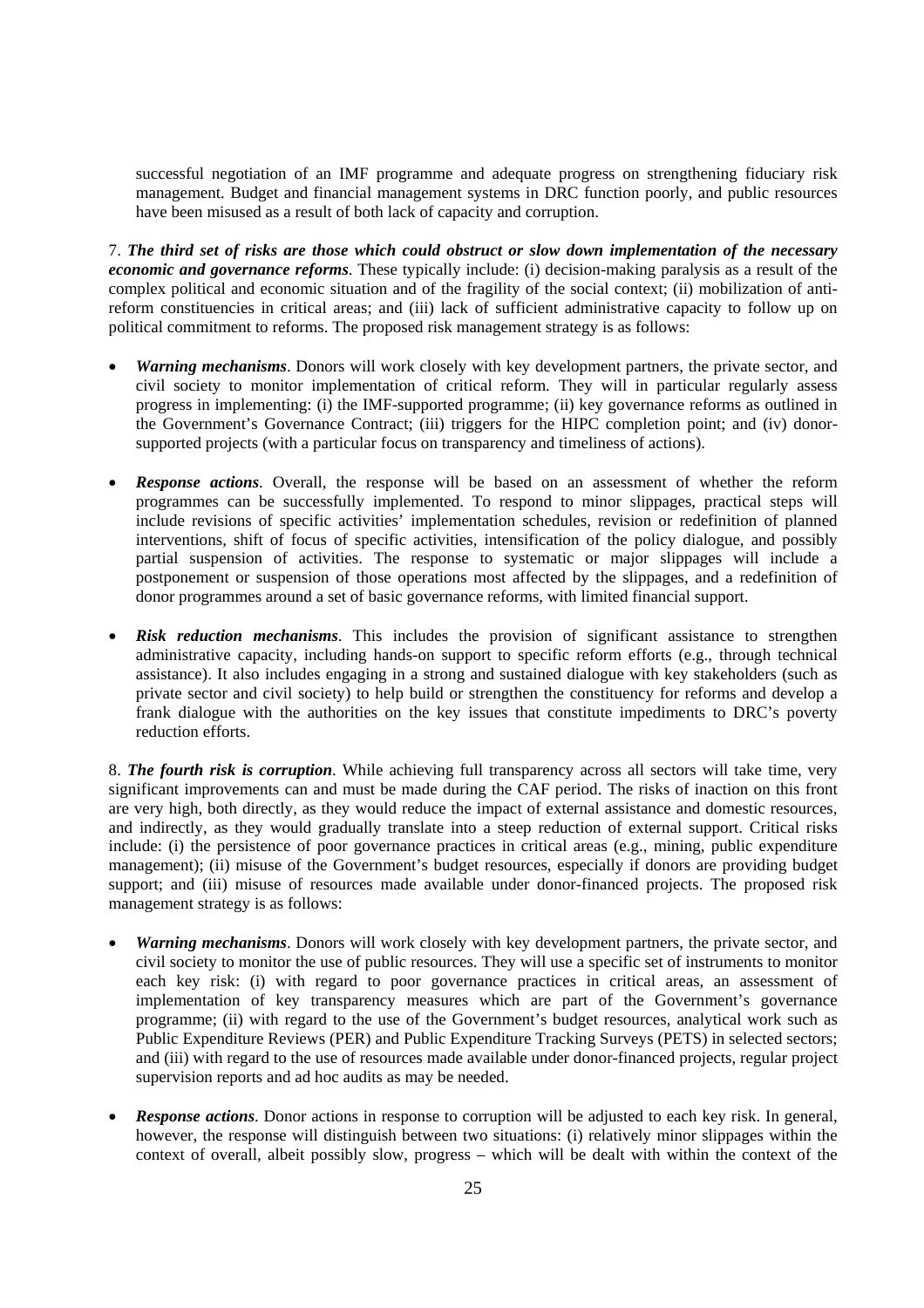policy dialogue with the Government, including through the provision of a mix of incentives and assistance to help implement key reforms or redress performance under specific projects; (ii) systematic or major slippage – which will lead to a gradual redefinition of donor programmes around a set of basic governance reforms with limited financial support.

• *Risk reduction mechanisms*. This includes engaging in a strong and sustained dialogue with Parliament and Provincial Assemblies and providing support to key stakeholders (such as private sector and civil society) to help strengthen the domestic constituency for transparency. It also includes providing the necessary resources for supporting the implementation of the relevant parts of the Government's Governance Contract. It requires developing a frank and trust-based dialogue with the authorities, so that issues that have been identified can be dealt with in an effective manner. Finally, donors will insist on the need for the authorities to severely sanction instances of fraud as a deterrent measure.

9. *The fifth major set of risks is linked to issues of donor coordination*. In as complex a situation as DRC, predictability in aid flows and simplicity in their management are critical to success. Given the size of the country, coordination, harmonization, and the true quest for synergies and complementarity are essential to ensure that efforts add up to a meaningful whole. Donors must work closely with each other to share information and coordinate programming. The CAF process is a good start, but it will have to be sustained throughout implementation.

- *Warning mechanisms*. Regular donor meetings, including through the Consultative Group process and interactions in the field, are expected to provide an assessment of the quality of cooperation. Government's feedback may also provide for an effective alert system to identify issues and/or sectors in which closer coordination may be needed.
- **Response actions.** Donors are committed to ensure the closest possible cooperation, and to handle possible issues in a rapid and effective manner, including through an early involvement of their respective managerial levels if needed.
- *Risk reduction mechanisms*. Proposed risk reduction mechanisms are essentially progress towards full implementation of the Paris Declaration with three priorities: (i) harmonization efforts and the use of common instruments to intervene in a given sector (e.g., through Trust Funds, coordinated monitoring mechanisms) to minimize the potential for uncoordinated action; (ii) development of a solid capacity within the Government to follow up closely on donor programmes and their implementation (and hence to detect any potential issue early on); and (iii) regular coordination mechanisms and the adoption of a shared "code of conduct" to sustain the dialogue among donors and with the Government within the context of a continued "CAF forum".

10. *The sixth risk is operational*. Operational performance in DRC is difficult to ensure, especially due to: (i) the size of the country, the lack of physical infrastructure, and the corresponding logistical complexity; (ii) the lack of administrative capacity especially at a decentralized level; and (iii) the disruptions which are the legacy of the conflict (e.g., absence of a functioning private sector in many areas, mistrust among communities). These challenges translate in slowing down implementation of physical activities in many areas, and in making supervision of project implementation, whether by Congolese authorities or donors, extremely difficult. In a context of limited resources, however, operational performance is a major requirement for effective support to DRC's recovery.

• *Warning mechanisms*. Regular project supervision mechanisms should in principle detect difficulties or irregularities. Government's feedback may also provide for an effective alert system. Still, while such instruments have been useful and reasonably effective for monitoring the reconstruction of large infrastructure, they have proven less reliable for projects that provide small amounts of financing for many local-level activities throughout large parts of the country. Donors will work closely with each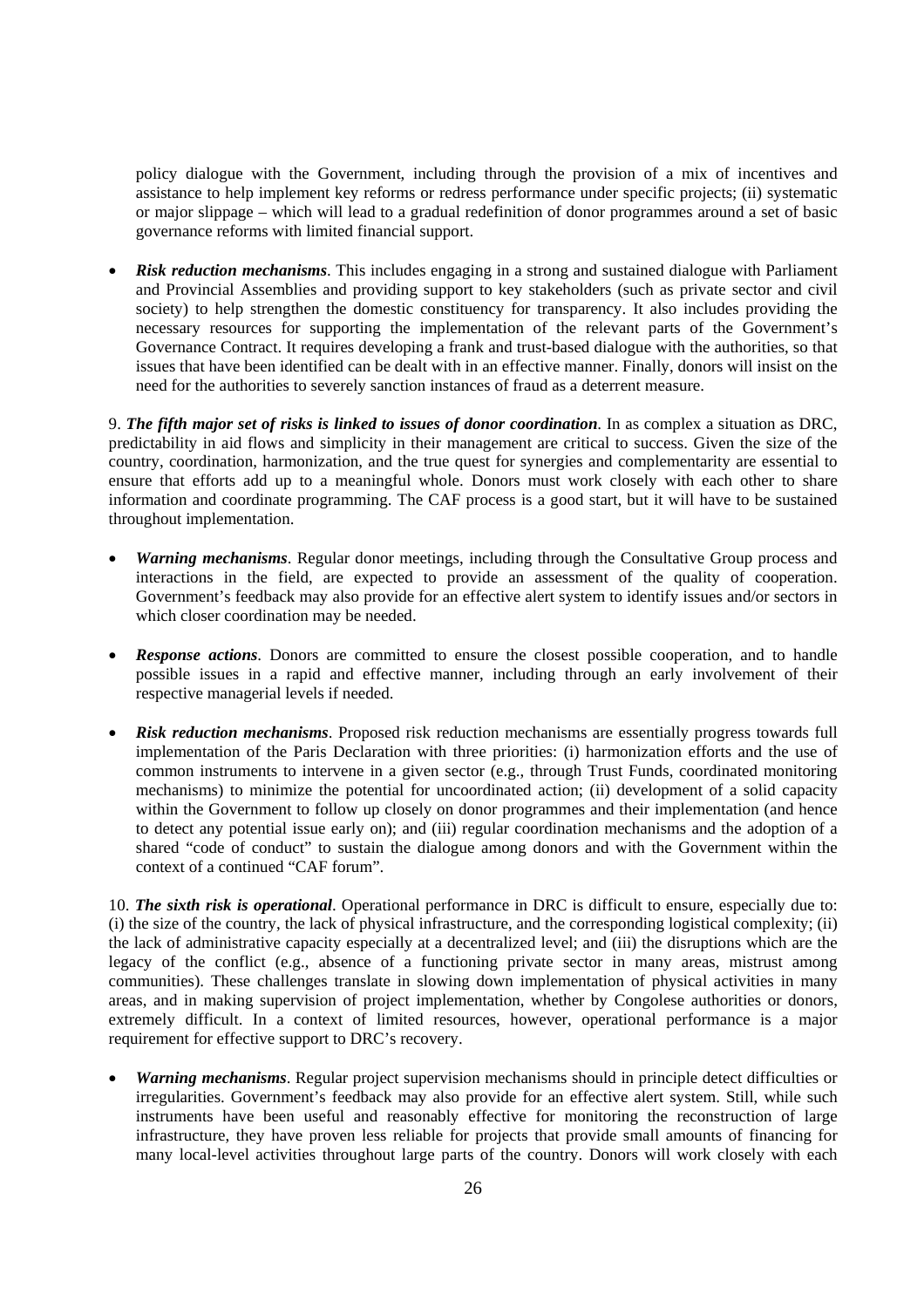other and with the Government to strengthen supervision for such activities, including through: (i) partnership with civil society organizations that have an extensive network even in far-away areas (e.g., faith-based groups); (ii) use of decentralized levels of administration once they are in place to regularly report on effective activities at the local level; and (iii) joint, multi-donor monitoring mechanisms, that may result in reducing the number of missions in the field by tasking one donor to check on all projects in a given area.

- **Response actions.** Response to operational performance issues would be defined within the context of each donor's procedures, and would typically include increased supervision and support to implementation, as well as possibly retrofitting or suspension of selected activities.
- *Risk reduction mechanisms*. Proposed risk reduction mechanisms are essentially linked to: (i) capacity building efforts to strengthen the Government's and operational partners' capacity to implement donorfunded projects; and (ii) increased resources within donor institutions to ensure adequate follow up, including by posting key staff in the field and providing for increased supervision.

11. *The seventh and last major risk for donors is reputational*. This risk is especially relevant as it may undermine donors' effective ability to provide the type and level of support that is needed. Indeed, any involvement in DRC, as in many post-conflict countries, is likely to generate controversy due to the high risk nature of engagement.

- *Warning mechanisms***.** Experience suggests that controversy can come from many different quarters (sometimes with contradictory views or demands), with a focus on a diverse set of issues (reforms in the forestry sector, the involvement of indigenous people, joint-venture agreements in the mining sector, procurement, human rights, etc.). Donors will work together to ensure that reputational risks are identified and managed.
- *Response actions.* Donors' first response will be to review how the quality of their assistance to DRC can be improved in light of the arguments made by critics. They will then systematically adopt a proactive communication strategy to make their positions and the underpinning rationales known to the public, including through regular contacts with the media and key stakeholders, as well as full-fledged communication campaigns as may be appropriate (which will require adequate financing from donors).
- **Risk reduction mechanisms.** These will include careful design and implementation of programmes to ensure that all relevant safeguards are met. In addition, strong monitoring and evaluation systems will be built into operations to ensure that their impact can be demonstrated. Over the longer term, supporting stronger structures for democratic oversight and accountability (including the media) will be important for reducing the risks inherent in working in DRC.

# **C. Conclusion**

12. *Overall, the risks of engagement are high, but the risks of disengagement are even higher*. The risks outlined above are very real and some of them will undoubtedly materialize during the period of CAF implementation. But the risks of disengaging, or partly disengaging, may be even higher, both for the success of the overall stabilization process in Central Africa and for the implementation of key governance and anticorruption reforms in DRC. As in other post-conflict countries, donor engagement cannot be and will not be free of difficulties and mistakes, but experience has amply demonstrated that, left to their own devices, fragile post-conflict countries often fall back into chaos.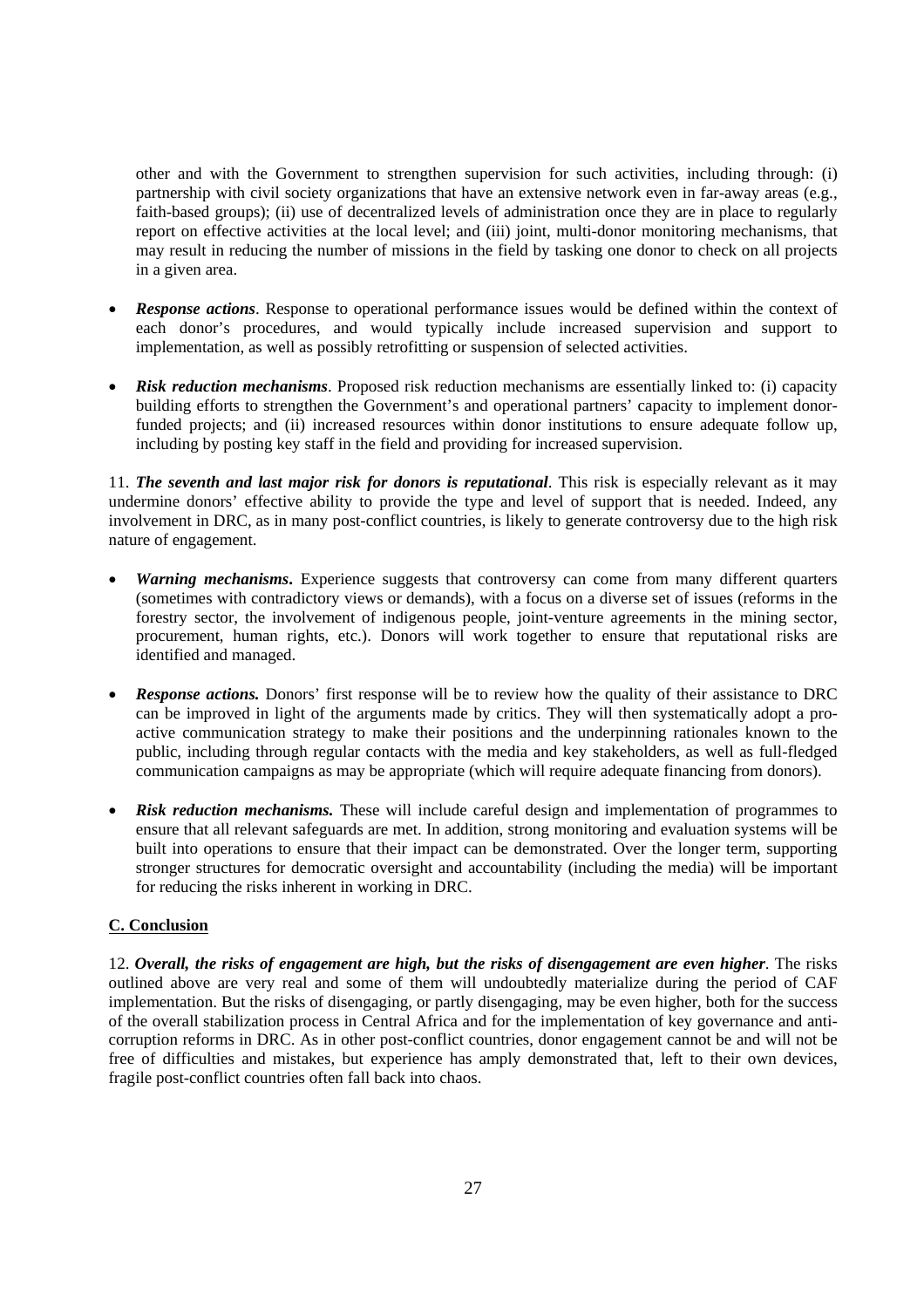# **ANNEX I: SUPPORTING THE GOVERNMENT'S GOVERNANCE CONTRACT**

# **I. OVERVIEW**

# **A. Background**

1. *The Government of DRC has highlighted political, administrative, and economic governance as major determinants of poverty*. It has emphasized the need for good governance and has, as part of its programme, released a Governance Contract (between itself and the people of the DRC) in February 2007.<sup>1</sup>

2. *While the PRSP provides details of the required actions in general, the Governance Contract provides a mapping of focal points to be addressed in the short-term (March – December 2007).* The Contract focuses on the following seven areas: security sector reform (armed forces, police, and justice); transparency; public financial management; management of natural resources; public administration reform; local governance; and investment climate and public enterprise reform.

3. *During the first two months in office, the Government has taken a number of important steps towards the implementation of the Contract*, in particular in the area of decentralization. Whereas a number of critical problems remain in the governance system, these constitute an important first step towards the development of a system that brings governance and service delivery closer to the citizens.

4. *This annex provides guidance to donors to ensure alignment between the Government's needs and donor efforts*. While the responsibility for governance reform lies with the Government, the donor community has a significant role to play in terms of providing financial support and technical advice. This section outlines ways in which that support can be given and corresponds with the issues raised in the PRSP and in the Governance Contract.

# **B. Cross-Cutting Concerns**

1

5. *A review of the PRSP, early studies, and the Governance Contract show that institution building, capacity development and advisory support will be the key elements of support to enhancing the quality of governance in DRC.* 

- *Building institutions.* Years of mismanagement and conflict in the DRC have hollowed out the country's institutions. Without a solid institutional foundation, the development of the country is at risk of political volatility. Building strong and sustainable institutions is a long-term endeavor, requiring a firm knowledge base, innovation in design, and strong links between research and policy. Of particular importance in this regard is the development of new democratic institutions at the provincial and local level, which will be a key element to enhancing accountability. Provincial Assemblies and administrations are of particular importance, as well as the reinforcement of parliamentary and oversight institutions at central level including the *Inspection Générale de Finances* (IGF) and the *Cour Constitutionelle*, the *Cour de Cassation* and the *Conseil d'Etat*. In addition, the planned elections at the level of chefferies and communes, likely to be held in early 2008, would extend democratic governance to the lowest level of government, thus completing the first full free electoral process since the early 1960s.
- *Strengthening capacity across the spectrum.* All of the recommended reforms include an element of capacity building. These efforts will have to take a step-by-step approach, balancing urgent and medium to long-term needs; intensive training of a critical number of experts may be followed by subsequent

<sup>&</sup>lt;sup>1</sup> Governance is defined here as rules, processes, and behaviors by which interests are articulated, resources are managed and power exercised, and government officials are held accountable.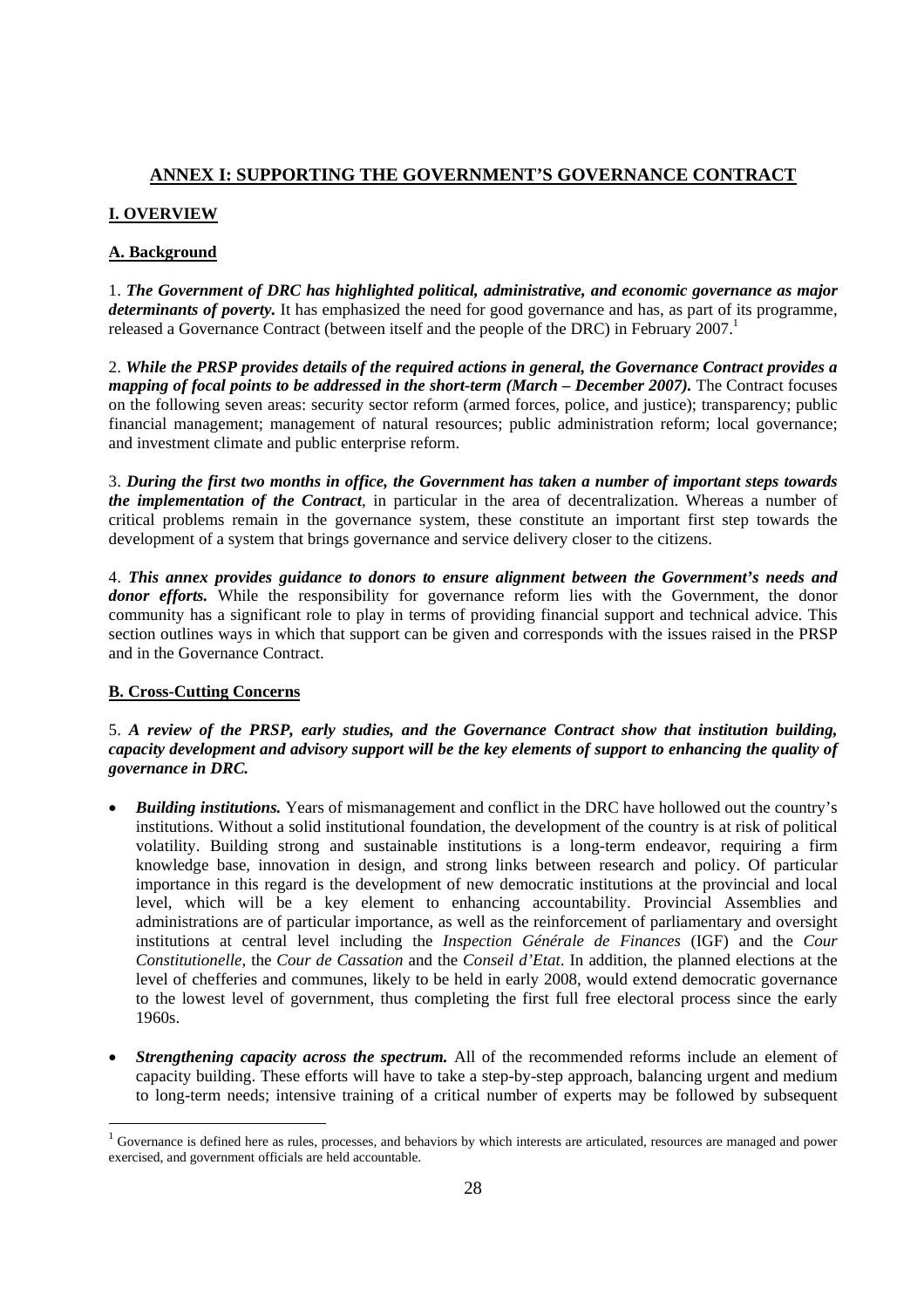training of a broader audience. In some cases, capacity assessments may be required (especially as regards the development of new institutions at provincial and local level). In addition, wage system reforms are required to allow the government to attract and retain qualified staff. In addition, the capacity for civic engagement among citizens will be necessary, to support their participation in governance reform, particularly in light of the imminent decentralization. This will include disseminating information on the modalities of decentralization.

• *Providing technical assistance and advisory services to move reforms forward quickly.* Implementation of the recommended reform measures in a timely manner will require tailor-made and targeted advisory services. Analyses such as Public Expenditure Reviews, governance diagnostics and Investment Climate Assessments will help to build the analytical basis for reform.

# 6. *The donor community recognizes the scale of reforms and the funding required for its design and implementation. It acknowledges:*

- *The need for consistent, long-term, and flexible support*. It will be important to quantify the costs of the governance reforms as laid out by the Government. Some of these reforms are likely to require significant resources. In addition, many of the reforms are inherently challenging (especially those linked to the decentralization process) and will also require flexibility. The reform period will be long and the donor community must be ready to provide sustained support beyond the CAF period.
- The need to work closely with government and other stakeholders. Governance reform needs to be driven and sustained by political will. The international donor community will support the Government's efforts by providing resources where required, financial or human, and by maintaining strong ties with the Government to ensure that resource provision fits within its agenda. Donors will work closely with a wide range of actors including the judiciary (on justice reform), the Presidency (on security sector reform, the national assembly and senate (on issues of Parliamentary oversight). In addition, donors will also work with decentralized entities (such as provincial governments and non-governmental entities. Donor assistance must be adequately prioritized and in line with the specific actions laid out by the Government. Gaps in funding or in the provision of non-financial resources will not only slow down reform but may undermine stability.
- *The need to share knowledge.* Many of the governance challenges faced by DRC have been addressed successfully in other countries, both within and outside the continent. Tapping into these successes will strengthen local capacity and foster innovation.
- *The need to work together and help the Government coordinate partner interventions.* Donor collaboration should continue throughout the CAF period and should entail sharing information on funding priorities and changes (linked to discussions with the Government) to ensure that donors are working in their area of comparative advantage and that available resources are maximized.

# **II. OBJECTIVES**

7. *The Governance Contract focuses on a number of priority areas*. Given the scope of the efforts to be undertaken in these areas, there are actions that should be implemented (or begin to be implemented) in the short-term, defined as June 2007–July 2008) and those that should be implemented or started in the mediumterm, defined as July 2008–2010.

### **A. Security Sector Reform**

8. *Police.* Much of the work in this area will rely on the completion of the police census to ensure a credible payroll. Based on this, the Government can build components for training, accountability, and oversight. The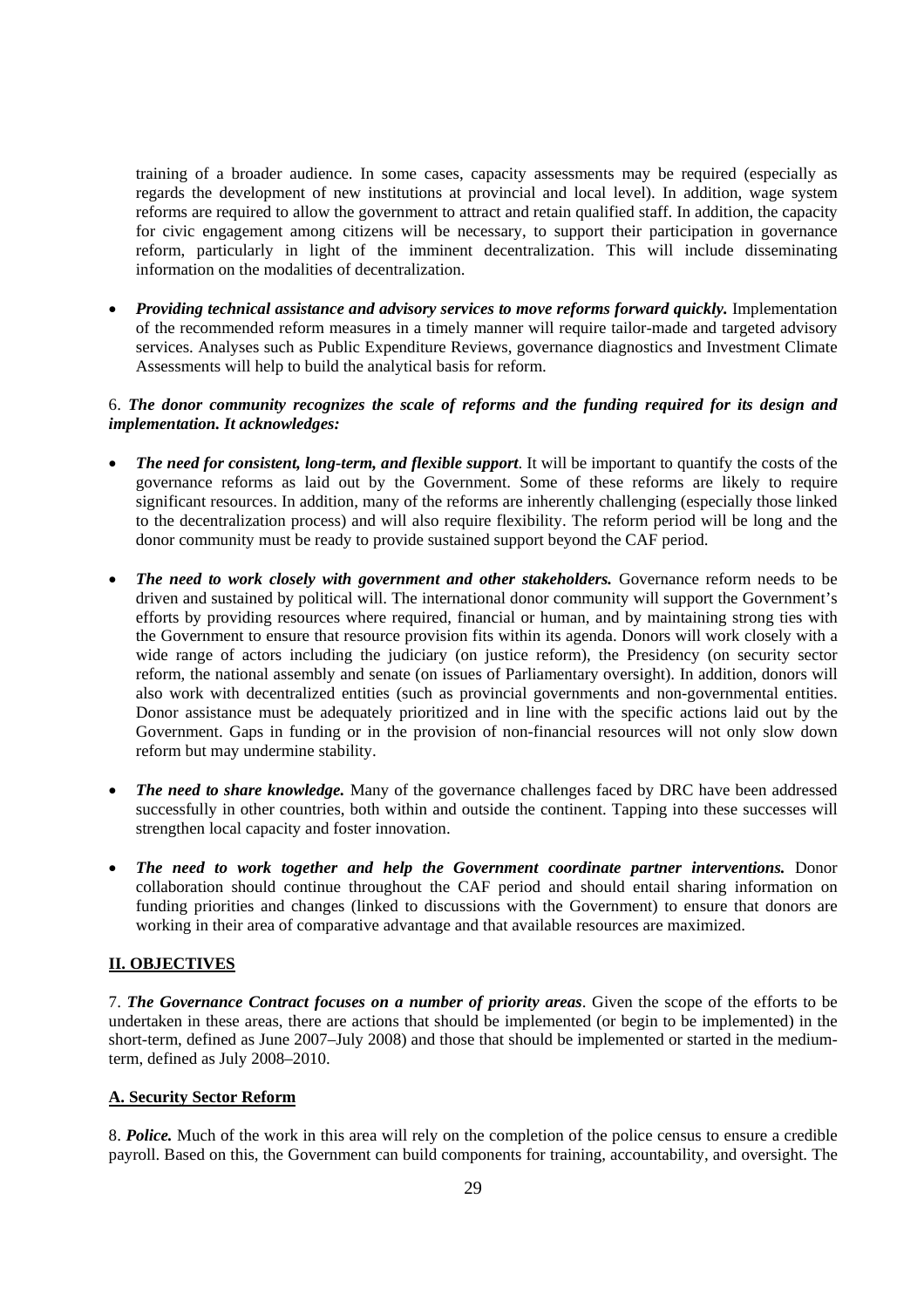completion of the census as well as the introduction of wage reform in the sector (coordinated with overall public sector wage reform) are essential steps to be taken. On accountability and oversight, the development of capacity of civilian oversight of Parliament in the policing sector, the development and introduction of a system of community policing, the establishment of a *Comité de Suivi pour la réforme de la Police* and advisory services for police decentralization are essential elements of reform*.* 

9. *Armed Forces.* A priority in this area is the completion of the demobilization and reintegration programme currently supported by the Multi-Country Demobilization and Reintegration Program (MDRP). While much progress has been made so far, still more needs to be done. Also important in reform in this area is ensuring a clear and functioning payroll system and reform in the management structure. This will involve clearing up payment arrears and setting up a functional payroll system (which would include a review of the payment system of the armed forces). In addition, issues of control over the use of state budget resources should be clarified. At the current time, the Ministry of Defense controls only a small number of budget items and cannot therefore be fully held accountable for the use of the defense budget. This makes even more important a review of the possibilities to enhance salary payments to the military based on a comprehensive review of expenditure. At a broader level, the Government will embark on creating a legal framework to support reforms, specifically around military expenditure, the organization of the military, and the articulation of the functions of the army. In addition, independent oversight institutions at the Parliamentary level will need to be organized.

10. *Intelligence Services.* Properly functioning and overseen intelligence agencies are essential in order to manage national security in accordance with democratic norms. These agencies main role could be the provision of information and analysis to enable decision-makers to implement agreed national security policy. Working methods should conform to international standards. Operations should be carefully designed to conform to the law and be overseen in detail by the people's representatives. Agencies could rely on the police to arrest and question suspects, on the defense forces to conduct military style operations and on politico-administrative authorities to coordinate actions.

11. *Justice.* A well-functioning justice system is a key component of good governance. For that reason, justice reform is among the top priorities in DRC. Capacity in key areas should be developed, including: organizational and institutional capacity, judicial infrastructure and training, service delivery and political will to fight impunity and corruption. Actions in these areas are key if the population is to gain trust in the judiciary. Following an audit of the justice system in 2003, the Government put in place a joint committee, *Comité Mixte de Suivi du Programme-Cadre de la Justice*. The Government has also identified a number of priority actions to improve the justice system, including the consolidation of anti-corruption efforts, respect for international human rights norms, the strengthening of human and institutional capacity (including the supply of physical resources), the improvement of prison conditions, and increased access to legal aid.

### **Priority Activities**

12**.** *Donor assistance in the area of security sector reform will focus on clarifying the role and responsibilities of institutions in the security sector, ensuring oversight, including of the budgets of security institutions, by Parliament and civil society and helping the Government implement the following short and medium-term actions.* 

• *Reform and transform the Congolese National Police (Police Nationale Congolaise, PNC) into a professional and unified structure, supported by a coherent legal framework.* 

*In the short-term:* (i) continue to identify reform priorities through the *Comité de Suivi* and complete the police census; (ii) establish a payroll management system for the PNC; (iii) establish and operationalize effective and transparent budget management systems for the PNC; (iv) provide training, including components on justice, to PNC officers; (v) develop the civilian oversight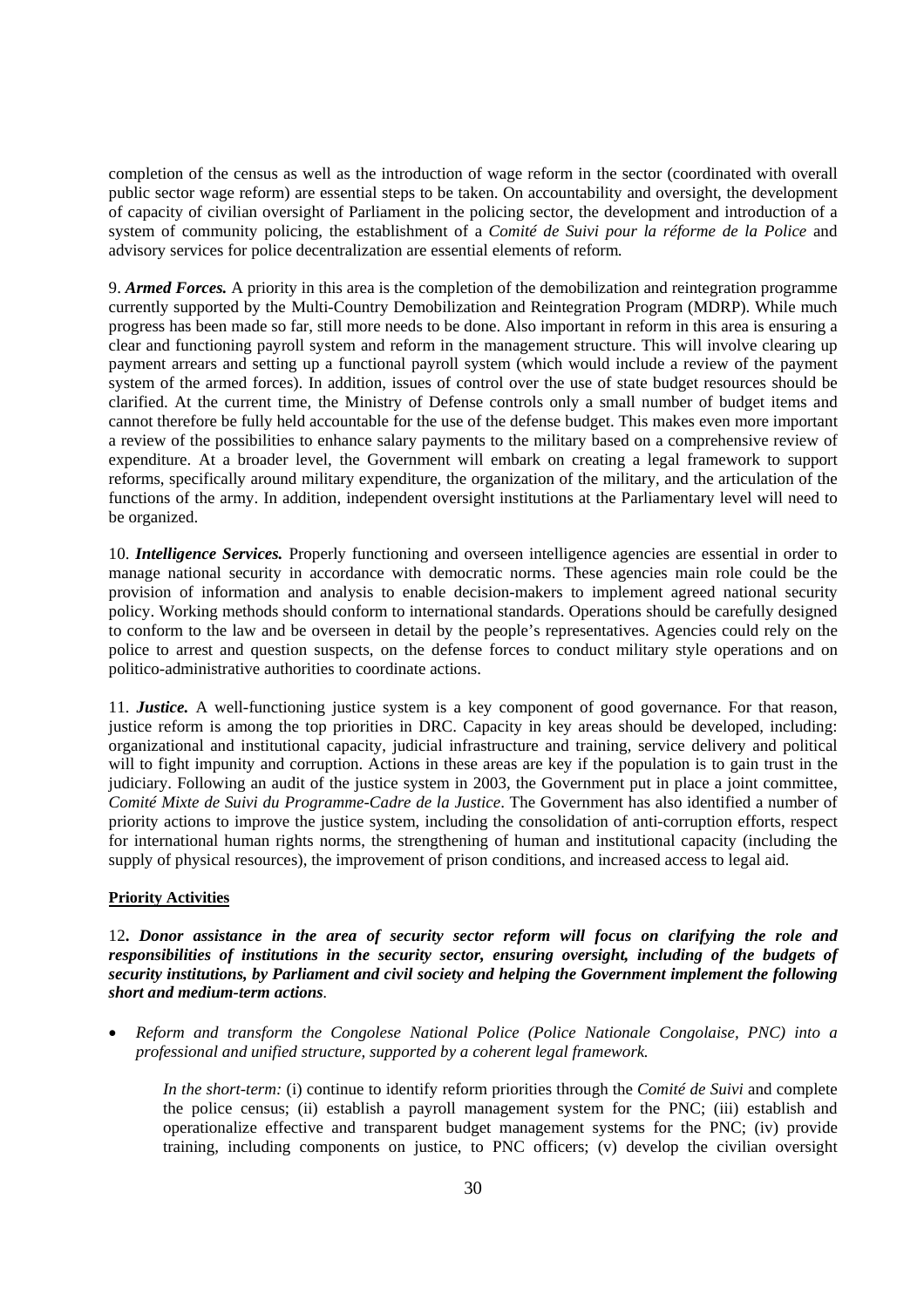capacity of Parliament in the police sector; (v) introduce a system of community policing; and (vi) establish advisory services for police decentralization.

*In the medium-term:* (i) implement key priorities as outlined by the *Groupe de Réflexion* and developed by the *Comité de Suivi* including unified police curricula and pay structures and an organic law; (ii) reform PNC organizational and management systems; (iii) strengthen strategic planning within the PNC; and (iv) expand capacity human training.

• *Reform and transform the Congolese Armed Forces (Forces Armées Congolaises, FARDC) into a professional and unified structure, supported by a coherent legal framework.*

*In the short-term:* (i) develop a white paper on defense reform; (ii) complete the FARDC census; (iii) undertake a review of defense expenditures and explore possibilities for increasing salary payments; (iv) establish a payroll management system for the FARDC; (v) establish and operationalize effective and transparent budget management systems for the FARDC; (vi) finalize the Disarmament, Demobilization and Reintegration (DDR) process and reintegrated ex-combatants into local communities; (vii) establish mechanisms for ensuring that Integrated Brigades receive regular supplies and equipment; (viii) develop community-based Small Arms and Light Weapons (SALW) programmes that reduce the number of arms at the local level; (ix) provide discipline and leadership training; (x) develop the civilian oversight capacity of Parliament over the defense sector; and (xi) introduce training for military magistrates and lawyers on Congolese and international law.

*In the medium-term:* (i) provide technical support for the Ministry of Defense including the *Etat Major* and the *Structure Militaire d'Intégration* (SMI), (ii) adopt key laws to regulate the FARDC including laws on the supreme defense council, military expenditure and military organization and function; and (iii) regulate military courts in accordance with international standards.

• *Reform and transform the intelligence services into professional structures, supported by a coherent legal framework.*

*In the short-term*: (i) re-define the roles of intelligence agencies including a review of their powers of arrest, questioning and detention; (ii) develop a strategy for the financing of the intelligence services; (iii) adopt legislation governing the functioning of the intelligence services; and (iv) design a restructuring and capacity building programme for the intelligence services enabling them to operate in conformity with international standards.

*In the medium-term:* (i) define the oversight powers of Parliament over the intelligence services; and (ii) provide training for Parliamentarians and Parliamentary staff on oversight functions.

• *Reform and reorganize the justice system in line with the new Constitution.* 

*In the short-term*: (i) focus on fighting impunity and applying international human rights standards as priorities; (ii) establish the judiciary institutions foreseen in the 2005 Constitution; (iii) establish a National Commission on Human Rights; (iv) establish and operationalize effective and transparent budget management systems for the justice sector; (v) establish a payroll management system for the justice sector; (vi) provide training for judicial sector personnel; (vi) improve conditions in the prison system; and (vii) increase access to legal services and advise.

*In the medium-term*: (i) restructure and strengthen the organization and management of judicial institutions; (ii) strengthen the capacity of judicial officials to investigate and prosecute cases of trafficking in natural resources; (iii) establish a template for case management procedure; (iv) establish a legal information-sharing system; and (v) strengthen the *Commission Permanente de*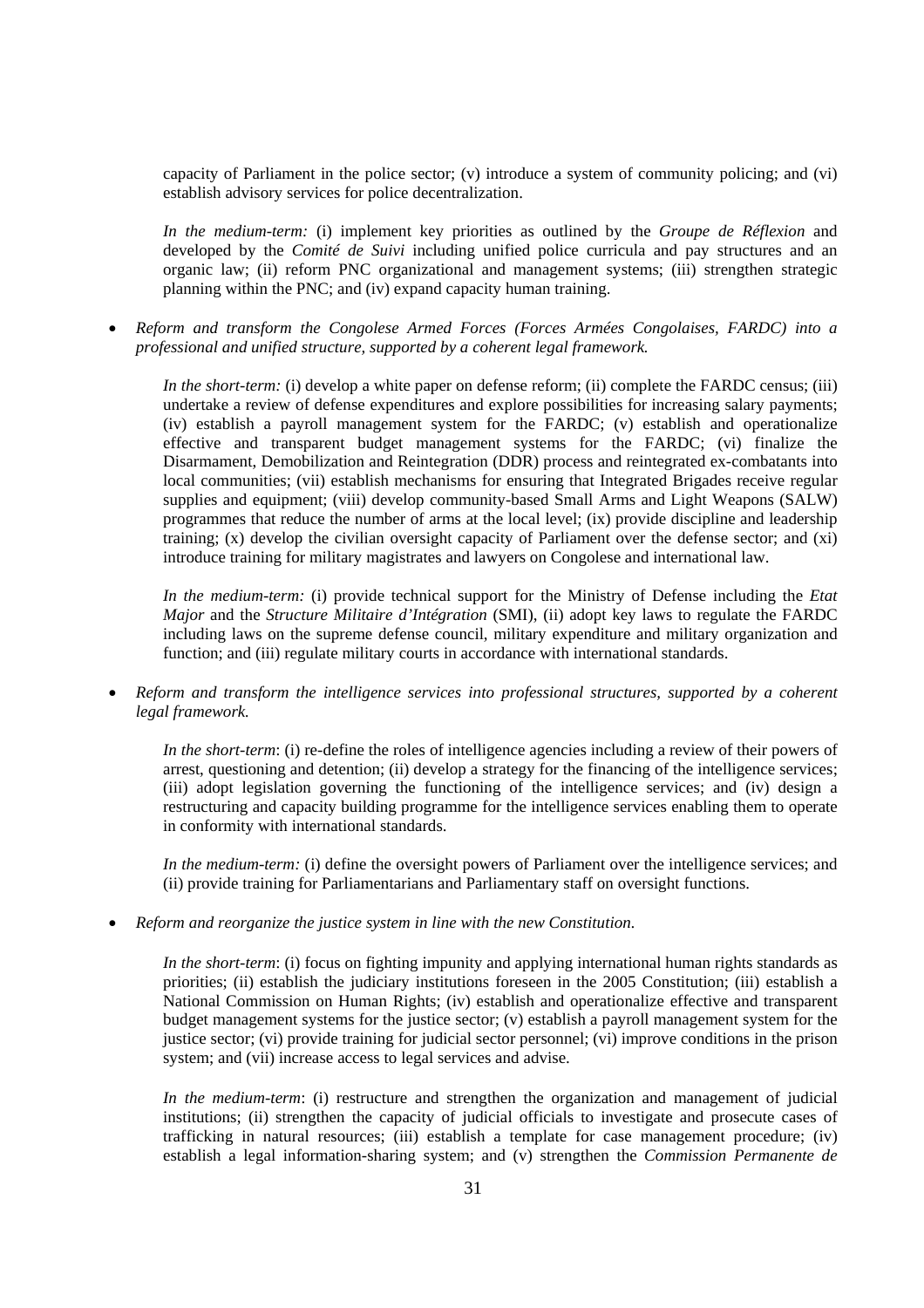*Réforme du Droit Congolais (CPRDC)* including clarifying its reporting lines within the Ministry of Justice.

### **B. Enhancing Transparency**

13. *There are two main priorities in the area of transparency:* First, increasing access to information to all non-classified government documents, both electronically and at government information offices. This includes publishing and disseminating critical information on the budget, annual reports of key public sector enterprises (such as GECAMINES and SNEL), terms of concessions in the extractive industries, and carrying out audits in critical areas.<sup>2</sup> Second, strengthening key review and oversight institutions that can help enhance transparency through the accountability system and ensuring that their findings and reports are made available widely to the general public. This would include support for institutions such as an anti money-laundering commission, the *Cour des Comptes* and the *Inspection Générale de Finances*. Also important, but not immediately pressing, is the need to build durable mechanisms for public participation and engagement with the Government. The Government has already garnered knowledge from the PRSP process, in which it carried out extensive consultations throughout the country. Mechanisms vary and may range from large-scale public consultations (which are expensive and difficult to organize), to electronic mechanisms (which are not currently feasible in DRC), to the use of the media such as radio (which is an efficient medium).

### **Priority Activities**

-

# 14**.** *Donor assistance in the area of transparency will focus on helping the Government implement the following short and medium-term actions.*

• *Increase access to information on all non-classified government documents, both electronically and at government information offices.* 

*In the short-term*: (i) publish extensive information regarding public revenues and expenditure on a bi-annual basis and gradually improve the quality of such reporting; (ii) submit reports assessing budget execution to Parliament on a quarterly basis, including detailed information on revenue and expenditure; (iii) publish all future mining and forestry contracts to which the Government or public enterprises are a party; (iv) prepare and publish a series of audits including on the Central Bank, budget execution by the *Cour des Comptes*, use of HIPC savings, expenditures in key social sectors, financial management in large public enterprises, and mining and petroleum revenues; (v) publish regularly on the Internet the list of all contracts and key procurement data financed under the national budget and under donor projects; and (vi) prepare and publish a bi-annual analysis of Governmentpublished information by the *Cour des Comptes* to provide a critical review of the quality of data published and identify potential transparency issues.

• *Contribute to improved accountability and transparency by strengthening key oversight institutions.* 

*In the short-term:* (i) develop and adopt a three-year action plan to strengthen the capacity of key control institutions with an initial focus on the *Cour des Comptes* and the *Inspection Générale des Finances* and strengthen the capacity of Parliament to play its full oversight role over the executive; (ii) develop and adopt a three-year action plan to strengthen the capacity of external watchdogs including Parliament, the private sector, and civil society which are in a position to apply pressure

 $2$  The Government can increase access to information in a number of ways, including regularly disseminating information on government contracts, decisions on awarding concessions in the mining and other extractive sectors, the publication of audit and budget execution reports, publication of the use of HIPC savings, the tracking of expenditures in key social sectors, reports on financial management in large public enterprises, and reports on mining and petroleum revenues.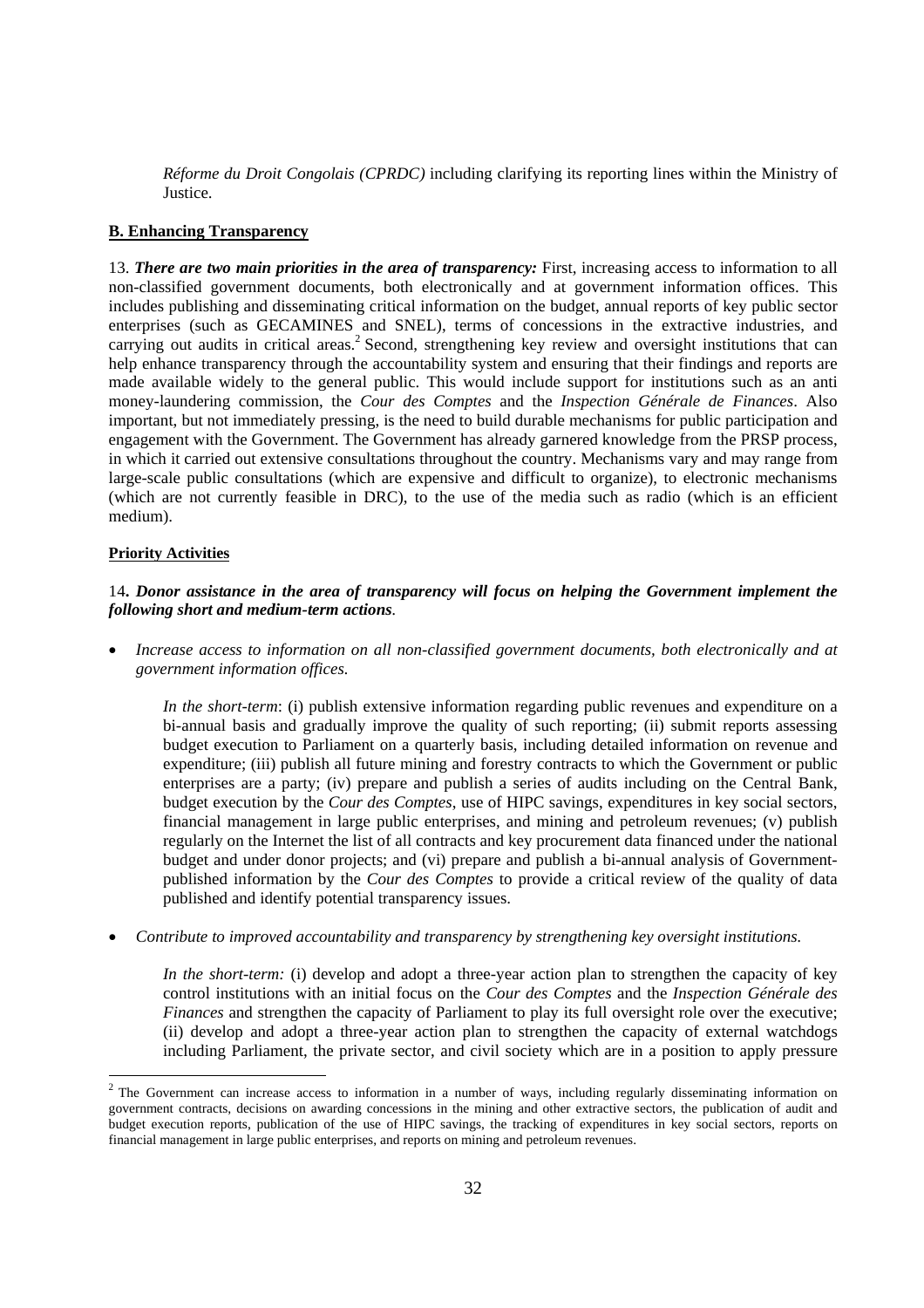for better governance; (iii) establish an anti- money-laundering commission; and (iv) develop a system to control corruption investigations and ensure that their conclusions and recommendations are published.

*In the medium-term:* (i) implement plans to enhance transparency including strengthening formal oversight institutions, supporting, where appropriate, non-governmental oversight structures and monitoring the handling of corruption cases; (ii) provide training for journalists, NGOs and national and local assemblies to develop democratic accountability; and (iii) strengthen the capacity of governmental and non-governmental institutions to monitor anti-corruption efforts.

### **C. Strengthening Public Financial Management**

15. *The Government seeks to strengthen its revenue system and to ensure a more effective and efficient use of Government funds.* Strengthened customs and taxation systems will bolster revenues particularly those from the mining and forestry sectors. In terms of budget management, the Government faces an overcentralized budget preparation system with little involvement of the line ministries, problems in the management of the *chaîne des dépenses*, in particular regarding expenditure authorizations; and a lack of reliable expenditure tracking mechanisms, especially the lack of reporting by Ministries on actual expenditures.

16. *Regional level financial management capacity.* In view of the eventual transfer of resources and competences to the provincial level, it would be important to start a similar process of review and analysis of public financial management systems and capacity at the second tier of government. Given capacity and resource constraints, it would be important to implement this in phases, starting with development and adoption of a three-year action plan to strengthen fiduciary capacity in provinces, with an initial focus on some key provinces, which could subsequently play a role in assisting other regions. Provinces that are likely to directly manage a relatively large amount of resources should be given particular attention. However, it is also important to focus on some of the provinces with limited resources, as these are likely to face particular problems in covering their operational cost, solutions for which will need to be identified.

### **Priority Activities**

# 17. *Donor assistance in the area of public finance management will focus on helping the Government implement the following short and medium-term actions.*

• *Increase Government revenues and reform the budgetary process in line with international standards.* 

*In the short-term*: (i) implement the revenue measures agreed upon under the programme supported by the Bretton Woods Institutions to broaden the tax base, strengthen the capacity of customs at key locations, including in Matadi, Kasumbalesa, Goma, and Bukavu, and reinforce internal taxation administration including for small and medium-size enterprises by conducting a feasibility study on contracting out the customs administration, either temporarily or permanently, to private international operators on a performance based fee-for-service arrangement; (ii) conduct a public expenditure review, particularly in key sectors including education and health; (iii) increase fiscal revenues from the mining sector; (iv) establish and meet quantified targets in the 2007 budget for increased pro-poor and essential expenditure; (v) develop, adopt and implement a three-year action plan to improve budget preparation, execution, and monitoring, based on the recent World Banksupported fiduciary assessment (Country Financial Accountability Assessment, CFAA) including complete unification of the budget; (vi) consolidate the payroll system leading to regular payments of salaries in a transparent and effective manner in Kinshasa and the provinces; and (vii) adopt a new procurement code, accompanying decrees, and a two-year action plan for capacity building to ensure its effective implementation.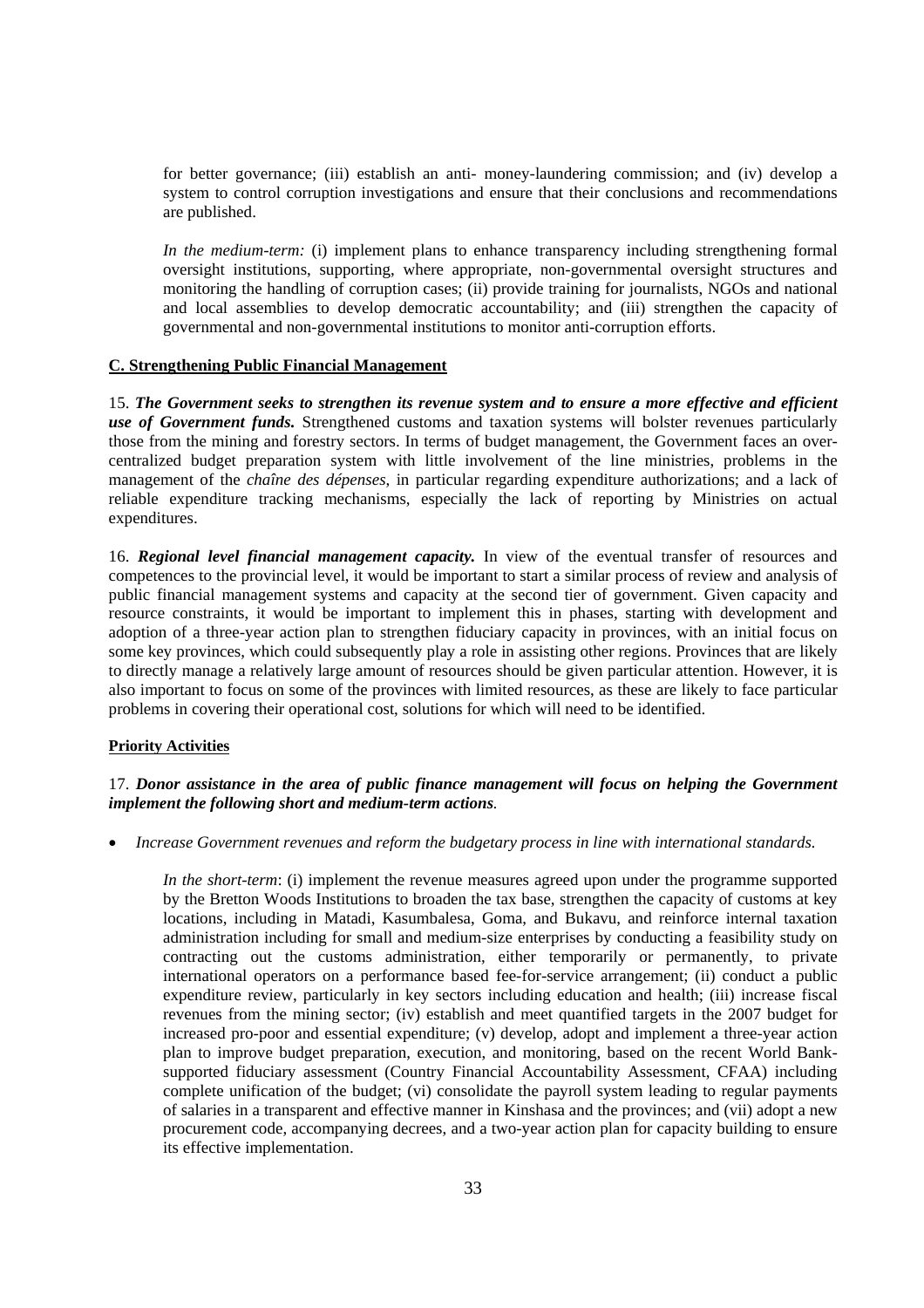*In the medium-term:* (i) implement the reform agenda supported by the Bretton Woods Institutions including improved budget management, new expenditure tracking systems and capacity building, in particular, on public procurement reform.

# **D. Management of Natural Resources**

18. *The natural resource sector is a critical source of revenue for the Government*. However, it will require significant management reform (to ensure proper management of resources, to increase transparency, and to include community voice) so that both the national and local governments benefit. Building transparency and accountability in this sector is particularly crucial in the process of rebuilding trust in government institutions. In the section on transparency, the need to provide open access to all key government documents related to the management of natural resources was already emphasized, and this is a principle to which commitments could be made as soon as possible by the authorities.

# **Priority Activities**

# 19. *Donor assistance in the area of natural resources management will focus on helping the Government implement the following short and medium-term actions.*

• *Manage natural resources in a sustainable manner on the basis of legal codes.* 

*In the short-term:* (i) develop and adopt an EITI action plan as required under the initiative and establish a functional secretariat; (ii) maintain the moratorium on new forestry concessions until agreed conditions for lifting it are met including the completion of the legal review of forestry concessions and adoption of a participatory, three-year zoning plan for new concessions; (iii) complete and publish the ongoing legal review of forestry concessions and implement its findings and recommendations including the cancellation of invalid concessions; (iv) recruit and deploy a third-party observer to assist the forestry administration in controls on the ground; (v) continue to implement the 2004 fiscal reforms and transfer 40% of forest revenues to local entities; (vi) adopt key implementation decrees for the Forest Code and the new law on nature conservation; (vii) launch participatory forest zoning with a focus on protecting traditional user rights and the environment; (viii) rehabilitate key parks and World Heritage Sites particularly those with endangered or endemic species; (ix) implement sustainable forest management plans in all remaining concessions; (x) pilot new contracts and financing models that reward carbon, biodiversity and other environmental services; (xi) publish key elements and analysis of existing contracts in the mining sector and revise relevant agreements in line with international standards; (xii) adopt a business and reform plan for GECAMINES in order to restore its commercial viability; (xiii) develop and adopt adequate and transparent procedures for the award of new mining rights for both exploration and production; and (xiv) strengthen the capacity of personnel in charge of controlling the mining sector.

*In the medium-term:* (i) implement the EITI action plan and continue the reform of systems to award concessions in the mining and forestry sectors as well as the restructuring of state owned enterprises; (ii) recruit and deploy specialized firms to manage the mining cadastre and ensure mine inspections for a three-year period; (iii) adopt decrees for implementing the mining code; (iv) adopt a reform plan for other public enterprises in the mining sector; and (v) develop a certification mechanism for natural resources.

### **E. Public Administration and Civil Service Reform**

20. *Building an effective public service is likely to take years*, if not decades, but will critically depend on the successful implementation of a series of prerequisites, in particular the creation of a reliable civil service register and payroll management system. Efforts are already underway to rationalize the structure and human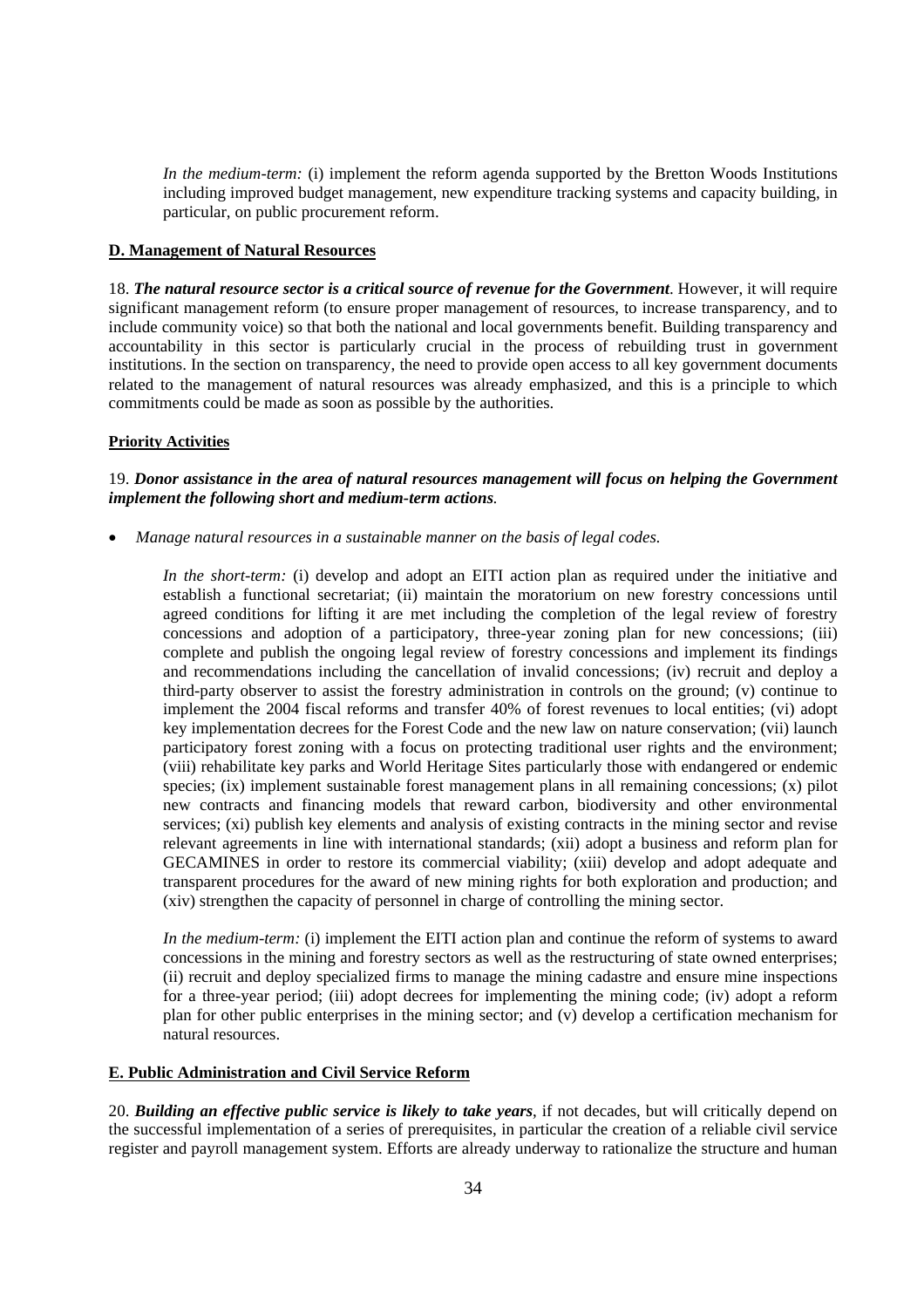resource management systems in the public service, and the main challenge at the current time is to build on the work that has been initiated to bring a sense of order to the public service, while at the same designing initiatives to address some of the more fundamental problems affecting the operation of the public administration system, such as the need to build a strong top level civil service, and to address questions related to the organization of the civil service in the context of the planned decentralization process.

21. *The immediate priorities in this area are the creation of a reliable civil service register, a functioning payment management system, and the creation of a core of civil servants*. The creation of a civil service register will be based on the results of the civil service census, which is still ongoing. Linked to the census is the retirement programme for 94,000 over-aged civil servants (in 2005 the Government identified 96,000 to participate in the retirement programme) which is also underway. The Government also intends to review the structure of the Government, reporting and accountability relations between institutions, and an assessment of the organizational and management arrangements within sectors in order to avoid overlapping tasks and managerial confusion. The Government will also address questions on the structure of the civil service in light of the decentralization process.

# **Priority Activities**

### *22. Donor assistance in the area of public administration and civil service reform will focus on helping the Government implement the following short and medium-term actions.*

• *Reform and transform the civil service into a professional structure, supported by a coherent legal framework.* 

*In the short-term:* (i) complete the civil service census the results of which will be reflected in the payroll and pass on any potential wage bill savings to the public service through higher wages; (ii) review the current compensation arrangement including benefits and bonuses for the high-level civil service to ensure transparency and fair treatment; (iii) design and adopt an operational strategy for new recruits in the civil service to set clear criteria and rules for filling vacant positions while managing budget constraints; (iv) revise and adopt the organic law regarding civil servants; (v) support the human resource section of the Central Bank; and (vi) revise the status of the customs administration and strengthen capacity for the customs administration.

*In the medium-term:* (i) implement the rationalization agenda and clarify the roles and responsibilities of the key institutions and entities with the highest potential impact on economic recovery and governance including the relationship between the central and decentralized levels of government as well as between the Government and non-government service providers; (ii) implement the public service wage reform plan which is currently being designed and create meritbased provincial and local public service systems; (iii) complete the retirement programme for all eligible civil servants; (iv) design and adopt an operational strategy for building a core high-level civil service including recruitment and evaluation rules and compensation arrangements; and (v) monitor closely new recruitments and pay increases taking into account both the needs of a functioning public service and budget constraints.

### **F. Local Governance and Decentralization**

23. *In relation to the decentralization process, the Constitution foresees: (i) an increase in the number of provinces, from 11 to 26, and; (ii) the transfer of significant revenues from the center to the provinces.* This carries both opportunities and risks. The proposed strategic approach is hence three-fold: (a) clarify the legal and regulatory framework; (b) strengthen administrative capacity at the decentralized levels in key areas; and (c) limit large transfers or retention of fiscal resources for an interim period, until fiduciary systems in the provinces are at a minimum acceptable level.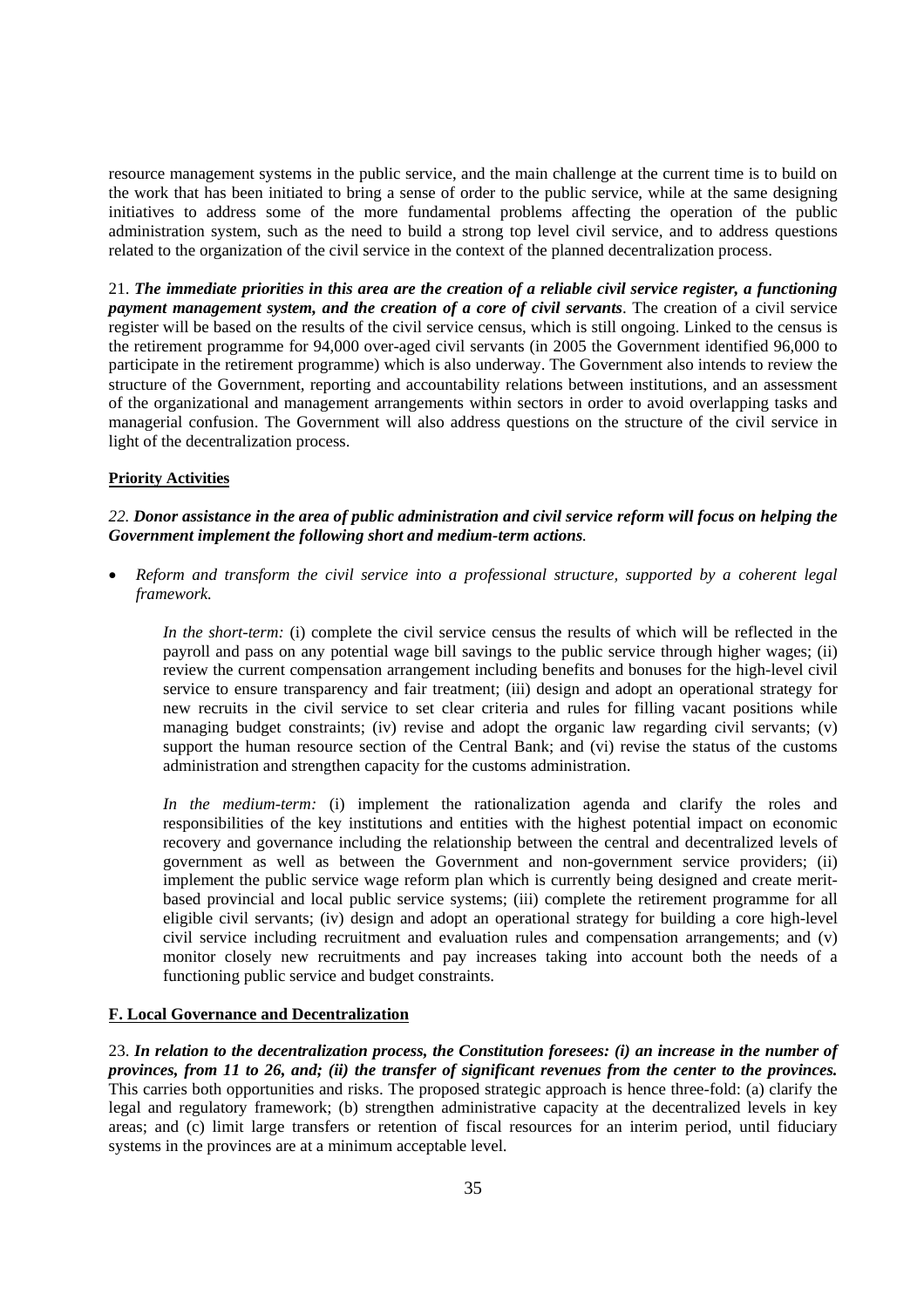24. *The process of building a functioning local governance system, both capable and accountable for the delivery of core public services has three main dimensions*. First, designing legal and fiscal frameworks for the operation of local authorities; second, strengthening provincial and local government institutions; and third, reviewing which exact functions can be transferred, and how this transfer could be staged, based both on capacity, subsidiary principles and fiscal capacity.

25. *Sequencing the implementation of these three interrelated steps is complex*, and there are different ways to achieving the overall objective of creating a professional and empowered regional and local governance system. However, considering the fact that provisions on revenue are already enshrined in the Constitution, it would make sense to proceed with the design of legal and fiscal frameworks, while, in parallel conducting capacity audits at the regional and local level.

26. *Embarking on this process will be challenging.* Transforming a system that has for decades functioned without clear roles or allocation of responsibility to a rule based multi-level governance system will be one of the key challenges facing the authorities in the coming years. This is an issue recognized by the Government, which has taken important initial steps for framing the process.

# **Priority Activities**

 $\overline{a}$ 

# 27. *Donor assistance in the area of local governance and decentralization will focus on helping the Government implement the following short and medium-term actions.*

• *Establish fiduciary systems at provincial and local levels and strengthen capacities to deliver social services, supported by a coherent legal framework.* 

*In the short-term*: (i) initiate discussions with all relevant stakeholders to prepare key legal and regulatory texts foreseen in the Constitution; (ii) adopt legislation on the composition, organization, responsibilities and function of decentralized entities; (iii) develop and adopt a three-year action plan to strengthen fiduciary capacity in provinces, with an initial focus on the potentially richest provinces (i.e., those which include the cities of Matadi, Goma, Bukavu, and Lubumbashi; (iv) adopt and enforce adequate rules to limit large transfers or retention of fiscal resources until fiduciary systems in the provinces are at a minimum acceptable level; (v) strengthen the capacity of citizens at the provincial level to participate in local decision-making; (vi) mainstream human rights legislation into provincial policies and practice; and (vii) establish new administrations in the provinces.

*In the medium-term:* (i) implement key legal and regulatory texts foreseen in the Constitution on: a) the composition, organization, responsibilities, and functioning of decentralized entities; b) the organization and functioning of provincial public services; c) the nomenclature of local taxes and their distribution modalities between the various levels of the Government; d) the establishment of a revenue sharing system reflecting the 40% allocation to local level as mandated in the Constitution while ensuring that mitigating measures to prevent a growth in economic disparities between regions are taken, notably on revenue sharing arrangement on custom revenues, large enterprise taxes and mining revenues; and e) the organization and functioning of the inter-province redistribution mechanism to cover public investment funding (*Caisse Nationale de Péréquation).*

# **G. Investment Climate and Public Enterprise Reform**

28. *Although DRC has attracted significant investment recently (close to US\$1 billion annually) the business environment is poor.<sup>3</sup>* In order to ensure growth in DRC, much needs to be done to ensure a continued high level of private sector interest and a diversification of investments beyond rapid return, low

<sup>3</sup> The World Bank's *Doing Business Report* rates DRC as the most difficult country to work in out of 175 countries surveyed.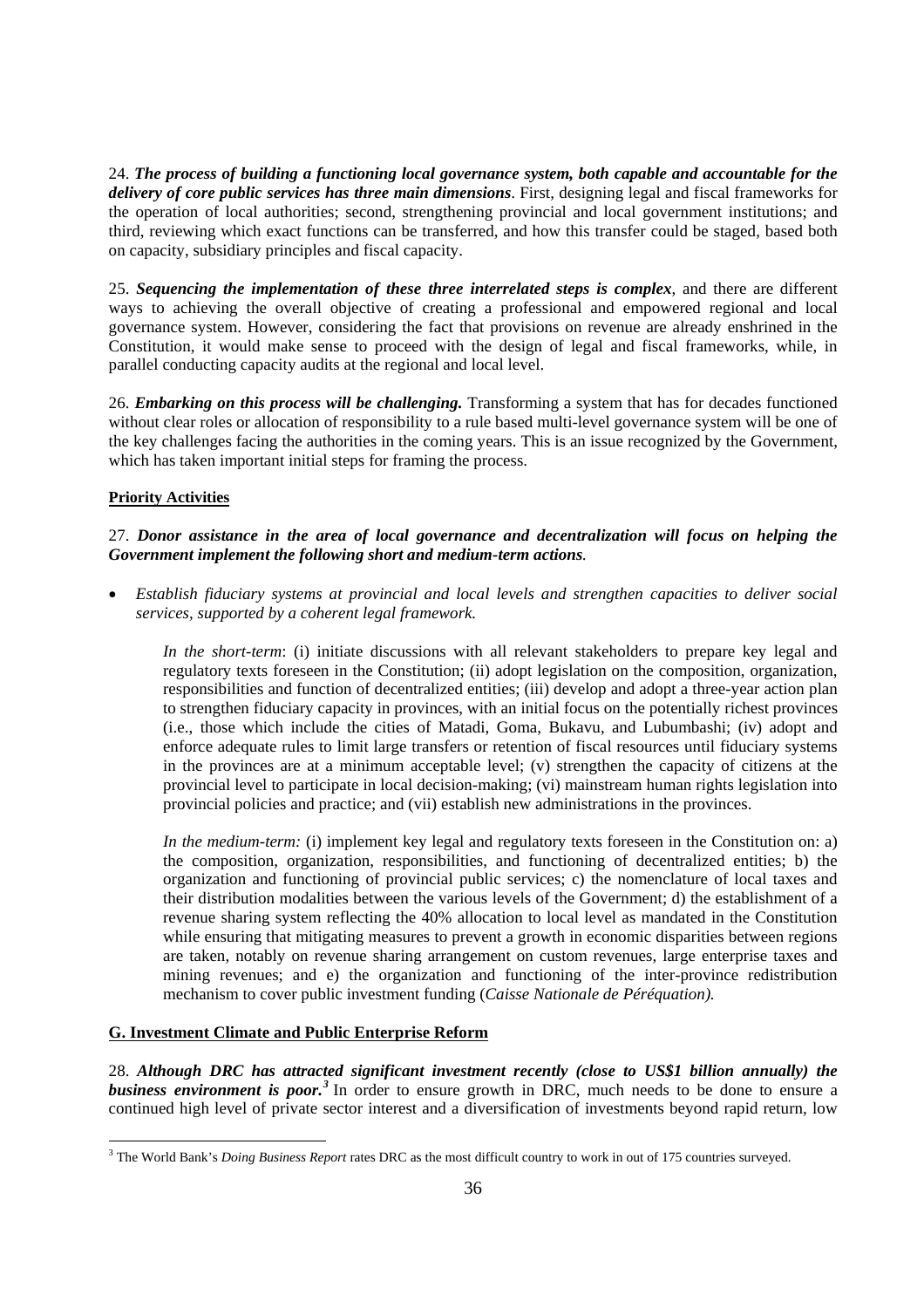added-value activities. In addition, efforts are needed to ensure public enterprises contribute to, or at least do not hamper economic growth (in a context where privatization is unlikely to be successful).

## **Priority Activities**

## 29*. Donor assistance in the area of investment climate and public enterprise reform will focus on helping the Government implement the following short and medium-term actions.*

• *Establish pro-investment legislation and frameworks and restructure and reform public enterprises in line with international standards.*

*In the short-term*: (i) enroll in the Organization for the Harmonization of Business Law in Africa (*Organisation pour l'Harmonisation du Droit des Affaires en Afrique,* OHADA) adopt all key implementation decrees; (ii) publish annually reports on key regulatory and administrative obstacles to private sector activities and corresponding recommendations, including those from the Investment Climate Assessment and the Doing Business Report by the *Fédération des Entrepreneurs Congolais*  (FEC); (iii) continue to implement the restructuring plans for approved Banks; (iv) adopt an action plan for the reform of public enterprises; (v) adopt and enforce strict limits on financial transfers from and to public enterprises; (vi) design and adopt a strategy for transferring social services currently provided by public enterprises to relevant entities and managing retrenchments as may be needed; and (vii) implement urgent reforms in key enterprises, including SNCC where a management contract or lease for the railways part of the company could be signed in an effort to effectively restore service in Katanga, towards Kasai and Maniema, ONATRA where a management contract or lease for the port of Matadi could be signed to remove one of the key obstacles to international trade, SNEL to improve corporate governance and internal controls, and REGIDESO.

*In the medium-term:* (i) implement new laws and related decrees on state divestiture, corporate governance of public enterprises, and transformation of public enterprises; (ii) prepare and implement in consultation with relevant stakeholders a comprehensive action plan on state owned enterprise reform based on a case by case assessment; (iii) establish qualified boards, management teams and audit committees in all key public enterprises; (iv) adopt laws and decrees on the divestment of the state in public enterprises; (v) establish a commercial tribunal; and (vi) implement an action plan to overcome obstacles and other constraints to the development of the private sector.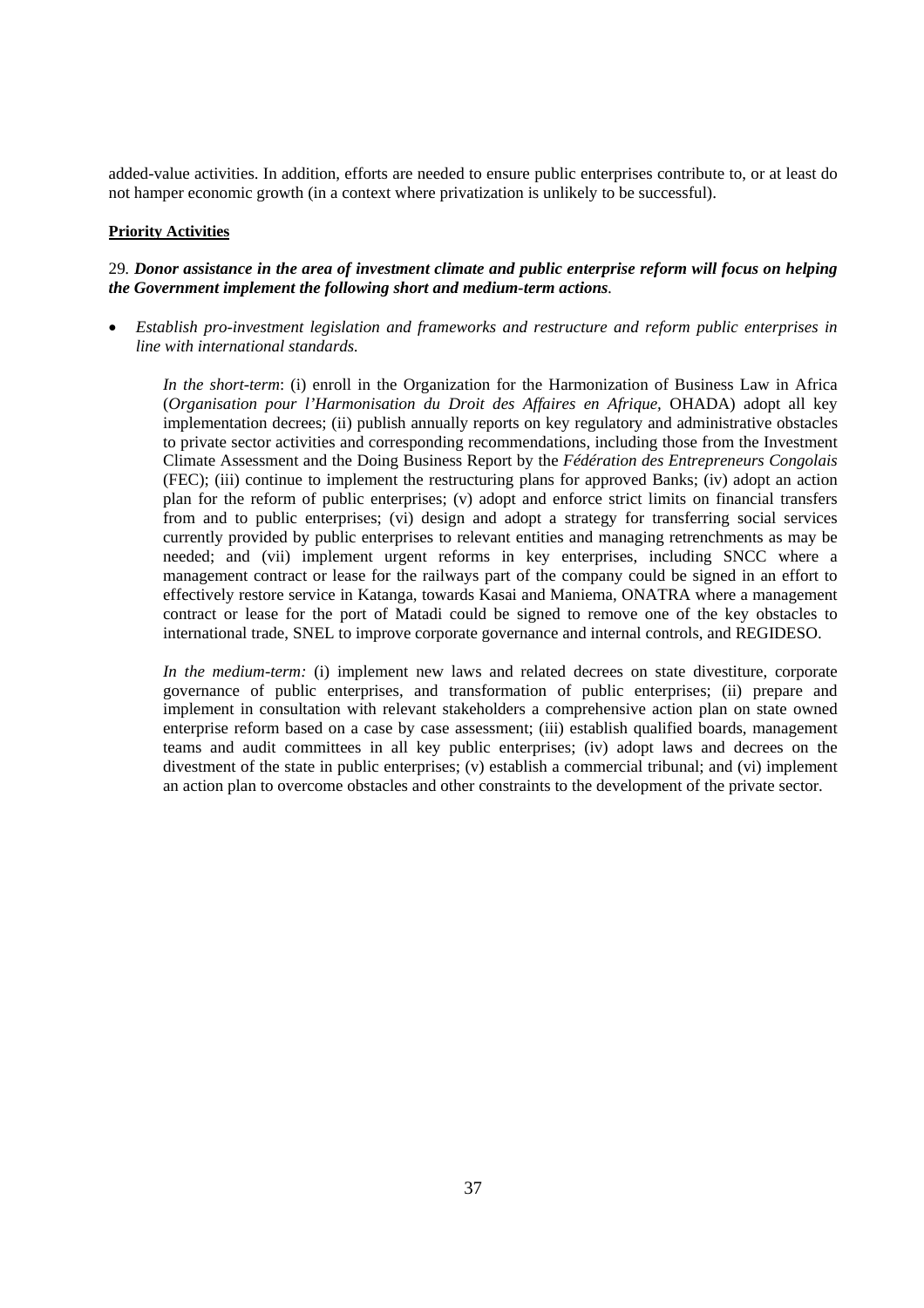# **ANNEX II: SUPPORTING HIGH, SHARED, AND SUSTAINABLE GROWTH**

## **I. OVERVIEW**

## **A. Background**

1. *DRC is one of the poorest countries in the world, with a Gross National Income (GNI) per capita at about US\$120*. Prior to the conflict, the economy was dominated by extractive and export activities (mining, agriculture, forestry, energy), which fueled a system of poor governance and large-scale corruption. The vast majority of the population remained poor, and derived its income from traditional agriculture and informal activities. Following fifteen years of conflict and political uncertainty, the economy is now transformed; based on subsistence agriculture and informal activities, with a substantial decline of exports and valueadding activities.

2. *While the conflicts have had a devastating impact on the economy, the economy was already in decline before*. The economic crisis in DRC was severe even before the conflict (per capita GDP declined from US\$380 in 1985 to US\$224 in 1990), as a result of poor governance, misguided policies, and insufficient investment. The conflict exacted a heavy impact, which further aggravated the situation: infrastructure suffered considerable damage; many institutions are in shambles, assets were lost, investment came to a halt, and public debt increased dramatically. Yet, the challenge is not only to recover from the years of war, but also to turn around the legacy of the pre-war economic system.

3. *Progress over the last years has been significant, although somewhat unsteady, in a complex political environment.* Since April 2001, the Government has implemented a solid program of economic reforms, supported by the Bretton Woods Institutions. Economic growth returned in 2002 after ten years of contraction – mainly pulled by the resumption of economic activity which followed the re-establishment of security and the reunification of the country (a pattern typical of post-conflict countries, especially in the trade, transport, construction, and agriculture sectors), by a boom of selected manufacturing (e.g., agrobusiness, construction materials), and by the restart of mining activities (from a very low base).

4. *The challenges ahead, however, remain daunting.* GDP today stands at about US\$7.5 billion. Assuming a 5.3 percent economic growth on average (a growth rate that in Africa only Botswana has been able to sustain over a long period), it will take until 2060 for the country to reach the level of GDP per capita it had in 1960. Assuming a 4 percent growth only (and a 2.7 percent population growth), it would take 200 years! These daunting challenges have to be faced in a context of limited fiscal resources and weak administrative capacity.

### **B. Strategic Objective**

5. *Research and experience highlight the importance of economic growth for stability in post-conflict situations*. Faster growth empirically reduces the risk of renewed turmoil in both the short- and the longerterm, and research suggests that an additional 2 percent of economic growth sustained over 10 years reduces the risk of civil war by about one third. Growth on its own is thus a major contributor to DRC's stabilization.

6. *Yet, in a situation like DRC, the quality of growth is essential*. Job creation, gradual reduction of interprovincial inequalities, and distribution issues are critical in a context where wealth has historically been captured by narrow private interests. In a country as richly endowed as DRC, high rates of growth are likely to be achieved as a result of restored political stability – but the actual translation of this economic activity into improved living conditions for the majority of the Congolese will require determined efforts.

7. *The proposed strategic objective is hence to achieve both a high rate and a strong quality of economic growth in line with the PRSP objectives*. As regards the level of growth, the PRSP has set an ambitious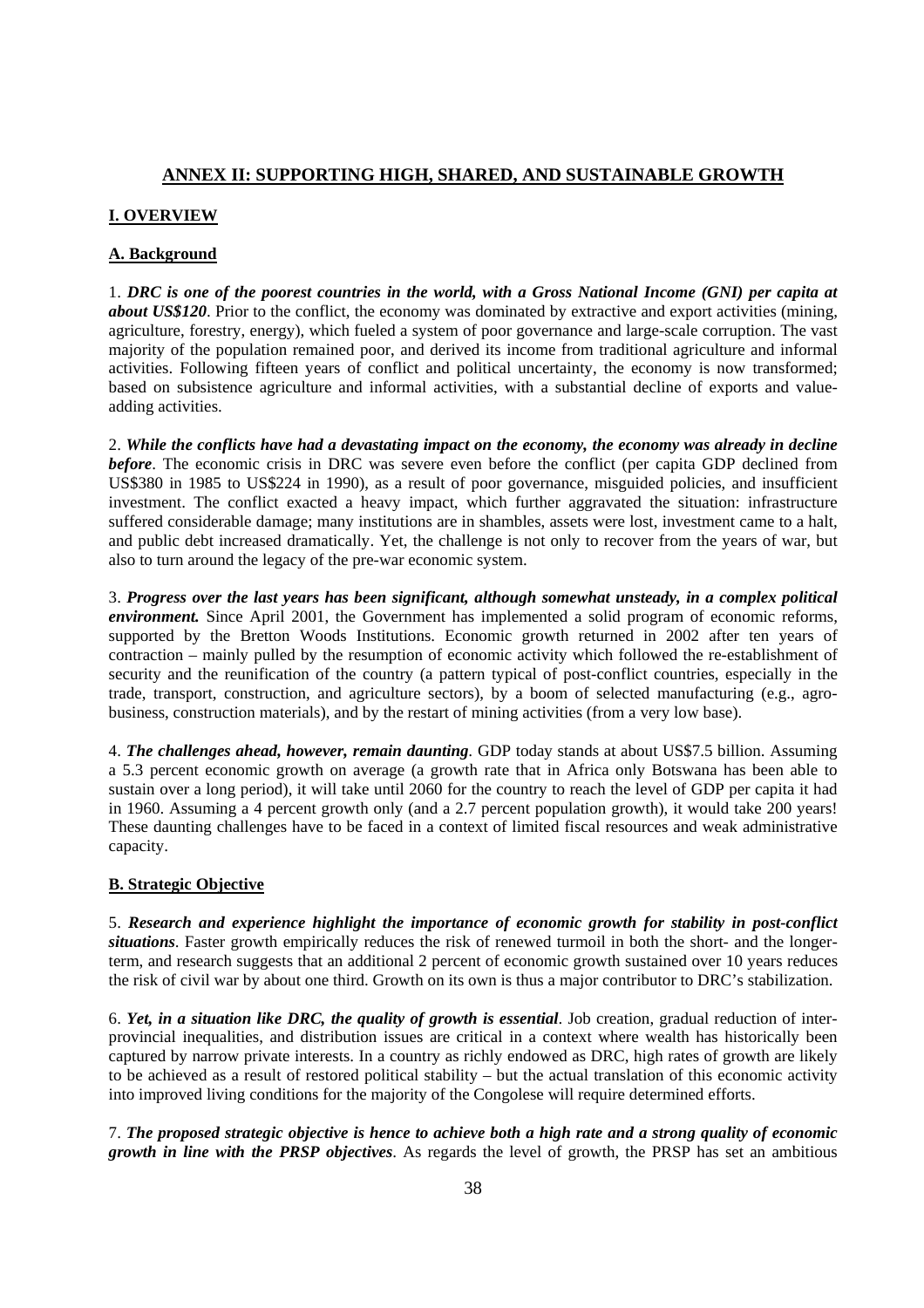objective of 7 percent for 2005-2008, and 8 percent for 2009-2010. As regards the quality of growth, the objective is to break with the past decades, with a focus on: (i) medium-term sustainability; (ii) fair distribution across provinces (which is particularly important for stability in a post-conflict environment); (iii) effective contribution to a poverty reduction agenda; and (iv) gradual diversification away from the primary sector.

### **C. Overall Approach: Accelerate post-conflict rebound and expand sources of growth**

8. *The proposed overall approach is to place a heavy emphasis on agricultural growth* (as the most straightforward vehicle for broad based poverty reduction across all provinces), on recovery in the mining sector (as a key source of fiscal revenues and foreign exchange), and on laying the foundations for an eventual development of industry and services.

#### 9. *In this context, a number of key challenges need to be faced:*

- *Make the best of the "post-conflict rebound"*. Such rebound is a typical pattern in post-conflict countries and is essentially linked to the resumption of economic activity as security, access, and confidence are restored. Research suggests that it translates into an average annual economic growth of 6 percent for a period of up to 7 years, before starting to subside. In a country as richly endowed as DRC, and where entire provinces are yet to truly enter the post-conflict era, the rebound is likely to continue to play an important role in the coming years, provided security and access can be restored. This may facilitate the transition to a more traditional growth path, provided the rebound period is effectively used to lay the ground for sustained growth across sectors.
- *Ensure sustained growth in the agriculture sector*. Agriculture, at about 42 percent of GDP has the potential to be a key engine of poverty reduction, as well as a source of well-distributed growth across provinces. In the short-term growth will be driven by the restart and extension of production, in particular as access to urban markets is restored, and over the medium-term by an increase of productivity (which even prior to the conflict was below the sub-Saharan African average). Priority actions include the improvement of security in rural areas as well as the deployment of a large-scale investment programme to re-open roads (and other surface transport) and to help reconstitute farmers' assets.
- *Restore pre-war production levels in the mining sector and ensure proper management of revenue streams*. Extractive industries, which currently represent about 13 percent of GDP, have the potential of being a key source of both fiscal revenues and foreign exchange. They also have the potential, however, to create major imbalances and possibly tensions between provinces (since mineral wealth is mostly concentrated in a few districts) and to fuel large-scale corruption. Transparency and fiscal redistribution will hence be essential for this sector to truly contribute to DRC's development. In view of the collapse of the sector over the last years, sustained growth rates over 10 percent for several years could be achieved relatively easily--although with a several-year timelag corresponding to the time needed to rehabilitate production facilities. Recovery in the sector could also provide a major boost to construction, industry, and services activities especially during the investment phase. Such a recovery will require, however, attracting major private investments, which in turn will be conditional on improved governance (including cadastre and mine title management, tax administration, and compliance to contract obligations, etc.) and the repair of relevant transport infrastructure. It will also require dealing with, over time, a large informal mining sector in which several hundreds of thousands of people are active in artisanal and small scale mining.
- *Lay the ground for the diversification of the economy, through private-led growth in manufacturing and services*. Such activities are important to sustain growth over the medium-term, and generate employment in urban areas. They can also provide some balance across regions, although they are likely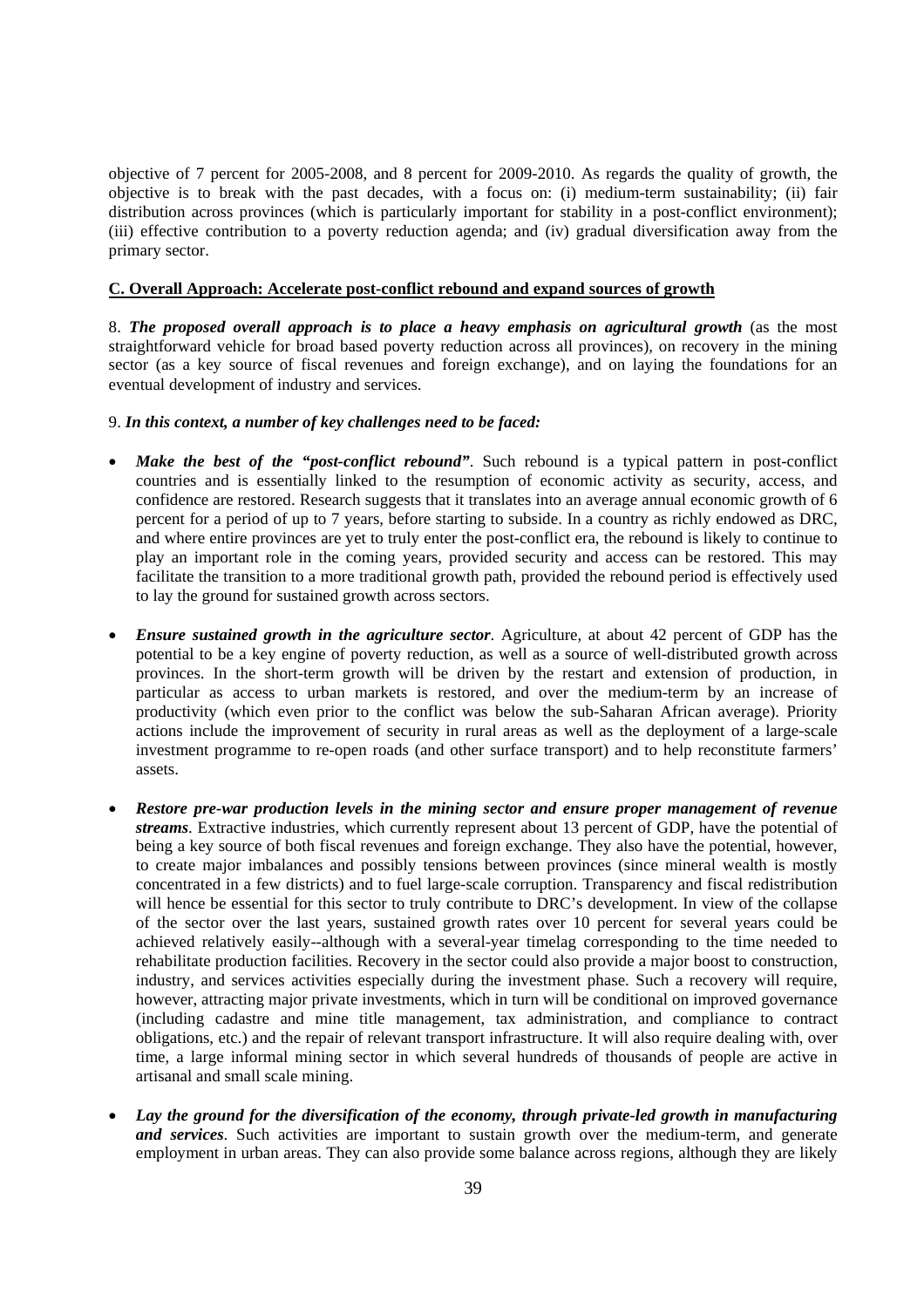to remain concentrated in the main cities and in areas with easy international access. They could be pulled by the need to satisfy a growing domestic demand, in the third most populated country in Africa, by the activity generated by large-scale mining investments, and by competitive advantages on the global market in selected areas. Their development will require drastic improvements in the business environment, massive infrastructure investments (especially in the transport and energy sectors), restored access to credit, and the reform of those public enterprises which are an obstacle to growth. Their contribution to growth beyond the "rebound" period depends on the intensity of the reforms and the scale of infrastructure repairs.

• *Ensure that economic growth is not achieved to the detriment of either the environment and benefits vulnerable and marginalized groups.* DRC has the second largest tropical forest in the world and a unique biodiversity richness, which could suffer from unregulated economic recovery. Although forestry is not likely to become a major source of fiscal revenues in the coming years, it can provide significant employment and basic infrastructure in remote areas that are often left aside from large public investments programs – but could also result in significant environmental and social damage. The focus in the forest sector will be on strictly limiting and regulating logging activities (which will inevitably restart), on promoting participatory processes, on ensuring that benefits are equitably shared with the local people and with the country, and on enforcing forest management plans and environmental protection. Efforts will also be needed to ensure that reconstruction programmes do not negatively affect vulnerable groups, including (but not limited to) the Pygmies. Finally, efforts will be needed to ensure that all social groups benefit from renewed economic growth, and that the social changes inherent in growth (such as increased opportunities for women to climb out of poverty and to effectively participate in decision-making) are fostered and supported.

#### **D. Macroeconomic Framework and Assistance Needs**

10. *The Government did not tighten fiscal discipline during the electoral period, and inflation was hovering at about the same level at the end of 2006 as it was at end 2005.* Production in mining and manufacturing sectors slackened during 2006, which resulted in lower than projected economic growth in 2006. With the elections over and the security situation stabilizing, the country is now able to resume productive activities. Strong medium-term growth in the range of 6-8 percent over the next few years is realistic. As more of the efforts in improving governance in public sector and extractive industries begin to bear fruit, Government revenues are likely to continue to increase. However, the budget deficit will remain significant due to the enormous needs to reconstruct the country and to resume basic public service delivery.

11. *DRC is expected to remain highly dependent on foreign assistance*. As in other post conflict countries, the demand for infrastructure reconstruction programmes, public service delivery, and security efforts is very high. Despite a projected improvement in fiscal revenue partly explained by an expected rehabilitation of the tax mobilization capacity, the Government is still faced with a severe budget constraint. As a result, only 21 percent of development expenditures were financed with domestic resources in 2004. The estimated average financing needs for 2007-2010 is approximately US\$230 million.

12. *But such assistance has yet to materialize on the level necessary*. While total disbursements of external aid stand at a relatively high US\$3.3 billion for the period 2003 to 2005, this includes only US\$2.2 billion in economic assistance, and such assistance is mainly directed to social sectors and community activities. In a country where most areas cannot be accessed other than by air, and where most of the population does not have access to electric power – only US\$90 million have been disbursed in support of the transport sector, and less than US\$25 million in support of the energy sector, and support to agriculture has amounted to about US\$90 million. The challenge is hence to operate in a very severely constrained resource environment.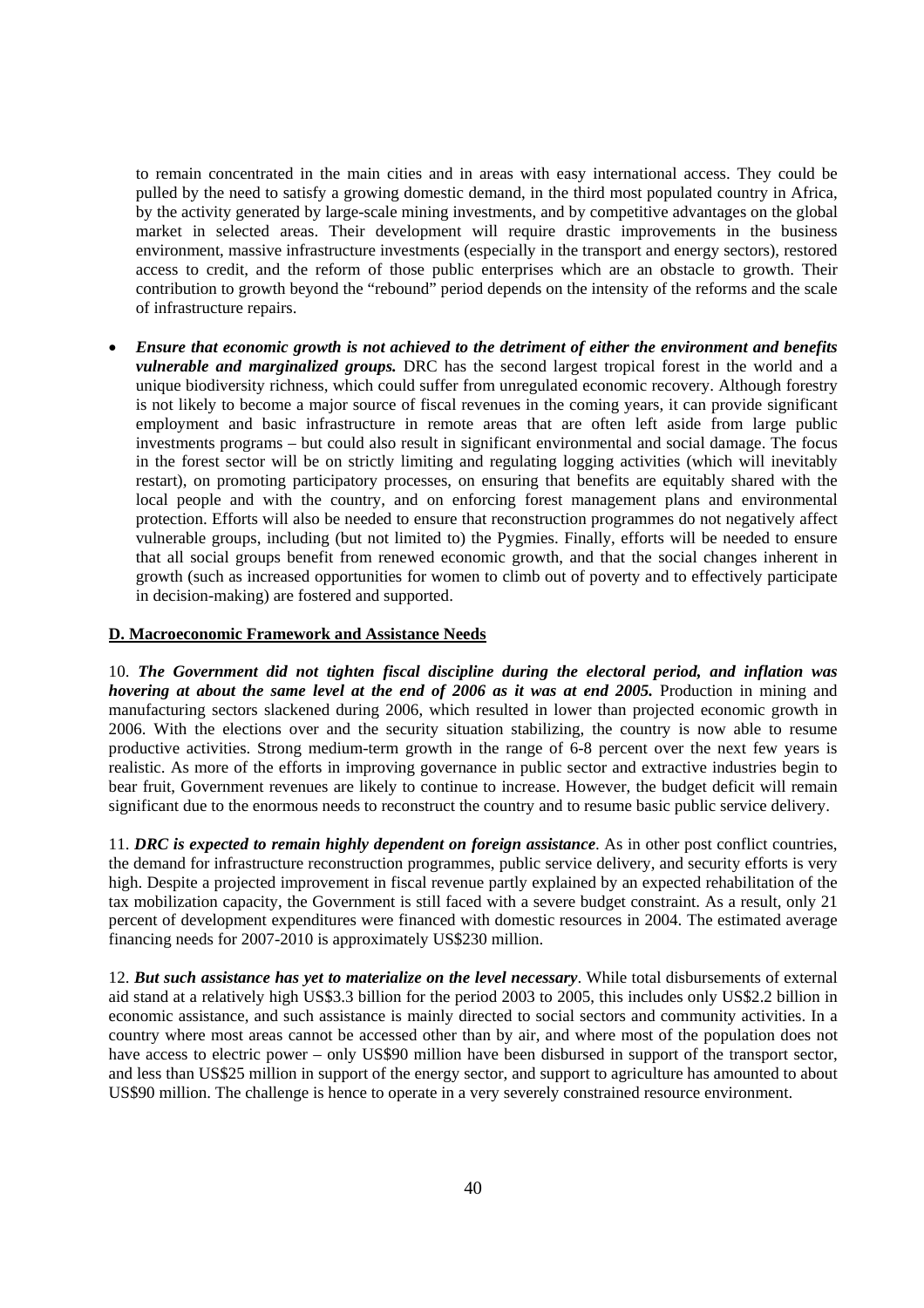# **II. KEY TRANSVERSAL CONSTRAINTS AND PRIORITIES**

# **A. Transport**

13. *Most of the territory of DRC today is inaccessible*—*which has a dramatic impact on growth prospects*. Of the 10 provincial capitals, only one is accessible from Kinshasa by road (Matadi), three by river (Mbandaka, Kisangani and Bandundu), and six by air only. Communications between these capitals and the urban centers of their provinces are frequently inexistent. Access to rural areas, even those densely populated, is frequently impossible. Overall, in a country the size of the US East of Mississippi, only 2,800 km of roads were paved before the 1990s. Rail traffic on those few lines still in service is frequently limited to two trains per week (at speeds which rarely exceed 30 km/h). Moreover, undersized as it is, the transport system is characterized by its unreliability and high cost.

14. *The DRC transport system is multi-modal combining river, road, rail, air and maritime transport*—in a climatic and geological environment where construction and maintenance are very difficult. The backbone of the system is the Congo River (particularly the Kinshasa–Kisangani section) and its tributaries (particularly the Kasai River from Kinshasa to Ilebo). Railroads extend from the navigable sections of the Congo and Kasai rivers to the port of Matadi, the copper belt in Katanga, the Maniema province, Lake Tanganyika, and the Oriental Province. Roads are connected to this network and link the major urban centers. A network of airports across the territory permits rapid access to all the provinces. Finally, the maritime harbors at the mouth of the Congo River open up the country to ocean traffic, although with a limited capacity.

15. *Rehabilitation requires parallel efforts on the reform and investment fronts*. The dilapidation of transport infrastructure since the 1990s has been aggravated by the weakening of the commercial (ONATRA, SNCC, *Régie des Voies Aériennes*, *Régie des Voies Maritimes*) and non-commercial (*Régie des Voies Fluviales*) State-owned enterprises responsible for operation and maintenance. Given the current situation, investments cannot be delayed until reforms are fully implemented – but investments without reforms are likely to be pointless and both efforts must occur in parallel.

# **Priority Activities**

# 16. *Donor assistance in the area of transport will aim to:*

- *Rehabilitate the transport structure and reform state and non-state owned transport enterprises:* (i) adopt, finance, and operationalize a road maintenance system, both for main roads and for rural roads; (ii) involve the private sector in managing key portions of the network (e.g., railways, port, airport, roads); and (iii) restructure the concerned State-owned enterprises in the transport sector.
- *Prioritize investments in the sector in a context of limited financial resources*: (i) rehabilitate key sections of the road network, e.g., (a) international trade corridors, (b) connections of provincial centers to the core transport network, and (c) connections of provincial centers to their immediate hinterland; (ii) re-connect rural areas, including the rehabilitation of rural roads in the vicinity of large consumption centers ,e.g., between major cities and their immediate hinterland; (iii) restore river navigation and railway operations where appropriate to provide more sustainable and less expensive transport services; and (iv) develop reliable and safe domestic air transport.

# **B. Business Environment**

17. *The private sector has a key role to play in DRC's recovery*. The resources needed to accelerate economic activity are far beyond the Government's means, as well as foreseeable donor assistance. On the other hand, in a country as richly endowed as DRC, there is significant interest among private investors, provided security is restored and consolidated and the business environment can be improved.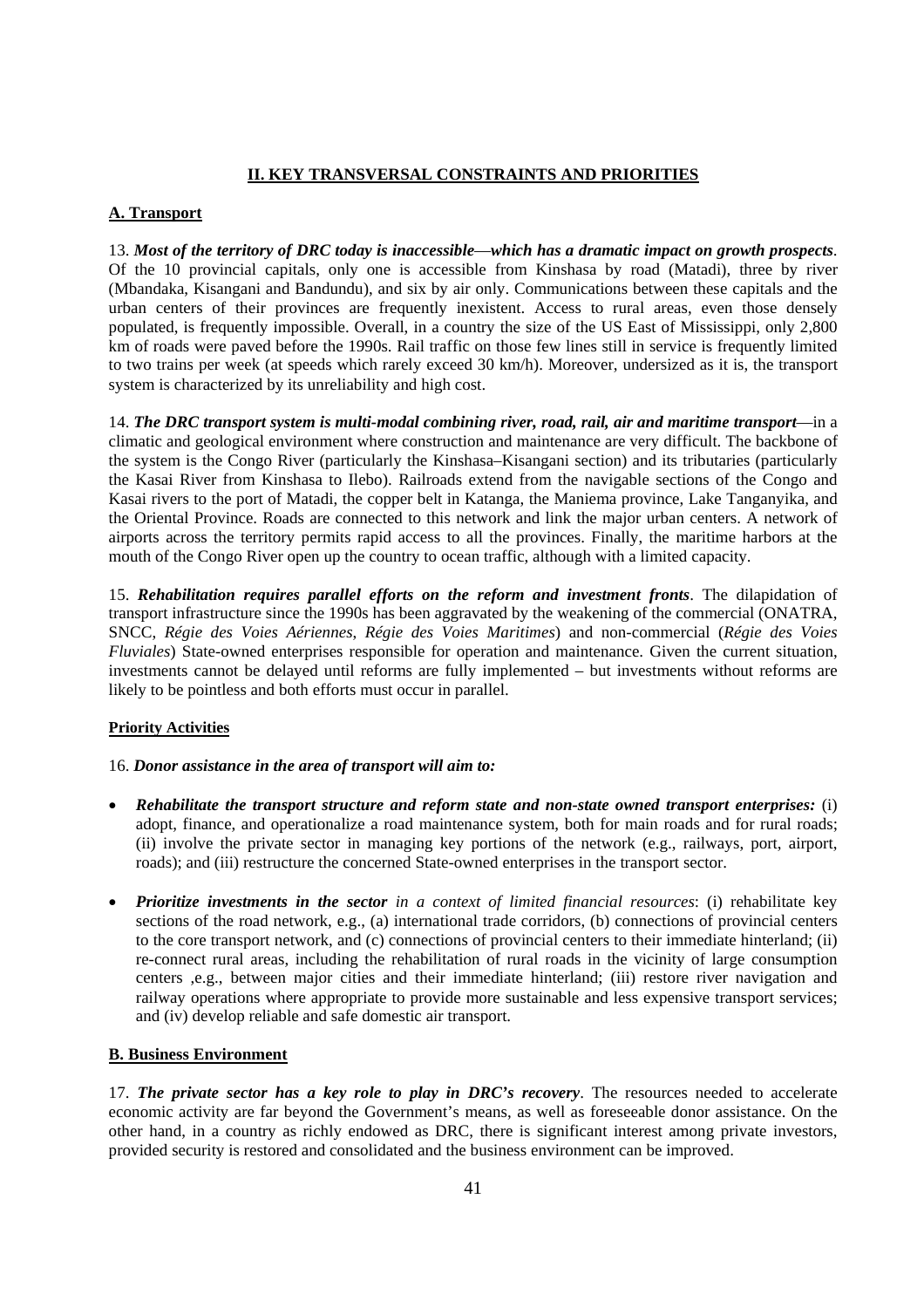18. *But the business environment remains extremely difficult*. Despite efforts over the last years, it remains riddled with bottlenecks, bureaucratic traditions, and corrupt practices that hamper competitiveness and investment. Indeed, the World Bank 2007 *Doing Business* report presents DRC as the most difficult country to do business out of 175 countries studied. As an illustration, the report finds that it takes 172 days to start a business; 14 procedures to obtain a license; 8 procedures to register a property; and 51 procedures to enforce a contract.

19. *Significant efforts and reforms will be needed to improve the situation and allow for the potential sustained high level of private investment to materialize*. Priorities include: (i) developing a comprehensive understanding of the obstacles which hamper private sector activities, whether regulations or enforcement issues, and setting priorities for their removal, in close coordination with business organizations; and (ii) modernizing the existing legal and regulatory framework (in particular by joining a regional framework on business law in Francophone Africa, the OHADA); and (iii) restoring a functioning commercial judiciary.

## **III. SOURCES OF GROWTH AND SPECIFIC PRIORITIES FOR EXTERNAL SUPPORT**

## **A. Agriculture**

## **Background**

20. *Agriculture constitutes the most straightforward vehicle for shared growth*. The sector accounts for almost half of GDP (42 percent) and is potentially a significant source of foreign exchange (see Box 1). Agricultural growth is particularly important as it directly benefits the large share of the population which is active in the sector (62 percent of men and 84 percent of women) and has the potential to be relatively broadly distributed across provinces.

21. *DRC's agricultural potential has never been realized*. DRC's agricultural potential has often been described in superlative terms: 80 million hectares of arable land; 4 million hectares of irrigable land; a climatic diversity and abundance of water that allows the cultivation of a large variety of crops; enough pasture to support 40 million cattle; inland fishery resources which could yield an annual production of 700,000 tons; and competitive production systems for a wide variety of crops. Still, this promise has never been fulfilled – largely due to the scope of the capital investments required to develop this potential (especially for infrastructure) and to a series of abhorrent or misguided policies during and after the colonial period.

22. *Indeed, the sector's performance has been poor for several decades*. Since the "Zaïrianisation" of the early 1970s (which deterred foreign investors, with a particularly severe impact in marketing and plantations), agricultural performance has been mediocre, with an average annual growth in the 1980s at 2.5 percent – i.e., below both the population growth rate and the Sub-Saharan African average (of 2.7 percent). Yields are lower than Sub-Saharan average. Real value-added per worker in the sector in 1990 was two-third of its 1960 level.

### **Box 1: Pre-War Agriculture in DRC**

- *A combination of subsistence and export activities.* Agricultural production comprised of 79 percent cropping activities, 12 percent fisheries, and 9 percent livestock. These productions were largely spread across all provinces (with some geographical specialization for selected products).
- *Key productions for subsistence activities* traditionally include (by order of importance) cassava, plantain, maize, peanuts, sweet banana, rice, sweet potato, yams, beans, as well as smaller but still significant quantities of millet, onion, tomato, taro, potato, peppers, soybean, wheat, avocado, citrus, mango, papaya, pineapple, etc. DRC was also home to significant animal husbandry activities (cattle, goats, pigs, sheep, and poultry).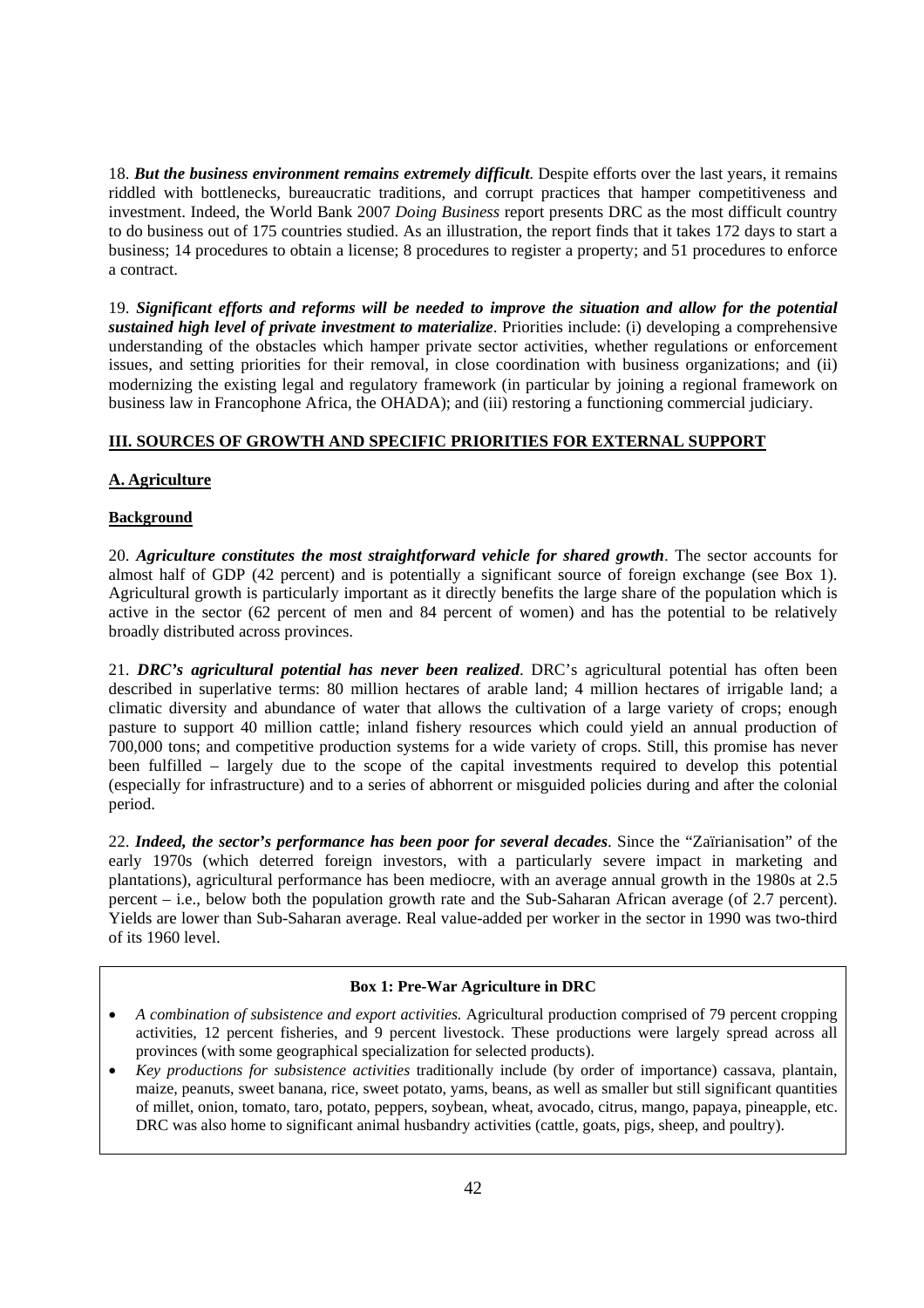- *Key productions for exports* traditionally include coffee, cocoa, rubber, palm oil, tea, quinquina, and smaller quantities of palm kernels, cotton, and sugar cane. These productions, however, have declined since the 1970s and DRC stopped exporting significant quantities of bananas in 1970, of cotton in 1977, of tea in 2000, and of palm oil in 2002. Today's exports are limited to coffee, cocoa, and rubber.
- *The predominance of small-scale farming*. Following the gradual decline (in the 1970s and 1980s) and the collapse (in the 1990s) of plantation agriculture, food production in DRC (including for exports) is now almost entirely in the hands of small-scale farmers engaged in traditional agriculture-–with an average per capita cultivated land use in the DRC estimated at 0.20 ha.

23. *The conflict has further devastated the sector,* due to insecurity, population movements, collapse of transport and marketing systems, and direct destructions. The contribution of agriculture to GDP fell from US\$3.4 billion in 1990 to US\$2.5 billion in 2003. Exports collapsed, while food imports increased. Malnutrition is now affecting over 75 percent of the population (with an average dietary energy supply of 1,500 kcal/day, far below the FAO-recommended 2,500 kcal/day).

## **Growth Potential and Key Constraints**

24. *The growth potential is significant across all commodities, first to return to pre-war production levels,*  and eventually to exceed them. Despite continued violence in some areas (especially in the East), agricultural land remains available throughout the country and traditional land tenure arrangements, similar across the country, seem to work relatively well. At this stage, the regulatory environment is not a major impediment to production (compared to other constraints), whether for domestic consumption or for export. And current production is about 35 percent below pre-war levels, which were achieved with low productivity and low capital investment. In such a context, agricultural growth in the coming years is likely to result from three factors: (i) enhanced access to urban markets for a rural population who has been de facto forced into autarky; (ii) demographic growth of the rural population; and (iii) improvements, however minor, in productivity.

### **Box 2: Development Domains and Priority Areas**

In view of the size and diversity of the country, no one-size-fits-all strategy will work for the DRC. In a context of limited resources, efforts need to be tailored to each region's comparative advantages. Based on previous research in Sub-Saharan Africa, the three most important factors to determine the comparative advantages of different production zones are agricultural potential, access to markets, and population density. On this basis, a recent Bank analysis identified several development domains:

- Domains with relatively high agricultural potential, population density, and market access  $-$  i.e.: (i) the area extending from Bas Congo to Kabinda; (ii) the mining cities and their hinterlands in Katanga; (iii) the Great Lakes region; (iv) Northern Equateur; and (v) the area along the Congo River from Kisangani to Pool Malebo. These domains are most suitable for production of staple crops (cassava, maize, etc.), perishable cash crops (vegetables), non-perishable cash crops (cotton, rubber, cocoa, etc.), intensive livestock activities and intensive fishing. These are areas in which interventions are likely to yield the largest impact, in terms of both growth and number of affected beneficiaries.
- Domains with high agricultural potential, but weak market access and low population density  $-$  i.e.: (i) Maniema to Uéle; and (ii) Cuvette centrale. These domains are most suitable for production of high input cereals (e.g., maize, rice, wheat) and non-perishable cash crops. Although interventions would have less of an impact, they could still be key for food security at the local level.
- A domain with low agricultural potential and population density, but relatively high market access the Marungu Plateau. This domain may be well suited for extensive livestock activities.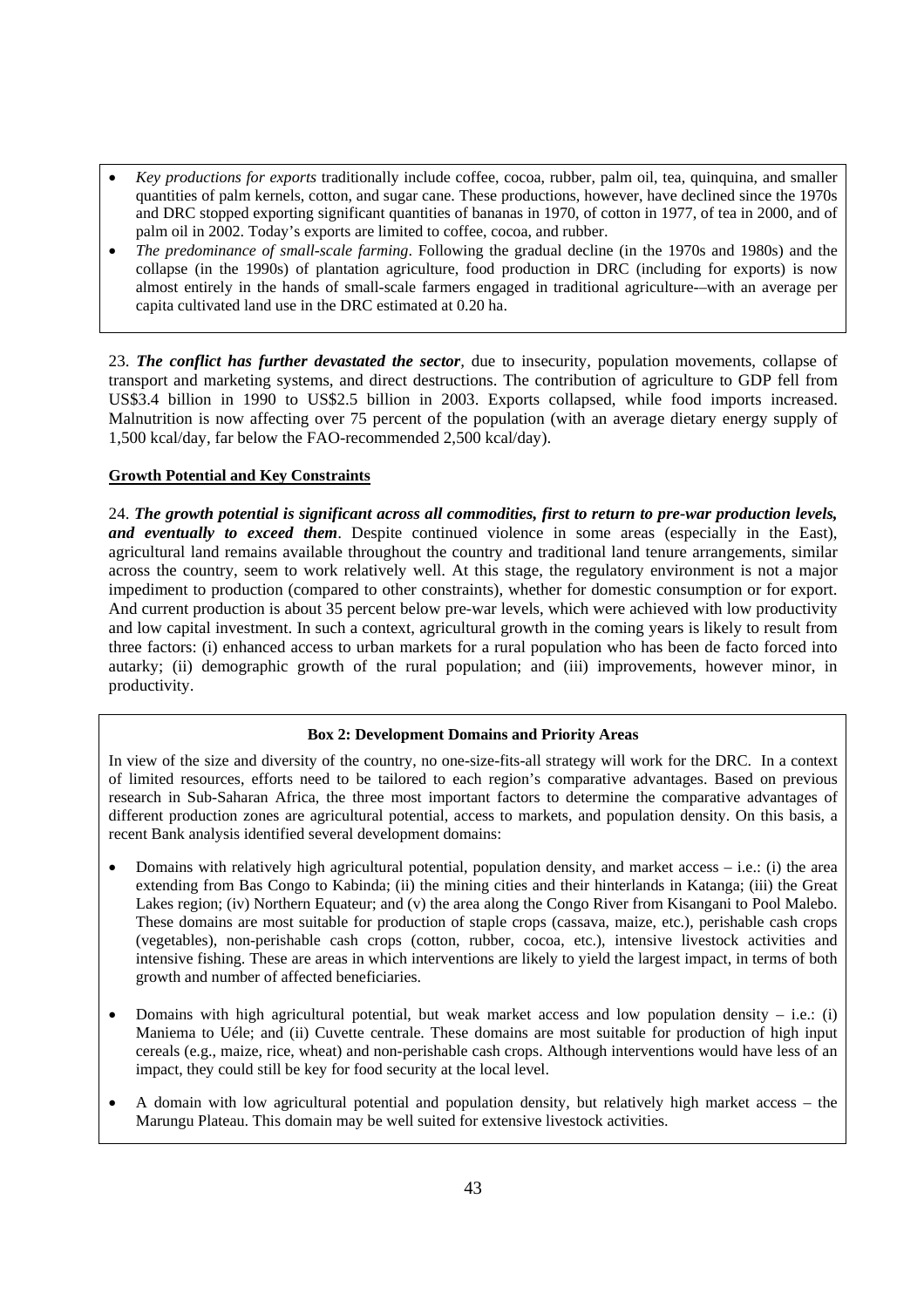25. *Key constraints for the short-term include* (by order of importance, and assuming the consolidation of the overall political and security environment):

- *Persisting insecurity in rural areas***-–**due both to the presence of active militias in some regions (e.g., in the East) and to harassment by armed personnel across the country.
- *Poor state of transport infrastructure.* Over half of Congolese farmers live more than 8 hours away from a trading center and post-harvest losses reach up to 80 percent in some areas. Isolation and high transport costs inhibit the integration of farmers into the market economy.
- *Sector decapitalization and lack of access to inputs*. A relatively large share of the rural population has lost its (already limited) pre-war assets, whether basic tools, seeds, or small animals. In a context of isolation, insecurity, and extreme poverty, most farmers have not been able to, and are not likely to be able to replace these assets, and therefore to restart their activities (rural finance mechanisms are de facto inexistent or highly ineffective and are not likely to play a major role in the coming period).

26. *In the medium-term, a series of structural transformations will be needed* to sustain high agricultural growth rates, especially to: (i) reflect the changes in production and consumption patterns which happened during the conflict (some farmers will have to find new markets, and possibly change production); (ii) restore DRC's competitiveness on export markets (this will require productivity increases but also a shift across productions to reflect changed world prices); and (iii) reverse the steady decline of the past 35 years (by increasing small-farming productivity, developing a strong private sector, and re-building an adequate marketing system).

27. *Parallel efforts will be needed to prevent uncontrolled logging and illicit exploitation of forestry resources*. As security is re-established and transport constraints are gradually lifted, both biodiversity and forestry resources will be at risk. The key constraint for sound natural resource management is the weakness of key institutions and the presence of strong vested interests.

# **Priority Activities**

28. *In view of the magnitude of the needs, donors' efforts will need to be carefully targeted to ensure an optimal use of available resources.* Assuming a consolidation of the political and security situation, priorities for donor support are:

- *Recapitalize the agricultural sector and provide inputs:* (i) continue and strengthen ongoing efforts to distribute inputs, including seeds, tools and small animals to re-connected areas on the basis of areaspecific requirements; and (ii) support farmers associations and the private sector to rehabilitate and modernize storage and processing facilities and equipment.
- *Lay the ground for medium-term growth:* (i) support producer and community organizations; (ii) develop a regulatory framework for rural finance, including micro-finance; (iii) support public-private arrangements for the provision of key services (e.g., extension, veterinary, pest management); and (iv) collect agricultural statistics.
- *Help manage the forestry sector*: (i) design simple, enforceable regulations in line with the low capacity of technical institutions, including transparency, accountability and monitoring systems; and (ii) promote innovative approaches such as the devolution of management responsibility to local communities, monitoring of environmental and social compliance by specialized NGOs, and independent certification.

# **B. Mining**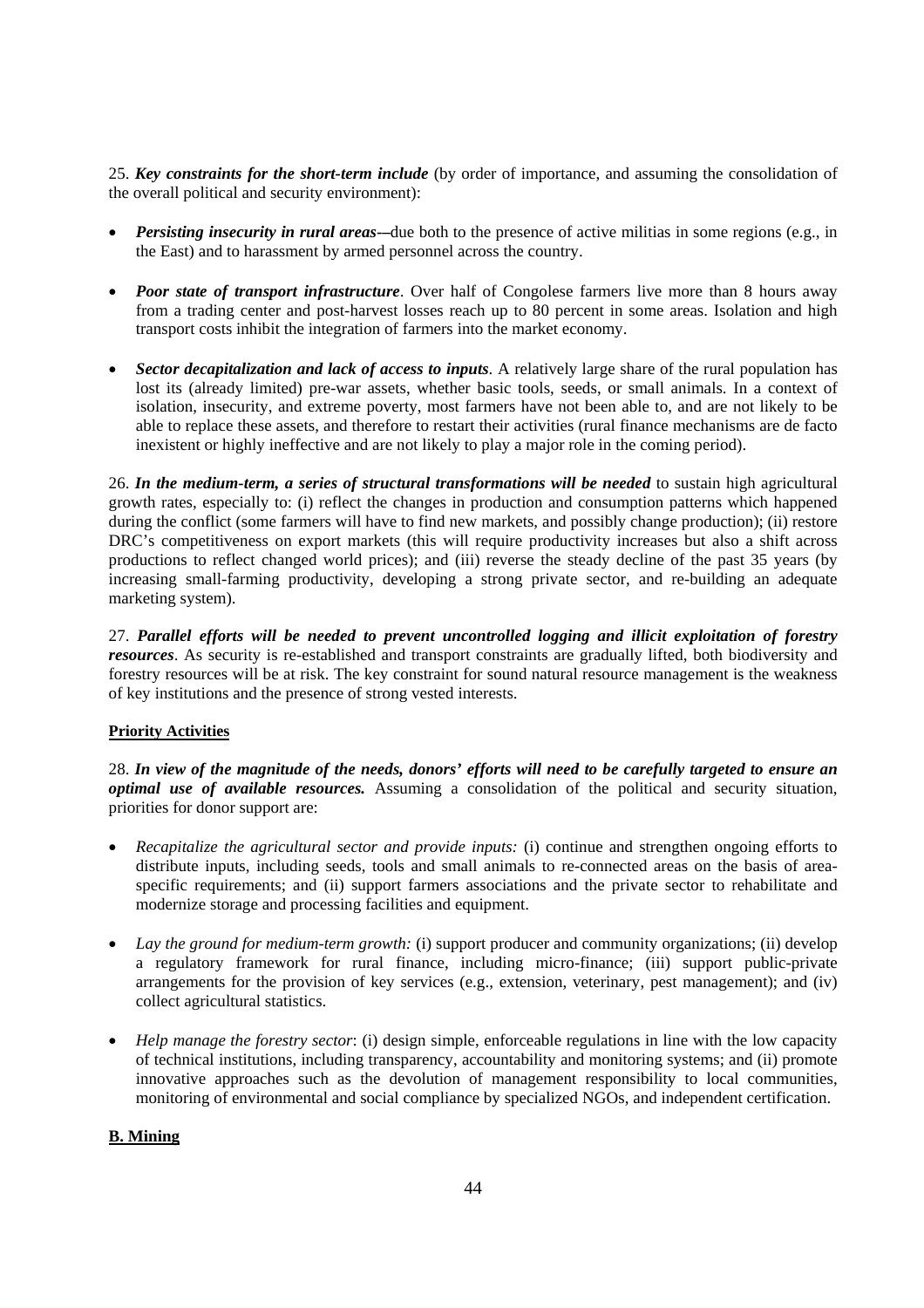## **Background**

29. *DRC has traditionally suffered from the "curse of natural resources"*. The country's richness in mineral resources is legendary – with large deposits of copper, cobalt, diamond, gold, coltan, tin, zinc, oil, as well as a number of other rare metals. But mining activities have historically fostered a system of predation and have never translated into improved living conditions for the population. Throughout the 1990s, the country's mineral wealth even became both a stake and a fuel in the successive conflicts, with a reportedly large-scale illegal exploitation of natural resources by warring parties, including neighboring countries.

30. *Production has collapsed since the late 1980s*. Mining typically represented about 10 to 15 percent of GDP before the war, and a very significant share of exports. Since independence, the sector has gone through four phases: (i) a steady growth until 1987; (ii) a severe decline between 1987 and 1993 (due to the deterioration of the overall economy, lack of investment, and a fall of international commodity prices); (iii) a collapse during the conflict (between 1993 and 2000, mining production was at 25 to 32 percent of the 1987 level); and (iv) a rebound since 2001 (with a 58 percent increase between 2001 and 2005). Overall, mining GDP in 2004 stands at only 46 percent of the 1987 level–-with three minerals accounting for 95 percent of production: diamond (51 percent), cobalt (34 percent), and copper (10 percent).

31. *But there are significant variations across sectors* (see Box 3). A detailed analysis of the sector by mineral product shows wide variations as regards: (i) production trends (and hence growth potential); (ii) geographical concentration (and hence distribution of benefits); and (iii) organization of production, with two main models: dominance by large, often State-owned, firms (e.g., for copper, cobalt, oil) or proliferation of artisanal mining (e.g., for diamonds, gold, coltan).

## **Box 3: A Disaggregated Picture of the Mining Sector**

### *Copper: the collapse of the crown jewel*

- *Production trends:* production in 2004 represented only 6 percent of the 1990 level (about 400,000 tons a year – which accounted for 61 percent of DRC's overall mining production).
- *Geographical concentration*: the Southernmost part of the Katanga province (around the cities of Lubumbashi, Likasi, and Kolwezi), which is part of the copperbelt; DRC's reserves have some of the highest grade deposits in the world, and are sufficient for exploitation over several decades.
- *Organization*: historically, production (which started in 1906) was essentially under a State-owned company, , GECAMINES, which holds an 18,000 km<sup>2</sup> concession and owns complete production facilities from mining to refining; the company, however, suffered from mismanagement and predation, and is today only a shadow of its former self, with deteriorated technical installations and a debt estimated at US\$1.6 billion to US\$2.4 billion.

#### *Cobalt: a parallel collapse finally remedied by private investment*

- *Production trends:* production collapsed in the 1990s (by about two thirds in volume), but since 2001 it has rebounded to roughly pre-1990 levels (at 8,000 to 11,000 tons a year); current production levels represent about 20 percent of global production and any significant change in DRC's output, whether upwards or downwards, has an impact on international prices.
- *Geographical concentration*: same as copper (cobalt is traditionally produced as a by-product).
- *Organization*: traditionally all of DRC's cobalt was produced by GECAMINES; since 2001, however, this structure has changed, and cobalt is now produced by private investors (through joint ventures with GECAMINES) for 84 percent of production, and artisanal miners (often under a system of "license*s*" purchased from GECAMINES) for the remaining 16 percent.

#### *Diamond: the growing role of artisanal miners*

• *Production trends:* production fell in the 1990s (fluctuating between 13 and 22 million carats), but has rebounded since 2002 (to about 30 million carats in 2004).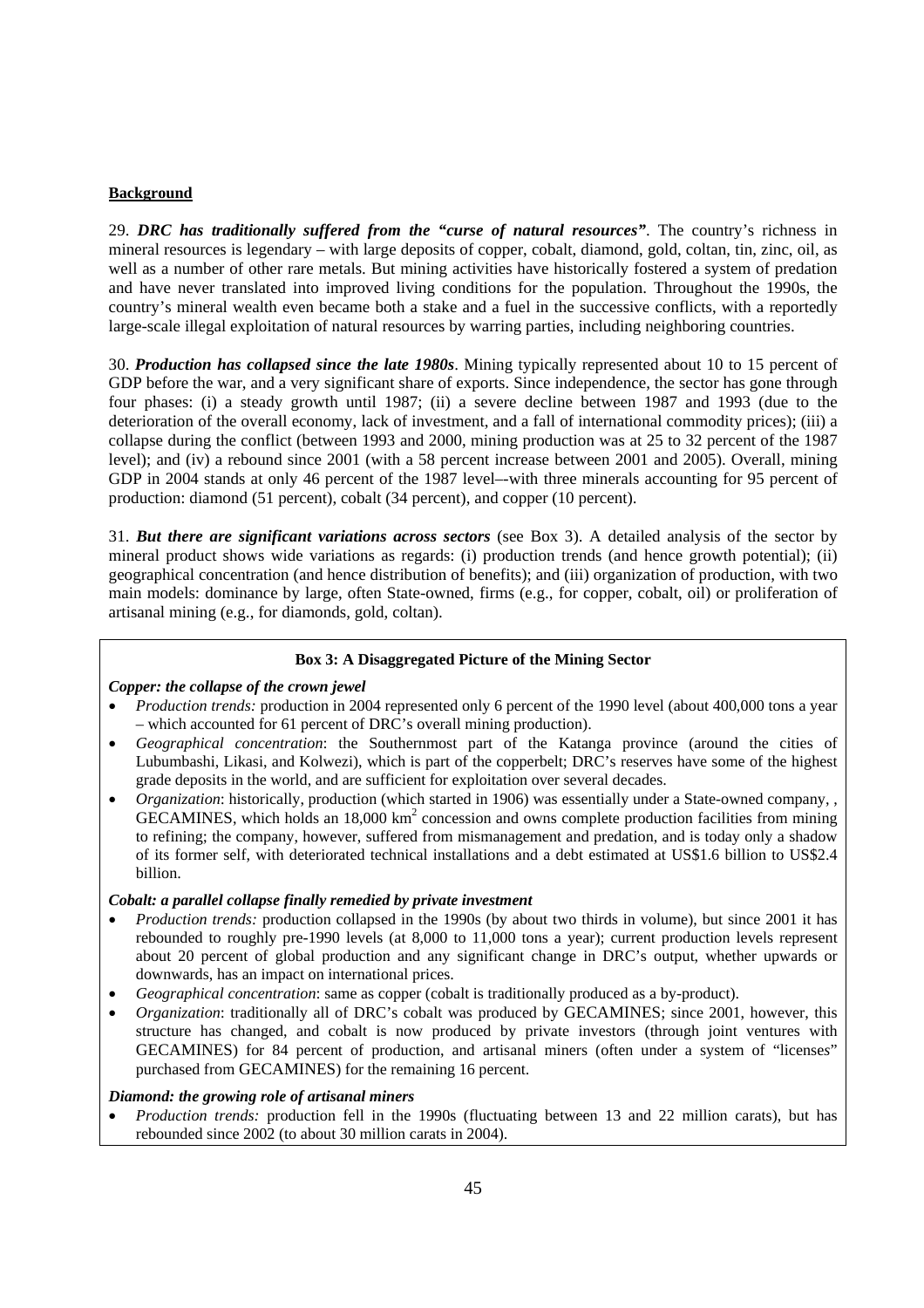- *Geographical concentration*: reserves are extensive (over 200 million carats, with major deposits still to be explored) but quality is relatively low with industrial diamonds carat value at US\$5 toUS\$20 and jewelry diamonds carat value at US\$50 to US\$200 and more (Angolan diamonds sell at US\$200 to US\$300 a carat); reserves are spread across several provinces, primarily in Kasai Oriental (Mbuji Mayi), Kasai Occidental (Tshikapa), Province Orientale (Kisangani), and Equateur (Gbadolite).
- *Organization*: the structure of production has been significantly altered during the last decade, with the decline of industrial production, mainly by the MIBA Mines (*Minière de Bakwanga)*, from 40 percent of total production in the 1980s to 25 percent in 2004 – and the corresponding increase in artisanal and small scale mining; artisanal mining (which is accompanied by organized and criminal violence) accounts for 75 percent of the national diamond production and hundreds of thousands of jobs (up to 700,000 according to some estimates).

#### *Gold: a case of illegal exploitation of natural resources*

- *Production trends:* official production collapsed from 6,100 kg in 1991 to 650 kg in 2004; there is no reliable estimate of the current illegal production.
- *Geographical concentration*: mainly near Bunia (concessions of Kilo and Moto) in Province Orientale, but also in other provinces.
- *Organization:* traditionally, gold was mainly produced by the State-owned *Office des Mines d'Or de Kilo-Moto* (OMIKO); during the conflict, gold became one of the key mineral resources reportedly exploited by occupying armies, and illegal small scale and artisanal mining (often involving forced labor and militia control) proliferated in the Kivus, Maniema, Province Orientale, and Equateur.

#### *Oil: a relatively stable, although limited, production*

- *Production trends:* total output (at about 10 million barrels) fluctuated relatively little over the last period, due to the production sites relative isolation from conflict; GDP and export value have significantly increased as a result of rising oil prices.
- *Geographical concentration*: Bas Congo (offshore for 75 percent of the production, onshore near the mouth of the Congo River for 25 percent).
- *Organization:* Offshore wells are exploited by a Chevron-led joint venture, onshore wells by a *Petrofina* subsidiary.

#### *Coltan and cassiterite: illegal exploitation and abuses, but a marginal economic role*

• Coltan and cassiterite production has substantially increased since the mid-1990s (in Maniema, North Kivu and South Kivu ), under a system of small scale and artisanal mining. The reported involvement of armed militias and large-scale smuggling through neighboring countries pose a series of political and security problems. Still, the current and potential contribution of these minerals to economic growth is negligible (quantities remain small).

### *Other ores: a largely untapped potential*

• DRC's abundant, and often largely untapped, reserves of minerals include bauxite, cadmium, chrome, emerald, heterogenite, iron, lead, lithium, manganese, marble, nickel, niobium, phosphates, platinum, sapphire, silver, tin stone, uranium, vanadium, and wolfram. These ores are mined by artisans in low quantities – but a variation of global prices, or a sudden and significant increase in the demand of one of these minerals (e.g., for a new high-tech product) could result in impressive growth rates.

## **Growth Potential and Key Constraints**

32. *The growth potential is very significant*. Growth will be driven by the recovery and possibly expansion of production, in a context of relatively high global prices (and its level is likely to depend on prices fluctuations). Some new projects and investments are indeed already underway – and copper production is expected to increase to 200,000 tons over the next 2 to 3 years. For other investments, the lead times may be longer (typically 5 to 7 years before significant production occurs) but the pull effect of such large-scale investments on construction and services should already be significant in the short-term.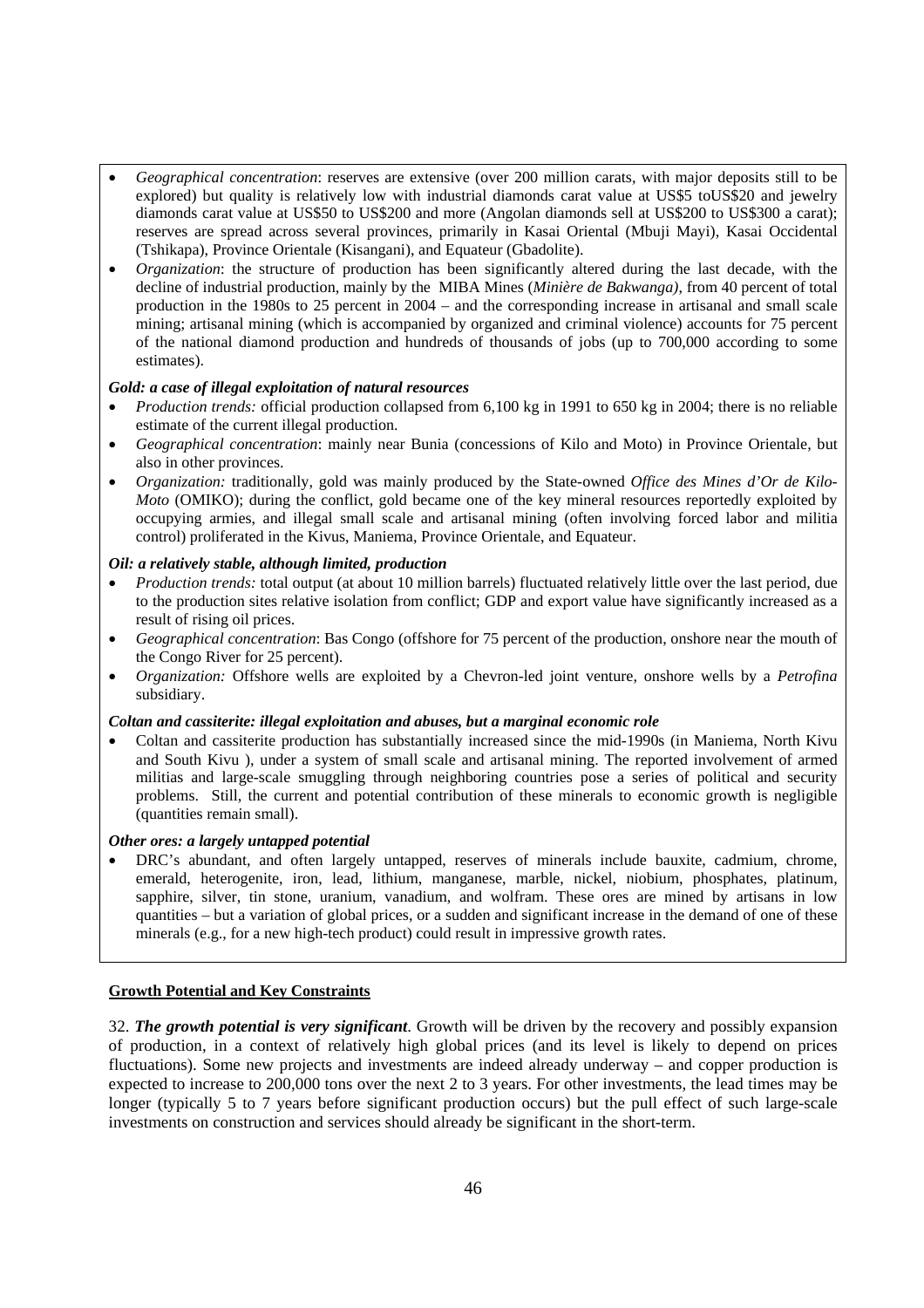33. *Growth is likely to be pulled by three products: copper, diamond, and gold*. Of DRC's main mining products, there is significant growth potential for copper (rehabilitate existing mining facilities to allow for a gradual return, over time, to 1990 production levels), diamond (upgrade existing industrial production facilities, explore potential new sites), and gold (restart formal production in existing gold mines) – but much less for cobalt (production has already returned to 1990 levels and any further increase could affect global prices downwards). Other products may play an important role in specific regions, but they are unlikely to have a significant impact on DRC's overall economic growth.

34. *Growth will largely depend on private investment*. The re-start and/or development of copper, diamond, and gold production will require significant investments in production facilities (of about US\$4 to US\$5 billion). The Government has adopted over the last few years a series of important reforms to attract private investors (e.g., mining code, investment code) – and there are indications that major foreign companies are interested in investing on a large scale (the first projects have been launched, for a total in excess of US\$1 billion), provided the environment is right (including politics, security, enforcement of key provisions of the mining and investment codes, and international prices).

35. *In this context, key constraints vary across products* (assuming the consolidation of the political situation, and a relatively stable level of international prices). For copper, the key constraints are: (i) business environment; (ii) transport infrastructure; and (ii) electric power (for transformation). For diamonds, they are mainly related to the business environment (neither electric power, not transport infrastructure are critical). For gold, they are: (i) security in the Kilo and Moto sites and (ii) business environment.

36. *Social issues will also need to be addressed to prevent their becoming a major short-term constraint to investment*. In particular, specific action may be needed to regularize and support small scale and artisanal mining, to reduce poverty in a sector that employs hundreds of thousands, but also to ensure that conflicts that arise between miners and the community are mitigated and constructively resolved (this would not only avoid the creation of situations of insecurity that would deter large-scale investment, but also increase benefits to the neighboring communities). In addition, GECAMINES' social activities (the company provides a large share of the available education and health services in Katanga) will have to be effectively taken over by new providers as a key element of the restructuring of the company away from productive activities.

37. *Overall, the challenge is to ensure the quality of growth*. Judging from history, there is no evidence that growth in the mining sector will automatically translate into benefits for the population. Specific measures are needed to prevent the development of a new system of predation. These include substantial capacity building (within the Ministry of Mines – and its specialized technical services, cadastre services, as well as customs and police), rationalization of mining associations, and continued implementation of the Extractive Industries Transparency Initiative as discussed as part of the Governance Contract.

### **Priority Activities**

38. *Donors' efforts need to focus on facilitating private investment*. Assuming a consolidation of the political and security situation, priorities for donor support are:

• *Help the authorities improve the business environment*, with a focus on enforcement of the existing regulatory framework: (i) further strengthen the capacity and improve the functioning of key entities (e.g., the Ministry of Mines, mining cadastre, customs, arbitration entities, Parliamentary commissions and local authorities, commercial courts); (ii) support efforts to review the partnerships already entered into by GECAMINES and MIBA (in terms of quality of the partners and terms of the contracts); (iii) complete the restructuring of GECAMINES; and (iv) help to rapidly clarify existing mining rights.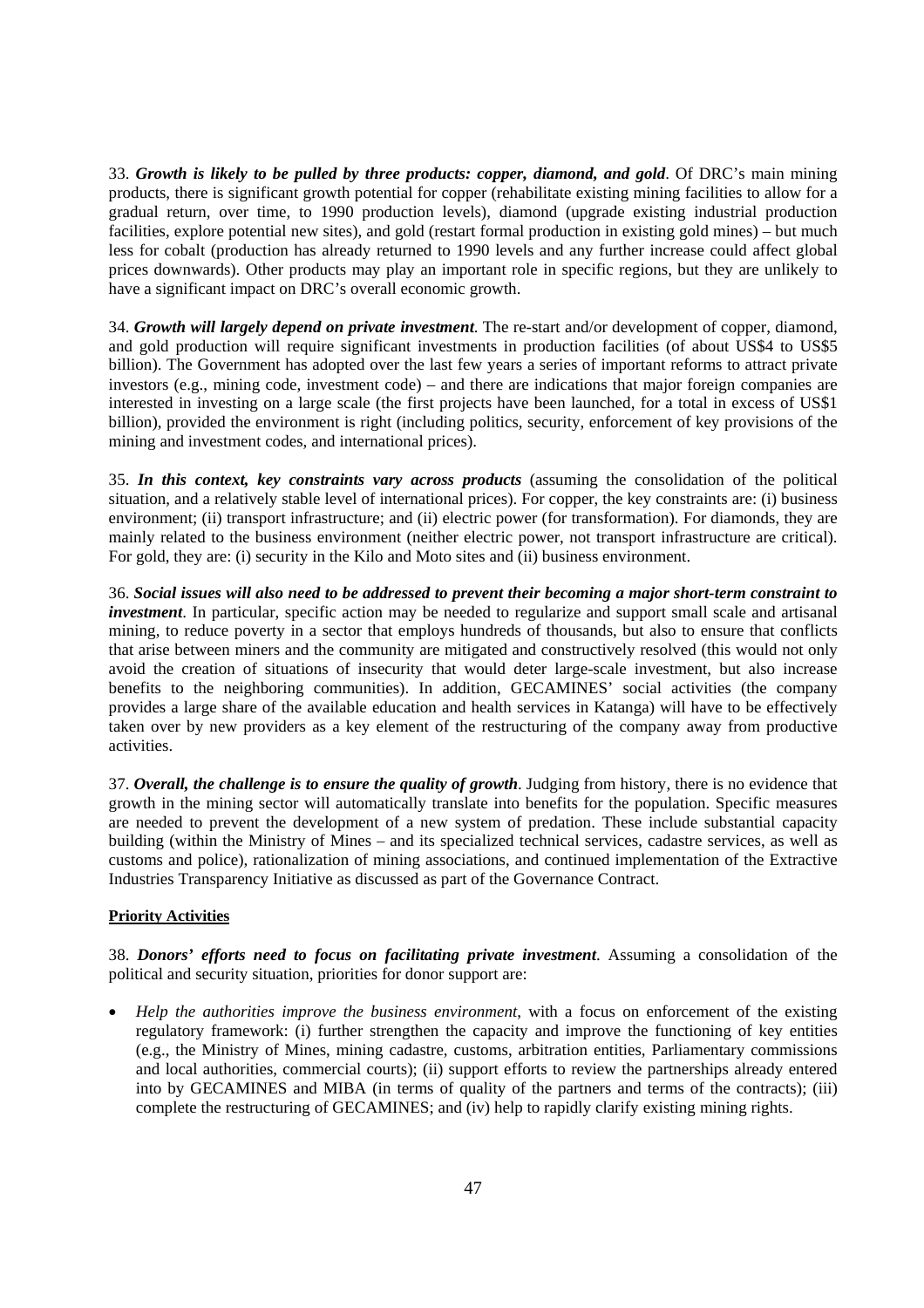• *Regularize small scale and artisanal mining*. Experience in other countries suggests that there is no easy way to regularize artisanal mining and improve artisanal miners' living conditions – especially in a context like DRC where security and political issues further complicate the problems. Efforts should support a broad range of complementary activities: (i) strengthen Government oversight institutions; (ii) provide information and extension services to the miners; (iii) support the organization of miners (e.g., in cooperatives) or the rationalization (and "legitimization") of existing structures; (iv) formalize a relationship between artisanal miners and neighboring industrial exploitations; (v) improve access to artisanal mining areas; (vi) improve control of regional and cross border trading activities; and (vii) promote alternative livelihoods.

### **C. Industry and Services**

## **Background**

39. *Prior to the conflict, industry and services in DRC were relatively less developed than in other African countries* (Graph 1). Non-mining industrial activities accounted for 12 to 15 percent of GDP (Sub-Saharan African average: 30 percent) and services for 42 percent of GDP (Sub-Saharan African average: 52 percent). Industry mainly included manufacturing (8 to 9 percent of GDP) and construction (3 to 5 percent), with some marginal addition from water and electric power (1 percent). Services were dominated by trade (23 percent of GDP), and also included tradable services (7 percent), non-tradable services (7 percent), and transport (4 percent), while financial services represented less than 1 percent of GDP.



**Graph 1: Pre-war composition of GDP** 

#### 40. *Since the early 1990s, the overall industry and services output has significantly declined:*

• *Manufacturing*. Pre-war production consisted mainly of simple goods for the domestic markets. Output fell from about US\$930 million in 1990 to about US\$180 million in 2002, due to the dilapidation of industrial facilities and equipment, the collapse of domestic demand, and the emergence of new competitors (e.g., China). Today, manufacturing activities are limited to a few low value-adding activities in key urban centers (mainly Kinshasa, and to some extent Lubumbashi), aimed at the domestic market.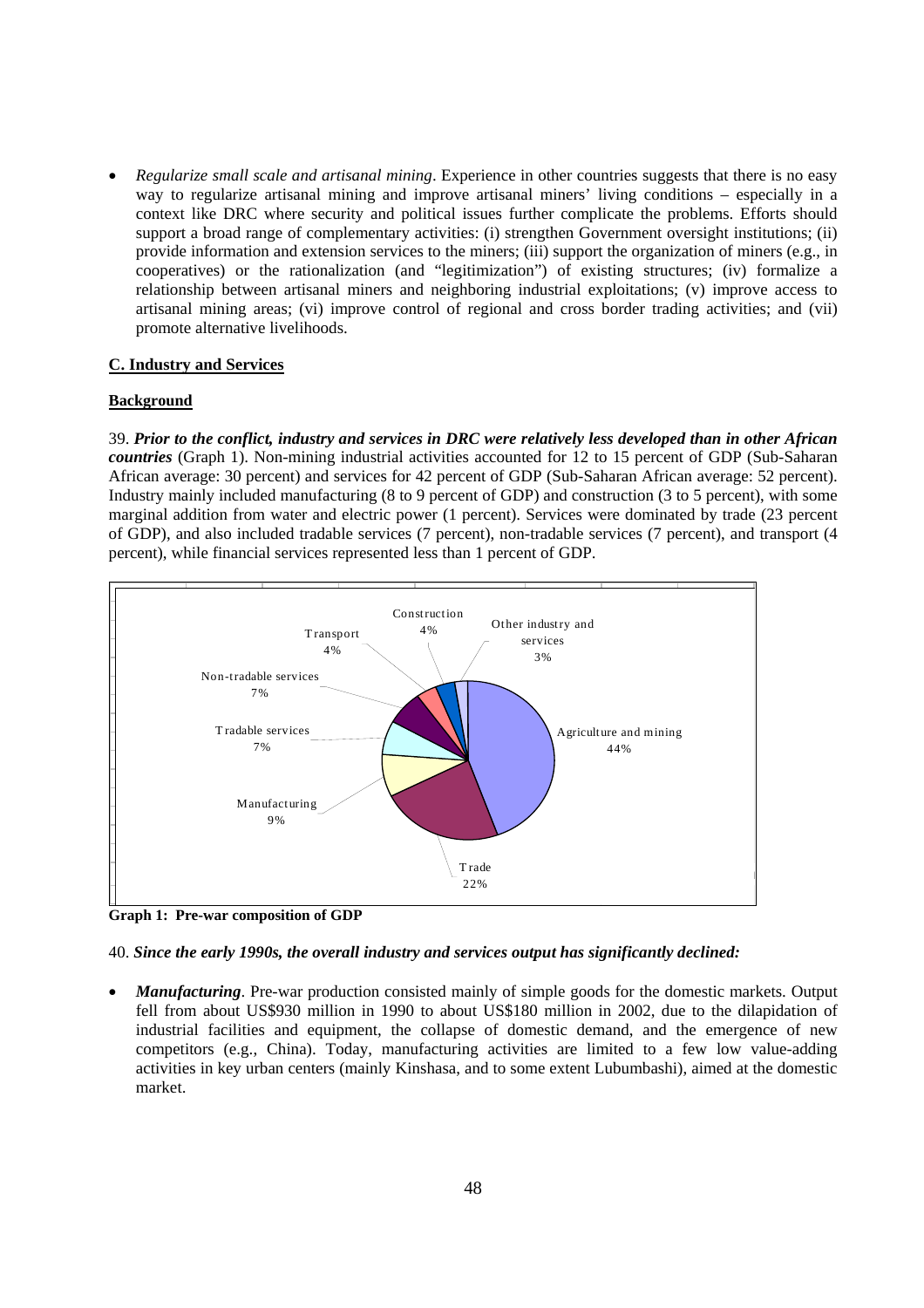- *Construction*. Production in the sector has fluctuated widely over time, with a low in the 1980s (at a time of overall disinvestment in the economy) and a series of one to two-year rebounds after each round of violence in the 1990s. It has recorded a relatively significant growth over the last years.
- *Trade and transport*. These activities (which included a large informal sector) were dominated by the commerce of locally-produced agricultural products (about half of the value added), and to a lesser extent of locally-produced manufactured goods (about a third of the total) – and they have therefore declined in parallel with the fall of agriculture and manufacturing production (aggravated by the rapid deterioration of transport infrastructure). The commerce of imports has remained limited due to the overall impoverishment of the population.
- *Tradable services*. Tradable services in DRC mainly included real estate, hotel management, fuel distribution and car repair workshops, craftmanship, liberal professions, and domestic services. During the 1990s, activities declined, in parallel with the overall contraction of the economy, although a comprehensive picture of the sector is not available (a large part of these activities are informal).
- *Non-tradable services*. As the Government saw its revenues collapse during the 1990s, it ceased to provide most public services, and the delivery of non-tradable services hence declined by about 90 percent during the decade.

41. The recent surge of private investment bodes well for the future—and is the result of both political stabilization and early economic reforms. At over US\$1 billion a year, private investment exceeds official development assistance received by DRC and accounts for about 11 percent of Foreign Direct Investment (FDI) to Sub-Saharan Africa (see Box 4).

### **BOX 4: TRENDS IN PRIVATE INVESTMENTS SINCE 2002 (EXCLUDING AGRICULTURE, FORESTRY, AND MINING)**

- *A telecommunications boom*. About half of all investments (US\$1.4 billion) are in the telecommunications sector (to set up cell phone networks). Of the remaining part, manufacturing and services each account for about half (US\$600 million each).
- *A gradual decrease, reflecting political uncertainties*. Non-telecommunications investment has decreased from US\$566 million in 2003 to US\$385 million in 2005: the number of projects has been relatively stable (90 to 100 projects a year), but the median size has fallen from US\$2.5 million to US\$1.9 million.
- *A focus on rapid return, low value-added activities* in an environment which remains fraught with uncertainties (see graphs below).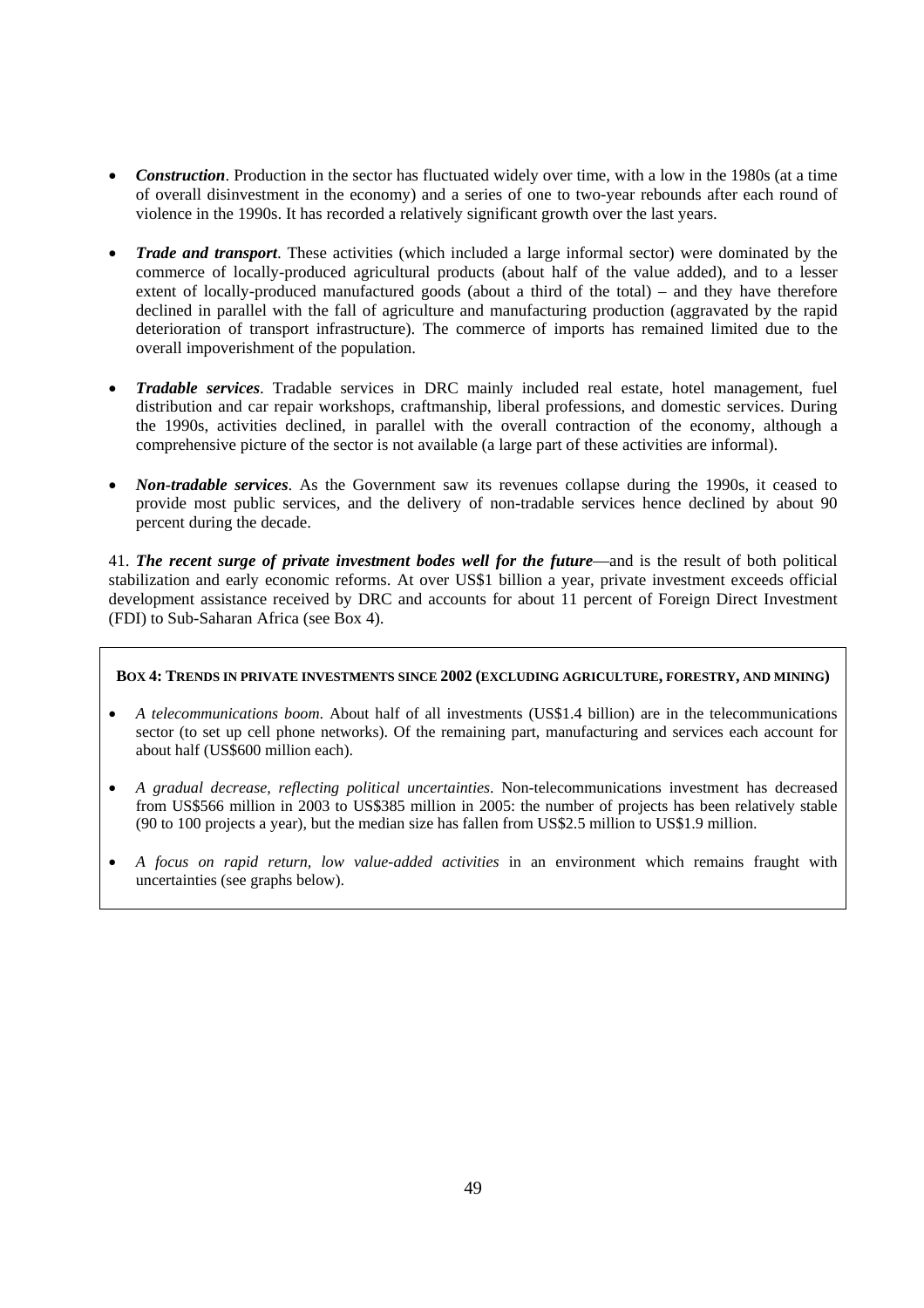

- *A financing that is mostly foreign*, with only about 25 percent of (non-telecommunications) investments financed by Congolese nationals or companies.
- *A focus on Kinshasa and Katanga*. Over 85 percent of non-mining, non-telecommunications projects are in Kinshasa. Mining investments are heavily concentrated in Katanga. Bas Congo receives about 5 percent of non-mining investments (transport and agro-business). There are some limited mining investments in the two Kasai, and some forestry investments in Bandundu, Equateur, and Province Orientale. There is very little if at all in North and South Kivu and Maniema.

### **Growth Potential and Key Constraints**

42. *The growth potential will largely depend on the pace of recovery of the overall economy*—i.e., on progress in the agriculture and mining sectors. In the manufacturing sector, the short-term growth potential is determined by the investments of the last years and may be very significant – but medium-term growth will require a revival of domestic demand and the removal of key obstacles to business activity. Construction activity is likely to depend both on the level of external assistance for reconstruction projects and on the revitalization of domestic demand through overall economic growth. Growth in trade and transport activities is essentially linked to the opening of the domestic market (by re-connecting of isolated regions) and to an increase in the supply of traded goods growth (traditionally locally-produced agriculture, forestry, mining,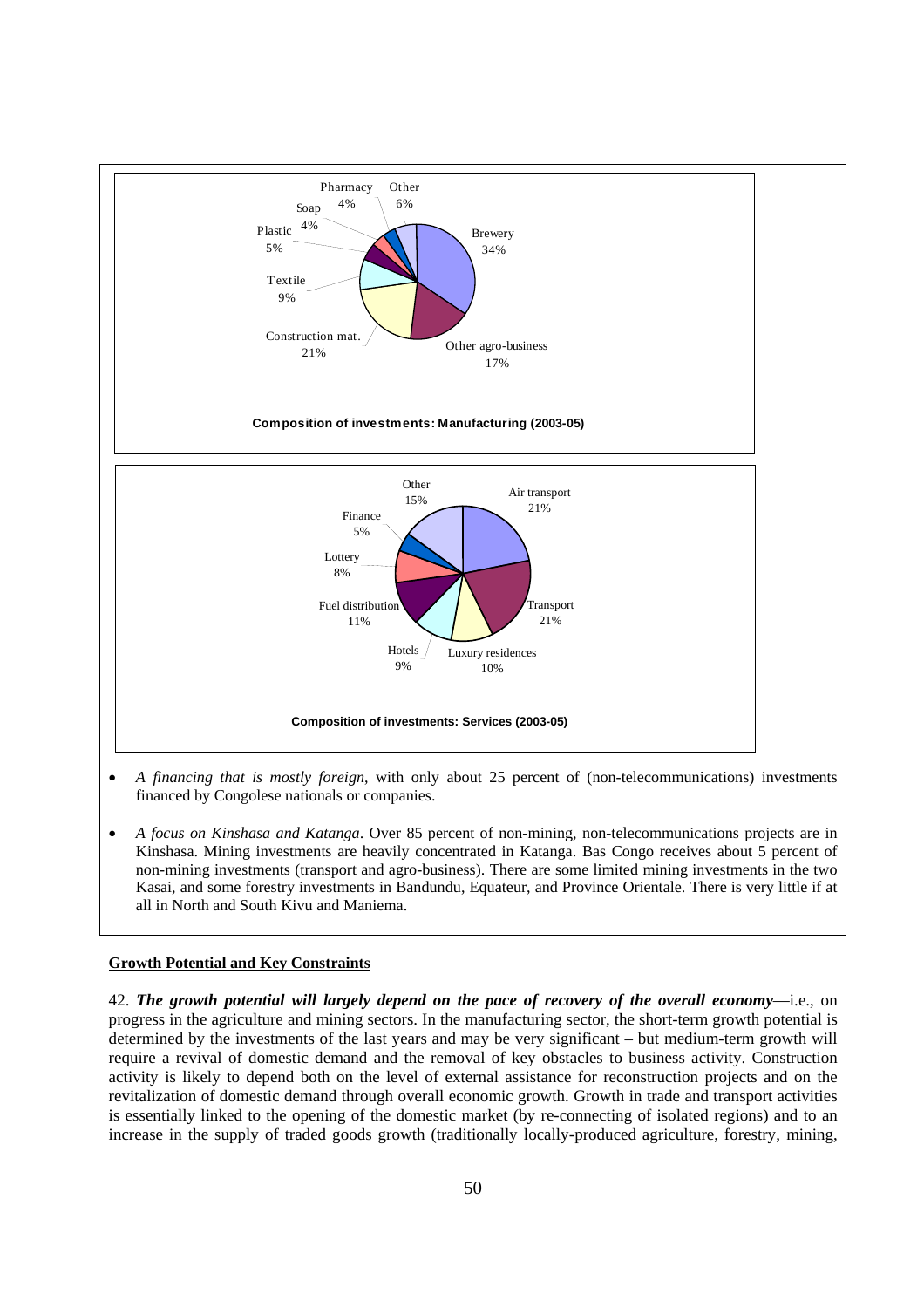and manufacturing products). Growth in other services will also depend on the level of overall economic activity.

43. *But constraints remain formidable***-–**and even for labor-intensive activities, such as textile, and on the domestic market, Congolese firms find it difficult to compete with imports:

- *Business environment*. Despite the adoption in 2003 of a modern and attractive investment code, DRC's business environment is challenging.
- *Infrastructure* (especially transport and energy). Poor transport infrastructure makes many parts of the country inaccessible which has an obvious impact on the feasibility of doing business in most provinces. International trade from the Western half of the country is severely limited by the poor functioning of the country's port (in Matadi), uneasy navigation on the Congo river, and overall prohibitive transport costs. Five provincial capitals have virtually no electric power other than for emergency needs (e.g., water pumping stations, hospitals), three have very limited and irregular access to electric power, and only three (plus Kinshasa) have a relatively reliable access to energy.
- *Credit***.** Despite the launch of a vigorous reform program, credit is de facto not available in DRC. The total assets of the banking sector amount to about 10 percent of GDP (US\$770 million), total credit to 2 percent of GDP (US\$180 million), total deposit to 5 percent of GDP (US\$400 million). There are ten commercial banks, five of which under restructuring (nine banks have been liquidated since 1998), there are less than 30,000 bank accounts, and one bank branch per 2 million inhabitants.

## **Priority Activities**

44. *Donor support should focus on removing key obstacles to private sector activity*. The challenge, however, will be to set priorities to ensure that the limited financial and administrative means available are directed towards those activities which are likely to have the highest impact on growth. Assuming a consolidation of the political and security situation, priorities for donor support are:

- *Help restore access to credit:* (i) support further reform of the financial sector including strengthening of the Central Bank for improved sector regulation and supervision; (ii) reform the regulatory environment for microfinance; (iii) recapitalize viable banks; (iv) support the growth and professionalization of microfinance with a focus on areas which are easily accessible (for production to be traded); and (v) develop short-term mechanisms (e.g., credit lines) to bridge the gap until the revival of the financial sector with a focus on those cities which have access to the outside world (at this stage Kinshasa, Lubumbashi, Goma, Bukavu, and Matadi).
- *Increase availability of electric power*: (i) rehabilitate a base capacity of 1,300 MW in Inga; (ii) further rehabilitate and expand key parts of the transmission network (Inga–Kinshasa, etc.); (iii) improve distribution networks (with an initial focus on Kinshasa); (iv) support reform of SNEL, with a focus on accountability and transparency; and (v) gradually boost exports (including to Southern Africa) as a source of foreign exchange.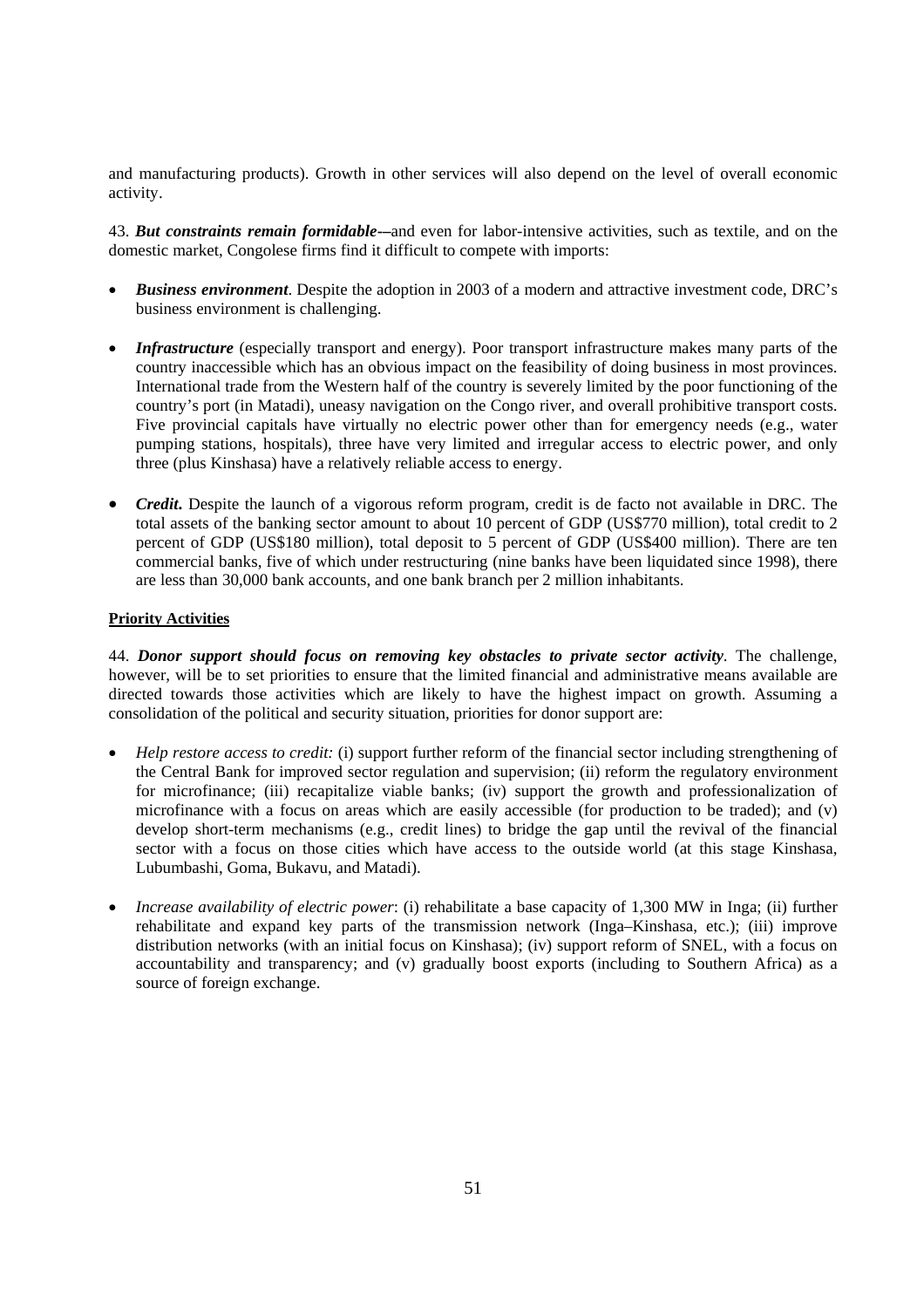# **ANNEX III: IMPROVING ACCESS TO BASIC SOCIAL SERVICES AND REDUCING VULNERABILITY**

#### **I. OVERVIEW**

#### **A. Background**

1. *DRC has some of the worst social indicators in the world.* The following PRSP figures, all MDG indicators, illustrate the catastrophic situation in DRC with regards to key social indicators:

| Table 1                                       |                                    |
|-----------------------------------------------|------------------------------------|
| <b>Social Indicator</b>                       | <b>Latest Statistic for DRC</b>    |
| Infant $(0-1$ year) mortality rate            | 129 deaths per 1,000 infants       |
| Child (0-5 years) mortality rate              | 205 deaths per 1,000 children      |
| Maternal mortality rate                       | 990 deaths per 100,000 live births |
| Gross enrolment rate in primary school        | 64%                                |
| Population with access to clean water         | 22%                                |
| Population with access to adequate sanitation | 9%                                 |

2. *Nationally, these poor indicators show little sign of improving.* During the conflicts of the past decade most MDG indicators have deteriorated, some, very sharply. Despite expectations that conditions would improve markedly during the Transitional Government, there has been virtually no progress in reversing negative social trends, in part, because of the almost total collapse of state services. As a result, in the water and sanitation sector, the vast majority of the population still do not have access to clean water and sanitation; in education, between 5-7 million children of primary school age do not attend school and on average, a Congolese person visits a health facility once every 6.7 years. However, in recent years, there have been signs of improvements in utilization rates (including immunisation rates) in areas receiving humanitarian and development support. The challenge facing the Government and the international community is how to scale up these successes so that DRC will reach the majority of MDGs in a reasonable period of time.

3. *The DRC Government is committed to improving social indicators.* In demonstrating its commitment to achieve the MDGs and acknowledging the importance of human capital in poverty reduction, the Government has devoted an entire pillar of the PRSP to developing the social sectors. The strategy proposed by the Government focuses, primarily, on **improving access** to basic services and reducing vulnerability.

4. *Poor social indicators are due to low consumption levels of services.* The causes of DRC's poor social indicators are numerous and interrelated. Poor health outcomes, for example, are the result of high poverty rates, inadequate nutritional status, low educational levels and conflict. Whilst many factors are important, a main reason that DRC's social indicators are some of the worst in the world is because most people, particularly poor people, consume so few basic services. High child mortality rates are directly related to children not using basic curative and preventive health services. The same is true in education, where the decline in literacy rates is directly related to low attendance and retention rates in schools.

5. *People are not accessing services because they represent poor value for money.* In DRC, as is the case throughout the world, people make decisions about whether to use services and which provider to visit on the basis of their perceptions of geographical accessibility, quality and price. Combining all these criteria into one, people often choose the service they believe represents the best **value for money**. Low utilization rates in Congo indicate that for most people the social services on offer are not worth the expense. Services are often geographically inaccessible and of low quality, with essential inputs frequently unavailable. Services are also prohibitively expensive, especially for the poor. For example, rough estimates indicate that households pay on average 20% of their income for each child they send to school. Both the PRSP and PPA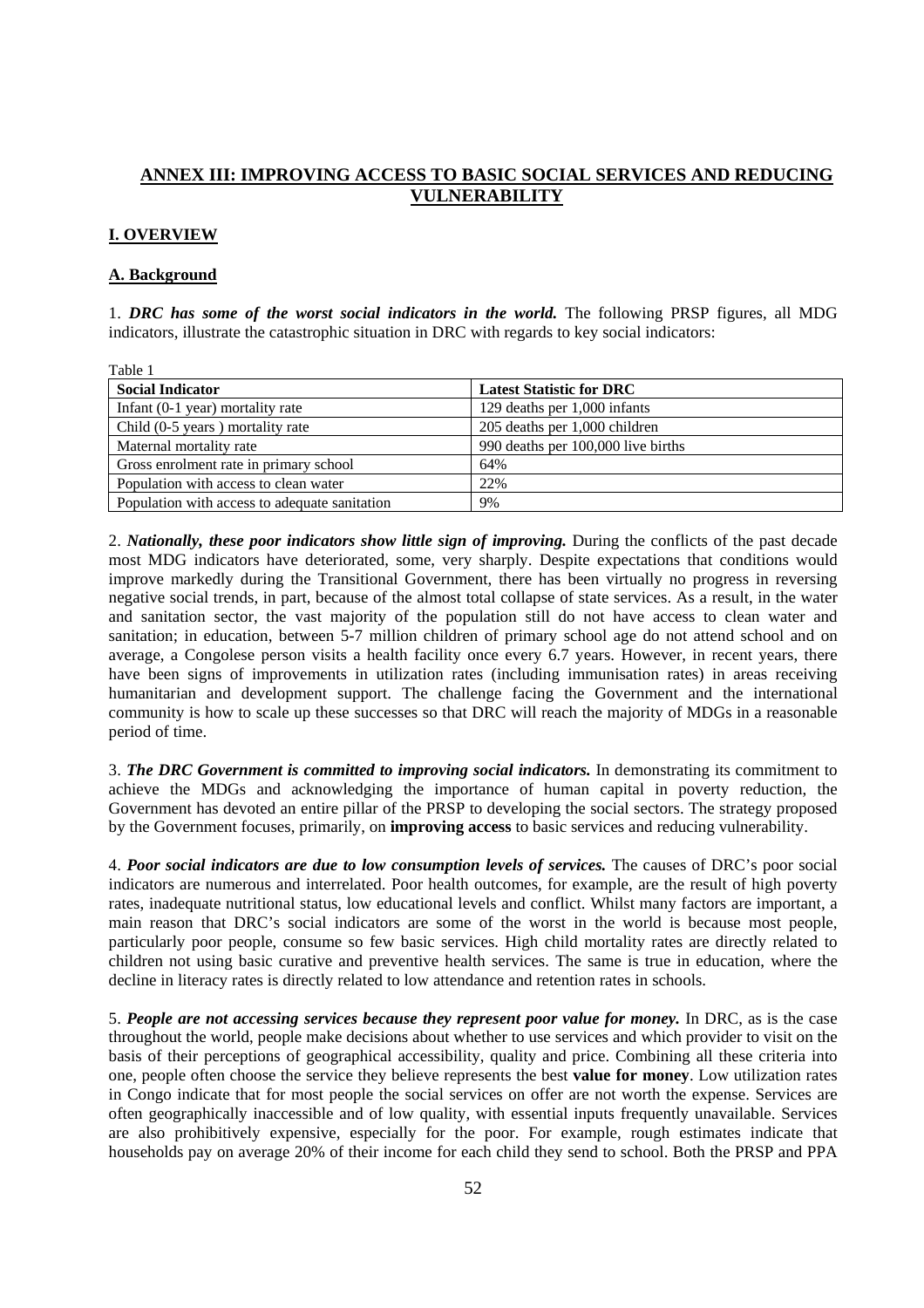highlight the importance of financial barriers in restricting access. Faced with the combination of limited accessibility, low quality and high charges, many poor people have ceased using formal services. Instead, they resort to self-help mechanisms or informal alternatives, for example, practitioners of traditional medicine. For services to have any impact, however, they must be used. If people do not attend school, access water and sanitation or visit health clinics, there is no way these services can help to reduce poverty or improve living conditions. Therefore, the priority for the Government and its donor partners will be to improve social indicators by increasing access to effective social services.

### **B. Strategic Objective**

6. *Extensive international research has demonstrated the importance of developing human capital as a means to stimulate economic growth and reduce poverty*. The benefits to economies, through improved productivity, of healthier and better-educated workforces have been well documented throughout the world. In post conflict countries such as DRC, higher levels of human capital are expected to contribute disproportionally to improved stability, both directly, for example through education, and by facilitating economic growth.

7. *The proposed strategic objective is to improve social indicators in line with PRSP objectives by increasing access to effective, efficient and equitable social services.* In concentrating on access issues, the PRSP acknowledges that social services can only contribute to better social outcomes if people have access to, and actively consume, the services on offer. There is no point in making services available if people do not use them. The aim of donor social sector strategies is therefore to reduce vulnerability among the population by supporting Government efforts to increase access to quality essential services. Progress towards this objective will be measured through **output** indicators in each of the key social sectors – education, health and water and sanitation. After reviewing stated Government policies and assessing the overall resource envelope available, it is proposed that by the end of the CAF period the following output figures (which should be disaggregated by gender) should be reached:

| <b>Output Indicator</b>                              | Target for 2011 |
|------------------------------------------------------|-----------------|
| Gross enrolment rate in primary schools              | 85%             |
| Visits per person per year to a health facility      | 1.0             |
| % of children fully immunized                        | 83%             |
| % of the urban population with access to clean water | 50%             |
| % of the urban population with improved sanitation   | 35%             |

*Note: that these figures will be subject to revision, following consultations with the Government and once up to date baseline data and overall resource envelopes for the various sectors become apparent. It is hoped that more accurate baseline data will soon be forthcoming from the ongoing Demographic and Health Survey and from joint sectoral working groups.* 

## **C. Overall Approach: Improve the performance of the social sectors by implementing comprehensive and sequenced programmes of supply side and demand side reforms**

8. *The proposed overall approach is to increase access to essential services by simultaneously tackling supply side and demand side constraints.* Given the vast range of activities to be undertaken, it will be vital to prioritize and sequence actions in line with the limited resources available. This will require concentrating resources on proven cost-effective interventions and delaying activities which have a smaller impact on utilisation rates. In a low-income country such as the DRC, where the majority of the population is poor, this approach will require two essential components:

*Improve the coverage and quality of basic social services* to make them more readily available and attractive to the population. This will require considerable investment to improve the supply of service inputs, particularly recurrent inputs, for example: medicines, school books, teachers and health worker salaries and training. Increased capital investment (for buildings, vehicles and equipment) will also be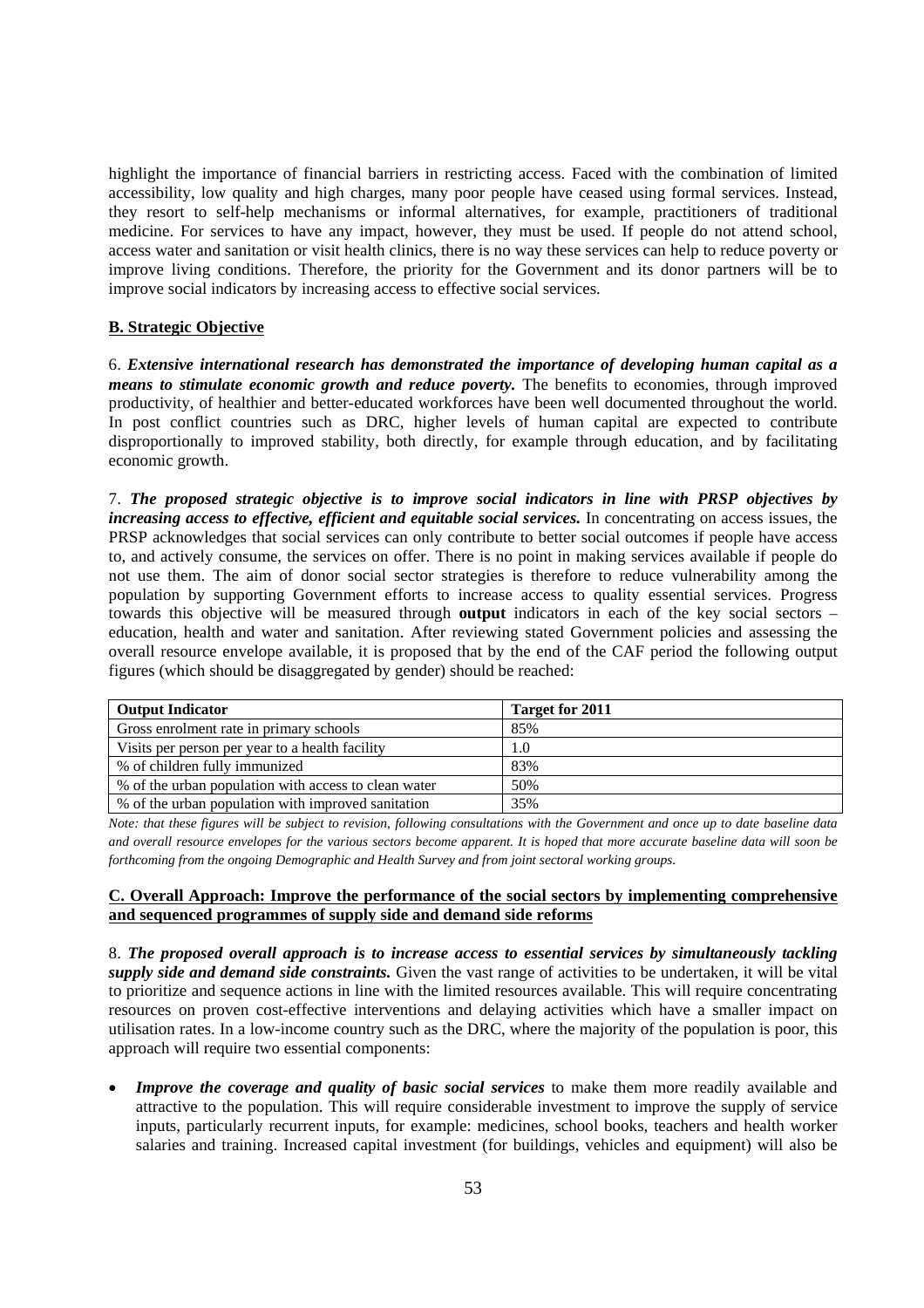required but growth here should not exceed the capacity of the various sectors to deliver effective services. Resources will be wasted if donors build health facilities but there is no staff to run them or there are inadequate drug supplies.

• *Reduce barriers which inhibit access to services, in particular, financial barriers.* Financial barriers have been identified in the PRSP and the PPA as the major reason that people in the DRC do not consume essential services. Eliminating barriers altogether as a way of increasing access to *some* services is so important to society as a whole (for example treating communicable diseases and attending primary school) that a very good case exists for abolishing fees for these services entirely. However, given the severe constraints on public spending in DRC and the fragility of management systems, it is unlikely that the rapid elimination of both health and education fees is a viable option over the CAF period. If Government and CAF donors allocate resources appropriately and implement concurrent sector reforms there will be scope to reduce certain financial barriers in the next three years. Donors will therefore help the Government to increase access to basic social services through the systematic reduction and eventual elimination of financial barriers. It will be particularly important that stakeholders implementing sector strategies support the sequencing of these policies with other supply side reforms to ensure that adequate inputs are available to meet large increases in demand.

9. *In order to maximize the impact of social sector spending on poverty reduction, it will be important to target resources effectively.* Governments are frequently criticized for allowing the benefits of publicly funded social services to be captured by wealthier members of society. Often, the group that benefits the least is the one that needs the services the most. From both an efficiency and equity standpoint, it will be essential that public funding for the social sectors is allocated with a benefit incidence skewed towards the poor. This will require making resources readily available at local level facilities, closer to where poor people live. Ensuring that this occurs will be a key challenge for the Government, particularly as it embarks on a major programme of decentralisation.

10. *As well as obvious equity implications, targeting social services to benefit the poor will improve efficiency.* The PRSP emphasizes that the poor, as well as having lower social indicators, have the worst access to services. Targeting public expenditure to meet the needs of the poor will therefore result in greater returns in terms of expanding access to services and subsequently improving social indicators. Given the considerable externalities associated with using certain social services, for example immunizing children, the benefits of better access for the poor will be considerable for society as a whole. From an efficiency perspective, it makes more sense to target resources to increase the consumption of health, education and water and sanitation services by the poor than making marginal differences to the lives of wealthier members of society.

11. *In order to improve the efficiency of public spending (including Official Development Aid, ODA) the Government and CAF partners will evaluate different models of service delivery.* As the Government begins to undertake significant social sector reforms it is apparent that there already exists a wide variety of sector programmes across the country. These differ in many respects including their scale, structure, partner characteristics, objectives, beneficiary groups and financing mechanisms. As the Government formulates its overall sector strategies it will be important to evaluate these programmes (using effectiveness, efficiency and equity criteria) and build on the learned lessons from the most successful programmes.

# **II. SPECIFIC SOCIAL SERVICES AND PRIORITIES FOR EXTERNAL SUPPORT**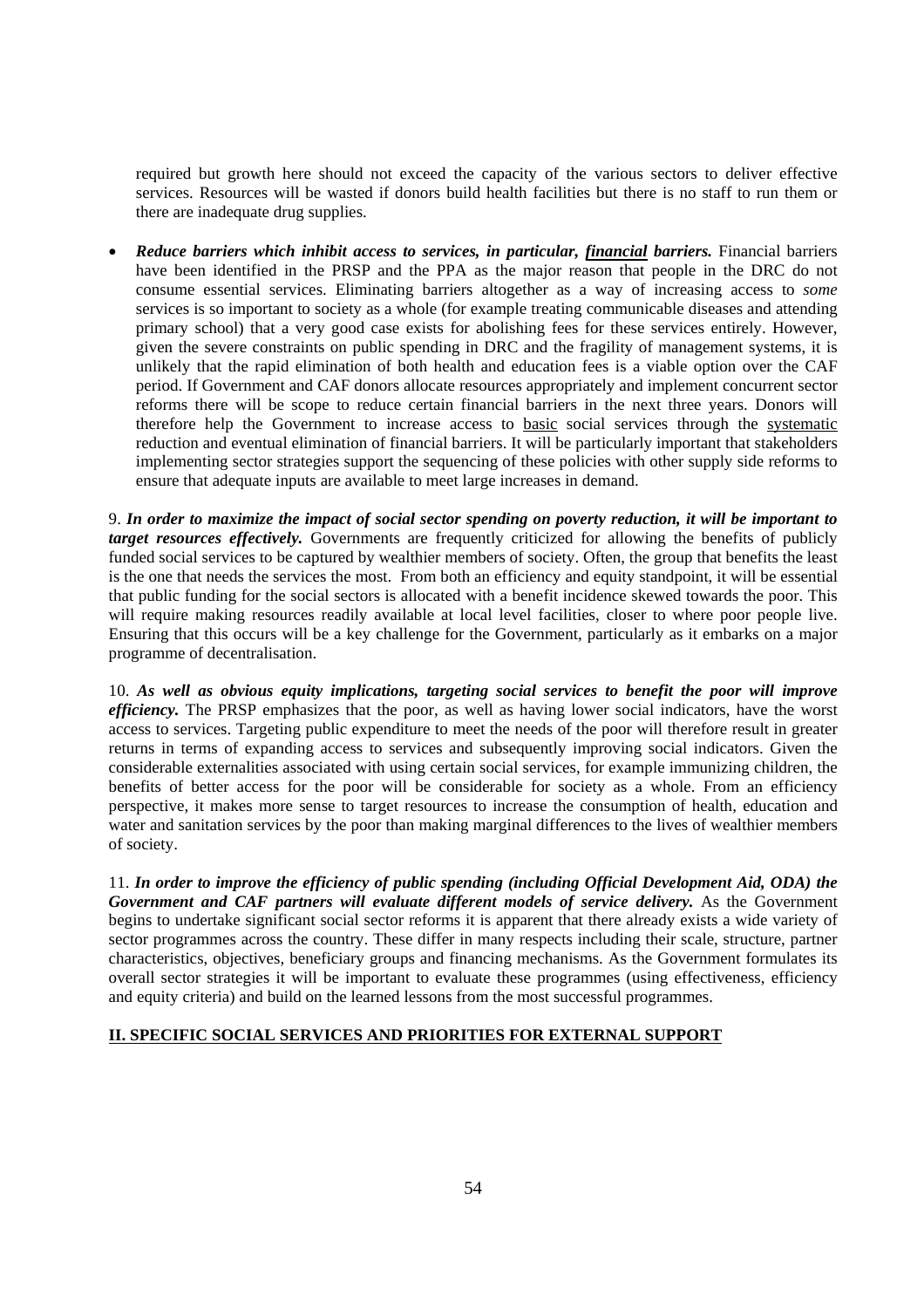## **A**. **Education**

#### **Background**

12. *Low enrolment rates show that education in the DRC is in a state of crisis*. Present indicators show that DRC's performance is extremely poor against virtually every internationally set development goal for education. MDG 2 and the Education for All initiative (EFA) set a target that all children should attend primary school. In the DRC, the Gross Enrolment Rate (GER) for primary school is estimated to be only 64 percent with the majority of these pupils attending public sector schools managed by religious networks. This rate is considerably lower than many of DRC's neighbors which are achieving **net** enrolment rates in excess of 80 percent. Unfortunately, in the case of the DRC, the lack of reliable statistics on population and demographic growth as well as failings in the education management information system make it impossible to calculate net enrolment rates, although these are almost certainly lower (typically 10-15 percentage points) than the gross rate.

13. *Low national enrolment rates conceal substantial inequalities between population groups.* According to the latest Multiple Indicator Cluster Survey, approximately five million children of primary school age are out of school and only 17 percent of six-year-old children enroll in the first grade. Whereas the PRSP puts the gross enrolment rate at 64 percent (2002), this figure conceals gender as well as regional disparities. GER for boys is 72 percent, while for girls, it is only 56 percent. Disparities between regions are even starker: GER in urban areas is 71.6 percent while in rural areas it is only 43.6 percent. One fact is clear from these statistics: the majority of children in rural areas do not go to school.

14. *Low literacy rates are an outcome of DRC's failing education system.* One of the direct consequences of limited access to education, high drop out rates and low exam pass rates, is a very high illiteracy rate. At least 32 percent of the adult population is unable to read and write. Like the gross enrolment rate, the national figure conceals large inequalities between men, 19 percent of whom are illiterate, and women, 44 percent of whom are illiterate; and between urban areas where 14 percent of the population can not read or write and rural areas where 40 percent of the population is illiterate.

15. *Technical and vocational education services are not contributing effectively to economic growth.* The technical and vocational sub-sector of the education system should be producing large numbers of workers with the necessary skills to re-build the economy. However, with the exception of some small-scale faith based organizations, this is mostly not the case. In the absence of effective state financed services there has been a growth of unregulated private training facilities of potentially dubious quality.

### **Growth Potential and Key Constraints**

16. *A situational analysis of the education sector highlights many constraints affecting current sector performance*. The education sector is characterized by low enrolment; poor pass rates, weak institutional capacities at central, provincial and sub-provincial levels, inadequate numbers of poorly trained and unmotivated teachers, an inappropriately distributed workforce, shortages of teaching materials, inadequate learning spaces and gender-insensitive pedagogic practices.

17. *The PPA shows that financial barriers are the most significant reason constraining parents from sending their children to school.* Due to a collapse in state funding for education in the last fifteen years, schools have become increasingly reliant on income from school fees to cover their costs. For many parents, particularly those with low and irregular incomes, the cost of these fees is prohibitive. Rough estimates indicate that households pay on average 20 percent of their income per schoolchild. As a result, parents are not enrolling their children in school or have been forced to ration education for selected children. This rationing is evident in the lower enrolment rates for girls and for children living in rural areas. The fact that poor families are not sending their children to school because of school fees is one of the key messages from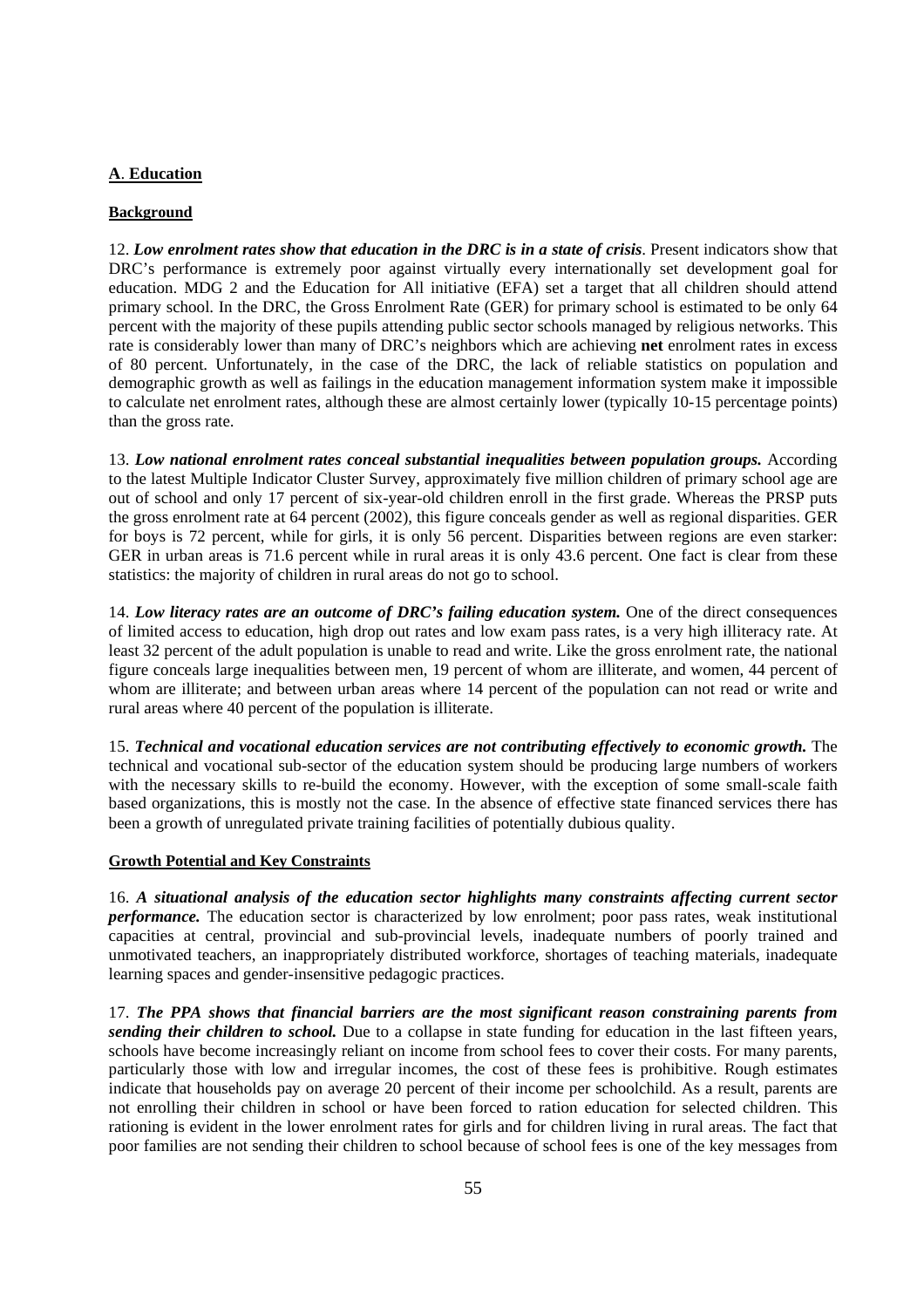the PPA. As a consequence of this situation, the limited state funds available for the sector are disproportionately benefiting those children who can attend school and who tend to come from relatively wealthier families.

18. *Poor quality of services results in poor learning outcomes and is another reason parents cite for not sending their children to school.* As well as barriers caused by high fees, parents do not send their children to school because they believe that the services on offer are of poor quality. School buildings are dilapidated and essential inputs such as books and motivated and qualified teachers are in limited supply. This poor quality of education services results in disappointing outcomes, reflected by low pass rates for pupils and high repetition rates. These, in turn, represent additional costs for parents, of whom only the wealthier can afford to pay fees for the extended time in school when children repeat grades. Many parents regard the current high cost/low quality education system as a poor investment for their limited household resources and as a consequence, their children exit the education system.

19. *Chronic under-funding from public sources is the primary constraint perpetuating the current lowquality/high-fee education system.* At present, only 9 percent of the national budget has been allocated for education, of which less than 50 percent goes to primary education. In the PRSP, education's share of the national budget is scheduled to grow from 12.2 percent in 2006 to 15.5 percent in 2007 and 16.7 percent in 2008. Funding allocations for the current year, however, already fall short of the PRSP target. With only part of all budget allocations actually spent, execution must be improved by ensuring that spending is effectively channeled to intended purposes and that leakages are curtailed.

20. *At present, capacity for educational planning and management is weak throughout the entire system, from the Ministries of Education down to the school level.* Insufficient coordination and confused accountabilities between the ministries involved in the education sector create considerable difficulties. In the context of the decentralization process, the respective roles of central and local authorities in the management of the sector will need to be defined, and the corresponding transfers of responsibilities and resources organized. It is also apparent that major providers of education services, notably religious organizations, will need to be actively engaged in overall sector management on the basis of clearly articulated partnership principles with the State.

21. *As a result of a poor strategic and operational management, exacerbated by a lack of basic information, the education system is fragmented and inefficient.* Any attempt to improve the management of the sector is currently undermined by weaknesses in the education management information system, including a lack of equipment and inadequate capacity to manage data. The absence of current basic demographic data on school populations makes it impossible to calculate reliable routine baseline figures such as gross and net enrolment rates. Poor coordination and weak supervision also result in non-compliance with policies, for example, wide variations in pupil charges.

22. *Years of conflict and instability have also taken their toll on the most important input into the education system-—human resources*. In particular, there has been a progressive deterioration of the quality and skills of the teaching force. It is estimated that only 37 percent of the 238,000 primary school teachers have adequate qualifications. More than a quarter of primary teachers nationwide are fully financed by parents through fees because the schools in which these teachers work are not yet formally registered by the Ministry of Education. Monitoring and supervision are weak and pedagogic materials are in short supply. Urgent efforts are also needed to bring all teachers under a unified and transparent pay structure, eliminate ghost workers, clarify the status of people informally employed over past years to fill critical gaps, and arrange the departure of pension-age staff. The decision to increase teachers' salaries in 2005 signals the Government's intention to improve human resources as part of its emerging education strategy.

23. *Classrooms in some urban locations are overcrowded and basic school furniture is in short supply.* Although learning spaces are inadequate all around the country, the situation is worse in rural areas. There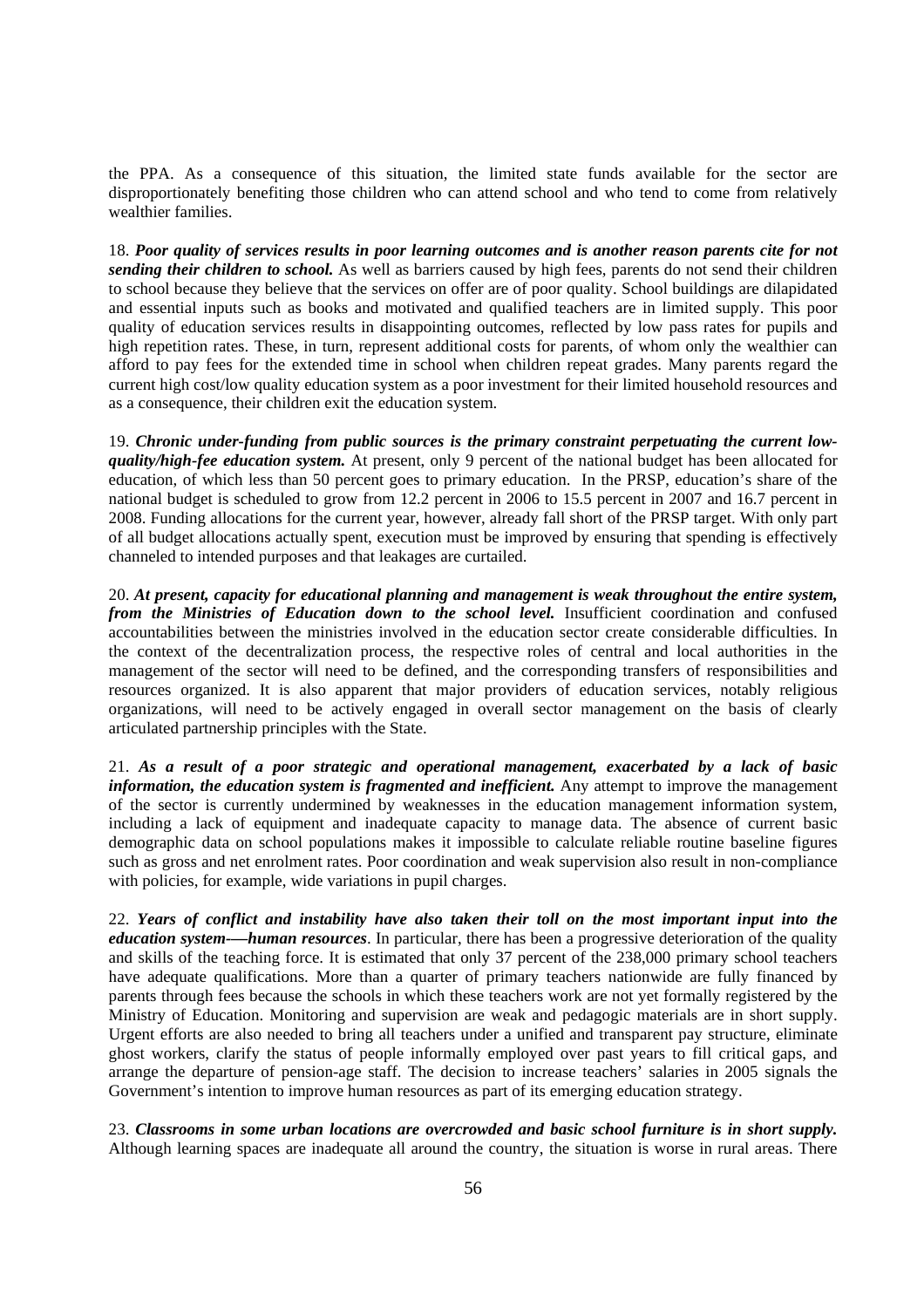are currently approximately 29,000 primary schools in the country. School infrastructure is dilapidated and in most places suffers from lack of maintenance. In conflict-affected areas, school buildings are often vandalized. A shocking 75 percent of schools have no water or a latrine, which, as well as creating public health risks, undermines efforts to retain girls in school and inhibits the dissemination of preventive health care messages.

24. The secondary education sub-sector has similar constraints to those of the primary sub-sector. These include limited access, poor quality teaching, un-motivated teachers, dilapidated infrastructure, inadequate teaching-learning materials as well as curricula which have not been updated since the 1960s. The number of secondary schools is estimated at 19,000, with 3.7 million students and 209,000 teachers. Approximately half of the teacher force in the public sector, approximately 95,000 teachers, is estimated to be fully financed by parents through the collection of user fees.

25. *The once strong tertiary education sector has declined rapidly due to years of neglect and underfunding*. Whereas the tertiary education sector in DRC was a source of pride for the country in the 1980s, years of conflict, mismanagement and under-funding have resulted in rapid deterioration in the coverage and quality of tertiary education services. There are approximately 430 institutions with about 10,400 teachers and 250,000 students. User fees at this level are also high and continue to be a contentious issue in this subsector. There has been a noticeable decline in the quality of students entering the system due to the failings of the primary and secondary schools. Dwindling resources have also resulted in a contraction in both pure and applied research activities*.* 

26. *Technical and vocational education services are similarly constrained***.** In addition to recurrent funding constraints, public technical and vocational education services have been hindered by poor status, outdated equipment, obsolete methodologies and limited relevance to the realities of current economic life.

27. *Given the Government's explicit commitment to developing the education sector, growth potential is good.* Although both the Constitution and the PRSP call for free and compulsory primary education, a genuine commitment to implement this policy is not yet demonstrated. International donors intend to help the new Government turn this policy into reality by supporting a comprehensive package of education reforms. This will enable the Government to sequence, over time, the necessary supply side and demand side reforms to achieve their stated goal of free compulsory education. Neighboring countries are achieving net enrolment rates of 80-90 percent to free primary education by spending around \$6-8 per capita, including donor contributions, on primary education services. These levels exceed current projected expenditure levels in DRC where abolishing fees is more difficult compared with other countries because of the extent to which households finance core service delivery. There are numerous fees, and significant amounts charged at school level are further transferred to other levels, including the central treasury and provinces. During the CAF period it should be possible for the Government to move towards providing free primary education by using public resources to include a greater proportion of primary teachers on the payroll, although the removal of all fees will require an infusion of significantly more resources into the sector than are currently projected.

28. *In terms of removing financial barriers, to increase enrolment rates, the immediate priority will be to support a Government led initiative to remove the frais de fonctionnement.* It is expected that this objective will be achieved over the CAF period. Due to the commitment of the Government and international donors to universal primary education, it is hoped that in the next three years additional public resources may be forthcoming to accelerate the phasing out of other fees, including the *frais de motivation*. This fee is currently used to complement (or pay in full in some cases) teacher salaries. It is roughly half of the total fees charged and represents around \$5 million in revenue on a monthly basis.

29. *To sustain higher utilization rates, it will be important that the supply of education inputs meets the rising demand for services.* If the MDGs and Education For All (EFA) goals are to be met, there must be a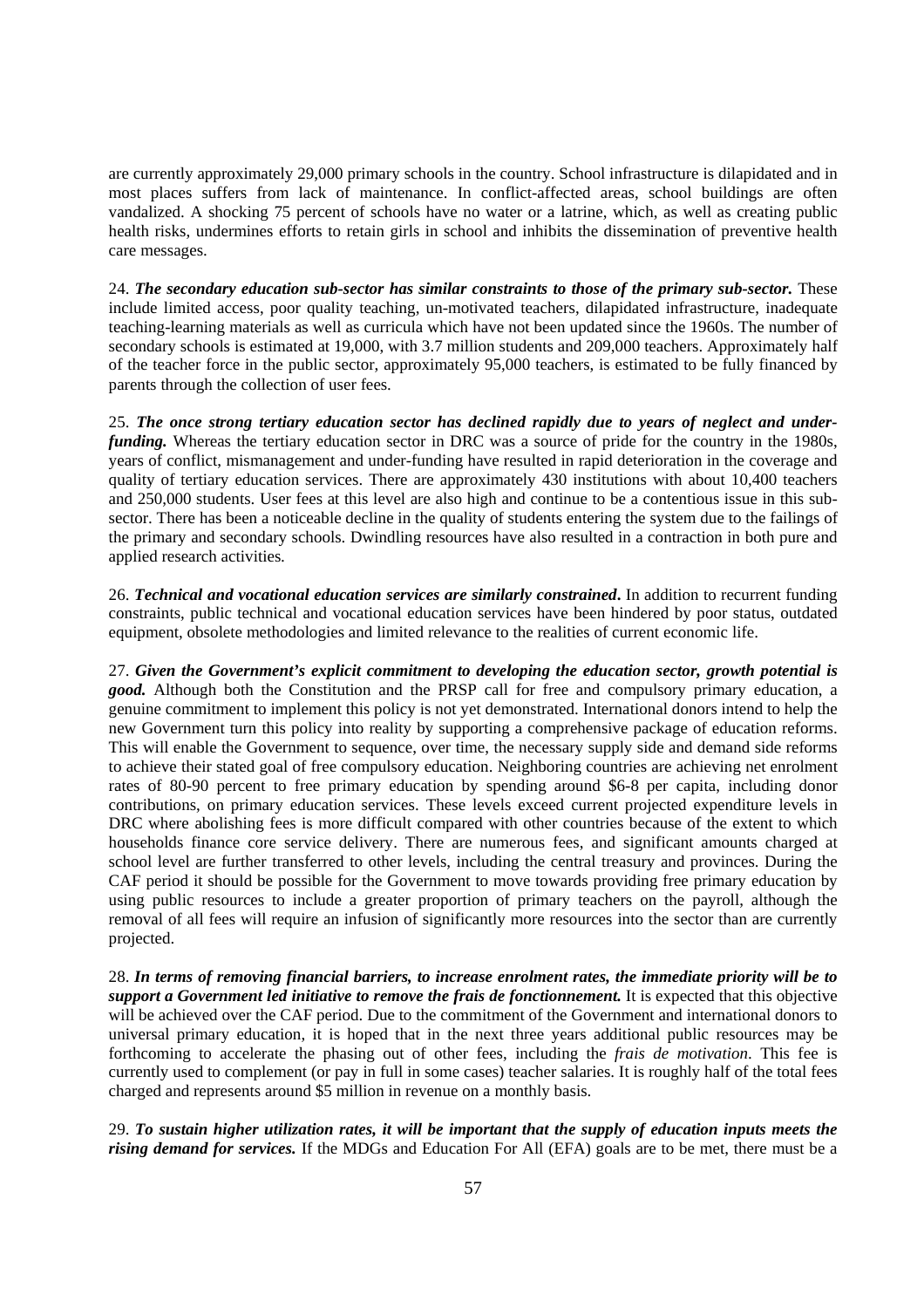significant improvement in education sector inputs to improve the coverage and quality of services*.* This will require investments in: retaining, re-training and, if necessary, recruiting more teachers; constructing and rehabilitating learning spaces; improving the curriculum; and providing additional learning materials, particularly textbooks and teachers' guides. This will also require investments in non-formal education (vocational training) to cope with the complex problem of millions of out-of-school children. Due to considerable funding constraints resources should be concentrated on rehabilitating existing facilities, with service coverage expanding to under-served areas as more resources become available.

30. *In order to maximize the impact of new investments in the education sector, it will be essential to improve the strategic management of the sector*. The absence of an updated legal framework hampers attempts to produce a strategic sectoral plan which can be used for efficient planning and management of the sector as a whole. As a top priority, the Government will need to undertake an extensive programme of sector reform involving all major stakeholders. Specifically, the Ministries of Education should be supported to embark on a Sector Wide Approach (SWAp) to improve strategic management of the sector.

31. *With tax revenues currently so low, considerable subsidization of the system by external sources will be necessary in the short-term.* Although work is ongoing to cost the financing requirements of the education sector, it is already clear that, in the short-term, these will exceed the level of resources available from domestic sources. Substantial predictable aid financing will therefore be essential to subsidize proposed reforms in the education sector. To maximize aid effectiveness, financing will need to be harmonized, aligned to the Government's strategy, and used to fund activities in expanding access to primary education.

32. *To improve efficiency, the public education sector should develop efficient Government budget and payment systems.* With public funding so constrained, it will be imperative to maximize the efficiency of the finances allocated to the education system. This will require a complete overhaul of the public budget and payment system. In order to facilitate strategic planning, annual education budgets will need to be derived from a rolling Medium-term Expenditure Framework (MTEF). The MTEF will help formulate realistic programming based on the needs for the sector and serve as a mechanism for justifying additional resources for the sector in order to meet its strategic objectives.

33. *Wherever possible, it will be necessary to pool Government and donor resources to improve efficiency.*  Multiple funding channels are inherently inefficient due to heightened risks of inappropriate allocations (for example, some activities being over-funded whilst higher priorities are under-funded) and unnecessary duplication of administration costs. During the lifetime of the CAF, the Ministry of Primary, Secondary, and Professional Education (EPSP) and external donors should review the possibility of using pooled funding mechanisms to improve the efficiency of government and donor education financing. Initially, this may be restricted to some limited basket funding arrangements for specified inputs and activities but, ultimately, the aim is for the state budget system to accommodate direct support from donors.

34. *Reforms in operational management systems are also required*. Establishing a SWAp will help improve allocative efficiency in the sector but it will also be important to develop effective management systems to improve operational efficiency. This will require building capacity at the national, provincial, and school facility levels in education planning and management systems. Specifically, investments will be needed in: human resources management; procurement; financial management; quality assurance and information systems.

35. *In addition to heavy investment in primary education, an effective and efficient education sector requires targeted developments in post-primary education services*. With regard to secondary education, efforts are needed to increase retention rates to ensure that students stay in school through the secondary level. This will require improvements in curriculum and the quality of instruction, as well as the eventual reduction and elimination of fees. Improving the tertiary education sub-sector will be important if the country is to produce the quality of graduates to propel and sustain development in the sector and beyond. Efforts to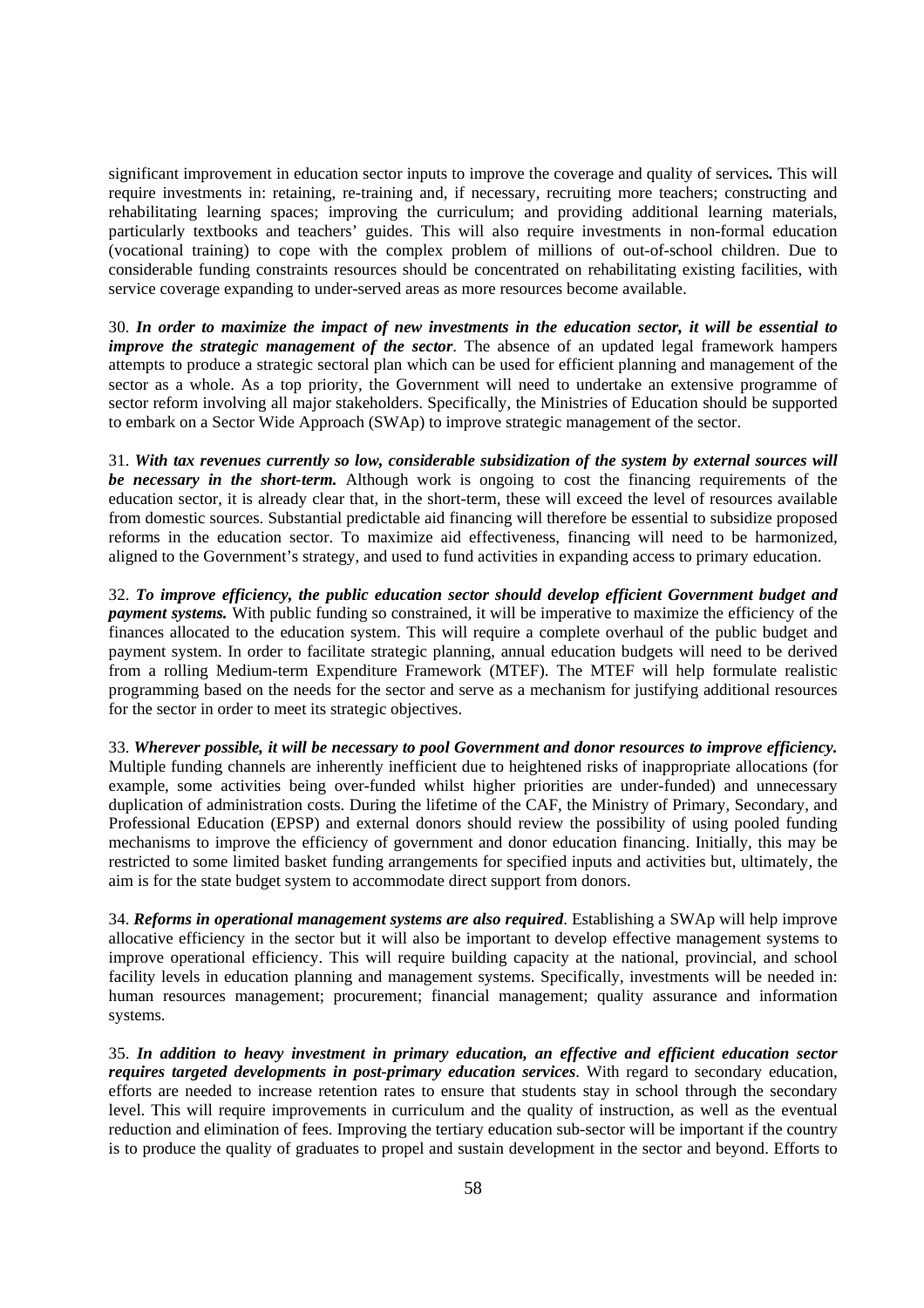ensure that education programmes are consistent with needs of the country for a trained workforce also need to be made. This will require difficult reforms and restructuring of the higher education system.

## **Priority Activities**

36. *Donor assistance will focus on helping the Government implement four key strategies.* If implemented, these strategies offer an opportunity to significantly advance towards the achievement of the education MDG in the DRC. Note that exact quantities of inputs will need to be finalized once Government and CAF resources are known and priorities have been set in accordance with the total resource envelope:

- *Improve strategic and operational management:* (i) advise Parliament on adopting a new overall education law; (ii) update the national policy on education; (iii) improve public finance mechanisms including validation of the teachers payroll, and introduce a simplified, more equitable and more transparent pay system to ensure that teachers are better and more regularly paid in line with public sector reforms and norms; (iv) establish an education SWAp led by the Government and involving all stakeholders in the sector; (v) develop a realistic and costed long-term strategic plan for the education sector which allocates increasing resources to agreed priorities and takes into account decentralization processes; (vi) train relevant Government staff to implement sector wide approaches and develop a cadre of education planners and managers; (vii) improve basic statistics needed for efficient policy decisions on education (including a census of teachers, removal of ghost workers); (viii) undertake a school mapping exercise to ensure equitable coverage and inform a rationalization exercise; (ix) strengthen capacities of education sector stakeholders in programme design, data collection/analysis and system management at central, provincial and facility levels; (x) strengthen the inspectorate wing of the EPSP at the national and provincial levels and establish quality assurance mechanisms; (xi) increase the capacity of the Education Management Information System (EMIS) and educational planning/management at all levels; and (xii) improve accountability mechanisms and systems, including strengthened school management committees and parent teachers associations.
- *Increase the levels of public financing for the education sector and improve the management of the sector:* (i) align the contributions from stakeholders with the education strategy; (ii) develop an education financing strategy to support service delivery; (iii) formulate a MTEF for the sector; (iv) undertake an annual mapping of donor contributions to the education sector and those from other sources; (v) increase the share of the state budget allocated to education to 10 percent immediately and to at least 20 percent by the end of the CAF period; and (vi) develop budget monitoring systems to ensure that public funds reach intended beneficiaries.
- *Move progressively towards universal access to free primary education:* (i) sequentially remove school fees, starting with the *frais de fonctionnement*; and (ii) conduct targeted communication and social mobilization campaigns aimed at increasing the demand for education for girls and other marginalized and vulnerable children.
- *Improve the coverage and quality of basic primary and secondary education services*: (i) retrain and if necessary recruit new teachers and 1,000 new inspectors and administrators for deployment in underserved areas; (ii) establish at least one teacher training centre in each province as part of a strategy to scale-up teacher training; (iii) establish functional literacy centers in each province to meet the needs of youth and adults, particularly women; (iv) establish 'catch-up' classes and non formal education and vocational training centers to address out-of-school children and youths; (v) rehabilitate and equip 4,000 classrooms yearly, including in under-served areas; (vi) provide textbooks on a one textbook per pupil for all core subjects at the primary level; (vii) supply basic stationery to pupils; (viii) supply guides/manuals and pedagogic materials to teachers; (ix) expand the secondary school system to absorb primary school completers;  $(x)$  increase the proportion of vocational education within the secondary school curriculum; and (xi) develop a strategy for the including children with special needs in schools.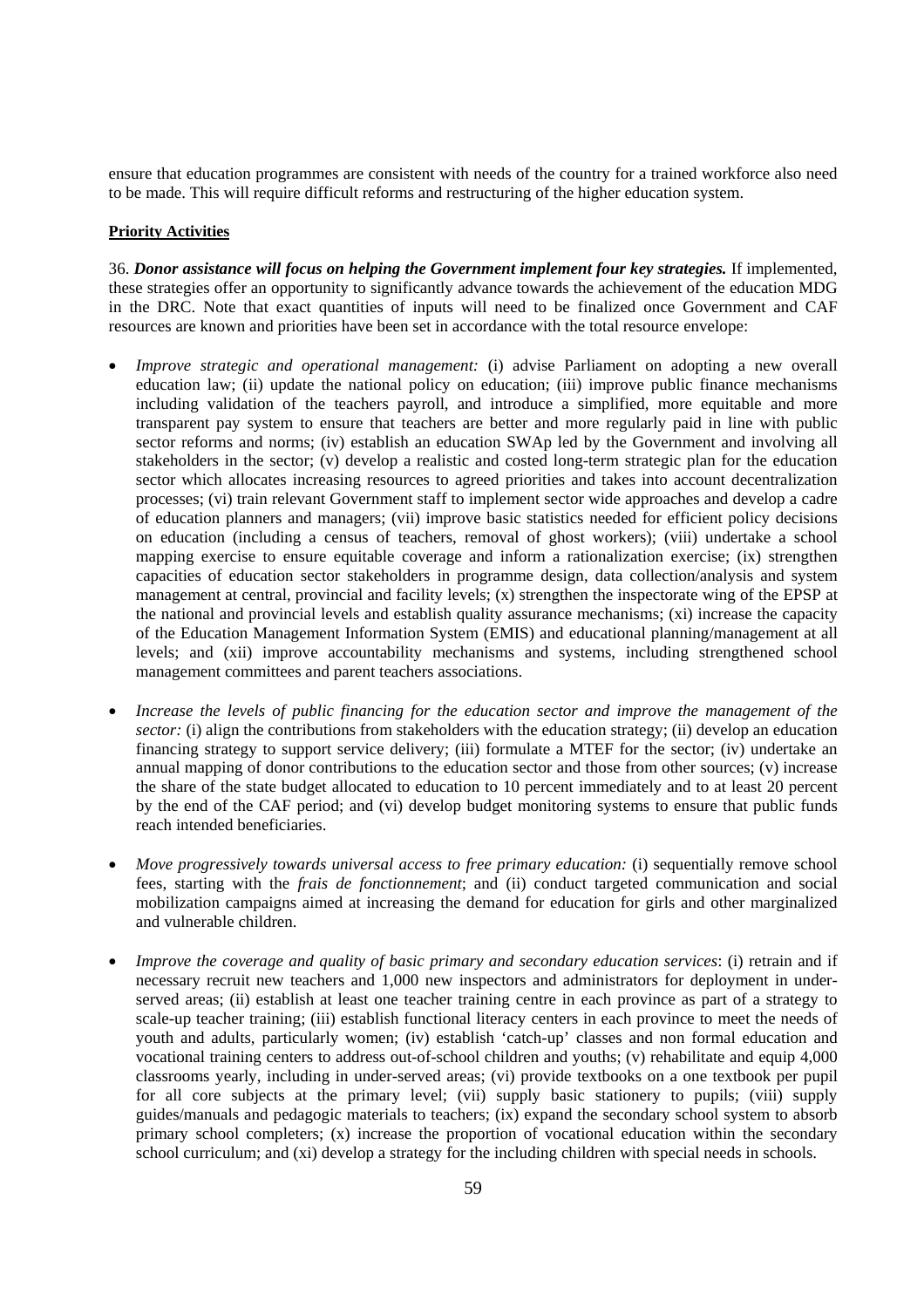• *Rationalize and revamp tertiary and vocational education:* (i) undertake a comprehensive review of tertiary and Technical and Vocational Education Training (TVET) sub-sectors to determine where returns on investment will be highest; (ii) develop a strategy for technical education and vocational training; (iii) rationalize tertiary institutions in terms of numbers, location and quality of their programmes; (iv) refurbish research facilities at selected tertiary institutions; (v) provide fee support to boost access to science and technology education for women; (vi) establish TVET centers in each province; (vii) establish mechanisms for industry-university partnerships to maintain relevance; and (viii) establish linkages between industry and vocational training centers.

#### **B**. **Health Sector**

#### **Background**

37. *Health indicators in DRC are among the worst in the world and it will be extremely challenging for the country to reach the health-related MDGs.* Maternal and infant mortality rates are very high: 129 children out of 1000 still die before the age of one and 205 children out of 1,000 die before the age of five. In 2001, the maternal mortality rate was 1,289 women/100,000 live births, or over 36,000 women dying each year. In addition to the many children orphaned by maternal deaths, an increasing number become parentless each year due to HIV/AIDS. At least 16 percent of young children are severely malnourished.

38. *The epidemiological profile is dominated by infectious diseases.* In particular, there is a high burden of disease affecting children, including malaria, acute respiratory infection, and diarrhea and, among populations with low levels of immunization, measles. Perhaps the most effective way to reduce child mortality is to tackle malaria, which accounts for a third to a half of all child deaths, representing 150 to 200 thousand child deaths annually. Other infectious diseases contributing to poor health indicators include: HIV/AIDS, tuberculosis, onchocerciasis and sleeping sickness African Human Trypanosomiasis (THA). The country also suffers from a resurgence of several epidemics of formerly controlled diseases including measles, whooping-cough, plague, poliomyelitis, bacillary dysentery, and cholera. Emerging diseases such as the hemorrhagic fevers Ebola and Marburg as well as monkey-pox are also present and Avian influenza could spread very rapidly if it appears.

39. *For such a high burden of disease, the population of DRC is not consuming enough effective health care.* Although many problems are known to impact on health outcomes, including poverty, conflict, and agricultural productivity, in the case of the DRC, a key factor affecting the health status of the population is inadequate health services. As is the case in the education sector, low utilization rates (the current outpatient attendance rate is 0.15 visits per person per year) clearly demonstrate people are not satisfied with the services on offer. However, where external support is improving services, people are returning in larger numbers. In the rest of the country, instead of visiting a health facility, sick people are choosing to self-treat in private pharmacies or to use practitioners of traditional medicine. All too often the choice is not to use any type of service at all.

## **Growth Potential and Key Constraints**

40. *People are not accessing health services because they represent poor value for money.* As is the case everywhere, people who require health care in the DRC investigate services, basing their choice of provider on perceptions of quality and price. Whether the issue is quality or price, health services in Congo are failing the population. Regarding quality, health services in the DRC are often inaccessible, but even when within reach, essential inputs in most clinics, for example drugs, are often unavailable. In terms of price, health services are prohibitively expensive for the overwhelming majority of people. This is confirmed in PPA, which cites user charges as the major reason that people do not access health services. In many instances due to a lack of management supervision, public services have in effect become commercialized, with health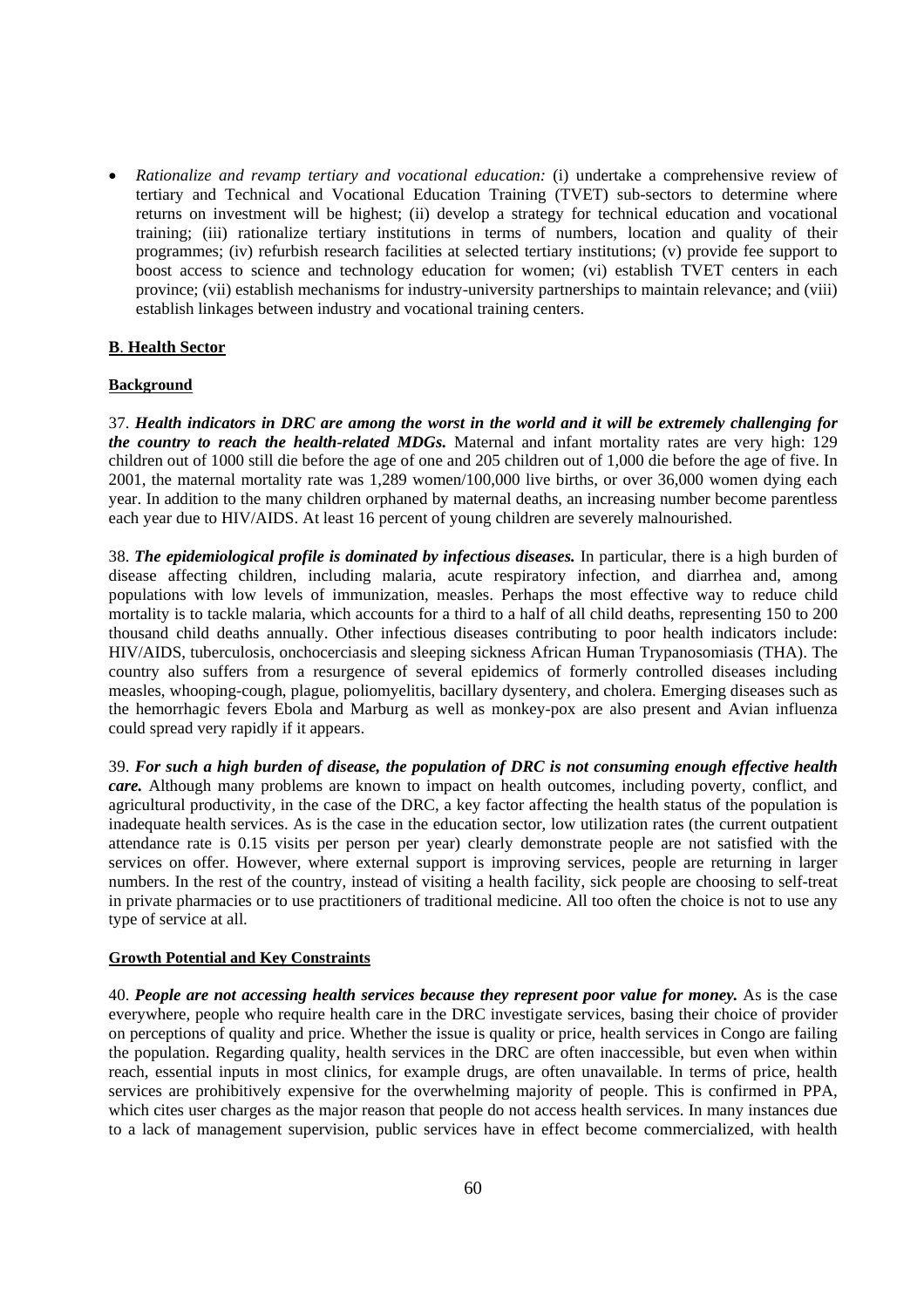workers offering inappropriate expensive treatments (notably injections and blood transfusions) in order to maximize their incomes.

41. *Current failings in the public health system are due to a variety of factors*. In the diagnostic prepared for the Health Systems Strengthening Strategy (HSSS) the Ministry of Health identifies the major constraints facing the sector as:

- *A weak financial commitment by the state*, putting the burden of financing of the sector on patients (in the form of user charges), and on external partners. Even with improved budget allocations, due to the weakness of the economy, the overall state budget will be inadequate so significant external assistance will be required for the foreseeable future.
- *Weak organization, policy-making and management of services* at central and provincial levels leading to a proliferation of new technical units often with low capacity.
- *Very weak management of public health services* at the local operational level, recently exacerbated by: the multiplication of Health Zones and a decrease in the motivation and the quality of care by health workers in the public sector due to deteriorating working conditions, long delays in salary payment, and unbalanced distribution of qualified personnel.
- *A recent proliferation of health professionals* offering poor quality care following the uncontrolled expansion of private medical schools and training institutions for nursing and allied health professions.
- *Weak governance of public resources* characterized by high levels of corruption and low accountability of the public administration to the population.

42. *The primary constraint inhibiting health sector development is chronic under-funding.* Whereas accurate health financing data is currently unavailable (particularly regarding private expenditures) it is evident that the overall resource envelope for the sector is grossly insufficient to meet the needs of the population. This has largely been due to a collapse in public financing, (including external support) during the 1990s when budget allocations to health fell to less than 1 percent of the state budget. By 2004, this had increased to 7 percent but this still only represents funding in the order of US\$1 per capita. With a budget execution rate of only 31 percent in 2004, public financing amounted in that year to US\$0.31 per capita.

43. *Poor coordination is another key constraint and is a direct result of weak stewardship of the health sector.* This has been reflected by a lack of coherent policy-making, a weak administrative framework and outdated health legislation. The Basic Health Law of 1952 is no longer relevant and the absence of updated legislation has promoted a *laissez faire* attitude towards the planning and management of health services. Institutional inflation, often due to external donors, has led to a proliferation of poorly coordinated new units with low technical capacity. In addition, communication has been weak between the Government and its partners (including church-based health providers) and between external partners supporting the health sector. On the positive side, the Health Zone system developed in the 1980s is still best-practice for primary health care service delivery and there has been substantial policy work since 2001 on developing basic packages of services and public-private partnerships. Important policy work has also been done on Health Zone services standards and on a sector strategy. Coordination of donors is improving within the national strategic goal of developing the Health Zone system, although more work and strengthening of the Ministry of Health is needed.

44. *The development of effective human resources has been constrained by an over-supply of poorly trained health workers*. The number of health professionals in several categories has increased markedly in recent years, particularly professions seen as lucrative, including nursing and laboratory technicians. Training, often of poor quality, has been provided by new institutions which have sprung up without any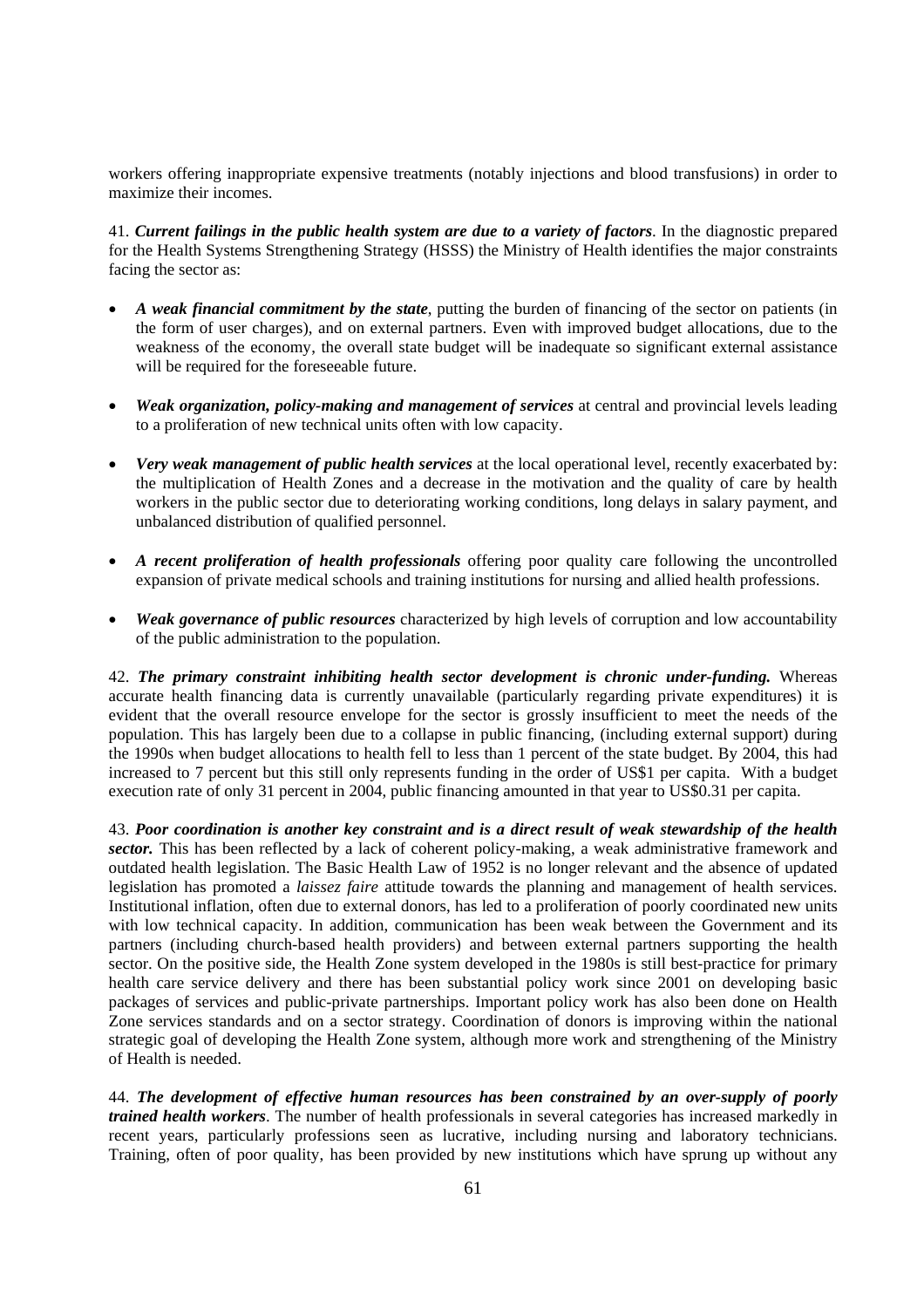planning or control. Failures in the labor market have led to an oversupply of poorly trained and inequitably distributed health workers in some fields and a chronic undersupply of workers in others, including sanitary engineers, medical equipment technicians and health workers in food safety and hygiene.

45. *Over the last decade, civil servants have not retired*. A considerable number of Ministry of Health workers, estimated to account for up to 25 percent of the entire sector workforce, are still registered as active salaried workers although many receive very low salaries or none at all and therefore work only minimally. Through coordination with the civil service administration and in line with the reform of public administration in DRC, these workers will need to be retired with appropriate retirement benefits as soon as possible.

46. *Inefficient drug supply systems represent a considerable constraint on health sector development*. The national supply system of essential drugs is unable to ensure that drugs are available within deadlines and in sufficient quantity and quality and to ensure that costs are covered. The regional drug distribution system (*Fédération des Centrales de Distribution des Médicaments Essentiels*, FEDACAME) is poorly resourced, has low management capacity and only limited storage facilities. *Centrales de Distribution Régionales* (CDR) at the provincial level suffer from the same problems. In addition, essential drugs are still subject to import tax and other import charges. However, the regional drug distribution system has made considerable progress since being introduced in 2001 and provides a good foundation for further expansion. Private sector drug distribution systems are almost totally unregulated.

47. *Growth potential is good in the health sector because the Government has given high priority to health in the PRSP.* As stated in the PRSP, the intended goal in the health sector is to ensure quality primary health care for the entire population, including vulnerable groups, and to fight malnutrition and major infectious diseases through the revitalization, and gradual strengthening of the health system.

48. *In the short-term, growth in the health sector will concentrate on the development of Health Zones as the most efficient unit of health service delivery.* A new approach to defining Health Zones is being introduced which will use the existence of a general referral hospital as the main criterion. This definition is expected to lead to a reduction in the number of Zones from the currently untenable level of 515. Support to Health Zones is seen as essential for improving health indicators and is expected to come in the form of a comprehensive set of packages including improved training on the diagnosis and treatment of common diseases and better logistics support to ensure efficient procurement of necessary drugs and supplies. Consolidation of the existing system will require phasing in adequate financing for **all** Health Zones, including those not currently supported by a partner.

49. *The strengthening of the peripheral level of the health system will include provision of minimum packages*. Minimum Activity Packages (MAP) for primary care health units have been developed as well as Complementary Activity Packages (CAP) for referral hospitals in accordance with the norms and standards in the relevant guidelines and principles developed by the HSSS. These minimum packages need to be costed on the basis of actual experiences in delivering them in the country. The Ministry of Health is aware that the expansion of packages will need to be sequenced across the country to maximize efficiency and equity. Measures for ensuring acceptable standards of service delivery, particularly by non-state partners, will also need to be implemented.

50. *All Health Zones should be able to provide a basic package of free services.* Recognizing that it will take time to roll out MAP and CAP services to all health units across the country, it will be important in the interim that Health Zones provide at least a **basic package of services**. The exact composition of this package will need to be agreed with the Government and will be dependent on the resources available. At a minimum, it is hoped that the package will include: distribution of long lasting impregnated insecticide mosquito nets for children under five and pregnant women; vitamin A supplements; regular de-worming for children; communication of key messages; immunization of children and women; distribution of iron/folate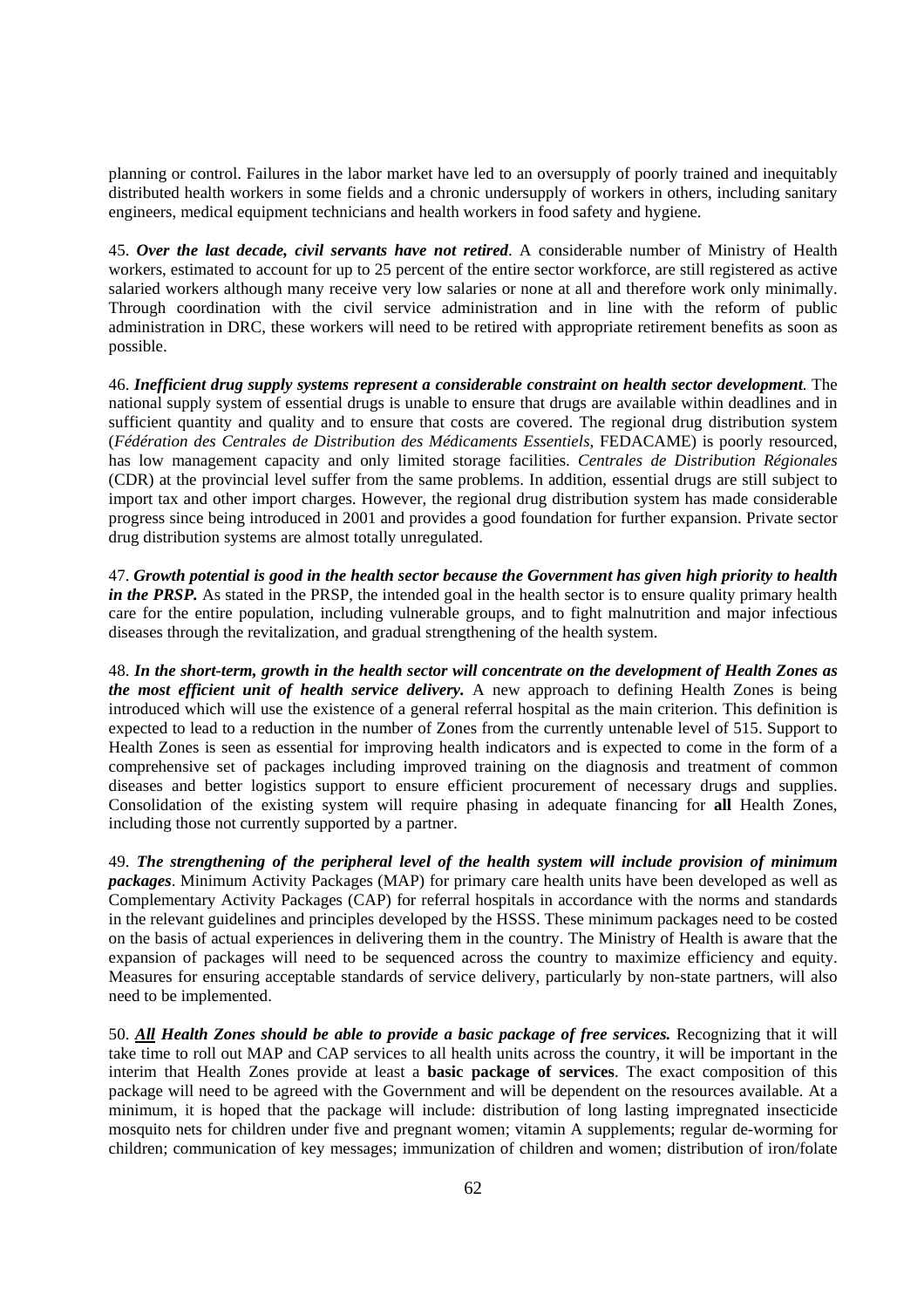during pregnancy; supervision of simple malaria treatment in the home and in health units; and community treatment of acute respiratory infections. Due to the relatively low cost of these child-focused interventions and their high public health benefits, it is hoped that the Government will be able to provide this basic package of services free of charge within the timeframe of the CAF. Donors will need to work closely with the Government to ensure that sufficient resources are allocated to meet the objective of providing a basic package in all Health Zones.

51. *Community and household-level interventions can help to reach the maximum number of people.* To ensure that substantial progress is made in the next years, much more will be needed to provide the basic package of free services at the household and community level, rather than relying solely on facility-based programmes. Increased utilization of community health workers for key interventions, including householdbased malaria care, will be a step in this direction.

52. *To improve efficiency, considerable restructuring will be required throughout the health system.* Planning is under way for a restructuring of the central level of the Ministry of Health within the framework of the general reform process of the Public Administration. In addition, a Steering Committee composed of the Ministry of Health and key donors is expected to support the HSSS reforms specified in the strategy document. At the intermediate level, provincial teams are expected to support the development of Health Zones, with provincial steering committees being established to guide implementation of HSSS. These committees will be important bodies for the sector to respond to the decentralization processes advocated by the new constitution of the DRC. Although it is still too early for the implications of decentralization to be fully known, financing in the health sector will almost certainly be affected, with a significant proportion of revenues for services coming directly from the provinces. This trend will need to be monitored and donor financing strategies adjusted as necessary.

53. *In parallel, attention will need to be given to the reorganization of an institutional support to the intermediate and central levels of the system.* This will enable the development and implementation of policies and activities to assure efficient management, stable financing and a balanced supply of health workers. The Ministry of Health has described these strategic axes in the HSSS, finalized in 2006, which is supported by all development partners in the *Groupe Inter Bailleurs Santé* (GIBS).

54. *In order to maximize the impact of new investments in the health sector, it will be essential to improve the strategic management of the sector*. At a strategic level the Government will need to undertake a substantial programme of sector reform involving all major stakeholders. Specifically, the Ministry of Health should be supported to embark on a Sector Wide Approach to improve strategic management of health systems. One of the key objectives of the national SWAp will be to revise the overall health sector strategy taking into account the lessons learnt from the various health programmes currently being implemented in the country. It will be important to evaluate which programmes are the most effective, efficient and equitable in increasing access to good quality health services. In supporting a Government-led SWAp, donors too will need to revise their own health programmes taking into account the results of these evaluations.

55. *The health sector should produce costed multi-year operational plans.* This would in effect be the rolling action plan for the HSSS, and would explicitly state the priorities for health sector development in the medium-term. Taking into account the overall resources available for the sector, the costed activities in these plans would determine financial allocations in the sector's MTEF.

56. *To facilitate planning, a good estimate of the cost of delivering the basic package of health services needs to be developed on the basis of empirical evidence in DRC*. Early indications from development projects indicate that a basic package of services can be provided at a funding level of between US\$6.50 and US\$8 per capita. In recent years, due to the almost total absence of state financing, the population has been forced to use private funding mechanisms, particularly user fees, to access health services. For many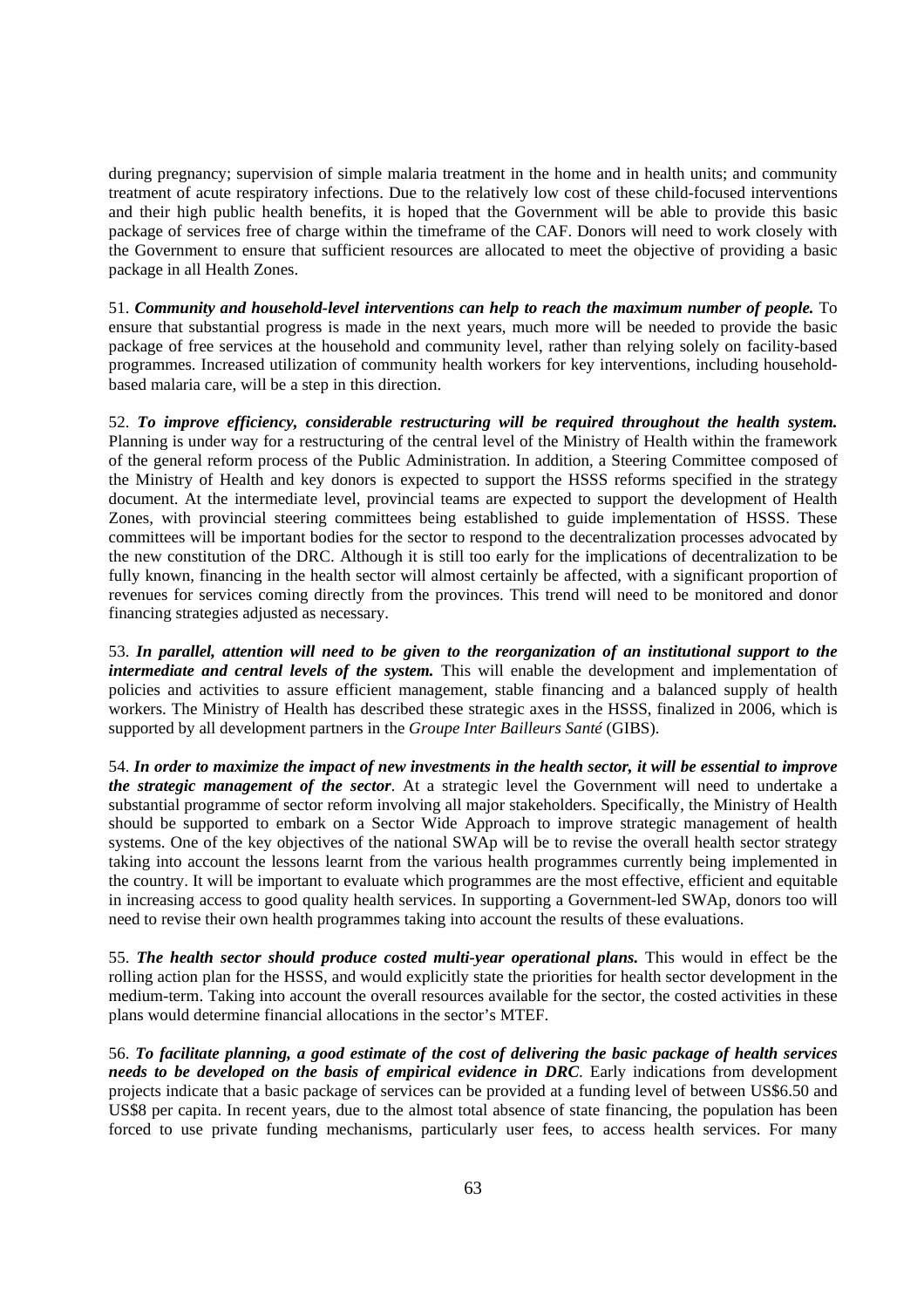households, however, these fees have been prohibitively high. Utilization levels have plummeted and millions of Congolese have ceased to use formal health services.

57. *Coordination mechanisms need to be established to manage epidemic and emergencies.* Coordination mechanisms will need to be established to ensure a more effective alert system, including better surveillance and monitoring of disease vectors. Mechanisms for coordinating responses to outbreaks will be required including traditional (and infant killer) diseases such as malaria, measles, diarrhea and meningitis. Specific plans will also need to be developed for epidemics of emerging diseases, including hemorrhagic fevers and Avian influenza.

58. *There needs to be better integration of vertical disease programmes.* To maximize efficiency, the activities of vertical disease programmes will need to be fully integrated within the service packages delivered at the facility level. This will require integrating financing, management, and monitoring and evaluation systems with those of the broader health system. Developing appropriate guidelines and protocols will also be an important aspect of this process and is expected to lead to better coordination of care at the health facility and individual patient levels.

59. *Growth in the health sector will be dependent on increasing public financing.* In the short-term, at least 7 percent of the national budget should be allocated to the health sector. This is expected to increase to at least 15 percent by 2015. In increasing public financing, it will be essential that these funds are allocated efficiently. A significant part of additional Government expenditure should go to essential public health functions including the procurement of drugs and the improvement in remuneration and working conditions of public health workers.

60. *With tax revenues currently so low, considerable subsidization of the system by external sources will be necessary in the short-term.* Although work is ongoing to cost the financing requirements of the health sector, it is already clear that, in the short-term, these will exceed the level of resources available from domestic sources. Substantial predictable aid financing will be essential to subsidize the proposed reforms in the health sector. To maximize aid effectiveness, financing will need to be harmonized, aligned to the Government strategy, and used to fund activities in expanding access to primary health care. There is also scope for large scale employers to contribute to the health care costs of their workers. The extent to which large enterprises (notably in the mining sector) should finance health and other social services is currently being discussed within Government.

61. *The public health sector should develop efficient budget systems.* With public funding so constrained, it will be imperative to maximize the efficiency of finances allocated to the health sector. As in the case of the education sector, this will require a complete overhaul of the health budget system. In order to facilitate strategic planning, annual health budgets should be derived from a rolling MTEF. The MTEF will help formulate realistic programming based on the needs for the sector and serve as a mechanism for justifying additional resources for the sector in order to meet its strategic objectives.

62. *Investigate pooling resources to improve efficiency.* To improve the efficiency of public health funding, the Ministry of Health and external donors should review the possibility of developing pooled funding mechanisms. Initially, this may be restricted to some limited basket funding arrangements for specified inputs and activities but ultimately, the aim is for the state budget system to accommodate direct support from donors. Whatever funding modalities are used, donor funds will need to be harmonized and predictable. As a number of donors are starting large scale health projects, several of which are supported through province-level funds, and new funding sources are coming on stream (e.g., Global Alliance for Vaccination and Immunizations, GAVI and the Global Fund) there is a good opportunity to harmonize these inputs.

63. *The management of the growth of human resources will be very important*. In developing human resources inputs, priority will need to be given to managing the growth of the health workforce at the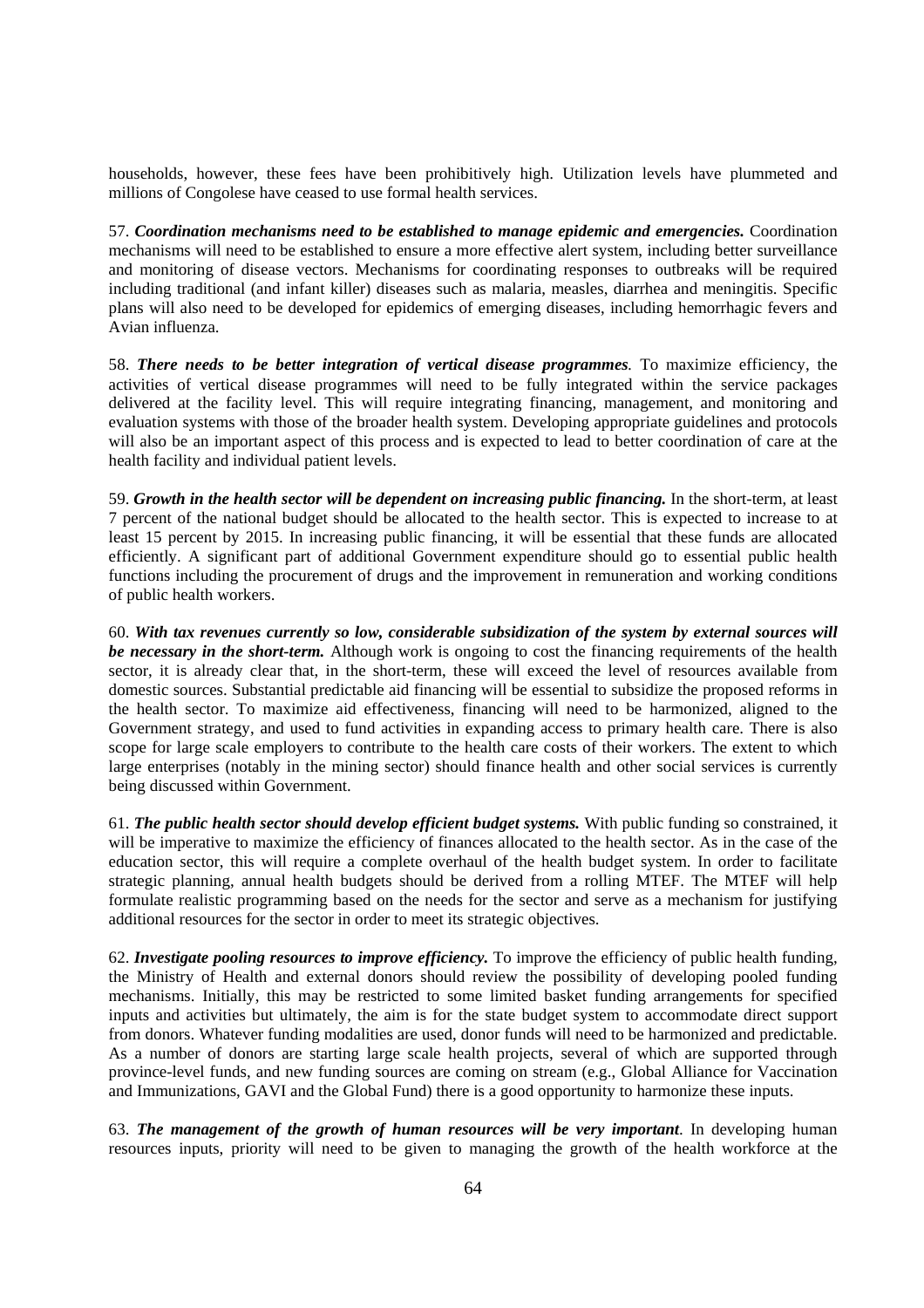intermediate and peripheral levels, particularly in Health Zones, where continuous training is envisioned for Zone Framework Teams.

64. *Improving the remuneration of health workers will be an essential element in revitalizing services and particularly reducing user fees*. In many areas receiving external assistance, this is currently being done through incentives (primes) to health workers, paid by NGOs from donor funds. Without addressing constraints in the health labor market, including contractual arrangements and remuneration, generalized improvement in service utilization will not occur. Any strategy to raise salaries and working conditions for health workers will need to be accompanied by measures to increase supervision and monitoring, to improve the quality of services and ensure compliance with guidelines, notably regarding patient charges.

65. *Public health workers terms and working conditions need to be improved systematically.* In order to eliminate the need for supplementary payments, new salary scales for each category are required. These scales will need to be in line with the average wages (*Salaire Minimum Garanti*, SMIG) law and take into account professional training and experience. To encourage recruitment and retention in underserved areas, a system of monetary incentives and other benefits for workers should be developed. Any health labor market reforms, including changes to incentive packages, will also need to take into account the likely impact on private sector providers.

66. *Overall sector development will require an appropriate mix of public and private providers with effective contractual arrangements.* In recent years, many health services have been delivered on behalf of the State by not-for-profit health providers including the Catholic and Protestant churches, other faith-based groups, NGOs and public enterprises. The PRSP implicitly recognizes the need to maintain this system as part of a mixed economy of public and private providers. Developing an appropriate public-private mix of services will require a two-pronged strategy: The provision of public services will need to be improved, at the same time that mechanisms are introduced to ensure adequate oversight of the services provided by nonstate partners. This will require developing efficient contracting arrangements, which provide incentives to improve performance without creating excessive administrative costs. Formulating policies on public-private partnerships will be an essential element of overall reforms and will require evidence-based decision making and close collaboration between all partners.

67. *Improve inter-sectoral collaboration.* The interaction between health and poverty is well established. Improvement in health and health systems are therefore linked to actions carried out in other sectors. Consequently, it is essential to underline the linkages and benefits of activities in the other pillars included in the PRSP.

### **Priority Activities**

68. *Donor assistance will focus on helping the Government implement six key strategies.* On the basis of the constraints and growth potential identified above, the CAF health strategy will concentrate on supporting the Government in the following six priority activities. Many of the interventions listed below are taken from the Government's own HSSS. If implemented, these strategies offer an opportunity to significantly advance towards the achievement of the health related MDGs in DRC:

• *Revise the legislative framework for the health sector:* (i) advise Parliament on the adoption of a new health law; (ii) improve governance within the Ministry of Health through development and compliance with new directives; (iii) update and distribute to all levels, the national policy and plans for health system development, and guidelines for health system strengthening; (iv) establish systematic communications, discussion and collaboration between Ministry of Health directors at central level and communicate policy to the provincial level; (v) regroup and strengthen technical programmes within the various departments in the Ministry of Health, and suspend the establishment of new units in the interim; (vi) develop and apply guidelines regarding management functions, communications and reporting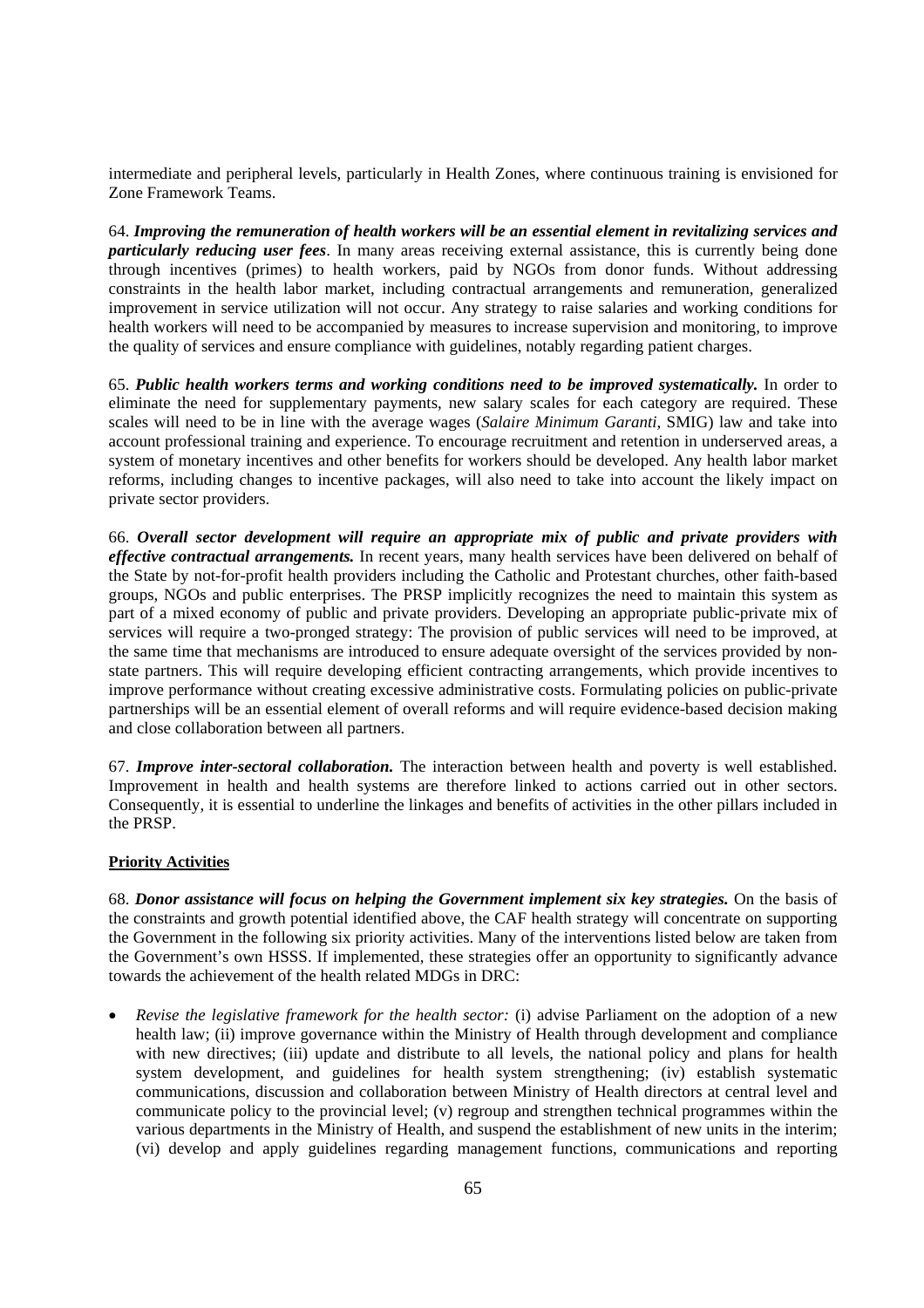between central, provincial and Health Zone authorities; (vii) draft legislation on the establishment, accreditation and licensing of private for-profit health providers; (viii) develop regulations and guidelines and criteria for the establishment and registration of health NGOs; (ix) develop contracts for partnerships with health NGOs and provincial health authorities; (x) develop guidelines on selection and procurement of medical equipment; (xi) manage health sector reforms efficiently in accordance with decentralization processes; and (xii) establish monitoring and evaluation systems, including for private sector providers.

- *Improve access to care as well as equity:* (i) provide a basic package of curative and preventive health services including family planning services in all Health Zones; (ii) revise the organizational structure of the health sector at all three levels; (iii) reduce user fees and drug prices and conduct studies to investigate the impact of fee removal on utilization levels, particularly among the poor; (iv) prioritize Health Zones with high potential for new investment; (v) implement high impact interventions in Health Zones with weak capacity; (vi) roll out the Minimum Activity Package of services in primary care units and the Complementary Activity Package in hospitals; (vii) update continually and disseminate protocols on the management of common diseases and methods of referrals and coordination with vertical disease programmes; (viii) develop a strategy and policy framework for public-private partnerships, including contracting mechanisms, social marketing and delivery of high-impact services to households; and (ix) construct new health facilities in accordance with the plans laid out in the HSSS and enforce a moratorium on all capital developments outside of this strategy.
- *Achieve a balanced supply of human resources for health*: (i) establish a joint committee with the Ministry of Education and Institute for Professional Preparation aimed at reforming training of health professionals; (ii) determine criteria for the accreditation and licensing of training institutes as well as for the closure of institutes which do not meet the standards for A1 training levels; (iii) enforce a moratorium on the establishment of new secondary level training institutions; (iv) elaborate and implement training plans for all levels of the health system; (v) establish examinations for graduates of unaccredited training institutes; (vi) agree optimal levels of supply of nurses at A2 level and establish the appropriate number of accredited training institutions per province; (vii) harmonize salary supplements for staff in the Ministry of Health in accordance with the SMIG; (viii) develop incentive payment mechanisms for posts in selected areas and occupations; (ix) offer retirement packages with appropriate conditions; and (x) conduct a health labor market study on current incentive schemes and perceptions of public and private sector health workers.
- *Ensure a continuous and regular supply of drugs and other resources:* (i) provide appropriate office and storage facilities for *Fédération des Centrales de Distribution des Médicaments Essentiels* (FEDECAME); (ii) remove import taxes and administrative fees on certain essential pharmaceuticals; (iii) rationalize the ordering of drugs through FEDECAME-CDR; (iv) strengthen the capacity in CDRs and relocate certain CDRs; (v) reinforce mechanisms for controlling the quality of pharmaceuticals; (vi) reinforce and rationalize mechanisms for inspecting pharmacies; (vii) regulate the acquisition of drugs by public health units in the private sector; and (viii) conduct a feasibility study for the production of drugs in DRC as well as drug pricing and subsidies.
- *Establish stable and sustainable financing mechanisms for the health sector and sequentially remove financial barriers to health care:* (i) align financial contributions from stakeholders with the health strategy; (ii) establish a health SWAp led by the Government and involving all stakeholders in the sector; (iii) develop a health financing strategy to support service delivery; (iv) sequentially reduce and possibly eliminate financial barriers for selected health services and/or population groups; (v) formulate a medium-term expenditure framework for the sector; (vi) increase the share of the state budget allocated to health to 7 percent immediately and 15 percent by the end of the CAF period; and (vii) undertake annual mappings of donor contributions to the health sector.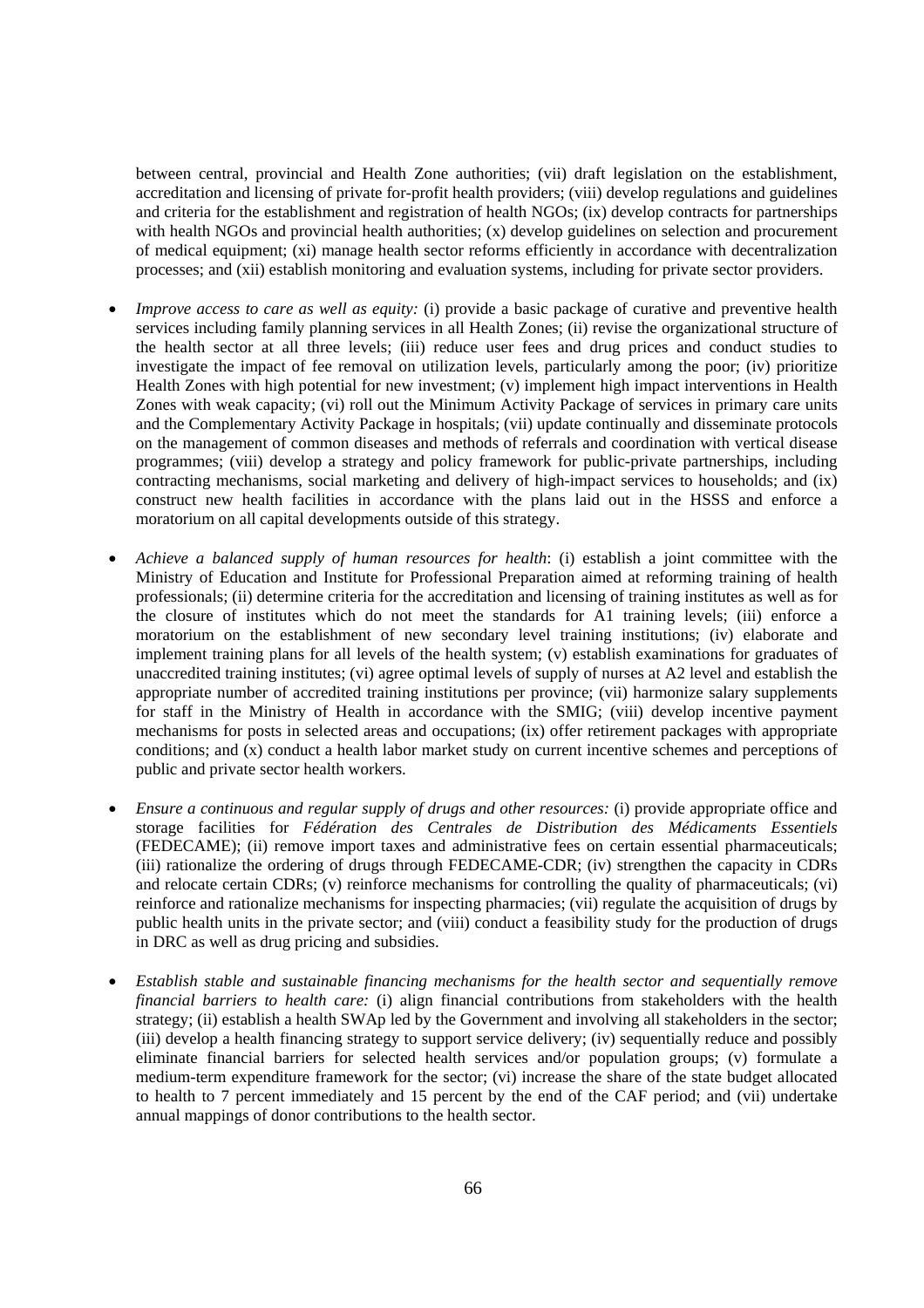• *Establish multi-sectoral coordination mechanisms*: establish linkages and collaborative networks with institutions in: (i) education; (ii) agriculture; (iii) water and sanitation; (iv) roads, communications and transport; (v) community participation; (vi) gender; (vii) environment; and (viii) nutrition.

## **C**. **Water And Sanitation**

## **Background**

69. *The current water and sanitation coverage rates are some of the lowest in the world and have actually decreased in the last 20 years*. The latest statistics found in the PRSP indicate that just 22 percent and 9 percent of the population currently has access to clean water and adequate sanitation, respectively. These low coverage rates have resulted in a public health situation where diarrhea causes 12 percent of Congolese deaths, morbidity rates of diarrhea for children under five (in a two week period) have reached 20 percent, and water and sanitation related disease epidemics including cholera and plague continue to affect population centers.

70. *Progress in reaching the MDGs for water and sanitation is slow***.** With respect to MDG 7, safe drinking water is defined as any "improved" water source and includes protected springs, rainwater collection systems, and protected dug wells, with or without pumps. Improved sanitation facilities include both simple pit latrines and VIP latrines. For the DRC, Goal 7 translates to reaching 72 percent water coverage and 58 percent sanitation coverage by 2015. This means that the DRC will need to have an additional 18 million people drinking safe water and an additional 24 million having access to safe sanitation systems. More than 5,000 people will need to gain access to safe water every day and 6,500 people will need to gain access to basic sanitation.

71. *Financial barriers are inhibiting access to services.* As with the other social sectors, financial barriers are part of the factors inhibiting the adequate uptake of water and sanitation services. Reducing these barriers by devising appropriate pro-poor (life-line) tariff regimes and subsidizing inputs, for example, latrine slabs, will be an important aspect of any strategy to achieve an increase in coverage of water and sanitation services.

72. *Over 60 percent of the rural population use springs as their primary source of water*. Due to this relatively high coverage of springs, other water sources such as wells, boreholes and pumps are not as common in the DRC as in other developing countries. Only 10 percent of the population uses these types of water sources and there are less than 2000 manual hand pumps in all of the DRC. Throughout the country, the burden of collecting household water is experienced disproportionately by women and girls. This adversely affects the ability of girls to remain in school, particularly in rural areas.

73. *Urban water coverage rates have declined from 68 percent to 37 percent in the last 15 years*. The urban water system suffers from a lack of maintenance, destruction of infrastructure, and poor management. Approximately 40 percent of connections are inactive and the estimated technical losses amount to 50 percent, markedly higher than in other parts of the region. Approximately eight million urban dwellers, or 37 percent of the urban population, have access to safe drinking water. Only 49 percent of billed amounts are actually collected, the worst rate in the sub-region. Government agencies, which account for approximately 44 percent of REGIDESO's turnover, do not pay their bills. Accumulated internal arrears are a major constraint on sector development and are being addressed through Government measures aimed at reducing internal leakage/wastage and eliminating illegal connections.

74. *In spite of REGIDESO's monopoly of urban water distribution, only 94 urban centers have been covered out of an estimated 300.* Of these 94 centers, only 64 are actually functioning- 11 lack necessary equipment and 19 were damaged during the war. At present, Kinshasa and Lubumbashi alone account for 76 percent of REGIDESO's activity. As well as its low coverage rates in urban centers, REGIDESO has been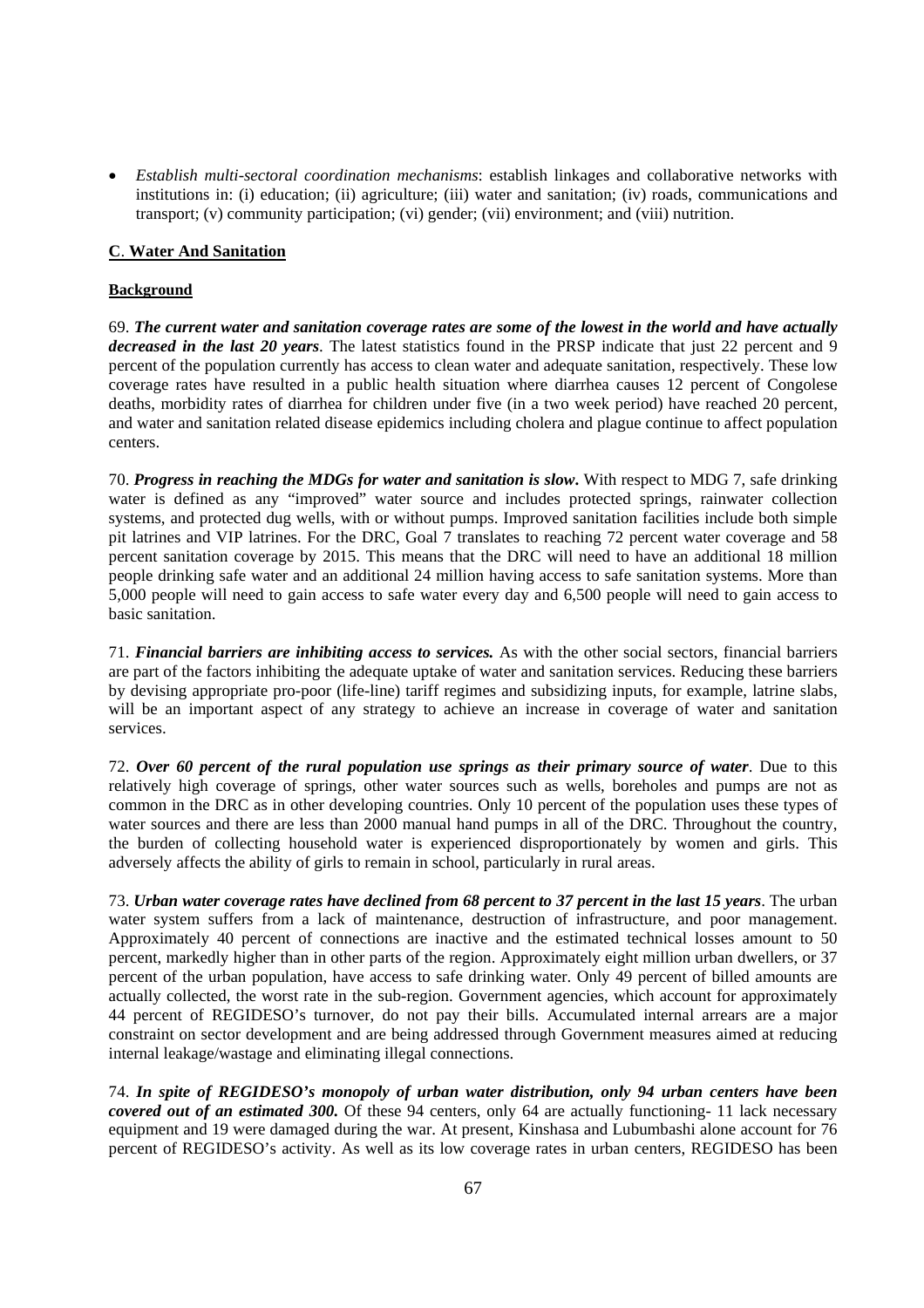unable to extend its services to the vast peri-urban areas that have grown around major cities. Where services are functioning, overall network efficiency (the proportion of urban water supplied which is sold) is only 58 percent.

75. *The urban growth rate in DRC for the period 2005-2010 is predicted to be 4.85 percent*. Demand for urban water sources is expected to rise significantly in the next 3–4 years in parallel with urban growth rates. Over 30 percent of the total population is currently living in urban areas and by 2010 the urban population is predicted to be approximately 30 million.

76. *There are no functioning sewage systems in the DRC and most excreta are disposed of in family latrines of various levels of acceptability*. Lubumbashi and Bukavu are the only cities to ever have had a working sewage system, although both have long since ceased to operate. Kinshasa is the largest city in the world without a functioning sewage system.

77. *There are also no functioning garbage collection systems in the DRC*. In some parts of the country, effective informal collection services collect refuse from homes and businesses. However, as there are no public fill-sites in the DRC and no means to transport refuse in bulk out of cities, most refuse is currently dumped into ravines, roads, and rivers.

### **Growth Potential and Key Constraints**

78. *The water and sanitation sector is constrained by a fragmented administrative structure.* There are currently six different Government bodies involved in the sector through six separate ministries. The major agencies include: REGIDESO for urban water (Ministry of Energy); *Société National d'Hydraulique Rurale* (SNHR) for rural water (Ministry of Rural Development); *Programme National Assainisment* (PNA) for sanitation (Ministry of the Environment) and the  $9<sup>th</sup>$  Direction of the Ministry of Health working in both water and sanitation. The current structure for the water and sanitation sector is too complicated to be managed efficiently. Even with the creation of a coordination body in 1990s, the *Comité National d'Action de l'Eau et de l'Assainissement* (CNAEA) (Ministry of Planning), there has been no significant improvement. Overlapping responsibilities, unclear terms of reference and unproductive infighting continue. There are currently three proposed water codes for the country – each proposed by a different ministry and none accepted by the Government.

79. *Due to the large size of the country, the 17 bases of SNHR and the Kinshasa-based PNA are unable to respond efficiently to the needs of rural Congolese*. In Katanga, for example, there are three SNHR bases covering a geographic area roughly the size of France. Of the three bases, only one is currently functioning, but it has inadequate staffing, no vehicles, office supplies or even the most basic engineering tools.

80. *The sector is heavily constrained by a lack of technical capacity at the rural level.* In the Ministry of Health organizational plan, each Health Zone should have a Water and Sanitation Supervisor (*Supervisuer de L'Eau et d'Assanissement*, SEA). However, these supervisors do not exist in all Zones, and those that do exist have not been adequately trained. None of the SEAs have ever received government funding for water and sanitation projects.

81. *Urban sanitation is the least organized sub-sector with the lowest access rate to services.* The access rate to adequate urban sanitation is estimated in the PRSP to be only 10 percent of the population. The principal government service responsible for urban sanitation is the PNA with a mandate that covers both urban and rural sectors. The PNA, however, is currently only operational in Kinshasa and does not have adequate materials or technical capacity to effectively respond to sanitation needs.

82. *The best potential for increasing coverage of rural water services is to scale-up existing Governmentdesigned, water and sanitation programmes.* Some of these programmes, for example the *Village Assaini*,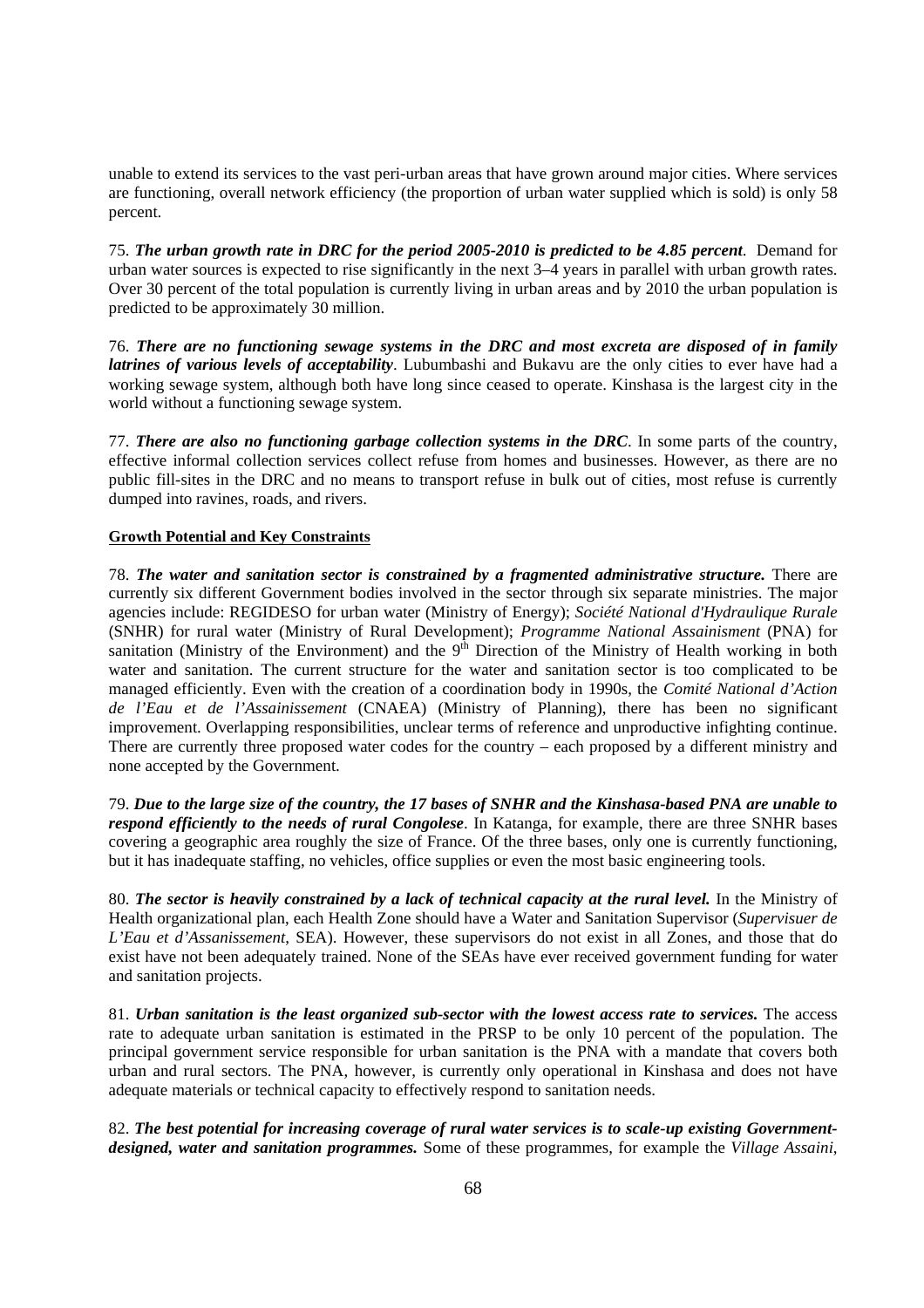have existed since the early 1990s but have not been scaled up nationally due to chronic under-funding in the water and sanitation sectors. In rolling out rural water programmes it will be important that activities are coordinated by relevant bodies within Government and are based on appropriate structures – for example existing Health Zones.

83. *In order to maximize efficiency, rural water programmes should attempt to integrate water, sanitation and health promotion activities.* Specifically, programmes should set specific output targets for each community served which could include: having a protected water point, 90 percent coverage of family latrines, an active health committee and numerous other hygiene related activities. Programme activities are likely to include: spring protection, latrine slab fabrication with social marketing, community organization, and hygiene education.

84. Most rural communities will not require highly specialized technical support. As the majority of rural populations use springs as their water source and spring protections are normally not technically challenging, most communities will not require significant technical support. However, where a targeted village does not have the potential for a spring or hand dug well, it will be necessary to send the case as a referral to the SNHR who will respond to specific needs with borehole drilling, gravity-based water systems, and possibly complicated multi-head spring catchments.

85. *Community participation will be an important element of successful rural water programmes.*  Communities should be actively engaged in choosing their packages of water and sanitation projects and in managing the implementation of projects with relevant Government officials. In order to improve efficiency and increase local ownership, communities should also be encouraged to provide non-skilled manual labor and locally available inputs (sand, stones and gravel).

86. *Several international donors have concentrated their programming on developing growth of urban water services.* The World Bank, the European Union, French Development Agency, German Technical Cooperation Agency and Beligum Development Cooperation have targeted rehabilitation and extension of existing REGIDESO-managed water networks. In addition, there has also been support for community-run water systems in the province of South Kivu and in peri-urban zones of Kinshasa, Kindu, and Mbuji Mayi.

87. *Within the urban sub-sector, efforts will need to concentrate on areas which have a relatively high population density, with a specific focus on peri-urban areas with very low coverage rates*. To maximize the impact of limited financial resources, sector development will need to concentrate on expanding costeffective services (for example, public stand posts and shared yard taps). It will also be necessary to support the design and implementation of key sectoral reforms through a combination of hands-on technical assistance and financial support, in particular, to strengthen the capacity, performance, accountability, and financial viability of REGIDESO. Furthermore, there will be a need to provide financial support for largescale investments in selected cities, both to rehabilitate damaged systems and expand coverage to meet the rising demand for urban water services, especially by the poor.

88. *A study is being conducted to improve the functionality of REGIDESO*. This study is being implemented by the *Comité de Pilotage de la Réforme des Entreprises Publiques* (COPIREP), the national institution in charge of public utility reform, to determine the reform path to develop service provision.

89. *Due to the low service levels of REGIDESO in the past 20 years, there have already been significant independent initiatives to provide water to urban centers*. These systems are autonomously managed by community groups on a non-profit basis. A recent study analyzing these systems in six provinces concludes that many continue to run efficiently without external inputs. Building on this experience, donor activities will focus on increasing water supply and sanitation services through community groups in densely populated areas where public health problems are most acute and where the largest number of people can be connected to services for a given level of investment.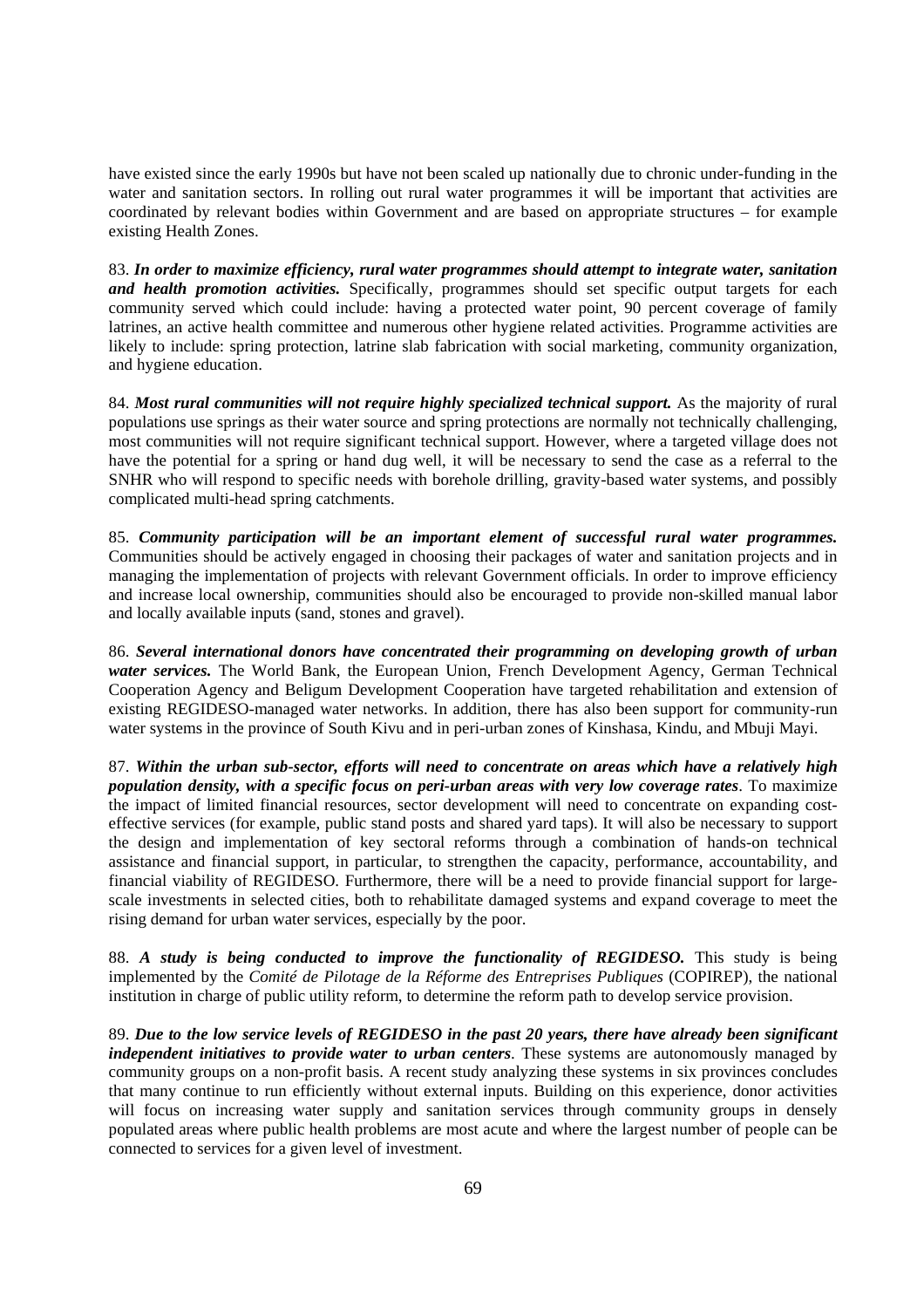90. *External finance for growth in the urban sanitation sector has so far been limited to Kinshasa.* The World Bank is currently implementing a pilot programme that involves the local Government in the management of solid waste removal. In addition to this project, a recent study has analyzed the sanitation situation in Kinshasa. Principle recommendations include transforming the mandate of PNA to become an organization body and the creation of a national urban sanitation fund. The study also details plans for latrine standardization and elaborates plans for solid waste collection and sewage collection and treatment.

91. *Significant institutional reform will be required.* In developing a coherent and efficient water and sanitation sector, recent studies have confirmed the need for significant institutional reform of REGIDESO, SNHR and PNA. The old, but still valid, *Plan Directeur*, written in 1990, recommends substantial reforms, including the participation of the private sector and the restructuring of key agencies. These reforms have already started in REGIDESO (with COPIREP).

92. *An SNHR study suggests that the agency should no longer have an implementation role in the sector.* A recent study proposes reforms that would make SNHR a coordination and supervision body for private sector and NGOs, which would be the main providers of water services. Although there are few private sector water companies at present, it is hoped that within ten years, the private sector will have developed sufficiently to become a major provider, particularly in urban areas.

93. *There has already been a significant change to the rules governing urban water, including freeing urban water supply for private and community management.* These changes have allowed peri-urban projects in three cities to be developed that are completely community- managed, efficiently run and selffinancing. It is anticipated that efficiency in the urban water sector will be greatly enhanced by similar public-private initiatives. To ensure equitable access to water services, particularly for the poor, it will be necessary to reduce financial barriers by implementing life-line tariff systems.

### **Priority Activities**

94. *Donor assistance will focus on helping the Government implement four key strategies.* If implemented, these strategies offer an opportunity to significantly advance towards the achievement of the water and sanitation MDG and the health related MDGs in DRC. Specifically, the following activities would enable DRC to increase the proportion of the population with access to clean water and to adequate sanitation:

- *Improve strategic and operational management in water and sanitation*: (i) develop a roadmap of reform for the sector, including agency reorganization; (ii) establish a regulatory body to control water tariffs, quality and service standards for community managed and state managed water systems; (iii) develop a Water and Sanitation Code for the DRC using the proposed codes as a base; (iv) develop national standards for water quality, paying special attention to heavy metal contamination and mapping/database creation; (v) strengthen the capacity of Government ministries in charge of water regulation, management contracts and tariff policy; (vi) strengthen the capacity of REGIDESO in technical, commercial and financial operations; and (vii) evaluate pilot private sector schemes to deliver potable water services and make appropriate policy recommendations.
- *Expand access to water and sanitation in rural areas*: (i) launch the national rural water and sanitation programme; (ii) support the national coordination of a rural water and sanitation programme through the appropriate directorates of the Ministry of Health and provincial bureaus; (iii) establish a specific national budget for a national rural water and sanitation programme; (iv) formalize technical referral links between the rural water and sanitation programme and the SNHR; (v) implement a national training programme of Health Zone-based water and sanitation supervisors in all targeted health zones; and (vi) provide training and support to SNHR and the private sector in technical support of the rural water and sanitation programme.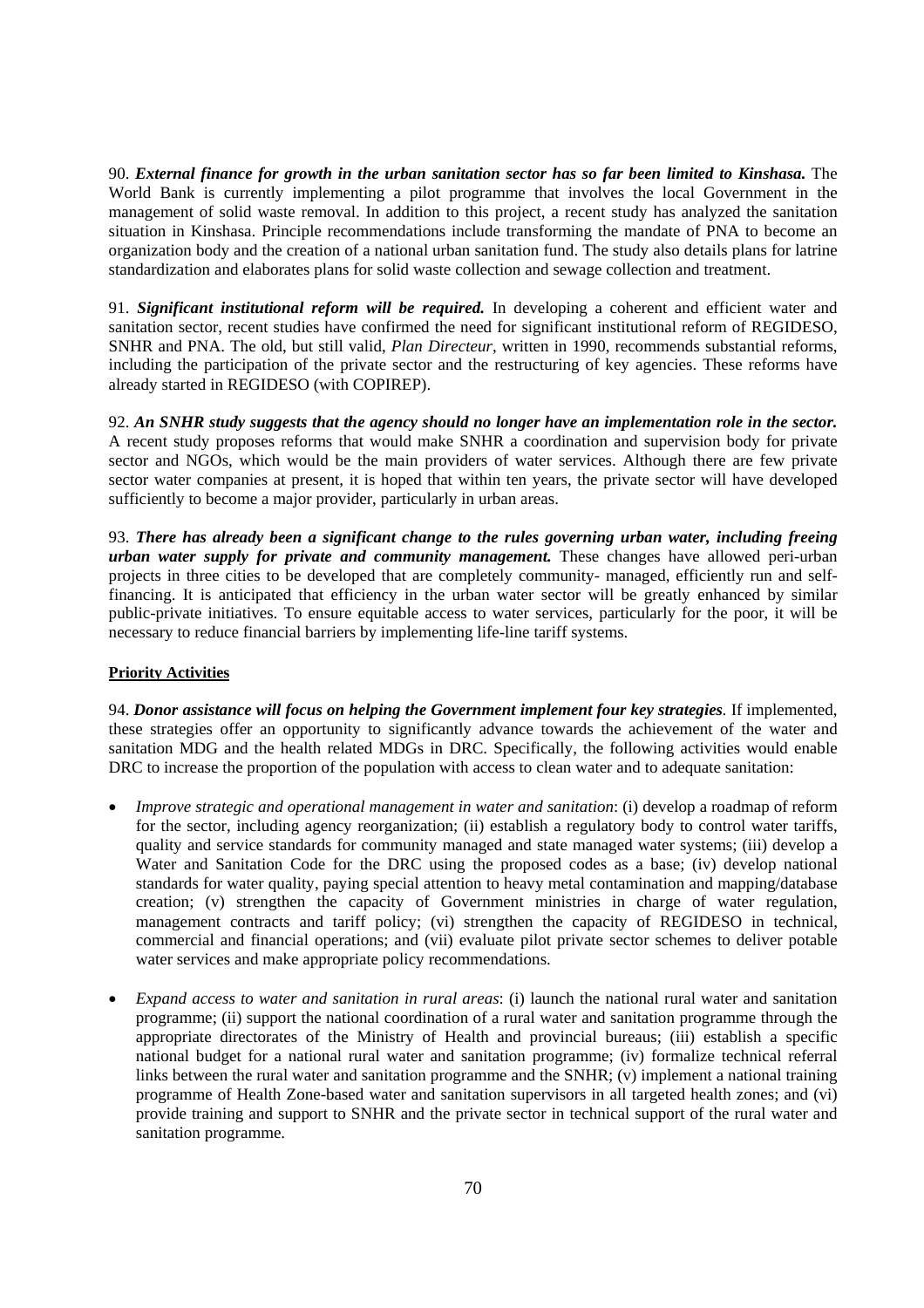- *Expand the coverage of urban water service:* (i) develop a national standard for the organizational structure of community-run water systems and a standard tariff system that targets access for all (life-line tariffs); (ii) implement community-managed water system pilots in South Kivu and the peri-urban areas of Kinshasa, Mbuji Mayi and Kindu; (iii) implement community-run water systems in 20 urban centers; (iv) continue the existing programme of rehabilitation of REGIDESO-managed water systems in Kinshasa and Lubumbashi; (v) launch a rehabilitation programme for REGIDESO-managed water systems in 11 cities; and (vi) provide REGIDESO with management and technical training.
- *Expand the coverage of urban sanitation services*: (i) implement social marketing programmes in Kinshasa and other cities promoting family latrine construction; (ii) establish a solid waste disposal facility in Kinshasa and three additional urban centers which integrate recycling for revenue generation for the urban poor; (iii) implement key recommendations and the action plan of the Kinshasa sanitation study; and (iv) establish a waste-water treatment plant in Kinshasa.

# **III. A KEY TRANSVERSAL PRIORITY – SOCIAL PROTECTION**

95. *Social protection: a means to improve access to services and reduce vulnerability.* The title of the PRSP pillar on the social sectors specifically refers to two objectives: increasing access to services and reducing vulnerability in the population. In effect, these are both key social protection measures that cut across strategies in health, education and water and sanitation.

96. *Social protection defined:* "Social protection refers to actions taken in response to levels of vulnerability, risk and deprivation which are deemed socially unacceptable within a given polity or society". According to the National Strategy for the Social Protection of Vulnerable Groups, such actions seek to support individuals, households and communities in their efforts to manage their risks in order to reduce their vulnerability, regulate their consumption, and achieve greater social equity.

97. *Achieving the MDGs in DRC will be dependent on having effective social protection mechanisms in place.* The DRC will not be able achieve the objectives of the Poverty Reduction Strategy if a large segment of the population is unable to access basic services and is excluded from the benefits of growth. The Poverty Reduction Strategy will be judged a failure if large numbers of people remain exposed to levels of vulnerability, risk and deprivation that are socially unacceptable to the Congolese people.

98. *Social protection is referred to, implicitly and explicitly, throughout the PRSP.* See Box 1

### **Box 1 Social Protection in the PRSP**

- Under Pillar Three of the PRSP, social protection is explicitly recognized as a 'social sector', along with education and health. According to the Paper, the objectives of this policy are to: (i) improve the social status of vulnerable people; (ii) facilitate universal access to basic social services; (iii) implement wealth creation programmes adapted to the situation of target groups; (iv) promote community development. Target groups include vulnerable women and children, disabled people, older people, displaced people and refugees. The approach adopted in this section of the PRSP draws on the National Strategy for the Protection of Vulnerable Groups, which was developed for the Ministry of Social Affairs with the support of the World Bank.
- Some of the activities planned under Pillar 4 (HIV/AIDS) fall into mainstream social protection concerns. These include: strengthening care for orphans and vulnerable children; support to host families of orphans and vulnerable children; the fight against stigmatization and discrimination; integrating the fight against HIV/AIDS in the school and workplace; and improving the legal framework for the protection of people living with HIV/AIDS.
- Social protection is a transversal theme in other parts of the PRSP. The need for social safety nets is identified to ensure universal access to basic services, particularly for health services.
- Independent body inixed to the winnstry of Flaming. It will be responsible for<br>assessing the impact of policies on poverty reduction, and undertaking advocacy. • The PRSP proposes the creation of a Congolese Observatory of Poverty and Inequality - an independent body linked to the Ministry of Planning. It will be responsible for monitoring poverty,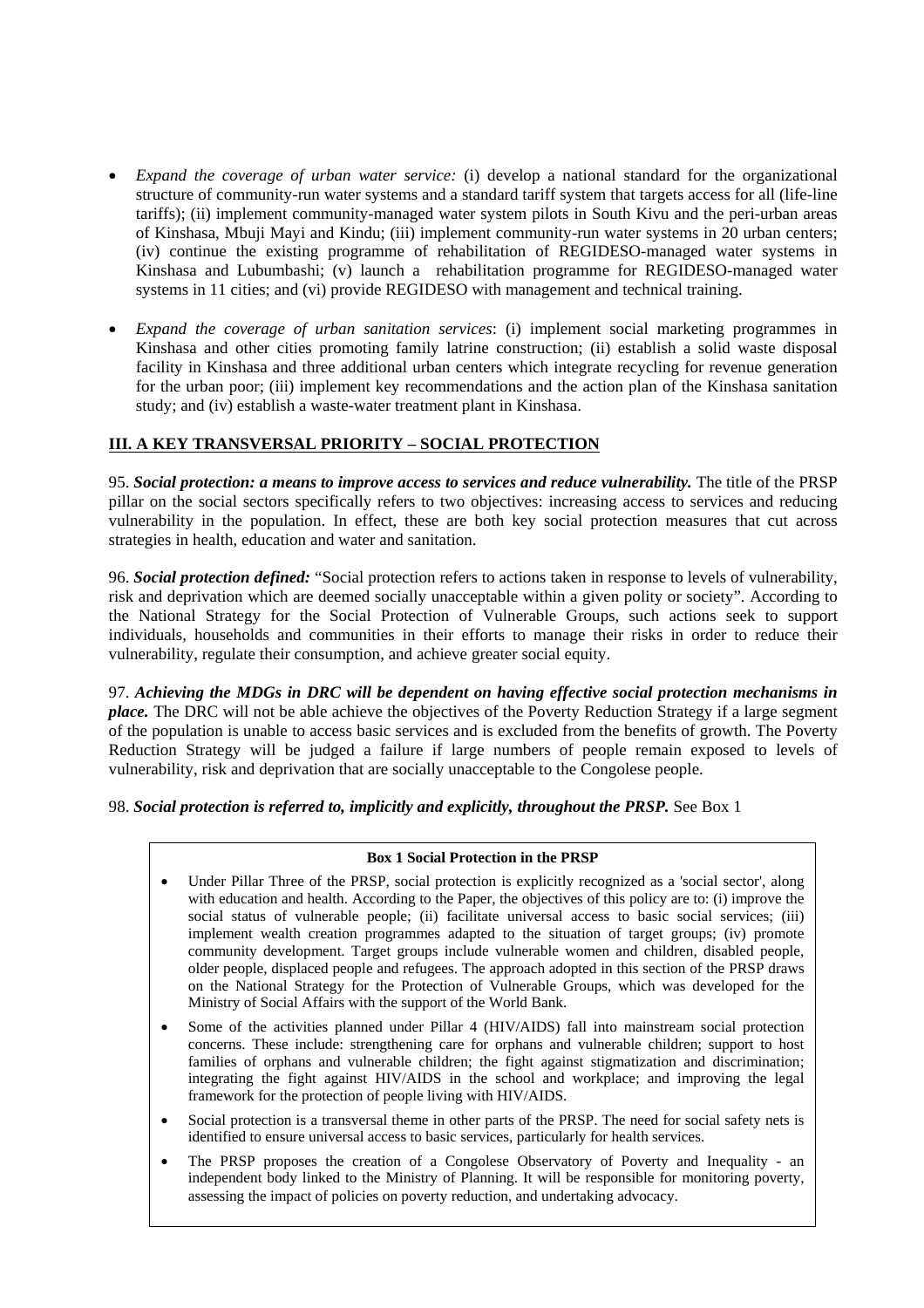99. *Vulnerable people face many barriers to accessing basic social services*. In addition to the financial barriers that poor people face in accessing services, vulnerable groups face a variety of additional economic and non-economic barriers to accessing services including disability and discrimination.

# 100. *In low income countries with high levels of deprivation, such as DRC, social protection measures should have two primary functions:*

- Firstly, they should ensure that sector programming focuses on the most marginalized groups in society, and prioritizes interventions to address the greatest barriers to access. Special measures need to be taken to ensure the voices of those who may be 'less visible' are included in planning processes and that groups receive additional, targeted support, beyond the services received by the general population. Social inequities need to be addressed along with material inequities.
- Secondly, social protection measures are required to reduce catastrophic risk. In DRC, where 71 percent of the population lives below the poverty line, the majority of households are at daily risk of becoming completely destitute. To mitigate these risks, social protection measures are needed to reduce household exposure to catastrophic expenditures, for example the costs of expensive medical care. Given the high numbers of people concerned, and the high costs associated with targeting, there is a strong argument that a number of social protection measures should be provided universally. In other areas, for example providing cash transfers, targeting will be necessary.

101. *Donor assistance will focus on helping the Government implement two key strategies.* If implemented, these strategies offer an opportunity to significantly reduce risk among the country's most vulnerable populations as well as move towards a minimum safety-net for the general poor. In implementing these social protection measures it will be extremely important that these activities are harmonized with relevant sector strategies and humanitarian aid activities.

- *Reduce risk among the most vulnerable populations*: (i) transform ad hoc interventions to support vulnerable groups, including children affected by HIV/AIDS, into national strategies, actions plans and policies, such as the National Strategy for the Protection of Vulnerable Groups; (ii) identify and provide support to associations of vulnerable groups; (iii) pass and enforce appropriate legislation to promote and protect the rights of vulnerable groups; (iv) strengthen specialized child protection services in the social welfare, police and justice sectors; (v) address discrimination against disabled children and children from ethnic minorities; and (vi) harmonize the activities of the different Ministries and services intervening in social protection/social services sectors and revive a reformed Inter-ministerial Committee for the protection of vulnerable groups.
- *Provide a minimum safety-net for highly vulnerable populations*: (i) increase access to selected packages of free basic social services, in particular free primary education and free pharmaceuticals for killer diseases; (ii) conduct a feasibility study to make appropriate policy recommendations on providing cashtransfers to poor households in order to stimulate demand for basic services, increase household income, increase household investment and reduce the risk of deprivation; and (iii) establish a social protection unit within an appropriate ministry to ensure that vulnerable groups benefit from the PRSP disproportionately.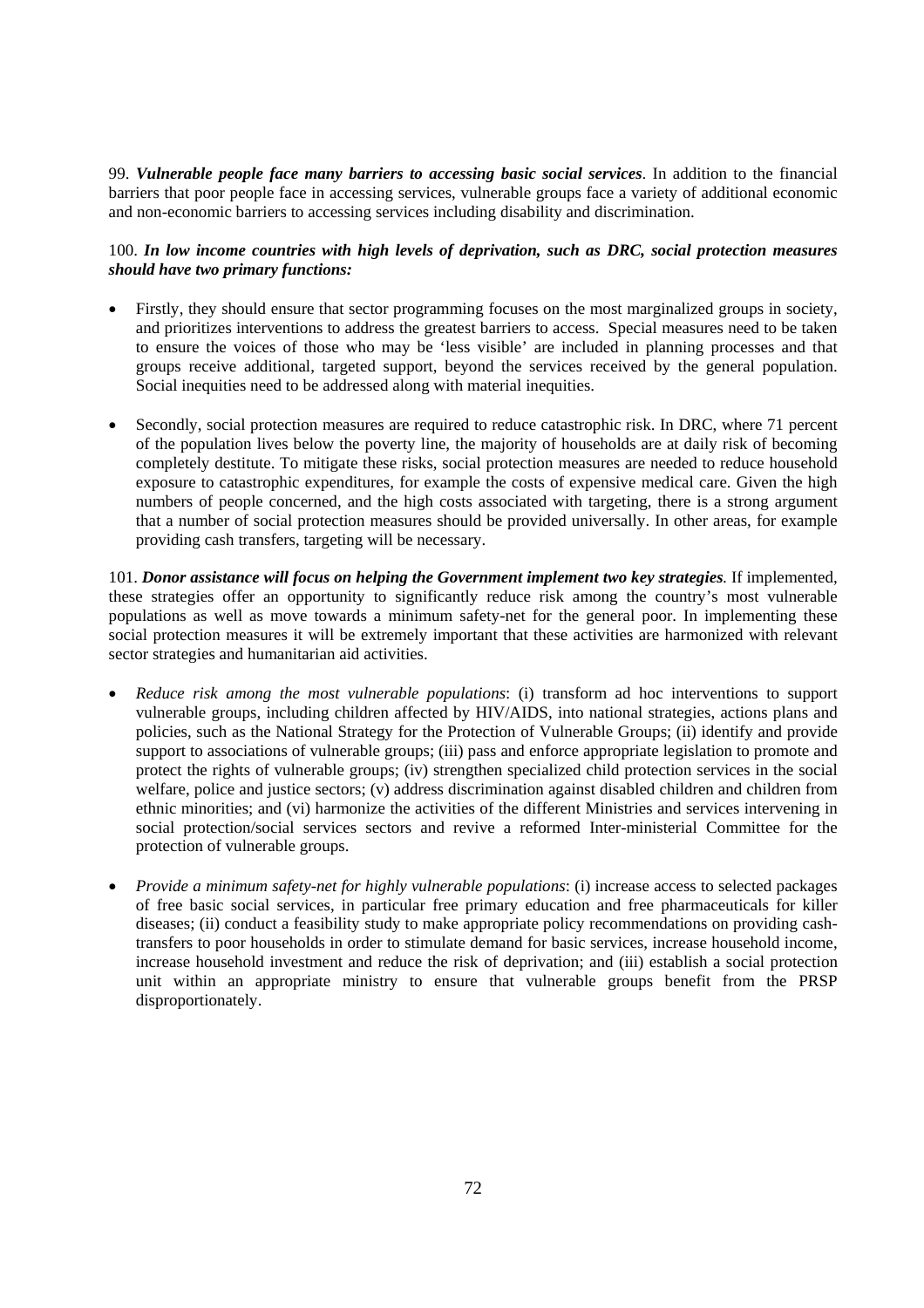## **ANNEX IV: COMBATING HIV/AIDS**

## **I. OVERVIEW**

## **A. Background**

1. *The HIV/AIDS prevalence rate in DRC is estimated at 4.5 percent of the population but will almost certainly rise, particularly as transport routes open.* To date, more than 1,179,700 people are estimated to have died from AIDS-related diseases and another 2,600,000 living with the disease. Since the onset of the pandemic, at least 1,000,000 children have been orphaned as a result of HIV/AIDS.

2. *The spread of the disease is continuing relatively unabated.* Despite efforts to limit the spread of HIV/AIDS the disease continues to spread and affect more people. During 2003 alone, a further 155,480 people were infected with HIV and over 100,000 succumbed to AIDS-related complications. The situation in 2004-2005 is likely to have been worse. Of those who are living with HIV/AIDS, 780,000 are now estimated to be at an advanced stage of the disease, seriously disabled and requiring a type of care and support very few of them are able to get.

3. *HIV/AIDS has affected all parts and people in DRC but some areas more than others.* The distribution of HIV/AIDS in DRC has been biased. Conflict affected areas have higher HIV/AIDS rates than others, young people are becoming more vulnerable than other age groups, and women are more at risk than men. In terms of employment groups, truck drivers and miners, whose work involves them being away from wives and regular partners for long periods of time, are an especially high risk category. The situation among uniformed service personnel is thought to be very serious, although real-time data is not currently available.

4. *Women are a high risk group particularly because of widespread sexual violence.* Rape and sexual abuse have become a major problem throughout DRC and are contributing significantly to the spread of HIV/AIDS. Among women who are known to have been victims of rape, the prevalence of HIV/AIDS is conservatively placed at around 20 percent but comprehensive data is unavailable and the situation may be worse than these figures suggest.

5. *Young people are becoming increasingly vulnerable.* The age at which people are being exposed to and infected with HIV is decreasing significantly, particularly among women. In the 20-29 year old age group, the prevalence of HIV/AIDS is now 14 percent among women – almost double the figure among men in the same age group. In the 14-19 year old age group, the prevalence of HIV/AIDS is 3.6 percent, over 2 percent higher than what the World Health Organization typically anticipates for people in this age group in high HIV/AIDS prevalence settings. Young people are more likely to have extra partners than miners (55 percent), truck drivers (37 percent), and military personnel (27 percent) all of whom are usually considered to live high-risk lives. Prevention is generally poor in this age group. In a recent survey, only 17 percent of young girls reported having used a condom during their last sexual encounter, and although boys appeared to be more likely to do so (24 percent), the overall figure was still very low.

#### **B. Strategic Objective**

6. *The primary strategic objective is to limit the spread of the HIV virus among high risk groups, particularly young people and women.* Whereas peace and stability present the DRC with tremendous opportunities for economic development, there is a considerable danger that a rapid growth in economic activity and transport networks will facilitate the spread of HIV. This would act as a brake on the long-term development of the country. It is therefore of paramount importance that as the country becomes reconnected that some of the first services to reach neglected communities relate to effective HIV prevention. Furthermore, it will be important that HIV prevention be targeted at the most vulnerable groups in society which epidemiological data shows to be women and young people.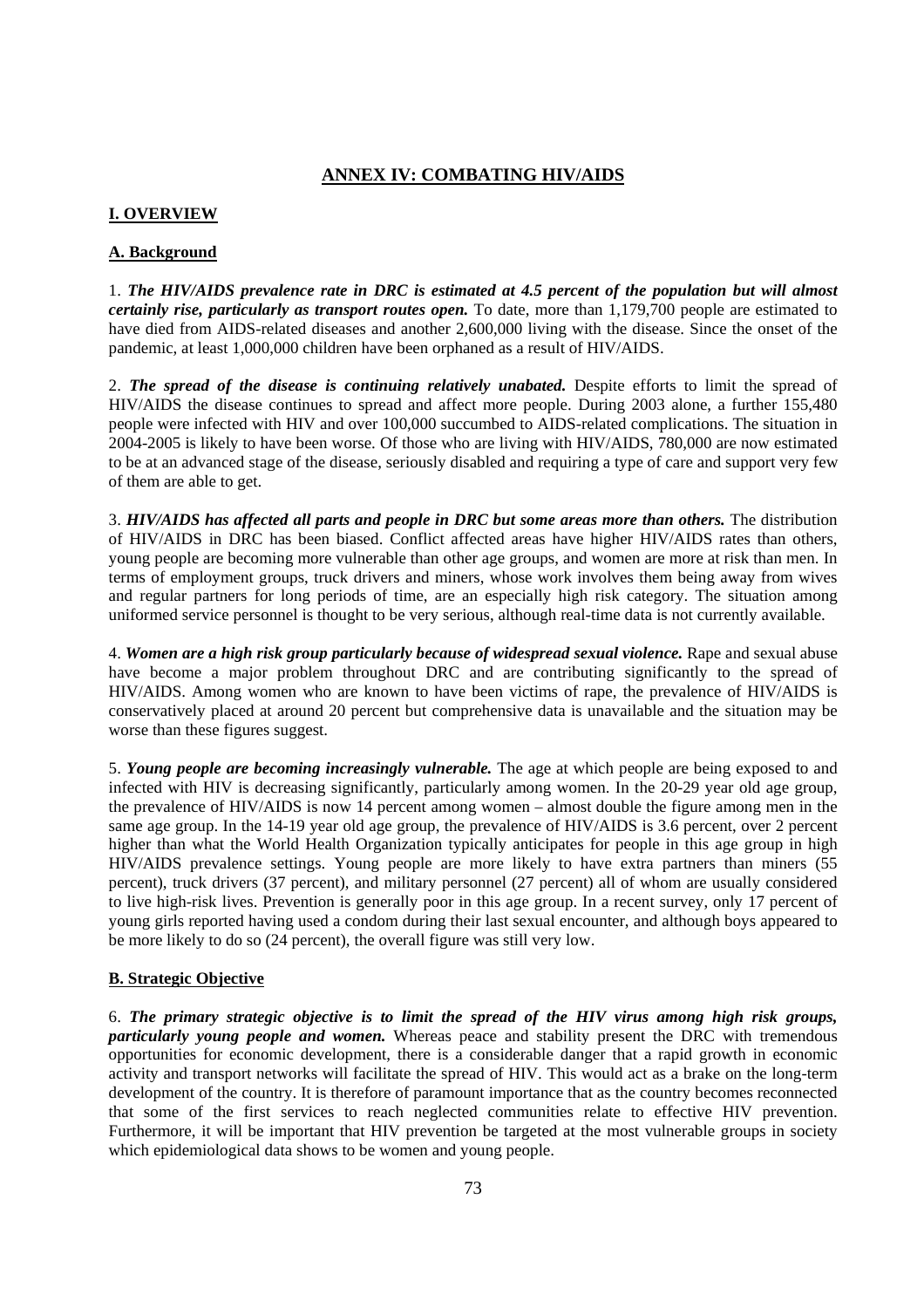## **C. Overall Approach: Improve the performance of HIV/AIDS services by expanding prevention programmes through improved health systems and strengthening the coordination of partners**

7. *The proposed overall approach will concentrate on expanding prevention programmes through improved health systems and strengthening coordination amongst stakeholders in order to increase efficiency.* The focus will be on increasing access to the full scope of health-related HIV/AIDS services by ensuring that these services, particularly prevention programmes, are provided through a restructured and improved health system. Given limited Government and donor resources, it will be vital to prioritize and sequence activities. This will require concentrating resources on proven cost-effective interventions and delaying activities which have a lower impact on preventing the spread of the virus or treating HIV/AIDS efficiently. The approach aims to strengthen existing human and institutional resources, while also developing new and innovative approaches to reaching people vulnerable to HIV/AIDS. Reinforcing awareness about HIV/AIDS will lead people to not only reduce high-risk behavior but also it will encourage them to contribute to the care of others already affected by HIV/AIDS.

## **Growth Potential and Key Constraints**

8. *A lack of investment in the health sector has led to a massive deficit in the coverage and quality of HIV/AIDS services.* In recent years, public financing of the health sector has dropped significantly which has adversely affected both preventive and curative services. There are relatively few VCT centers in DRC and this is a major reason why more people are not coming forward to be routinely tested for HIV and being referred for treatment. In addition, access to safe blood is virtually non-existent in most parts of the country. This represents a considerable problem given the high blood transfusion rates due to conflict and the inappropriate use of blood transfusion in deliveries and malaria treatment. Unsafe blood transfusion therefore continues to be one of the principal sources of HIV/AIDS transmission in the country. Furthermore, adults and young people do not have access to information about HIV/AIDS and gender based violence through the health care system. Given the constraints in DRC, prevention of transmission is a priority and involves strengthening prevention and treatment of STIs and the Prevention of Mother to Child Transmission (PMTCT) of HIV.

9. *Knowledge about HIV/AIDS remains poor, particularly amongst young people.* Less than three percent of men and women in the 15-24 year old age group currently have correct information on HIV/AIDS and how to avoid it. Most people in this high-risk group remain excluded from effective health education information, so it must be a top priority to tackle this problem quickly and systematically. There are many reasons for this situation. Insufficient investment has been made in providing HIV/AIDS education/information for young people. In addition, the messages which have been disseminated have clearly been ineffective in changing the behavior of young people. In the future, a much higher priority will have to be given to reaching young people in ways that recognize the special needs of young people, their life situations and what they need to know.

10. *A lack of investment in the education sector has meant that the number of children in school is very low, and even where there are schools, these are not providing information and education on HIV/AIDS.* Although the school system is potentially one of the best vehicles for providing children with the information they need in order to avoid HIV/AIDS, the lack of investment in the education system and the lack of a policy on HIV/AIDS education, has meant that this potential is not being realized. Furthermore the education system's ability to reach children with effective HIV messages is heavily constrained by the fact that in many rural areas the majority of children do not go to school.

11. *Large numbers of young people away from their homes represent a significant high-risk group for contracting HIV.* High mortality among older cohorts and selective migration has produced a very young population of single people or people in non-formal relationships in both urban and rural settings. People under the age of 30, at the peak of their sexual lives, now constitute a large proportion of the population.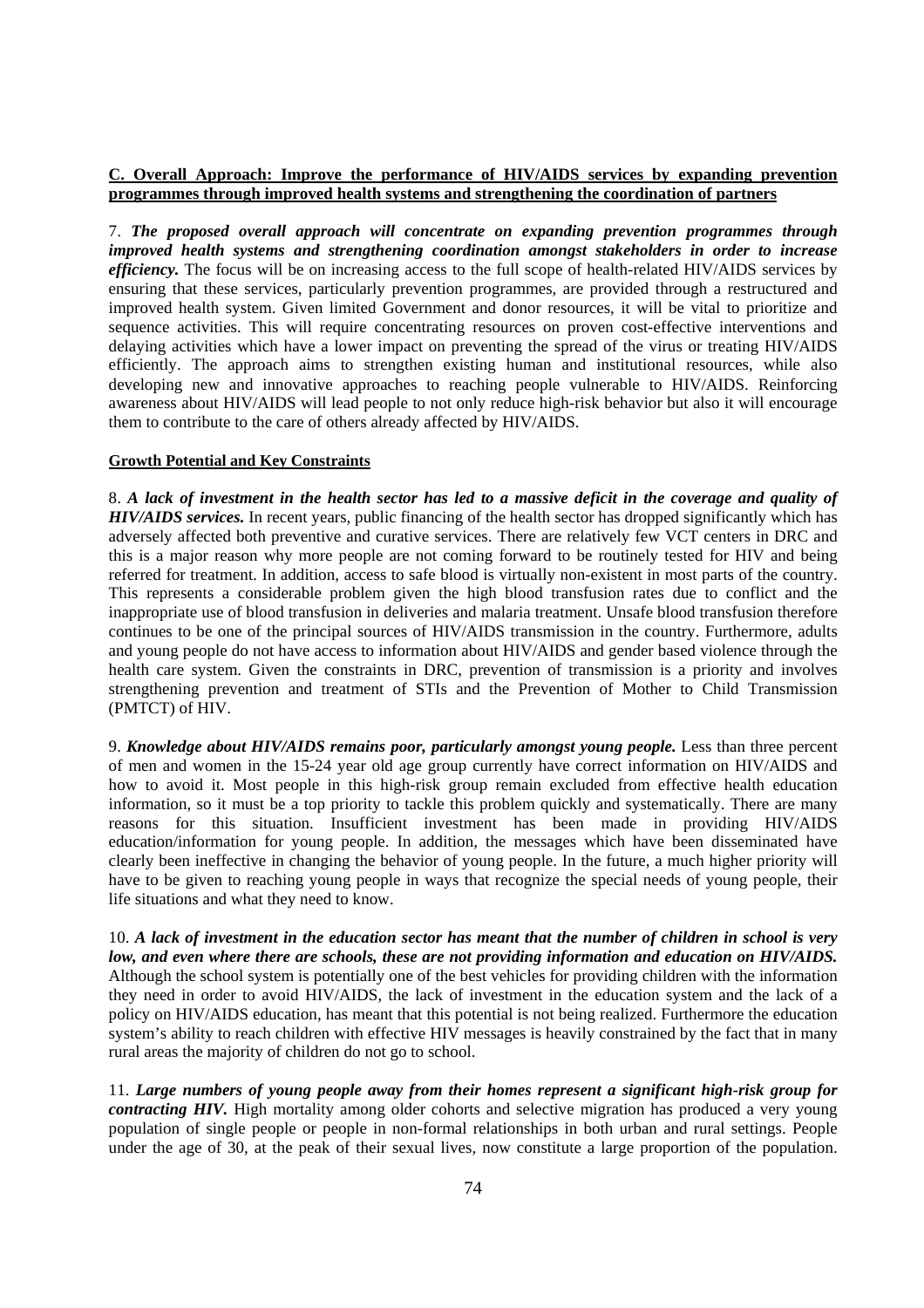This, together with a lack of access to education and information about HIV/AIDS now presents a serious situation in DRC for HIV/AIDS, as well as other sexually transmitted infections. The youthfulness of the population has come to constitute a major challenge for DRC and calls for priority to be given to special HIV/AIDS prevention programmes tailored for youth of different ages and backgrounds.

12. *There are indications that the vulnerability of uniformed service personnel to HIV/AIDS is high and that the risk of their spreading HIV/AIDS to the communities they are deployed in is also high*. In the last two decades, conflict and political instability have resulted in a large increase in the number of men and women in uniform in DRC. Uniformed service personnel, stationed away from their families, often engage in sexually risky behavior and have been directly implicated in much of the sexual violence that has characterized the DRC in recent years and which has been associated with the spread of HIV/AIDS. The vulnerability of military and police personnel to HIV/AIDS has therefore become a major factor in the spread of HIV in the communities where they are deployed. To date, there is little evidence that these problems have been taken up systematically by either the military or the police. However, the military, police and peacekeepers could constitute an untapped resource with respect to the prevention of HIV/AIDS and sexual violence. If properly trained and adequately motivated, they could also play an important role in reaching out to young people and other vulnerable groups.

13. *A number of factors relating to DRC's recent turbulent history create special challenges in tackling HIV/AIDS in the country.* For example, conflict and poverty have contributed to widespread disruption of family and economic life which has contributed to the spread of HIV. Highly dysfunctional life situations have been created for millions of people as a result of conflict, forced displacement and migration within the country. Young people have moved away from families and social networks have broken down that might otherwise have been able to generate responsible social and sexual behavior. The fragility of family and community life has also meant that the capacity of relatives to care for orphans and widows has been far more limited than it would otherwise have been.

14. *DRC is a large country, with a culturally and linguistically diverse population that is difficult to reach*  with effective HIV/AIDS services. The size and complexity of the country presents serious logistical challenges in terms of providing HIV/AIDS prevention information and education to people in different parts of the country, and some areas have not yet been reached with consistent programmes. Reaching all parts of the country will constitute a major challenge in the fight against HIV/AIDS but this must be given a high priority as the HIV virus threatens to spread as new transport corridors are opened up.

15. *The lack of a clear national policy on access to anti retroviral therapy makes it difficult for hundreds of thousands of people to benefit from current therapies.* To date, DRC has not developed a national policy on access to ART and it is estimated that fewer than 5 percent of all those people who could benefit from ART have access to it. Of the 195,000 people who currently require ART, only 9000 are receiving the treatment. This low access to ART is a major constraint in attempts to reduce mother to child transmission of HIV. In 2005, there were only 219 locations where this treatment was available and of the estimated 130,000 pregnant HIV positive women, only 1,700 had access to the treatment prior to delivery, and only 1,258 babies received prophylaxis. The ultimate goal for DRC must be to make ART available to all people with HIV/AIDS, including pregnant women, if the cycle of infection is to be broken and premature deaths are to be averted. Given the current constraints in DRC one of the priorities of the CAF will be to take significant steps towards this goal by reducing mother to child transmission of HIV during late pregnancy and birth.

16. *Attitudes to people with HIV/AIDS and women who have been raped are in general negative.* Despite the large numbers of people who have been infected and are living with HIV/AIDS, stigma and discrimination persist. As a result people who have been affected by HIV/AIDS and sexual abuse are reluctant to participate in social and economic life. High priority will need to be given to getting families and other people to not only accept, but also care for people with HIV/AIDS and women who have been sexually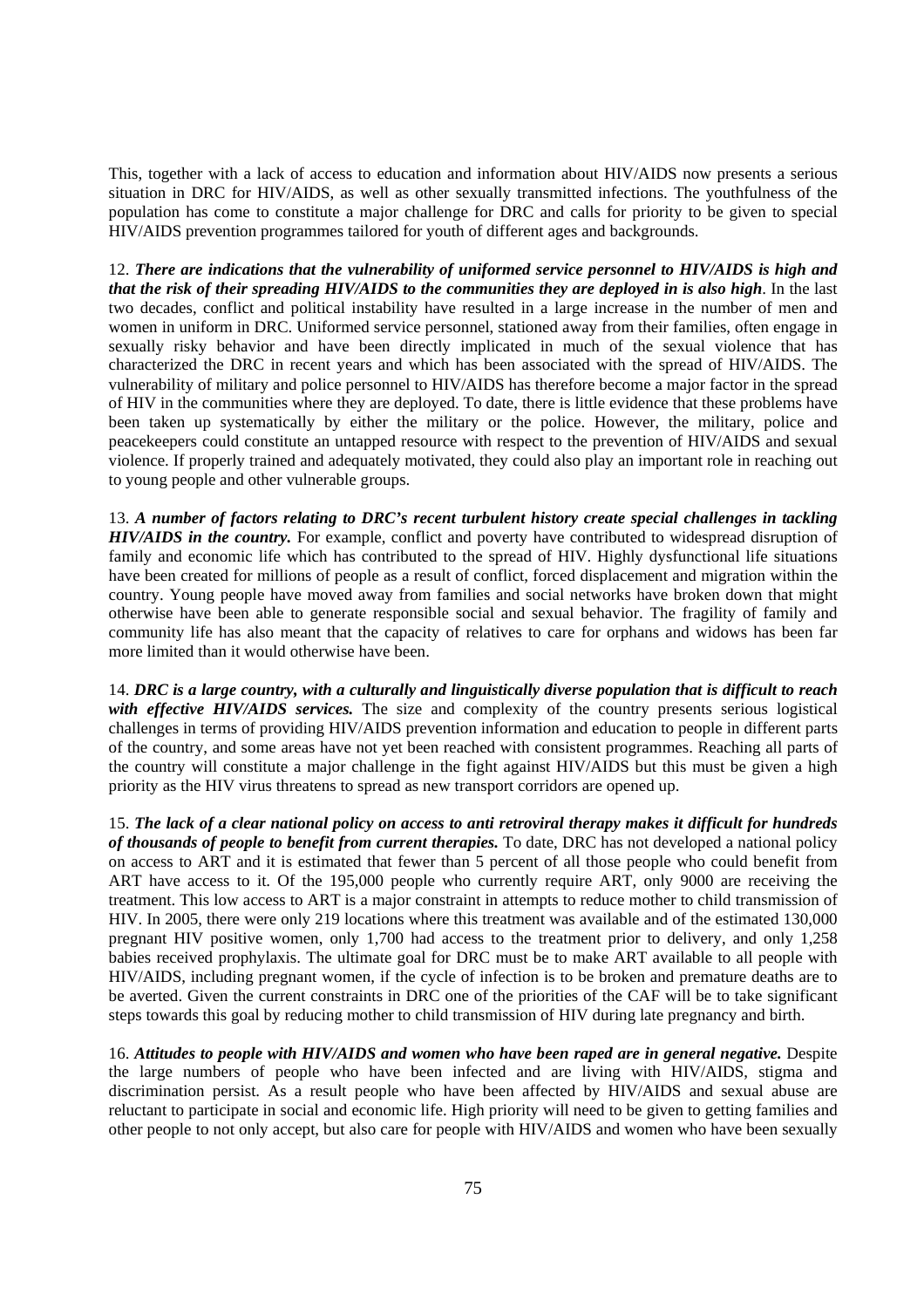abused. Unless this is done, the number of people who are excluded and abandoned will grow and their health and well being will deteriorate further, ultimately affecting the well being of society at large.

17. *At present, there is weak coordination of HIV/AIDS partners and poor strategic management of the sector*. In terms of coordination, despite their being an agreement amongst partners concerning the need to implement a "three ones approach" there have been few tangible improvements in coordination, strategic planning and monitoring and evaluation. Major HIV/AIDS programmes are neither harmonized nor coordinated and there are poor linkages between the activities of the Multi-Country AIDS Programme and those of the Global Fund. Donors are starting to do joint reviews, but efforts are ad-hoc and there are still not enough coordinated initiatives. Although civil society is engaged in the sector, there are too many organizations involved in HIV/AIDS and there is not enough coordination of their activities. Although a National Strategy was developed in 1999, it is now obsolete and there is no action plan to ensure its implementation.

18. *In improving the effectiveness of HIV prevention, it will be essential that everyone, but especially those who are at highest risk of contracting HIV/AIDS, have access to quality information about how to prevent the disease and what can be done if and when people are infected with it.* In the current context, with transport routes about to open throughout the country, prevention of HIV/AIDS, particularly among high risk groups, is the top priority. More intensive outreach is needed among these groups, in particular, young people between the ages of 10 and 14. Other high-risk groups include sex workers, the military, peacekeepers and police, truck drivers, street children, prisoners, refugees, returnees and pregnant women. Information and education that is evidence-based and specifically tailored to the needs of high-risk groups is required as well as the creative use of existing infrastructure and human resources, some of which have not been traditionally involved in HIV/AIDS prevention. This is particularly the case for youth. In general, young people in DRC remain very poorly informed about HIV/AIDS and ways of preventing it. Schools have been insufficiently motivated to engage in the subject of HIV/AIDS and currently have a limited ability to reach all children due to low school enrolment rates. Young people need to be involved in areas such as peer education and counseling, mobilizing community care and support for people affected by HIV/AIDS and sexual violence. Several peer-based programmes and small NGO initiatives have been launched in recent years aimed at this age-group and should be scaled-up.

19. *With prevention the highest priority, a multi-pronged prevention strategy will need to be launched.* This strategy will need to include social mobilization activities aimed at changing behavior among high-risk groups. Increasing access to VCT services, which can also help to change behavior, as well as generate serological information, will be a key component. Distribution of condoms and ensuring safe blood transfusions are equally important.

20. *Extending the coverage of therapeutic HIV/AIDS services is a high priority for the HIV/AIDS strategy but will need to be managed carefully, taking into account financial and capacity constraints.* The aim will be to improve access to cost effective HIV/AIDS therapy and care services that are provided free or within the real capacity of people to pay for them. The CAF will support the Government in achieving this objective and will ensure that public and private providers expand their supply of services to meet rising demand. Expanding access to treatment raises important issues of equity, sustainability, and health system capacity. In an environment of limited resources, it will be important that treatment programmes are sustainable and take into account the country's budgetary constraints.

21. *Improving support to People Living with HIV/AIDS will improve the welfare of these people and assist in efforts to prevent the further spread of the virus.* As part of this process HIV/AIDS activities will improve the social and economic integration of women, children and men who have been affected by HIV/AIDS and/or by rape and sexual violence. This will require increasing community awareness about the causes of HIV/AIDS and sexual violence as well as also the impact that social exclusion has on the health and welfare of the people concerned and on that of the community as a whole.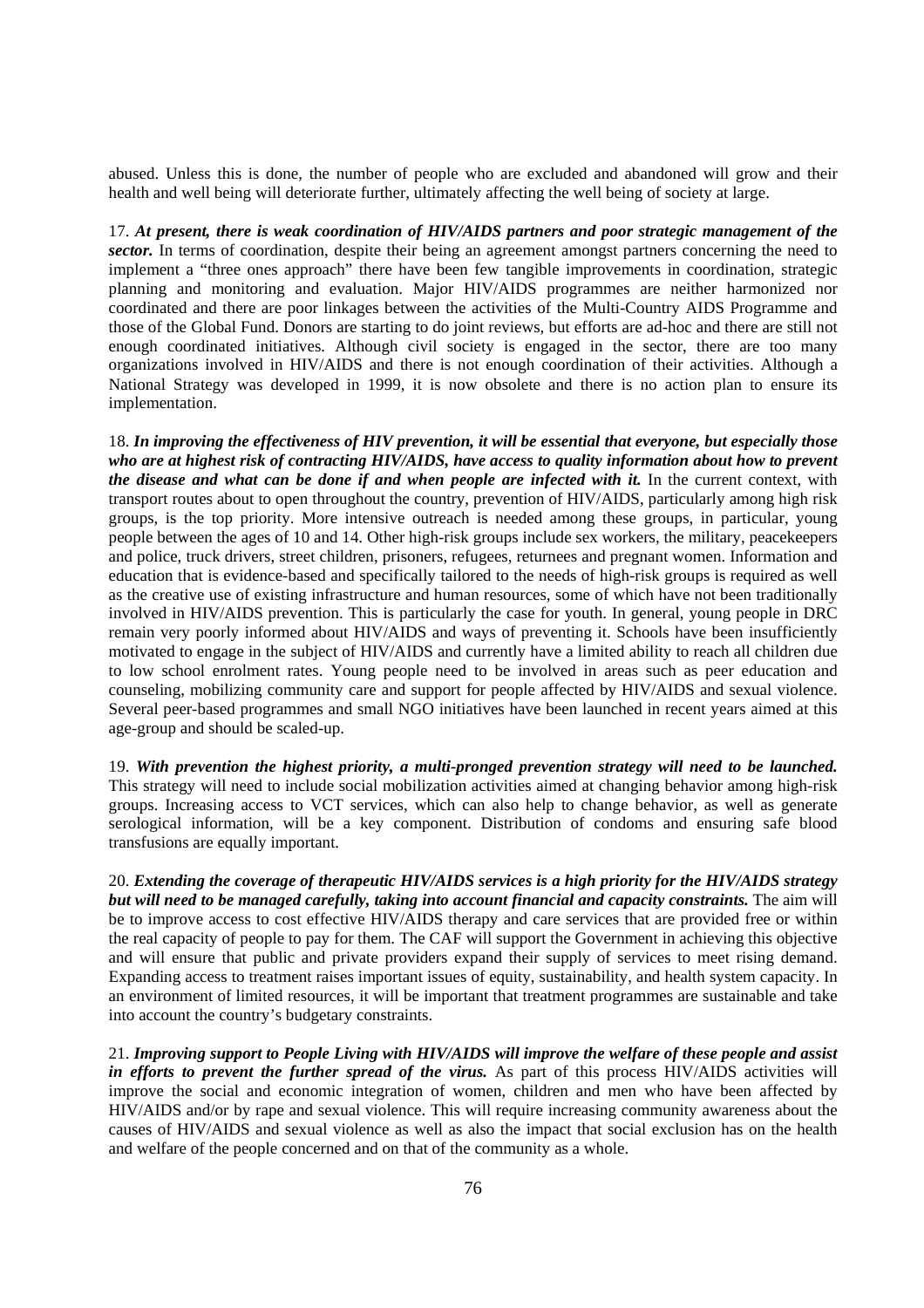22. *To improve efficiency and therefore maximize the impact of HIV/AIDS activities, coordination between partners must be improved.* Improving the performance of HIV/AIDS services will require defining and implementing a common strategic vision with improved coordination and funding mechanisms. The rational development, effectiveness and sustainability of HIV/AIDS-related activities will depend on the capacity of national institutions and their partners. To strengthen existing capacity resources will need to be channeled into these institutions so that they can fulfill their roles effectively. To increase efficiency it will be important that coordination of Government and donor HIV/AIDS activities is improved. This will mean adhering to the internationally agreed "three ones" structure for HIV/AIDS management: one national aids strategy, one national coordinating body and one monitoring and evaluation framework.

#### **Priority Activities**

23. *Donor assistance will focus on helping the Government implement four key strategies.* If implemented, these strategies would go far to create a culture of HIV/AIDS prevention, while at the same time improving the lives of those who have already been affected by the disease:

- *Accelerate and scale up HIV/AIDS prevention, focusing particularly on women and young people*: (i) make prevention the highest priority in the national response to HIV/AIDS, using all forms of the media including television, radio, papers, etc.; (ii) improve services at health facilities for the diagnosis and timely treatment of all sexually transmitted diseases and prevention of mother-to-child transmission; (iii) make condoms universally accessible by increasing supplies and reducing and possibly eliminating charges for these commodities, particularly for high-risk groups; (iv) provide accessible counseling and testing services for HIV/AIDS, concentrating on underserved areas; (v) develop a national policy and programme for comprehensive safe blood transfusion; and (vi) reach children over ten years with properly designed sensitization materials on HIV/AIDS, reproductive health and gender issues and train teachers to use life-skills approaches.
- *Move progressively towards providing universal access to free HIV/AIDS treatment and care, including access to life-saving ART*: (i) improve access to ART by increasing the coverage of treatment services and by reducing the barriers, particularly financial, which inhibit the uptake of treatment; (ii) develop a sustainable financing strategy to reduce the costs of ART treatment with a view to moving towards the universal provision of free ART; and (iii) develop a strategy to ensure the uninterrupted supply of ART to all those under treatment by strengthening and streamlining procurement and distribution logistics.
- *Mitigate the negative impact of HIV/AIDS on PLWHAs and their families*: (i) make mitigation and protection of PLWHAs, victims of rape and their families a central part of the national response to HIV/AIDS; (ii) produce an evidence-based multi-sector action plan to minimize stigmatization and discrimination, including support to orphans and children; and (iii) develop partnerships with the private sector, including large parastatal companies in mining and transport, focused on prevention, protection and job opportunities.
- *Define and implement a common strategic vision with improved coordination and funding mechanisms*: (i) ensure that the strategic management of HIV/AIDS activities complies with the "three ones" principle of one coordination body, one strategic plan and one monitoring and evaluation framework; (ii) ensure that all policies and actions are coordinated with other sectors and mainstreamed into other on-going health activities; (iii) create a national mechanism for coordinating all HIV/AIDS planning, research, and monitoring and evaluation; and (iv) promote greater national financing of HIV/AIDS actions and establish new mechanisms for mobilizing HIV/AIDS resources.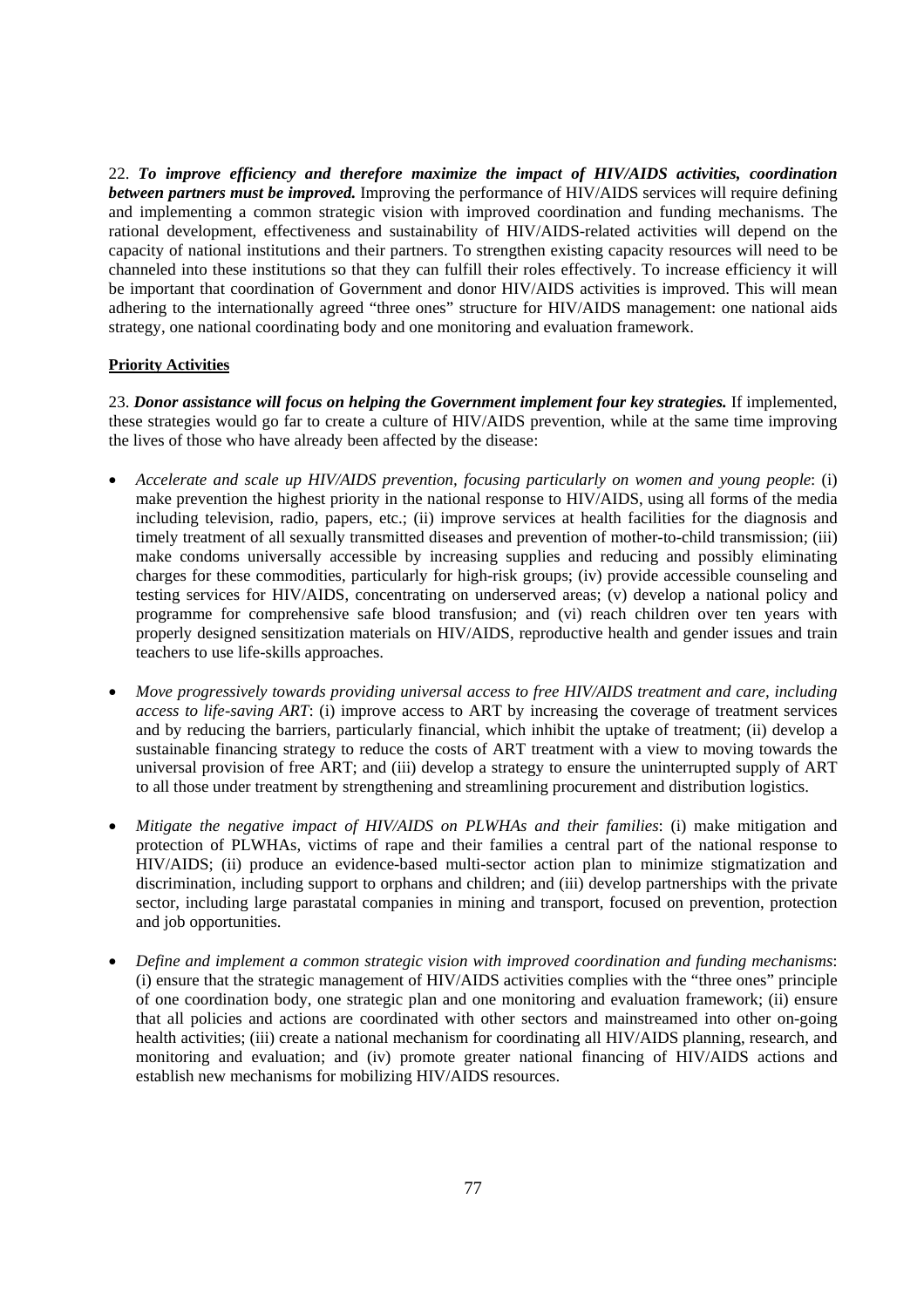## **ANNEX V: REINFORCING COMMUNITY DYNAMICS AND STABILISING HIGHLY VOLATILE COMMUNITIES**

#### **I. OVERVIEW**

#### **A. Background**

1. *Any serious effort to reduce poverty and vulnerability in the DRC must focus on rebuilding communities, particularly in rural areas.* Home to more than seven-tenths of DRC's total population, rural communities have come under enormous pressure during the past decade as a result of conflict, mass displacement and the almost total collapse of state services. Many of the country's most vulnerable populations live in highly volatile rural communities, including at least 1.1 million destitute Internally Displaced Persons (IDP) and their host families. Pastoralists who have lost access to their land are another group in extreme distress suffering from a much higher incidence of malnutrition than farmers or fishermen.

2. *Urban centers also contain pockets of extreme deprivation.* Rural to urban immigration rates are estimated to have increased at least three-fold during the years of conflict. Families and individuals have fled violence in the countryside and sought safety and better opportunities in urban centers. Lacking state services and with only limited administrative capacity, urban communities have struggled to absorb new arrivals. Conditions are difficult, particularly in the overcrowded slums around city centers – many people are without jobs and the housing stock has deteriorated sharply. Basic services including health, education, water, sanitation and transport, are insufficient and prohibitively expensive for the majority of families. Social tensions have increased and sporadic outbreaks of urban violence are becoming more common.

3. *People have relied on short-term survival strategies and solidarity networks to mitigate the worst impact of the conflict.* People living in neglected communities, whether in rural or urban areas, have responded to the constant disruptions, displacements and collapse of state-services by drawing on whatever resources they have to secure their own livelihoods and well-being, adopting short-term survival mechanisms and relying on existing social structures. In rural areas, people have depended on subsistence agriculture, in many cases, returning to forms of production long out-of-use. In urban areas, people have taken up street peddling or other forms of petty-trade. Throughout the country, people have reduced their savings, sold their assets, substituted wild foods for nutritious alternatives, relied on traditional medicines, cut-back or eliminated expenditures on vital social services and sometimes developed illegal and exploitative links with regional actors and militia. Based on existing kinship and clientalist obligations within communities which distribute and share resources, these strategies have helped people cope with continuing instability and sharp declines in their living conditions. New solidarity networks have also emerged, many of which provide rudimentary safety-nets for their members. Collaboration between local interest groups and communities has contributed in many areas to the broader public good. Communities may be under stress, but people have responded to their problems in dynamic ways.

4. *Harnessing community dynamism will be critical for stabilizing many volatile communities, particularly those where Internally Displaced Peoples and refugees will be returning.* Although large areas of eastern and southern DRC are now secure, renewed conflict is possible in many locations. New types of military and civilian strongmen, local elites, army commanders and militias have almost unlimited access to small arms and other weapons, which continue to be smuggled into DRC from neighboring countries despite an arms embargo. Unpaid soldiers are major perpetrators of human rights abuses and delays in the reintegration of former combatants threaten to destabilize communities. Disputes over property rights also threaten to ignite localized tensions, particularly in communities where homes and land have been confiscated or occupied during the conflict. The granting of land concessions by different authorities has complicated restitution since ownership cannot easily be determined. The shift during the conflict to mineral extraction has further reduced the amount of land available for agricultural and livestock production in many of the areas where IDPs, refugees and ex-combatants are returning. Urban unrest is also a threat, particularly in the capital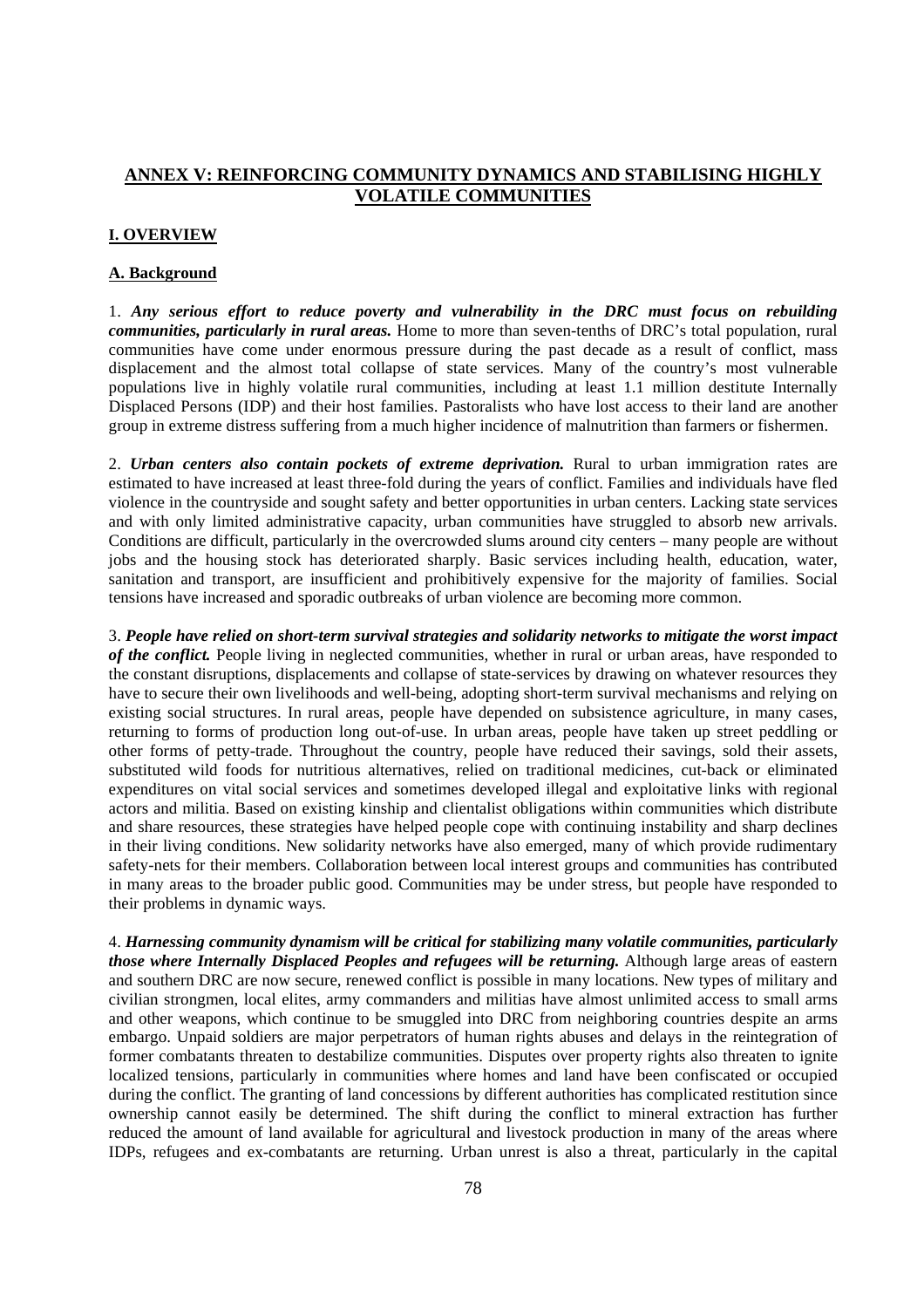where large groups can be easily mobilized. A key challenge now is to move away from mechanisms that risk the viability and prosperity of communities towards community-based strategies that build on and strengthen the resources of communities themselves, re-linking them into sustainable national processes.

## **B. Strategic Objective**

5*. The primary strategic objective is to stabilize highly volatile communities by harnessing local dynamism.* In rural and urban areas where the potential for renewed conflict is high, community-based programmes which reinforce existing solidarity networks will be supported as the quickest way to improve conditions and promote reconciliation. Initiatives aimed at creating jobs, supporting local government, reducing violence, re-constructing market and feeder roads and reducing communal tensions will be implemented through partnerships with local and non-governmental organizations. To reduce administrative costs, partners already providing emergency and humanitarian assistance will be used.

## **C. Overall Approach: Stabilize highly volatile communities, contribute to human security and increase the effectiveness of poverty-reduction programmes by involving and building the capacity of community groups**

6. *Although early attention needs to be given to stabilizing high-risk areas through community-based programmes, local participation is also important for improving human security and ensuring equitable poverty reduction in the medium-term.* Stabilizing volatile communities will be one of the highest priorities in the post-election period. Outbreaks of localized conflict could easily ignite widespread violence and jeopardize efforts by the new Government to build an inclusive political, social and economic culture. In the absence of state services and effective public administration, communities themselves will need to play a leading role in their own stabilization and recovery, particularly in the early stages, when large-scale national development programmes are not yet in place. In the medium-term, as conditions improve and state authority is extended, communities will continue to play a decisive role in poverty-reduction programmes, participating in their planning, monitoring and implementation. Their involvement will promote decentralized decision-making in the delivery of public goods and can be used to develop national policies and legal and institutional frameworks for local governance. Community involvement will be crucial for ensuring that poverty-reduction programmes take into account differences at the local level related to age, ethnicity, civil status and above all, gender.

7. *Community organizations have long been providing local services in the absence of state-run public services and are able to contribute effectively to stabilization and poverty-reduction in the years ahead.*  Whether implementing their own initiatives or contributing to national programmes, community-based organizations are vehicles for ensuring local participation in development programmes. Studies have shown that community organizations are particularly effective in areas with high levels of instability and vulnerability. In addition to identifying and addressing needs, these organizations, which empower local populations, can have a positive spillover effect on national political life by fostering trust and promoting practices of good governance at the community level. Involving communities:

- Generates economies of scale: Community organizations constitute a grassroots "receiving system" that allow national partners to reduce the transaction costs of services and broaden the impact of specific interventions, for example, public-private partnerships for the provision of basic services.
- Compensates for insufficient public service provision: It will be some time before public structures are rebuilt to a degree that the state will be able to deliver or monitor services at local levels. A participatory approach that helps communities provide services can help to prevent deterioration in social indicators and living conditions.
- Reduces costs and increases efficiency: Communities have the best knowledge of existing social, political and economic constraints that can derail policies or project implementation. Their assistance in designing successful projects that work around these constraints can lead to significant cost savings.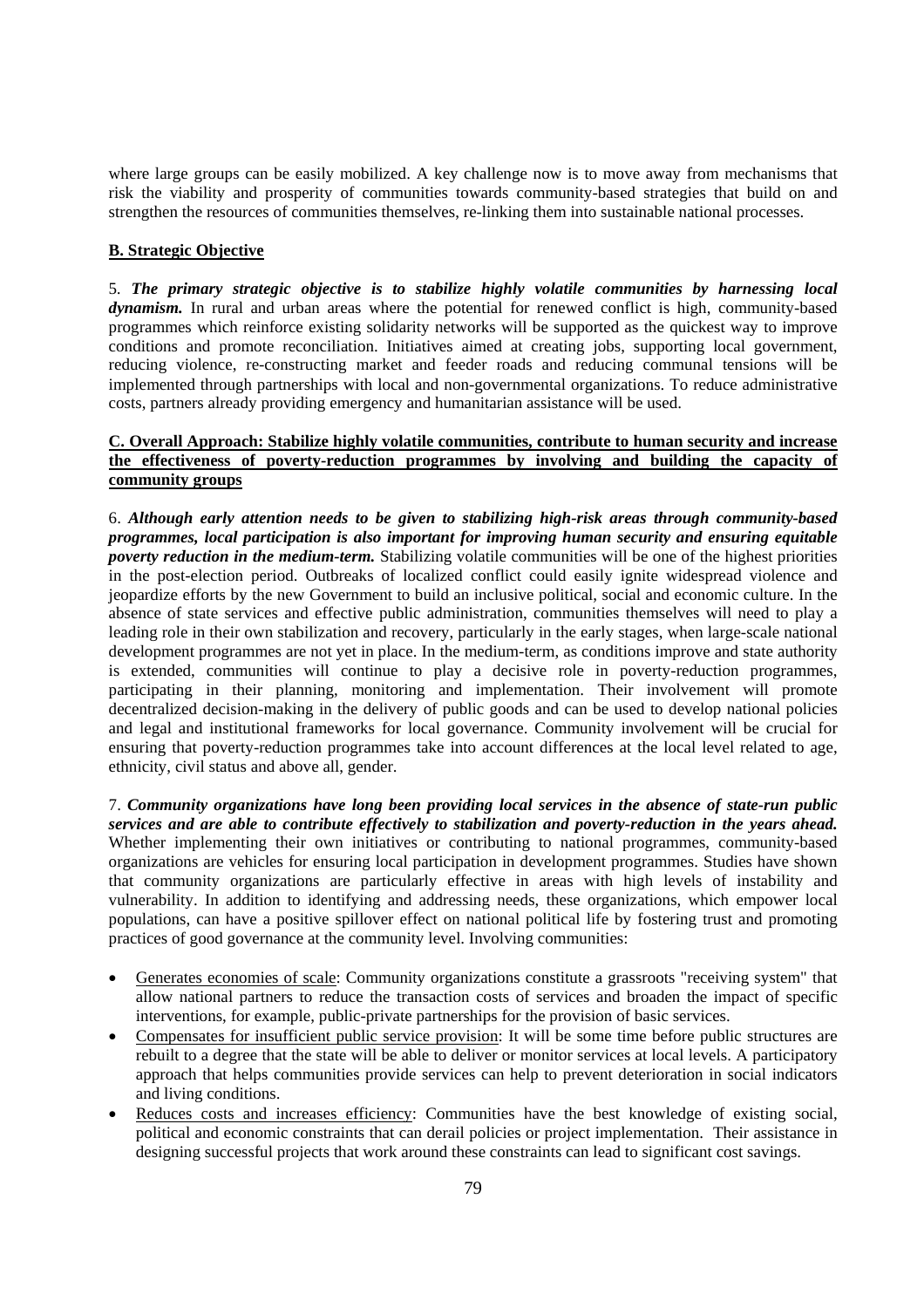- Builds social capital: During the conflict, trust and social cohesion broke down. Stabilization programmes that require community members to interact with each other and local institutions to agree on design or implementation can become the vehicle through which previously divided groups rebuild their relationships. Project meetings can become the forum where opposing views are peacefully expressed and reconciled.
- Empowers the poor and vulnerable, particularly women: Community organizations can be effective in helping the poor increase their access to resources and share more fully in the benefits resulting from their efforts. Community programmes often result in higher levels of production and income and tend to accelerate rural capital formation.
- Strengthens good governance and democratic practices: The limited size and informality of community organizations tend to encourage democratic practices and develop collective decision-making and leadership skills. As individuals exercise these skills and begin to expect transparency and accountability from their community leaders, the demand for better governance beyond their localities is often generated.
- Promotes sustainability: Participatory approaches encourage self-reliance by empowering people to use their own initiative. Communities learn how to use resources effectively and to organize themselves to achieve results, resulting in more sustainable programmes.

#### **Growth Potential and Key Constraints**

8. *Highly volatile rural areas in Province Orientale, North and South Kivu, Katanga, Equateur and Bas Congo as well as two pivotal urban areas–Kinshasa and Mbuji Mayi–may erupt into open conflict unless steps are taken to reduce tensions.* Living conditions are difficult in all of these areas, many of which are isolated and marginalized and have particularly high concentrations of vulnerable populations. North Kivu, for example has the largest concentration of IDPs in the country, including 500,000 long-term displaced. Almost half a million IDPs have returned this past year to their villages in Ituri, North Kivu, South Kivu and Katanga, putting intensive pressure on existing infrastructure, and more are expected in coming months. In addition, over 22,000 refugees have been formally assisted to return to their homes in Equateur, South Kivu, Katanga and Province Orientale. An additional 73,000 refugees are estimated to have spontaneously returned without formal assistance, creating greater demand for land, homes, employment and other services.

9. *Violence is rampant in parts of the DRC and needs to be brought under control.* Violence linked to ethnic and social divisions continues and may worsen in areas where local groups are politically mobilized. Criminality is on the rise due to corruption, the ready availability of weapons, permissive attitudes towards violence and the presence of impoverished soldiers and unemployed ex-combatants. The lack of a unified command structure in the army, coupled with nonpayment of salaries, insufficient training and logistics, gives rise to frequent breakdowns in discipline and violations of human rights. In some regions, attempts to reintegrate ex-combatants into communities have met with only partial success due to delays in the disbursement of funds. Community insecurity is also fueled by the combination of a weak judiciary and police force and a defunct penal system.

10. *Many communities are food insecure.* A recent Joint Food Security Assessment has identified North and South Kivu, Equateur, Ituri District, Maniema, and Katanga as the most food insecure areas in the DRC. Acute malnutrition is becoming more common, with threats of famine in South Kivu and Katanga reported by humanitarian partners.

11. *Jobs and income-generating opportunities are scarce.* The collapse of the economy, and particularly the agricultural sector, has pushed millions of Congolese into destitution. Manufacturing enterprises have closed down and widespread rape, murder and looting have made farmers afraid to go their fields. Transport on the Congo River is intermittent, making access to all but the most proximate markets impossible. Civil servants have stopped receiving their salaries and local unemployment has grown due to the collapse of government services. Two of the most active economic sectors are associated with natural resource extraction and the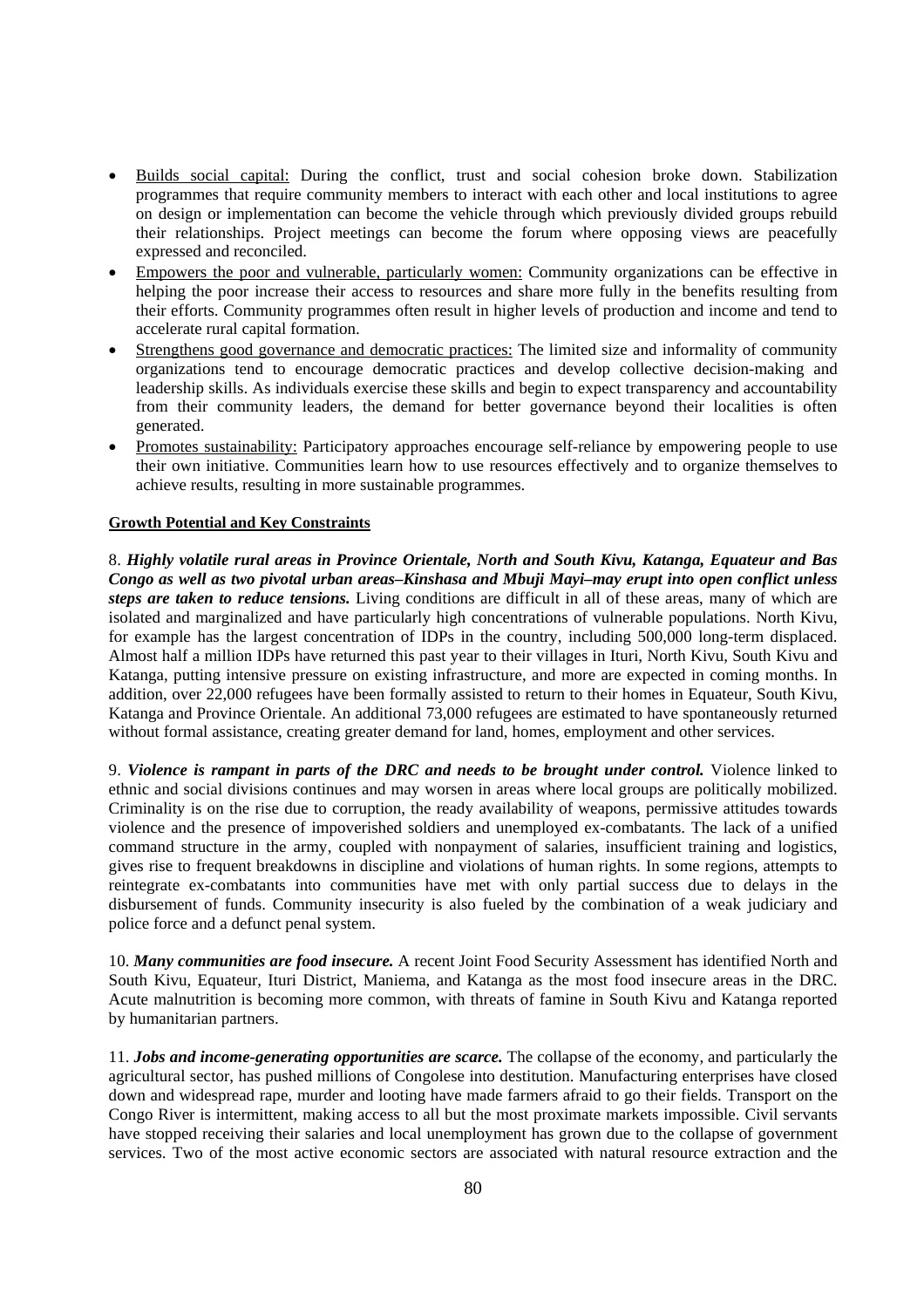growing illegal economy focused on arms dealing, money laundering and diamond smuggling. Many unemployed youths have joined the military and militia groups who subsist through looting and forcibly extracting taxes on any goods being brought to market.

12. *District and local authorities have limited institutional competence to implement recovery and development programmes.* Competencies in basic administrative functions, including planning, budgeting, management, regulation and evaluation need urgent strengthening. These skills will be particularly important under new decentralization arrangements where 40 percent of national taxes collected in the provinces and all local taxes will be managed by regional and local authorities.

13. *Social and economic infrastructures need rehabilitation*. Local infrastructures including roads, bridges, public buildings, communication systems and water supply systems have been severely damaged. As a result, the country is physically divided – there is not a single road linking either the north to the south or the east to the west. Markets have been disrupted, communication is limited to cell phones (and may remain so), and the number of people with access to safe drinking water and basic social services remains unacceptably low.

14. *Reconciliation is needed to build bridges between groups affected differently by the conflict.* The breakdown of trust and the erosion of social capital are major factors impeding local development. Many communities remain divided and there is resentment between those who stayed and those who fled or went abroad. Tensions are also high between ethnic groups, particularly those who are associated with different militia or military groups. Abrupt changes in economic status, frequently linked to illegal activities, have created new centers of power. New elites, many of whom are beholden to interests outside their communities, have challenged and undermined the role of elders and other local leaders.

15. *Short-term stabilization programmes, based on clear criteria and implemented through trusted partners, will be launched in highly volatile areas.* To be effective, the stabilization programmes will need to focus on a limited number of key objectives that can be achieved quickly in the areas of livelihoods, local governance, community security, infrastructure and reconciliation. Trusted implementing partners will be chosen, with preference given to organizations that already have administrative structures in place and are therefore cost-efficient, including church groups and non-governmental organisations. To avoid spreading limited resources too thinly, conflict assessments and other analytical tools will need to be used to identify potential flashpoints where tensions could erupt. Specific criteria used to identify these flashpoints will include: high levels of armed violence; high levels of political mobilization or intimidation; high concentrations of returnees; concentrations of ex-combatants and/or FARDC without visible means of support; high levels of ethnic tensions; lack of government-supplied water and electricity; high levels of food insecurity; non-payment of civil servants; high concentrations of street children; and risk of land conflicts. Of these criteria, levels of violence and food insecurity will be determinate. Efforts will also be made to launch programmes in areas where on-going humanitarian assistance programmes have been necessary to ensure the survival of the poorest and most vulnerable populations.

16. *Implementation of short-term stabilization programmes is likely to be difficult.* Efforts to generate livelihoods, particularly in rural areas, will be constrained by the lack of basic agriculture implements, quality seeds, essential fishing materials and extension services as well as crop diseases and pest infestation. The destruction of processing plants, insufficient storage and conservation facilities, loss of cattle and poultry and the destruction of veterinary institutions will also impede progress. Improvements in local governance will be adversely affected by corruption, discriminatory practices, weakness in civil society, delays in payments to civil servants, lack of experience with democratic practices and lack of basic administrative materials. Efforts to improve community security will be affected by the proliferation of small arms, the illegal trade in natural resources, presence of criminal gangs, lack of access to legal assistance, poorly maintained prisons and de-motivated and poorly trained enforcement personnel. Infrastructure rehabilitation will be affected by the lack of skilled labor, reconstruction materials and investment capital.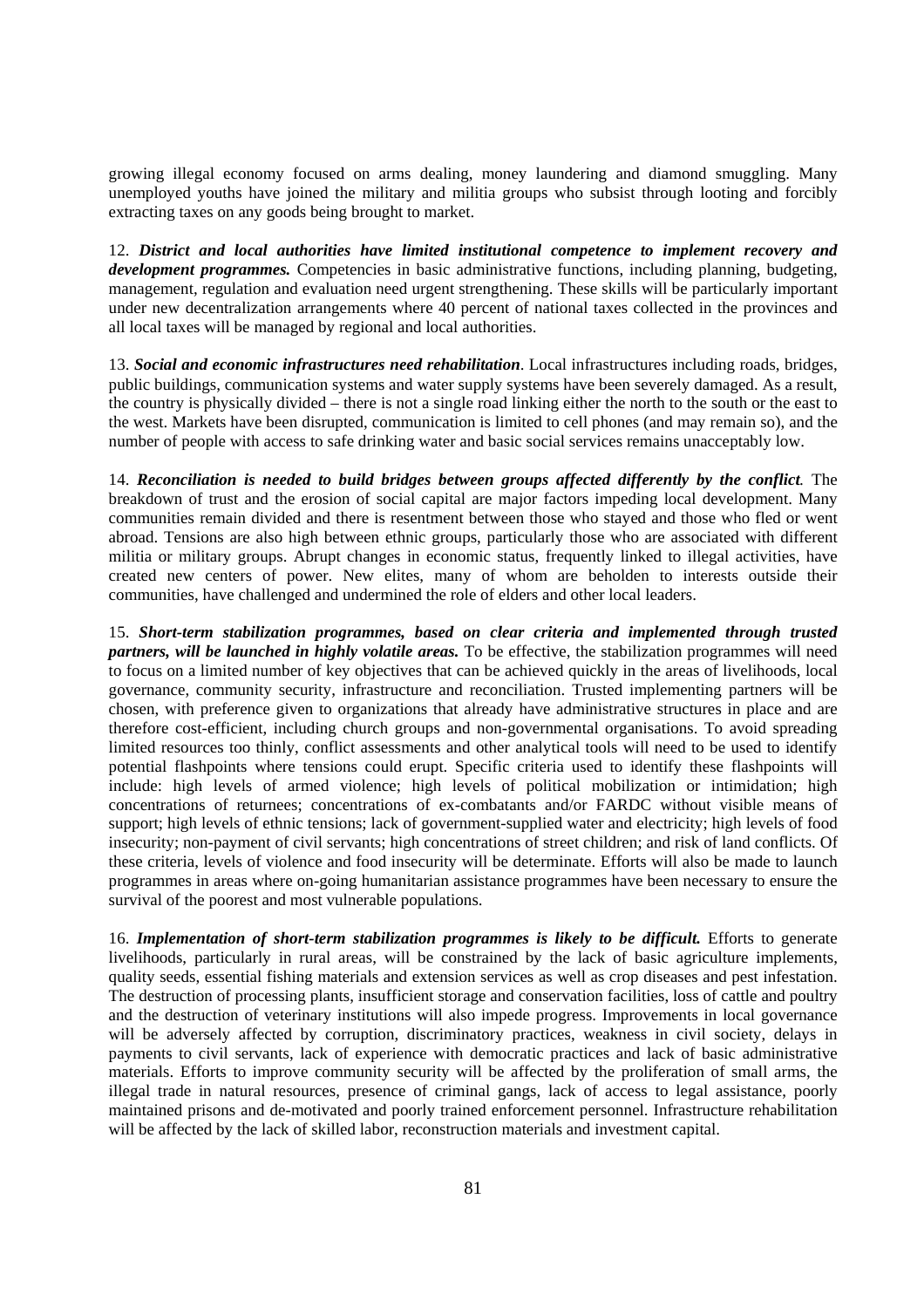17. *Despite these difficulties, the effectiveness of short-term stabilization programmes can be maximized through participatory approaches.* In order to mitigate the risk of operating in unstable environments, many stabilization programmes will start off as small-scale, flexible interventions. As the community's capacity to design, implement, monitor and even fund activities increases, programmes will be scaled-up. Every effort will be made to use community-based approaches that maximize employment opportunities for unskilled workers, including public works schemes for construction and rehabilitation activities. Approaches based on the principles of social inclusion, equity and human rights will also be used to reinforce democratic processes and contribute to sustainable peace-building.

18. *The impact of short-term stabilization programmes will be strengthened by harmonizing them with other poverty reduction and humanitarian activities*. Establishing linkages at the community level between short-term stabilization programmes and other interventions will be essential for creating synergies, avoiding duplication and filling gaps. Particular efforts will be made to build on the self-sufficiency programmes being implemented under the auspices of the DRC's Humanitarian Action Plan. Efforts will also be made to link stabilization programmes with other development projects, including those that provide community grants to finance small-scale projects aimed at improving local services.

19. *In an effort to find the most effective approach for rebuilding communities, area-based recovery programmes will be piloted in selected communities.* Area-based Recovery (ABR) refers to a type of programme that maximizes community participation by giving local groups control over decisions and resources related to post-conflict recovery. Community groups partner with elected local governments and central government agencies, the private sector and NGOs to secure resources, provide services and establish appropriate regulatory environments for promoting local recovery. Locations for ABR will be chosen on the basis of social indicators – areas with high levels of vulnerability and poor social indicators will be given priority. By focusing on neglected areas that are unlikely to benefit from national development initiatives in the short-term, ABR can help to improve conditions in some of the country's most impoverished areas. ABR requires certain conditions to be in place. In areas where basic security does not yet exist or where there are no local institutions, ABR will not be viable. Another restricting factor is the absence of leaders who can represent the interests of the local population. ABR is also not appropriate in areas where the provision of public services requires large and complex systems or where these services can be supplied more effectively by private enterprises. Like the short-term stabilization programmes, ABR will be implemented through trusted partners. At the end of the CAF period, the results of the ABR pilots will be reviewed. If found to be effective, efficient and equitable, the ABR approach may be scaled-up.

20. *Linkages between local administrations and community organizations will be reinforced through pilot Local Development Funds (LDF).* Strengthening relationships between community organizations and local administrations is necessary for rebuilding public life. Experiences in other countries suggest that Local Development Funds, if carefully managed, can contribute to improved collaboration between local administrations and community groups. In DRC, pilots of LDFs have a mixed record, in part because oversight mechanisms have been inadequate and the capacity of local governments is weak. During the CAF period, LDFs with stronger control procedures will be launched in a few carefully selected communities. Block grants will be allocated through local government structures to the LDFs, which will be managed by the community. LDFs will be used to support priority interventions chosen by the community. All projects implemented through LDFs will be subject to compliance with agreed measures including financial accountability and pro-poor orientation. Communities managing LDFs will either undertake their own procurement, with appropriate support from local administrations, or jointly procure with public institutions. At the end of the CAF period, the results of the LDF pilots will be reviewed. If found to be effective, efficient and equitable, LDFs may be introduced in other communities.

21. *Community involvement can also help to make poverty reduction programmes more effective at the local level.* Community participation can be incorporated into the design of virtually any poverty reduction programme. Effective participation involves giving beneficiaries the opportunity to help define and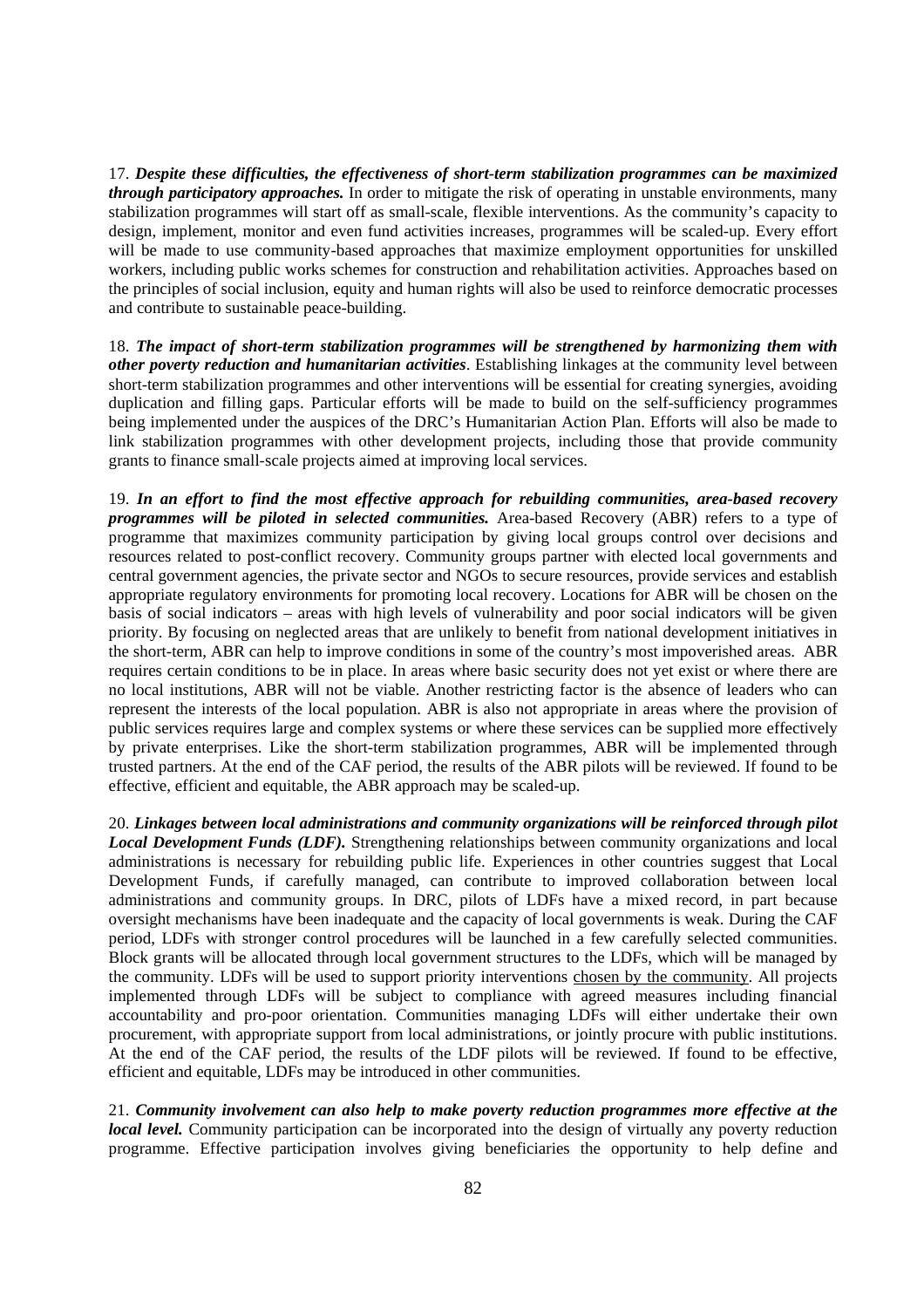implement activities and organize themselves around these according to their own needs and possibilities. To do this, executing authorities and agencies will need to establish mechanisms for involving communities in setting targets, fine-tuning implementation strategies, drafting work plans, and developing baselines and indicators.

## **Priority Activities**

22. *Donor assistance will focus on helping to rebuild highly volatile rural and urban areas through community-based programmes as well as on involving communities in poverty-reduction and recovery programmes. Activities in each location will vary but will generally aim to:* 

- *Improve delivery capacity of state institutions and community-based groups and pilot ABR in selected communities:* (i) strengthen the capacity of local authorities to manage, budget and regulate provision of basic social services; (ii) promote strategic partnerships between civil society and local authorities; (iii) establish appropriate legal frameworks for Local Development Funds including measures for ensuring financial accountability; (iv) set-up Local Development Funds in pilot communities; (v) strengthen the capacity of local organizations including NGOs, youth groups, faith-based organizations, women's associations, media, educational groups, and peace and human rights networks on priority-setting, project design, procurement, implementation and monitoring and evaluation; and (vi) strengthen the capacity of civil society in protection, early warning, advocacy, public information, social cohesion, facilitation and service delivery.
- *Increase job and livelihood opportunities*: (i) map existing livelihood opportunities and resources; (ii) establish revolving micro-credit and grant schemes for women, youth and other highly vulnerable groups; (iii) support cooperatives and producers associations; and (vi) provide vocational, technical and professional training to women and youth.
- *Rehabilitate public infrastructure*: (i) encourage the use of labor-based methods; (ii) rehabilitate secondary and feeder roads; (iii) rehabilitate welfare and recreational infrastructures (iv) rehabilitate market centers and traditional supply sources; and (v) provide training to local officials on oversight and procurement procedures.
- *Improve security conditions and promote reconciliation:* (i) develop mechanisms for dialogue, mediation and conflict resolution between civilian communities, police and military authorities; (ii) reduce small arms through community development initiatives; (iii) support the establishment of a national mine action management body (iv) establish women's networks and provide training to selected individuals on rape-victim counseling; (v) establish a network of safe-houses throughout the community for victims of family and sexual violence; (vi) establish local peace-building groups and reconciliation and mediation mechanisms including *Initiatives Locaux de Paix* and *Comités Locaux de Paix*; and (vii) strengthen the land registration authority and support local conflict arbitration mechanisms
- *Facilitate the effective participation of communities in poverty reduction programmes*: (i) clarify the status and rights of community organizations; and (ii) eliminate bureaucratic procedures that impede genuine community participation.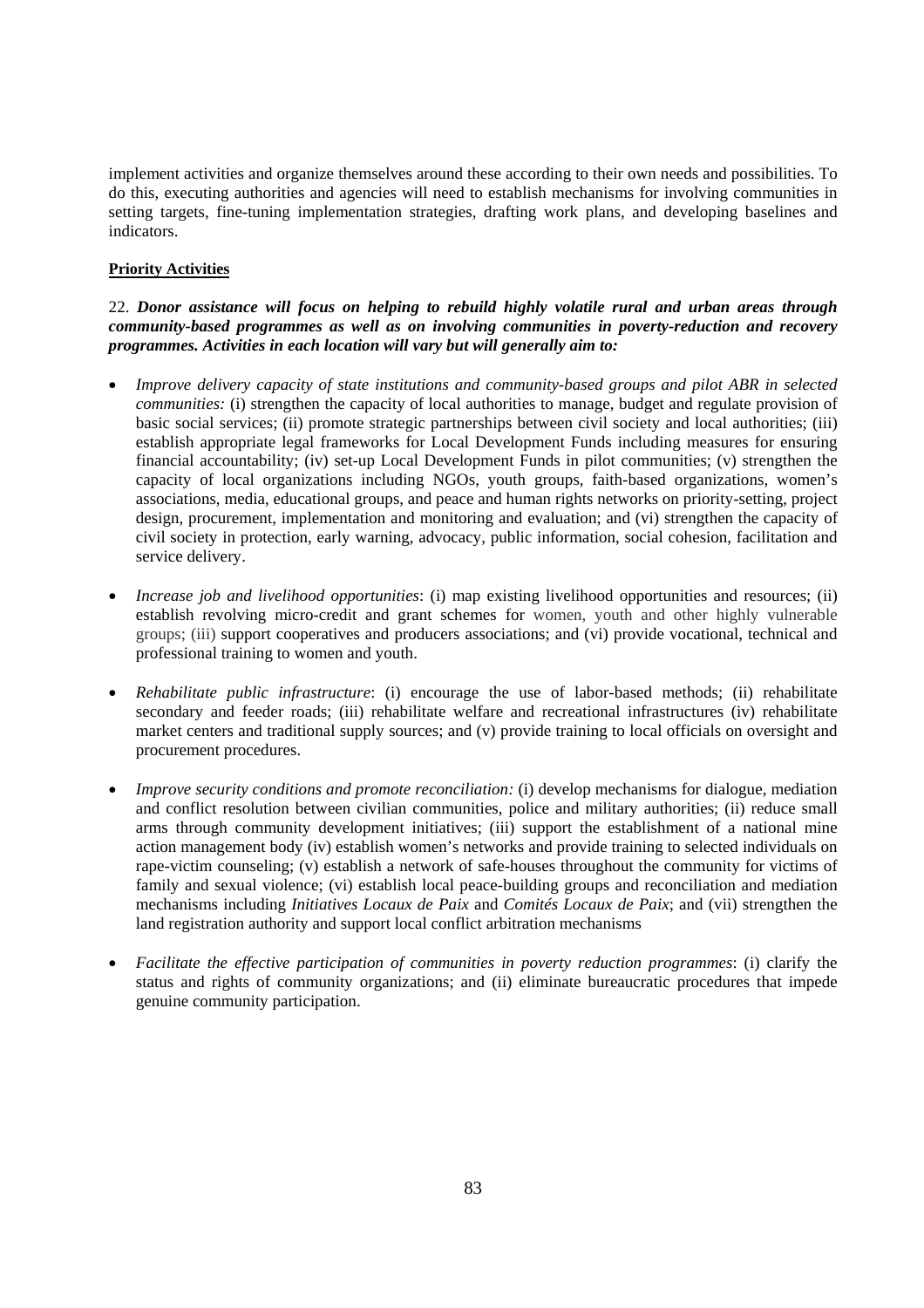| CAF RESULTS MATRIX GOOD GOVERNANCE<br>The strategic objective of this pillar is to remove the governance obstacles that inhibit the country from reaching the MDGs |                                                                                                                                                                                                                                                                                                                                                                                                                                                                                                                                                                                                                                                                                                                                                                                                                                                                                                                                                                                                                                                              |                                                                                                                                                                                                                                                                                                                                                                                                                                                                                                                                                                                                                                                                                                       |                                                                                                                                                                                                                                                                                                                                                                                                                                                                                                                                                                                                                                                                                                                                                                                           |                                                                                                                                                                                                                                                                                                                                                                                                                                                                                                                                                                                                                                                      |  |  |  |
|--------------------------------------------------------------------------------------------------------------------------------------------------------------------|--------------------------------------------------------------------------------------------------------------------------------------------------------------------------------------------------------------------------------------------------------------------------------------------------------------------------------------------------------------------------------------------------------------------------------------------------------------------------------------------------------------------------------------------------------------------------------------------------------------------------------------------------------------------------------------------------------------------------------------------------------------------------------------------------------------------------------------------------------------------------------------------------------------------------------------------------------------------------------------------------------------------------------------------------------------|-------------------------------------------------------------------------------------------------------------------------------------------------------------------------------------------------------------------------------------------------------------------------------------------------------------------------------------------------------------------------------------------------------------------------------------------------------------------------------------------------------------------------------------------------------------------------------------------------------------------------------------------------------------------------------------------------------|-------------------------------------------------------------------------------------------------------------------------------------------------------------------------------------------------------------------------------------------------------------------------------------------------------------------------------------------------------------------------------------------------------------------------------------------------------------------------------------------------------------------------------------------------------------------------------------------------------------------------------------------------------------------------------------------------------------------------------------------------------------------------------------------|------------------------------------------------------------------------------------------------------------------------------------------------------------------------------------------------------------------------------------------------------------------------------------------------------------------------------------------------------------------------------------------------------------------------------------------------------------------------------------------------------------------------------------------------------------------------------------------------------------------------------------------------------|--|--|--|
| <b>CAF Outcomes</b>                                                                                                                                                | <b>CAF Outputs<sup>4</sup></b>                                                                                                                                                                                                                                                                                                                                                                                                                                                                                                                                                                                                                                                                                                                                                                                                                                                                                                                                                                                                                               | <b>Short Term Activities</b><br><b>July 2007-December 2008</b><br>(Programme d'Actions<br>Prioritaires) <sup>5</sup>                                                                                                                                                                                                                                                                                                                                                                                                                                                                                                                                                                                  | <b>Medium Term Activities</b><br>2009-2012 <sup>6</sup><br>(to be finalized after the November 2007)<br>Consultative Group)                                                                                                                                                                                                                                                                                                                                                                                                                                                                                                                                                                                                                                                               | <b>Selected Indicators</b>                                                                                                                                                                                                                                                                                                                                                                                                                                                                                                                                                                                                                           |  |  |  |
|                                                                                                                                                                    |                                                                                                                                                                                                                                                                                                                                                                                                                                                                                                                                                                                                                                                                                                                                                                                                                                                                                                                                                                                                                                                              | <b>SECURITY SECTOR</b>                                                                                                                                                                                                                                                                                                                                                                                                                                                                                                                                                                                                                                                                                |                                                                                                                                                                                                                                                                                                                                                                                                                                                                                                                                                                                                                                                                                                                                                                                           |                                                                                                                                                                                                                                                                                                                                                                                                                                                                                                                                                                                                                                                      |  |  |  |
| <b>POLICE</b>                                                                                                                                                      |                                                                                                                                                                                                                                                                                                                                                                                                                                                                                                                                                                                                                                                                                                                                                                                                                                                                                                                                                                                                                                                              |                                                                                                                                                                                                                                                                                                                                                                                                                                                                                                                                                                                                                                                                                                       |                                                                                                                                                                                                                                                                                                                                                                                                                                                                                                                                                                                                                                                                                                                                                                                           |                                                                                                                                                                                                                                                                                                                                                                                                                                                                                                                                                                                                                                                      |  |  |  |
| 1. The PNC is reformed<br>and<br>transformed into a professional and<br>unified structure, supported by a<br>coherent legal framework                              | Reform priorities are identified by the<br>$\bullet$<br>Comité de Suivi and the police census<br>is completed<br>A payroll management system for the<br>PNC is established<br>Systems for effectively<br>and<br>transparently managing the PNC<br>budget are established and operational<br>The capacity of PNC officers to<br>effectively interact with the justice<br>system is strengthened<br>The capacity of Parliament to oversee<br>developments in the police sector is<br>strengthened<br>A system for community policing is<br>introduced<br>$\bullet$ Advisory<br>services<br>for<br>police<br>decentralization are established<br>Priorities agreed by the Groupe de<br>Réflexion and Comité de Suivi<br>including unified police curricula and<br>pay structures and the adoption of an<br>organic law are implemented<br>PNC organizational and management<br>systems are reformed<br>The capacity of the PNC in strategic<br>planning is strengthened<br>The capacity PNC officers to<br>discharge<br>core<br>functions<br>is<br>strengthened | The police census is completed by<br>2008<br>• The police training programme,<br>including modules on justice, is<br>launched by 2008<br>· An organic police law including<br>provisions for local police is adopted<br>by 2008<br>• The Comité de Suivi and sub-groups<br>fulfill designated tasks and operate on<br>the basis of a defined workplan by<br>2007<br>A transparent system for managing<br>the police budget is established by<br>2008<br>Police training schools are operating<br>$\bullet$<br>at 50 per cent of their capacity by<br>2008<br>• Trained and equipped police are<br>deployed to their units by 2008<br>• Police units in large urban centers are<br>operational by 2008 | The recommendations of the Comité<br>$\bullet$<br>de Suivi are implemented by 2009<br>A payroll system is established and<br>$\bullet$<br>implemented by 2009<br>Anti-crime units are established,<br>particularly in sensitive areas, by<br>2010<br>Structural arrangements regarding the<br>governance of the police sector as<br>stipulated in the organic law are<br>operational by 2009<br>Selection criteria and vetting<br>$\bullet$<br>mechanisms for police candidates are<br>applied by 2010<br>A system for the procurement of<br>material and equipment is established<br>by 2009<br>Special Anti-Corruption Units are<br>$\bullet$<br>established by 2010<br>Six commissariats de groupement and<br>15 new principal and provincial<br>inspectorates are established by 2010 | Percentage of PNC staff receiving<br>$\bullet$<br>adequate and regular salaries through<br>a reformed payroll<br>60% by 2008/95% by 2010<br>Percentage of senior police officers<br>$\bullet$<br>trained<br>60% by 2008/95% by 2010<br>$\bullet$<br>Percentage of junior police officers<br>trained<br>50% by 2008/75% by 2010<br>Percentage of new police officers<br>recruited in accordance<br>with<br>community policing law<br>10% by 2009/20% by 2010<br>$\bullet$<br>Number of reports by the Comité de<br>Suivi published and disseminated<br>Number of reports by Parliamentary<br>police oversight committee published<br>and disseminated |  |  |  |

<sup>&</sup>lt;sup>4</sup> The scope of some outputs and activities in the five CAF matrixes is still to be agreed. Where this is the case, quantities are indicated as xxx.

<sup>&</sup>lt;sup>5</sup> Adjustments to the Programme d' Actions Prioritaires may occur.

<sup>&</sup>lt;sup>6</sup> During preparations for the Consultative Group, the Government and donors will be finalizing medium-term activities. Donors will also make final decisions regarding the amount of resources they intend to commit for each major outcome. This information will then be added to the CAF matrixes.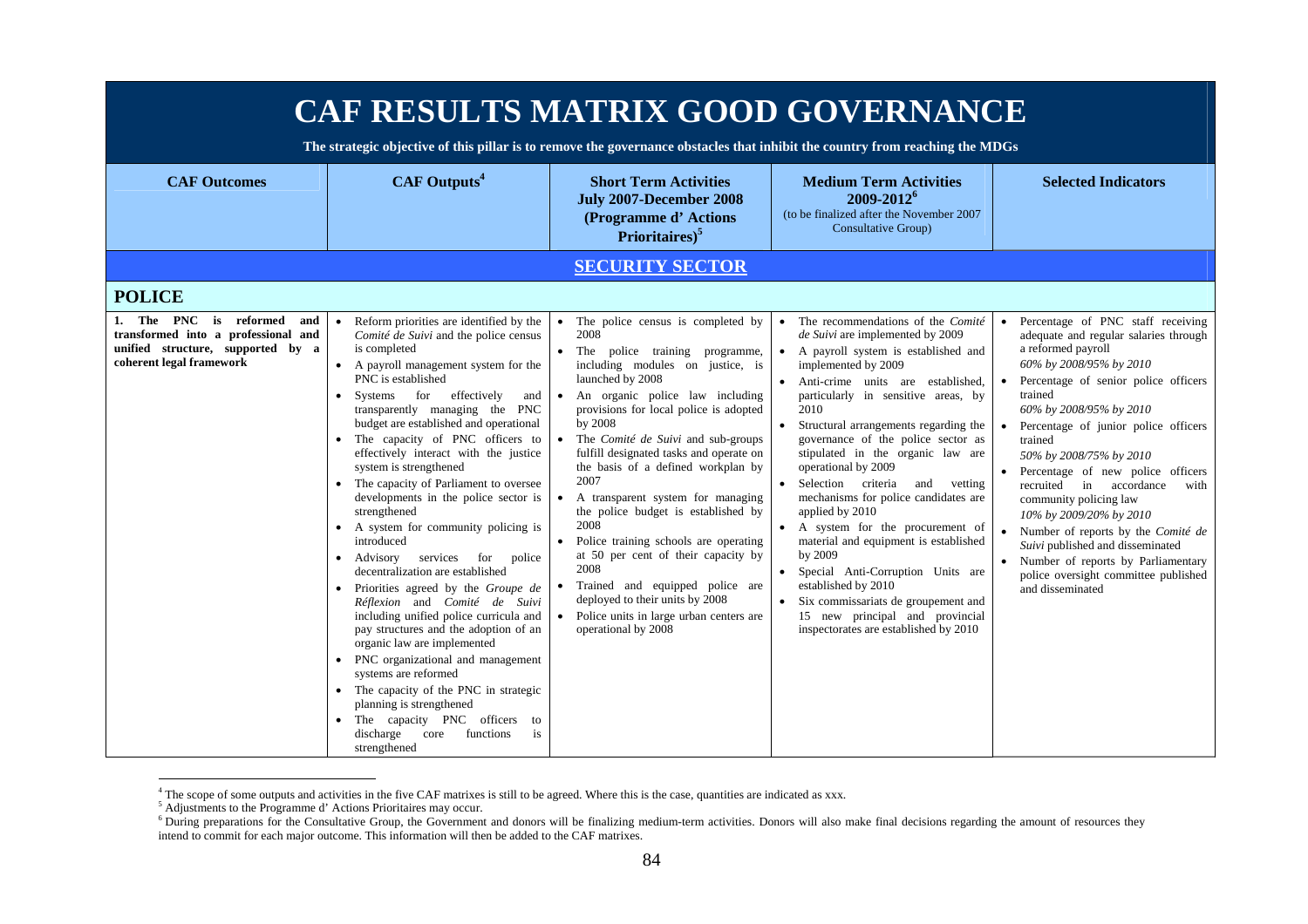| <b>MILITARY</b>                                                                                                                      |                                                                                                                                                                                                                                                                                                                                                                                                                                                                                                                                                                                                                                                                                                                                                                                                                                                                                                                                                                                                                                                                                                                                                                                                                                                                                                                                                                                                                                                                                                                                              |                                                                                                                                                                                                                                                                                                                                                                                                                                                                                                                                                                                                                                                                                                                                                                                                                                                                                                                                                                                                                                                                |                                                                                                                                                                                                                                                                                                                                                                                                                                                                                                                                                                                                                                                                     |                                                                                                                                                                                                                                                                                                                                                                                                                                                                                                                                                                                                                                                                      |
|--------------------------------------------------------------------------------------------------------------------------------------|----------------------------------------------------------------------------------------------------------------------------------------------------------------------------------------------------------------------------------------------------------------------------------------------------------------------------------------------------------------------------------------------------------------------------------------------------------------------------------------------------------------------------------------------------------------------------------------------------------------------------------------------------------------------------------------------------------------------------------------------------------------------------------------------------------------------------------------------------------------------------------------------------------------------------------------------------------------------------------------------------------------------------------------------------------------------------------------------------------------------------------------------------------------------------------------------------------------------------------------------------------------------------------------------------------------------------------------------------------------------------------------------------------------------------------------------------------------------------------------------------------------------------------------------|----------------------------------------------------------------------------------------------------------------------------------------------------------------------------------------------------------------------------------------------------------------------------------------------------------------------------------------------------------------------------------------------------------------------------------------------------------------------------------------------------------------------------------------------------------------------------------------------------------------------------------------------------------------------------------------------------------------------------------------------------------------------------------------------------------------------------------------------------------------------------------------------------------------------------------------------------------------------------------------------------------------------------------------------------------------|---------------------------------------------------------------------------------------------------------------------------------------------------------------------------------------------------------------------------------------------------------------------------------------------------------------------------------------------------------------------------------------------------------------------------------------------------------------------------------------------------------------------------------------------------------------------------------------------------------------------------------------------------------------------|----------------------------------------------------------------------------------------------------------------------------------------------------------------------------------------------------------------------------------------------------------------------------------------------------------------------------------------------------------------------------------------------------------------------------------------------------------------------------------------------------------------------------------------------------------------------------------------------------------------------------------------------------------------------|
| 2. The FARDC is reformed and<br>transformed into a professional and<br>unified structure, supported by a<br>coherent legal framework | • A white paper on defense reform is<br>developed and key recommendations are<br>implemented<br>• The census of the FARDC is completed<br>A review of defense expenditures is<br>undertaken and possibilities for increasing<br>salary payments are explored<br>A payroll management system for the<br>$\bullet$<br>FARDC is established<br>Systems for effectively and transparently<br>managing the FARDC budget are<br>established and operational<br>The DDR process is finalized and ex-<br>combatants are reintegrated into local<br>communities<br>• Mechanisms for ensuring that Integrated<br>Brigades receive regular supplies and<br>equipment are established<br>Community-based SALW programmes to<br>reduce the number of arms at the local<br>level are developed<br>• The capacity of the officer corps to lead<br>and ensure discipline among troops is<br>strengthened<br>• The capacity of Parliament to oversee<br>developments in the defense sector is<br>strengthened<br>• The capacity of military magistrates and<br>lawyers to discharge their functions in<br>accordance with Congolese<br>and<br>international law is strengthened<br>• The organization and management of the<br>Ministry of Defense including the Etat<br>Major and SMI is strengthened<br>Key laws regulating the FARDC<br>including laws on the supreme defense<br>council, military expenditures and<br>military organization and function are<br>adopted<br>courts are regulated in<br>Military<br>accordance with international standards | Survey and audits of the sector are<br>completed and recommendations in<br>priority areas are implemented by<br>2007<br>The <i>brassage</i> process is completed<br>by 2008<br>Mixaged elements are "brassaged"<br>by 2007<br>Professional training is launched by<br>2007<br>The payment system is restructured<br>$\bullet$<br>by 2008<br>The payroll system is developed<br>and operational by 2008<br>A transparent system for managing<br>the budget allocated to the FARDC<br>is established by 2008<br>• A Comité de Suivi for the reform of<br>the FARDC is established by 2007<br>Reintegration of ex-combatants is<br>$\bullet$<br>completed by the end of 2008<br>Integrated Brigades are equipped by<br>2008<br>All military units are placed under a<br>single command by 2007<br>The cantonment of the FARDC is<br>started by 2007<br>Unusable SALW are destroyed in<br>2007 and 2008<br>A law on the use of SALW is<br>adopted by 2008<br>Military magistrates and lawyers are<br>trained in Congolese<br>and<br>international by 2007 and 2008 | The capacities of the Parliamentary<br>Commission on Defense and Security<br>are reinforced by 2009<br>The reorganization of the Ministry of<br>Defense is launched by 2009<br>Military courts are restructured in<br>accordance with international norms<br>by 2009<br>The recommendations of the white<br>paper on defense reform are adopted<br>by 2009<br>Selection<br>criteria and<br>vetting<br>mechanisms for military candidates<br>are applied by 2010<br>A system for the procurement of<br>material and equipment is established<br>by 2010<br>Additional magistrates are assigned to<br>military tribunals and placed under<br>military command by 2009 | Percentage of military regions with<br>$\bullet$<br>functioning military auditor offices<br>50% by 2008/80% by 2010<br>$\bullet$<br>Percentage of senior army officers<br>trained<br>20% by 2007/50% by 2008/80% by<br>2010<br>Percentage of junior officers trained<br>$\bullet$<br>10% by 2007/30% by 2008/70% by<br>2010<br>Percentage of Integrated Brigades<br>$\bullet$<br>trained in human rights<br>50% by 2007/85% by 2008<br>• Percentage of ex-combatants fully<br>reintegrated<br>20% by 2007/60% by 2008/95% by<br>2010<br>Number of<br>reports<br>by<br>the<br>Parliamentary<br>military<br>oversight<br>committee<br>published<br>and<br>disseminated |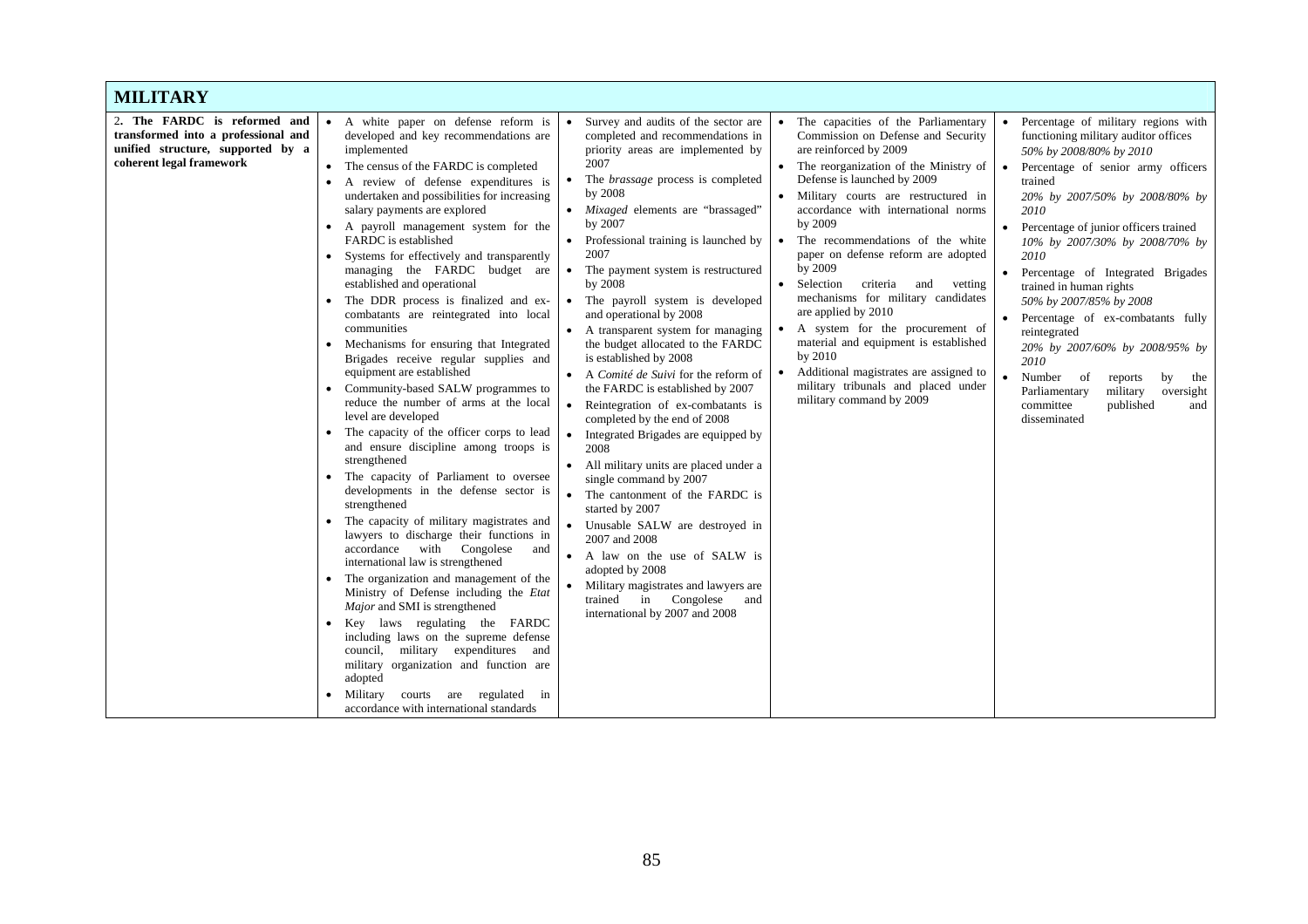| 3. The intelligence services are<br>reformed and transformed into<br>professional structures, supported by<br>a coherent legal framework | The roles of intelligence agencies,<br>including their powers of arrest,<br>questioning and detention, are re-defined<br>• A strategy for the financing of the<br>intelligence services is developed<br>Legislation governing the functioning of<br>the intelligence services is adopted<br>The organization and management of the<br>intelligence services is restructured<br>allowing them to operate in conformity<br>with international standards<br>The oversight powers of Parliament vis a<br>vis the intelligence services are defined<br>The capacity of Parliament to oversee the<br>intelligence services is strengthened                                                                                                                                                                                                                                                                                                                                                                                                                                                                                                                                        |                                                                                                                                                                                                                                                                                                                                                                                                                                                                                                                                                                                                                                                                                                                                                                                                                                                                                                                                                                                                                                |                                                                                                                                                                                                                                                                                                                                                                                                                                                                                                                                                                                                                                                                                                                                                                                                                                                                                                                                                                                                                                                                                                                                                                                                                |                                                                                                                                                                                                                                                                                                                                                                                                                                                                                                                                                                                                                                                                           |
|------------------------------------------------------------------------------------------------------------------------------------------|-----------------------------------------------------------------------------------------------------------------------------------------------------------------------------------------------------------------------------------------------------------------------------------------------------------------------------------------------------------------------------------------------------------------------------------------------------------------------------------------------------------------------------------------------------------------------------------------------------------------------------------------------------------------------------------------------------------------------------------------------------------------------------------------------------------------------------------------------------------------------------------------------------------------------------------------------------------------------------------------------------------------------------------------------------------------------------------------------------------------------------------------------------------------------------|--------------------------------------------------------------------------------------------------------------------------------------------------------------------------------------------------------------------------------------------------------------------------------------------------------------------------------------------------------------------------------------------------------------------------------------------------------------------------------------------------------------------------------------------------------------------------------------------------------------------------------------------------------------------------------------------------------------------------------------------------------------------------------------------------------------------------------------------------------------------------------------------------------------------------------------------------------------------------------------------------------------------------------|----------------------------------------------------------------------------------------------------------------------------------------------------------------------------------------------------------------------------------------------------------------------------------------------------------------------------------------------------------------------------------------------------------------------------------------------------------------------------------------------------------------------------------------------------------------------------------------------------------------------------------------------------------------------------------------------------------------------------------------------------------------------------------------------------------------------------------------------------------------------------------------------------------------------------------------------------------------------------------------------------------------------------------------------------------------------------------------------------------------------------------------------------------------------------------------------------------------|---------------------------------------------------------------------------------------------------------------------------------------------------------------------------------------------------------------------------------------------------------------------------------------------------------------------------------------------------------------------------------------------------------------------------------------------------------------------------------------------------------------------------------------------------------------------------------------------------------------------------------------------------------------------------|
| <b>JUSTICE</b>                                                                                                                           |                                                                                                                                                                                                                                                                                                                                                                                                                                                                                                                                                                                                                                                                                                                                                                                                                                                                                                                                                                                                                                                                                                                                                                             |                                                                                                                                                                                                                                                                                                                                                                                                                                                                                                                                                                                                                                                                                                                                                                                                                                                                                                                                                                                                                                |                                                                                                                                                                                                                                                                                                                                                                                                                                                                                                                                                                                                                                                                                                                                                                                                                                                                                                                                                                                                                                                                                                                                                                                                                |                                                                                                                                                                                                                                                                                                                                                                                                                                                                                                                                                                                                                                                                           |
| 4. The justice system is reformed and<br>reorganised in line with the new<br><b>Constitution</b>                                         | Efforts to fight impunity and apply<br>international human rights standards<br>become key priorities<br>• The judiciary institutions foreseen in the<br>2005 Constitution are established<br>· A National Commission on Human<br>Rights is established<br>Systems for effectively and transparently<br>managing the justice sector budget are<br>established and operational<br>A payroll management system for the<br>justice sector is established<br>The capacity of judicial authorities to<br>discharge their core functions is<br>strengthened<br>Prison conditions are improved<br>Access to legal services and advice is<br>increased<br>The organization and management of<br>judicial institutions is restructured and<br>strengthened<br>• The capacity of judicial officials to<br>investigate and prosecute trafficking in<br>natural resources is strengthened<br>A template for case management<br>procedure is established<br>• A legal information system for collecting<br>and distributing law-related materials is<br>established<br>The CPRDC is strengthened and reporting<br>lines to the Parliamentary committee on<br>justice reform are clarified | The<br>Counseil<br>Superior<br>$\bullet$<br>de<br><i>Magistrature</i> , including disciplinary<br>procedures and a code of ethics, is<br>established by 2007<br>Procedures for the recruitment of<br>magistrates are clarified and<br>adopted by 2007<br>• The training programme for justice<br>personnel,<br>including<br>sector<br>magistrates of first instance, is<br>developed and implemented by<br>2008<br>A census of prisons and detention<br>centers is launched and procedures<br>for managing<br>prisons<br>are<br>established by 2007<br>• A census of personnel in the justice<br>sector is completed by 2007<br>• A National Human<br>Rights<br>Commission is established by2008<br>• An institutional evaluation of the<br>CPRDC is undertaken by 2007<br>High courts, including the Cour<br>Constitutionelle, are operational<br>from 2008<br>The organic law on the justice<br>$\bullet$<br>sector and relevant texts are adopted<br>by 2008<br>Mobile courts are deployed in<br>under-served areas by 2007 | The reorganization of legal institutions<br>$\bullet$<br>in accordance with the Constitution<br>(Cour Constitutionelle, la Cour de<br>Cassation and the Conseil d'Etat), is<br>completed by 2010<br>The capacities of CPRDC are<br>reinforced by 2009<br>A template for case management<br>procedures is established by 2009<br>• A legal information system to collect<br>and distribute law related data is<br>established by 2009<br>The budget allocated to the justice<br>sector is managed in a transparent<br>manner by 2009<br>Selection criteria and vetting<br>mechanisms for magistrate candidates<br>are applied by 2010<br>Free legal assistance for the poor is<br>$\bullet$<br>available by 2009<br>The rehabilitation of prisons is<br>underway by 2009<br>Infrastructure belonging to the judicial<br>sector is rehabilitated by 2010<br>The capacities of the Conseil<br>Supérieur de la Magistrature are<br>reinforced by 2010<br>The capacity of judicial officers to<br>investigate trafficking of natural<br>resources and border incidents is<br>strengthened by 2010<br>A training programme for <i>agents</i> de<br>contrôle des frontières and magistrates<br>is implemented by 2009 | Percentage of judicial institutions<br>$\bullet$<br>foreseen<br>in<br>the<br>Constitution<br>functional<br>50% by 2008/100% by 2010<br>• Percentage of documented cases of<br>serious violations of human rights<br>closed by sentence<br>15% by 2008/20% by 2010<br>Percentage of Tribunaux de Paix<br>rehabilitated or established<br>40% by 2009/60% by 2010<br>$\bullet$ Percentage of<br>first<br>instance<br>magistrates trained<br>50% by 2008/80% by 2010<br>Percentage of prisons at territorial and<br>provincial levels rehabilitated<br>20% by 2008/50% by 2010<br>Percentage of people receiving legal<br>$\bullet$<br>assistance<br>20% by 2008/40% by 2010 |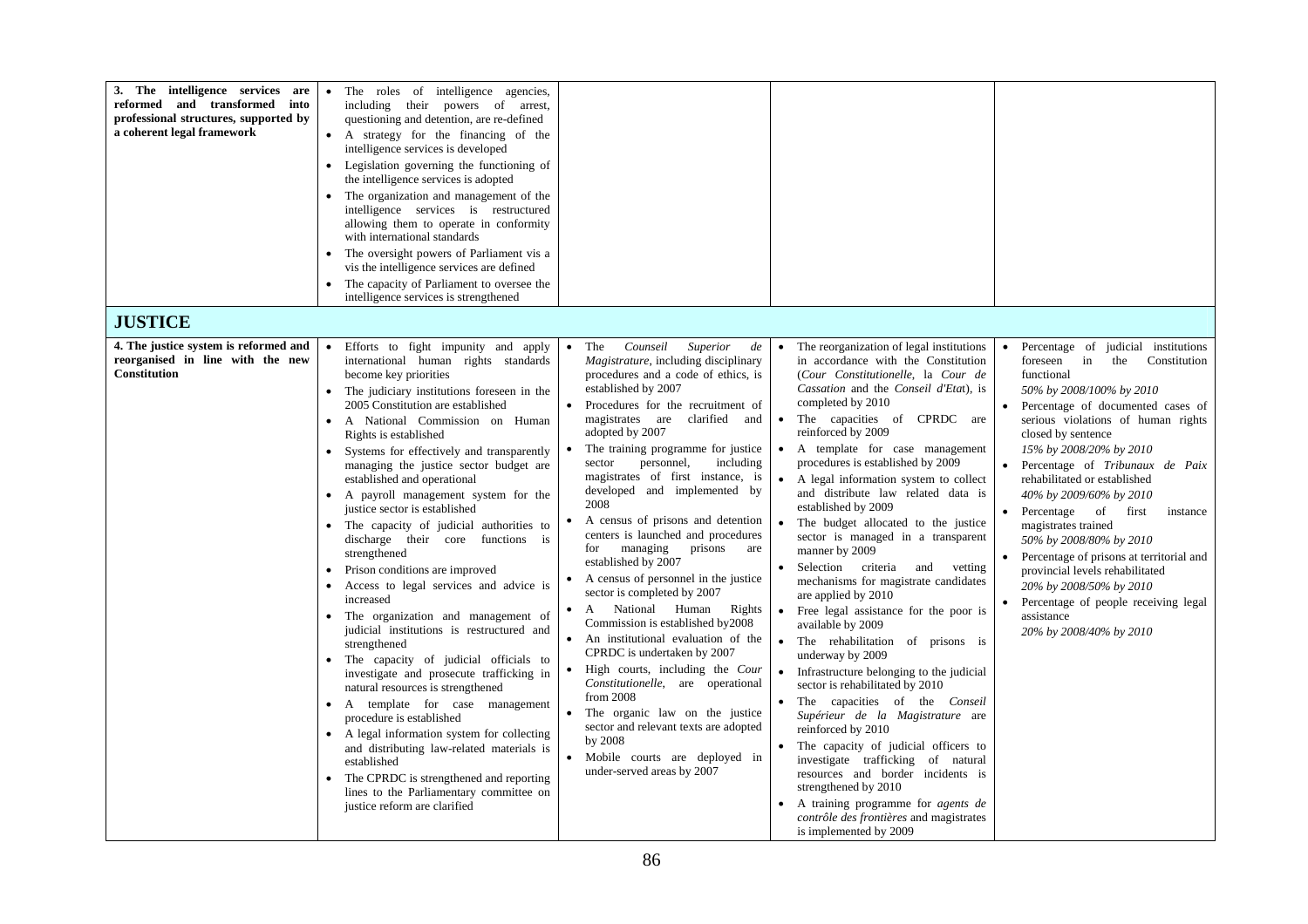|                                                                                                                                                                       |                                                                                                                                                                                                                                                                                                                                                                                                                                                                                                                                                                                                                                                                                                                                                                                                                                                                                                                                                                                                                                      | <b>TRANSPARENCY</b>                                                                                                                                                                                                                                                                                                                                                                                                                                                                                                     |                                                                                                                                                                                                                                                |                                                                                                                                                                                                                                                                                                                                                                                                                                                                                                                                  |
|-----------------------------------------------------------------------------------------------------------------------------------------------------------------------|--------------------------------------------------------------------------------------------------------------------------------------------------------------------------------------------------------------------------------------------------------------------------------------------------------------------------------------------------------------------------------------------------------------------------------------------------------------------------------------------------------------------------------------------------------------------------------------------------------------------------------------------------------------------------------------------------------------------------------------------------------------------------------------------------------------------------------------------------------------------------------------------------------------------------------------------------------------------------------------------------------------------------------------|-------------------------------------------------------------------------------------------------------------------------------------------------------------------------------------------------------------------------------------------------------------------------------------------------------------------------------------------------------------------------------------------------------------------------------------------------------------------------------------------------------------------------|------------------------------------------------------------------------------------------------------------------------------------------------------------------------------------------------------------------------------------------------|----------------------------------------------------------------------------------------------------------------------------------------------------------------------------------------------------------------------------------------------------------------------------------------------------------------------------------------------------------------------------------------------------------------------------------------------------------------------------------------------------------------------------------|
| 1. Access to information on all non-<br>classified government<br>documents,<br>electronically<br>both<br>and<br>at<br>government information offices, is<br>increased | Extensive information regarding public<br>$\bullet$<br>revenues and expenditures are published<br>bi-annually and the quality of such<br>reporting is gradually improved<br>Reports assessing budget execution,<br>including revenue and expenditure data,<br>are submitted to Parliament on a quarterly<br>basis<br>All future mining and forestry contracts to<br>which the Government or public<br>enterprises are a party are published<br>A series of audits, including on the<br>Central Bank, budget execution by the<br>Cour des Comptes, use of HIPC savings,<br>expenditures in key social sectors,<br>financial management in large public<br>enterprises, and mining and petroleum<br>revenues are prepared and published<br>The list of all contracts and key<br>procurement data financed under the<br>national budget and by donors are<br>regularly published on the internet<br>The bi-annual analysis of Government-<br>published information by the Cour des<br>Comptes is prepared and published                 | Various publications are published<br>and disseminated<br>by<br>2008<br>including:<br>o the audit of the Central Bank;<br>o biannual reports of the budget<br>by the Cour des Comptes;<br>o quarterly reports to Parliament<br>on budget execution                                                                                                                                                                                                                                                                      |                                                                                                                                                                                                                                                | Percentage of public enterprises<br>publishing their revenues<br>25% by 2008/75% by 2010<br>Percentage of mining and forestry<br>contracts published<br>50% by 2008/75% by 2010<br>Percentage of members of the<br>Parliamentary finance committee<br>trained on transparency<br>20% by 2008<br>Number of reports published by the<br>Cour des Comptes and the Inspection<br>Générale des Finances<br>Annual reports by 2008/semi-annual<br>reports by 2010<br>Number of reports published by<br>Parliamentary finance committee |
| 2. Key oversight institutions and<br>mechanisms<br>strengthened<br>are<br>contributing<br>improved<br>to<br>accountability and transparency                           | A three-year action plan to strengthen the<br>$\bullet$<br>capacity of key control institutions, with<br>an initial focus on the Cour des Comptes<br>and the Inspection Générale des<br><i>Finances</i> , and to strengthen the capacity<br>of Parliament to oversee the executive is<br>developed and adopted<br>A three year-action plan to strengthen the<br>capacity of external watchdogs including<br>Parliament, the private sector and civil<br>society is developed and adopted<br>An anti-money laundering commission is<br>established<br>A system for overseeing corruption<br>investigations<br>and<br>ensuring<br>the<br>publication of their conclusions and<br>recommendations is developed<br>Medium-term plans to<br>enhance<br>transparency including strengthening<br>formal and non-governmental oversight<br>institutions and monitoring of corruption<br>cases are developed and implemented<br>The capacity of journalists, NGOs and<br>local assemblies to discharge oversight<br>functions is strengthened | A plan to strengthen the capacity of<br>external oversight entities including<br>Parliament, the private sector and<br>civil society is developed by 2008<br>A system for monitoring corruption<br>cases and publishing their findings<br>and recommendations is operational<br>by 2008<br>An<br>anti-money<br>$\bullet$<br>laundering<br>commission is established by 2008<br>The capacity of provincial services<br>involved in the elaboration,<br>execution and monitoring of the<br>budget is strengthened by 2008 | Journalists, NGOs, national and local<br>$\bullet$<br>assemblies are trained on oversight<br>functions by 2009<br>The capacity of government and non-<br>government institutions to monitor and<br>fight corruption is strengthened by<br>2009 | Percentage of members of Parliament<br>$\bullet$<br>trained on oversight functions<br>Number of journalists trained on<br>investigations<br>Number of civil society organizations<br>and members of local assemblies<br>trained on oversight functions                                                                                                                                                                                                                                                                           |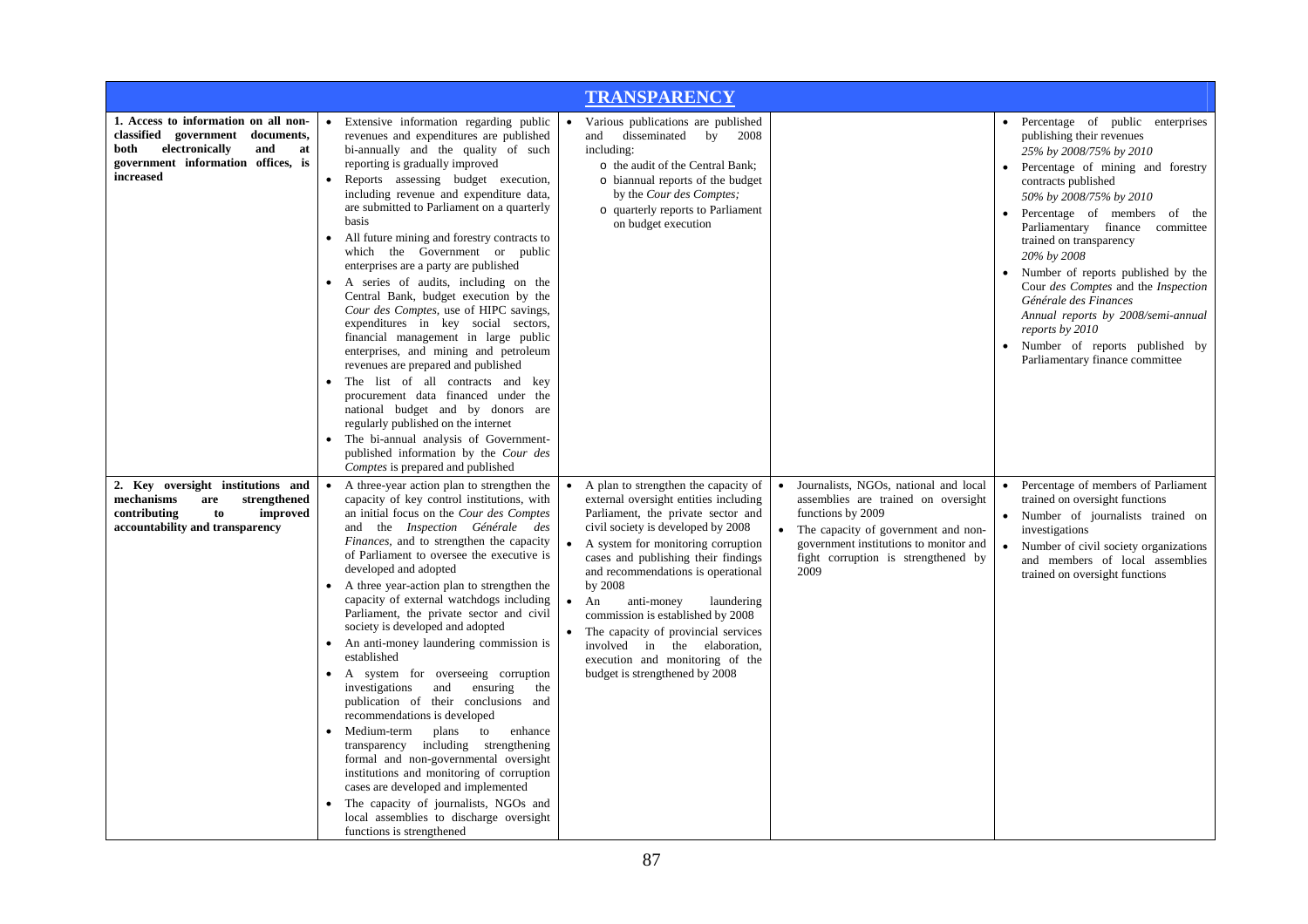|                                                                                                                                   | The capacity of government and non-<br>governmental institutions to monitor anti-<br>corruption efforts is strengthened                                                                                                                                                                                                                                                                                                                                                                                                                                                                                                                                                                                                                                                                                                                                                                                                                                                                                                                                                                                                                                                                                                                                                                                                                                                                                                                                                                                                                                                                                                                     |                                                                                                                                                                                                                                                                                                                                                                                                                                                                                                                                                                                                                                                                                                                                                                                                                                                                                                                                                                                                                                                                                                |                                                                                                                                                                                                                                                                                                                                                                                                          |                                                                                                                                                                                                                                                                                                                                                                                                                                                                                                                                                                                                                                                                                                                                                                                                                                                                                                                                              |  |  |  |  |
|-----------------------------------------------------------------------------------------------------------------------------------|---------------------------------------------------------------------------------------------------------------------------------------------------------------------------------------------------------------------------------------------------------------------------------------------------------------------------------------------------------------------------------------------------------------------------------------------------------------------------------------------------------------------------------------------------------------------------------------------------------------------------------------------------------------------------------------------------------------------------------------------------------------------------------------------------------------------------------------------------------------------------------------------------------------------------------------------------------------------------------------------------------------------------------------------------------------------------------------------------------------------------------------------------------------------------------------------------------------------------------------------------------------------------------------------------------------------------------------------------------------------------------------------------------------------------------------------------------------------------------------------------------------------------------------------------------------------------------------------------------------------------------------------|------------------------------------------------------------------------------------------------------------------------------------------------------------------------------------------------------------------------------------------------------------------------------------------------------------------------------------------------------------------------------------------------------------------------------------------------------------------------------------------------------------------------------------------------------------------------------------------------------------------------------------------------------------------------------------------------------------------------------------------------------------------------------------------------------------------------------------------------------------------------------------------------------------------------------------------------------------------------------------------------------------------------------------------------------------------------------------------------|----------------------------------------------------------------------------------------------------------------------------------------------------------------------------------------------------------------------------------------------------------------------------------------------------------------------------------------------------------------------------------------------------------|----------------------------------------------------------------------------------------------------------------------------------------------------------------------------------------------------------------------------------------------------------------------------------------------------------------------------------------------------------------------------------------------------------------------------------------------------------------------------------------------------------------------------------------------------------------------------------------------------------------------------------------------------------------------------------------------------------------------------------------------------------------------------------------------------------------------------------------------------------------------------------------------------------------------------------------------|--|--|--|--|
| <b>PUBLIC FINANCE MANAGEMENT</b>                                                                                                  |                                                                                                                                                                                                                                                                                                                                                                                                                                                                                                                                                                                                                                                                                                                                                                                                                                                                                                                                                                                                                                                                                                                                                                                                                                                                                                                                                                                                                                                                                                                                                                                                                                             |                                                                                                                                                                                                                                                                                                                                                                                                                                                                                                                                                                                                                                                                                                                                                                                                                                                                                                                                                                                                                                                                                                |                                                                                                                                                                                                                                                                                                                                                                                                          |                                                                                                                                                                                                                                                                                                                                                                                                                                                                                                                                                                                                                                                                                                                                                                                                                                                                                                                                              |  |  |  |  |
| Government<br>1.<br>revenues<br>are<br>increased and the budgetary process<br>is reformed in line with international<br>standards | Revenue measures agreed under the<br>programme supported by the Bretton<br>Woods Institutions to broaden the tax<br>base, strengthen the capacity of customs<br>officials at key locations including<br>Matadi, Kasumbalesa, Goma, and Bukavu<br>reinforce<br>and<br>internal<br>taxation<br>administration including for small and<br>medium-size enterprises are implemented<br>A public expenditure review, particularly<br>in key sector including education and<br>health is conducted<br>Fiscal revenues from the mining sector<br>are increased<br>Quantified targets for increased pro-poor<br>and essential expenditures in the 2007 and<br>subsequent budgets are set and met<br>A three-year action plan to improve<br>budget preparation, execution, and<br>monitoring based on the recent World<br>Bank-supported fiduciary assessment<br>(Country)<br>Financial Accountability<br>Assessment, CFAA), including complete<br>unification of the budget, is developed,<br>adopted and implemented<br>The payroll system is consolidated<br>leading to regular payments of salaries in<br>a transparent and effective manner in<br>Kinshasa and the provinces<br>The<br>new<br>procurement<br>code,<br>accompanying decrees and a two year<br>action plan for capacity building to ensure<br>its effective implementation are adopted<br>and implemented<br>The reform agenda supported by the<br>Bretton Woods Institutions including<br>improved budget management,<br>new<br>expenditure tracking systems,<br>and<br>capacity building, in particular on<br>procurement reform is agreed and<br>supported over the medium term | A three year action plan to improve<br>budget preparation, execution and<br>monitoring is adopted by 2008<br>A global payroll is functioning by<br>2008<br>$\bullet$<br>The budget cycle is respected by<br>2008<br>A customs code is adopted by 2008<br>A review of public expenditure in<br>key sectors, in addition to the<br>review of the health and education<br>sectors, is undertaken by 2007<br>Mechanisms for improving working<br>relationships between sectoral<br>ministries and the Ministries of<br>Budget, Finance and Planning are<br>proposed in a three-year action plan<br>to reform public finance by 2008<br>The following are included by 2008<br>in a three-year action plan to reform<br>public finance:<br>o capacity<br>building<br>requirements of key oversight<br>institutions:<br>o capacity<br>building<br>requirements<br>for<br>Parliamentary oversight<br>The public expenditure chain is<br>improved and functioning by 2008<br>Expenditure tracking and reporting<br>systems are revised by 2008<br>A law on procurement procedures is<br>adopted by 2008 | Public expenditure tracking surveys of<br>$\bullet$<br>sectors are conducted by 2009<br>Quarterly reports on budget execution<br>$\bullet$<br>are submitted to Parliament by 2009<br>Harmonized<br>Public<br>Financial<br>Management (PFM) systems are<br>adopted by the Government in<br>accordance with the three-year reform<br>plan by 2009<br>Four budgeted provincial PRSPs are<br>adopted by 2009 | Percentage increase in fiscal revenues<br>50% by 2008/100% by 2010<br>• Percentage increase in fiscal revenues<br>from mining sector<br>70% by 2008/140% by 2010<br>$\bullet$<br>Percentage increase<br>of<br>public<br>expenditures<br>used<br>for<br>public<br>investment<br>50% increase by 2010<br>Percentage increase<br><b>HIPC</b><br>$\sin$<br>expenditures<br>Regular<br>increase<br>HIPC<br>of<br>expenditures from 2007<br>Number<br>of<br>sectors<br>with<br>comprehensive national strategies and<br>priority expenditure plans<br>2 sectors (health and education) by<br>2008/6 sectors by 2010<br>Percentage of high-end contracts<br>awarded on the basis of new<br>procurement procedures<br>50% by 2008/90% by 2010<br>Percentage of sectors with annual<br>$\bullet$<br>procurement plans<br>2 sectors (health and education) by<br>2009/6 sectors by 2010<br>Number of provinces aligned with the<br>standard PFM system |  |  |  |  |
|                                                                                                                                   |                                                                                                                                                                                                                                                                                                                                                                                                                                                                                                                                                                                                                                                                                                                                                                                                                                                                                                                                                                                                                                                                                                                                                                                                                                                                                                                                                                                                                                                                                                                                                                                                                                             | <b>NATURAL RESOURCES MANAGEMENT</b>                                                                                                                                                                                                                                                                                                                                                                                                                                                                                                                                                                                                                                                                                                                                                                                                                                                                                                                                                                                                                                                            |                                                                                                                                                                                                                                                                                                                                                                                                          |                                                                                                                                                                                                                                                                                                                                                                                                                                                                                                                                                                                                                                                                                                                                                                                                                                                                                                                                              |  |  |  |  |
| 1. Natural resources are managed in<br>a sustainable manner on the basis of<br>legal codes                                        | An EITI action plan as required under the<br>initiative is developed, adopted and<br>implemented over the medium term<br>• The moratorium on new forestry                                                                                                                                                                                                                                                                                                                                                                                                                                                                                                                                                                                                                                                                                                                                                                                                                                                                                                                                                                                                                                                                                                                                                                                                                                                                                                                                                                                                                                                                                   | An EITI action plan and functioning<br>$\bullet$<br>secretariat is established by 2007<br>• A list of unfavorable mining<br>agreements is compiled by 2007                                                                                                                                                                                                                                                                                                                                                                                                                                                                                                                                                                                                                                                                                                                                                                                                                                                                                                                                     | Specialized firms to manage the<br>mining cadastre and ensure mine<br>inspections are deployed by 2009<br>Key implementation decrees of the<br>$\bullet$                                                                                                                                                                                                                                                 | Percentage of new contracts and<br>concessions on forest exploitation<br>based on international standards<br>50% by 2008/90% by 2010                                                                                                                                                                                                                                                                                                                                                                                                                                                                                                                                                                                                                                                                                                                                                                                                         |  |  |  |  |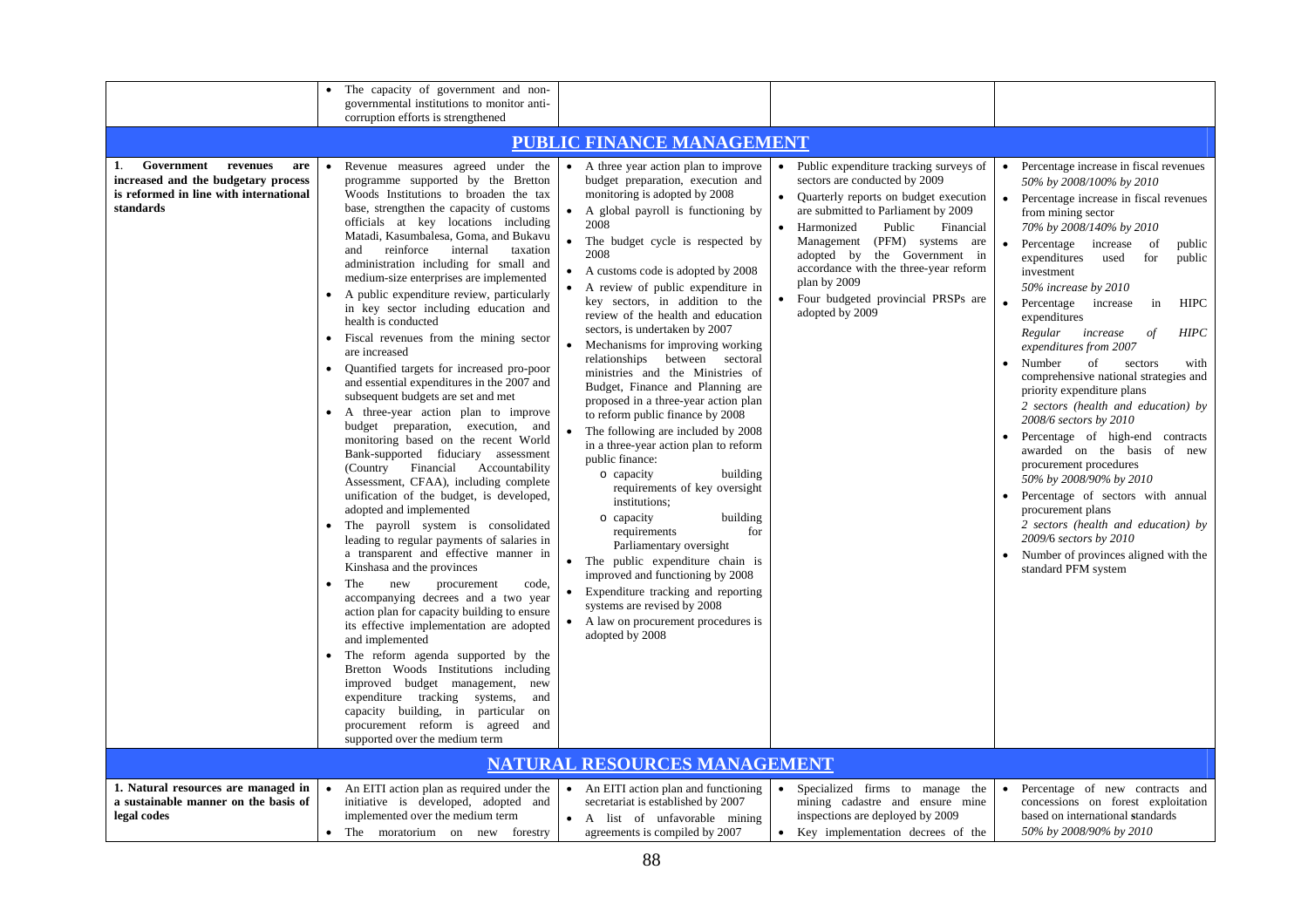|  | concessions is maintained until agreed                                           |           | mechanisms<br>Certification<br>for                                  | Mining Code are operational by 2009  |           | Percentage of mining agreements     |
|--|----------------------------------------------------------------------------------|-----------|---------------------------------------------------------------------|--------------------------------------|-----------|-------------------------------------|
|  | conditions for lifting it are met including                                      |           | natural resources are established by                                | Key implementation decrees of the    |           | revised to reflect market reality   |
|  | completion of the legal review of forestry                                       |           | 2007                                                                | Forest Code and the law on nature    |           | 50% by 2008/80% by 2010             |
|  | concessions and adoption of a                                                    |           | • Adequate<br>transparent<br>and                                    | conservation are operational by 2009 | $\bullet$ | Percentage of new contracts and     |
|  | participatory, three-year zoning plan for                                        |           | procedures for the award of new                                     |                                      |           | concessions on natural resource     |
|  | new concessions                                                                  |           | mining contracts for exploration or                                 |                                      |           | exploitation<br>with<br>environment |
|  | The legal review of forestry concessions                                         |           | production is adopted by 2008                                       |                                      |           | protection clauses                  |
|  | is completed and published and the                                               |           | A three year zonal plan for new                                     |                                      |           | 50% by 2008/90% by 2010             |
|  | review's recommendations, including                                              |           | concessions is adopted and                                          |                                      | $\bullet$ | Number of invalid concessions       |
|  | cancellation of invalid concessions, are                                         |           | operational by 2007                                                 |                                      |           | cancelled                           |
|  | implemented                                                                      |           | The ongoing review of forestry                                      |                                      |           | Number of new mining contracts and  |
|  | A third-party observer to assist the                                             |           | concessions is completed and                                        |                                      |           | concessions based on new procedures |
|  | forestry administration with controls on                                         |           | published by 2008                                                   |                                      |           |                                     |
|  | the ground is recruited and deployed                                             |           | New concessions in forestry and                                     |                                      |           |                                     |
|  | The 2004 fiscal reforms are implemented<br>and 40 percent of forest revenues are |           | mining sectors are issued in                                        |                                      |           |                                     |
|  | transferred to local entities                                                    |           | accordance with Forest and Mining                                   |                                      |           |                                     |
|  |                                                                                  |           | Codes by 2008                                                       |                                      |           |                                     |
|  | Key implementation decrees for the<br>Forest Code and the new law on nature      |           | • A third party observer to assist the                              |                                      |           |                                     |
|  | conservation are adopted                                                         |           | forestry administration is deployed                                 |                                      |           |                                     |
|  | Participatory forest zoning with a focus                                         |           | by 2008                                                             |                                      |           |                                     |
|  | on protection traditional user rights and                                        | $\bullet$ | Key implementation decrees for the                                  |                                      |           |                                     |
|  | the environment is launched                                                      |           | Forest<br>Code<br>nature<br>and<br>conservation law are drafted via |                                      |           |                                     |
|  | Key parks and World Heritage Sites,                                              |           | participatory process and adopted                                   |                                      |           |                                     |
|  | particularly those with endangered or                                            |           | by 2008                                                             |                                      |           |                                     |
|  | endemic species, are rehabilitated                                               | $\bullet$ | The capacity of services responsible                                |                                      |           |                                     |
|  | Sustainable forest management plans in                                           |           | for overseeing the mining sector are                                |                                      |           |                                     |
|  | remaining<br>concessions<br>all<br>are                                           |           | strengthened by 2008                                                |                                      |           |                                     |
|  | implemented                                                                      |           |                                                                     |                                      |           |                                     |
|  | New contract and financing models for                                            |           |                                                                     |                                      |           |                                     |
|  | promoting carbon, biodiversity and other                                         |           |                                                                     |                                      |           |                                     |
|  | environmental services are piloted                                               |           |                                                                     |                                      |           |                                     |
|  | Key elements and analysis of existing                                            |           |                                                                     |                                      |           |                                     |
|  | partnership agreements in the mining                                             |           |                                                                     |                                      |           |                                     |
|  | sector are published and relevant                                                |           |                                                                     |                                      |           |                                     |
|  | agreements are revised in line with                                              |           |                                                                     |                                      |           |                                     |
|  | international standards                                                          |           |                                                                     |                                      |           |                                     |
|  | A business and reform plan for                                                   |           |                                                                     |                                      |           |                                     |
|  | <b>GECAMINES</b> is adopted                                                      |           |                                                                     |                                      |           |                                     |
|  | Adequate and transparent procedures for                                          |           |                                                                     |                                      |           |                                     |
|  | the award of new mining rights for<br>exploration and production are developed   |           |                                                                     |                                      |           |                                     |
|  | and adopted                                                                      |           |                                                                     |                                      |           |                                     |
|  | The capacity of personnel responsible for                                        |           |                                                                     |                                      |           |                                     |
|  | controlling the mining sector to discharge                                       |           |                                                                     |                                      |           |                                     |
|  | their functions is strengthened                                                  |           |                                                                     |                                      |           |                                     |
|  | Specialized firms to manage the mining                                           |           |                                                                     |                                      |           |                                     |
|  | cadastre and ensure mine inspections for a                                       |           |                                                                     |                                      |           |                                     |
|  | three-year period are recruited and                                              |           |                                                                     |                                      |           |                                     |
|  | deployed                                                                         |           |                                                                     |                                      |           |                                     |
|  | Decrees for implementing the Mining                                              |           |                                                                     |                                      |           |                                     |
|  | Code are adopted                                                                 |           |                                                                     |                                      |           |                                     |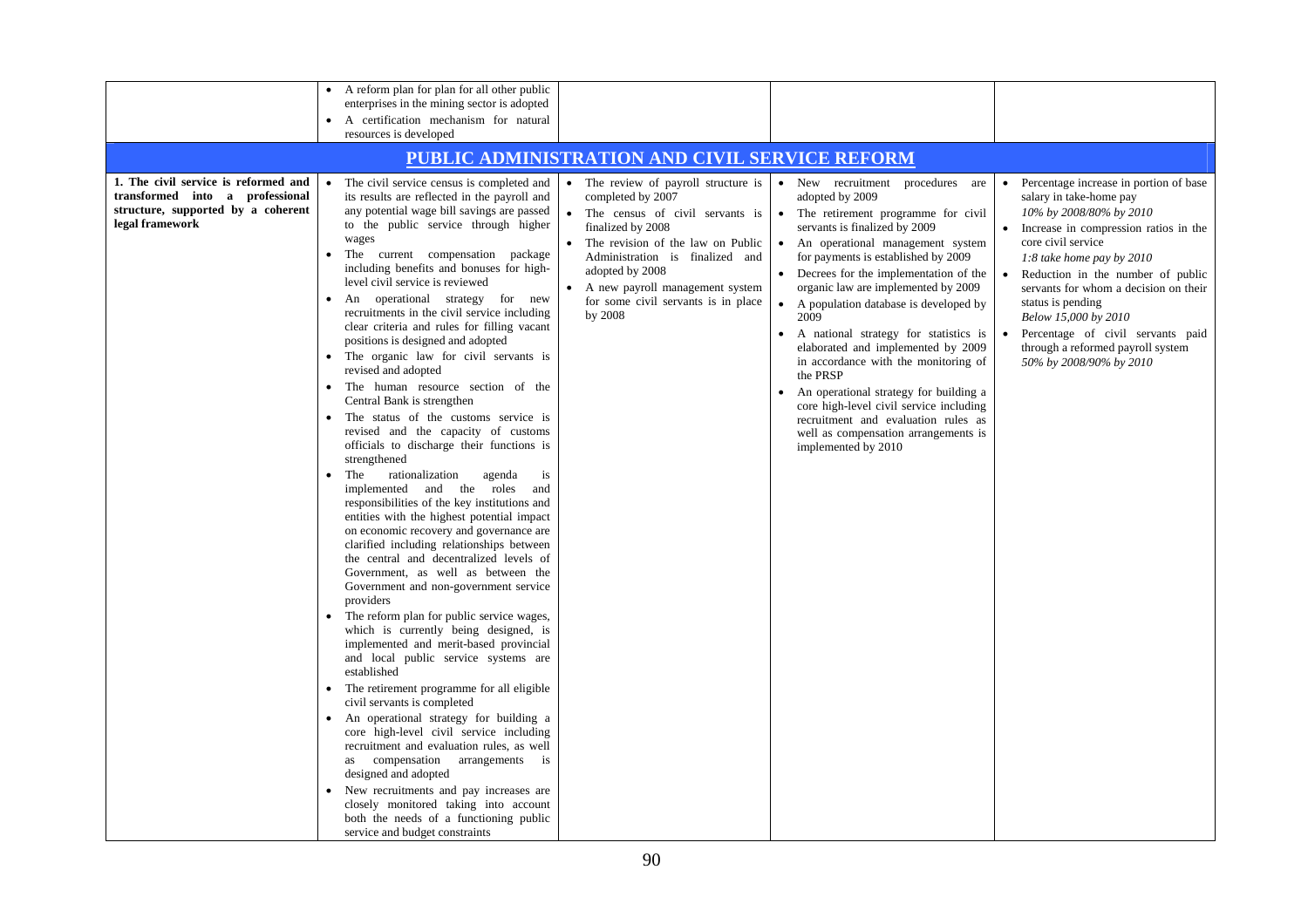| <b>LOCAL GOVERNANCE AND DECENTRALIZATION</b>                                                                                                                                        |                                                                                                                                                                                                                                                                                                                                                                                                                                                                                                                                                                                                                                                                                                                                                                                                                                                                                                                                                                                                                                                                                                                                                                                                                                                                                                                                                                                                                                                                                                                                                                                                                                                                                                                                                                                                                                                                                                                                                                                                                                                                                                                                                        |                                                                                                                                                                                                                                                                                                                                                                                                                                                                                                                     |  |  |  |  |  |
|-------------------------------------------------------------------------------------------------------------------------------------------------------------------------------------|--------------------------------------------------------------------------------------------------------------------------------------------------------------------------------------------------------------------------------------------------------------------------------------------------------------------------------------------------------------------------------------------------------------------------------------------------------------------------------------------------------------------------------------------------------------------------------------------------------------------------------------------------------------------------------------------------------------------------------------------------------------------------------------------------------------------------------------------------------------------------------------------------------------------------------------------------------------------------------------------------------------------------------------------------------------------------------------------------------------------------------------------------------------------------------------------------------------------------------------------------------------------------------------------------------------------------------------------------------------------------------------------------------------------------------------------------------------------------------------------------------------------------------------------------------------------------------------------------------------------------------------------------------------------------------------------------------------------------------------------------------------------------------------------------------------------------------------------------------------------------------------------------------------------------------------------------------------------------------------------------------------------------------------------------------------------------------------------------------------------------------------------------------|---------------------------------------------------------------------------------------------------------------------------------------------------------------------------------------------------------------------------------------------------------------------------------------------------------------------------------------------------------------------------------------------------------------------------------------------------------------------------------------------------------------------|--|--|--|--|--|
| 1. Fiduciary systems at provincial<br>and local levels are established and<br>capacities to deliver social services<br>are strengthened, supported by a<br>coherent legal framework | • A legal and regulatory code is<br>Key legal and regulatory texts foreseen in<br>the Constitution on: (i) composition,<br>adopted by 2007<br>responsibilities,<br>organization,<br>and<br>The law on the composition,<br>functioning of decentralized entities; (ii)<br>organization, responsibilities and<br>organization and functioning of provincial<br>functioning of decentralized entities<br>public services; (iii) nomenclature of local<br>is adopted by 2007<br>taxes, their distribution modalities<br>The law on the organization and<br>the various levels<br>between<br>of<br>functioning of provincial public<br>Government, and implementation of the<br>services is adopted by 2008<br>provision that 40 percent of national taxes<br>A three-year action plan to<br>are retained at provincial level; (iv)<br>strengthen public finances in the<br>organization and functioning of the inter-<br>provinces is developed<br>and<br>province redistribution mechanism<br>implemented by 2008<br>(Caisse Nationale de Péréquation) are<br>La Commission<br>Electorale<br>discussed with relevant stakeholders and a<br>Nationale Indépendante (CENI) is<br>programme for ensuring their effective<br>established and operational by 2007<br>implementation is completed over the<br>medium term<br>Legislation<br>on the composition,<br>organization, responsibilities and function<br>of decentralized entities is adopted<br>A three-year action plan to strengthen<br>capacity in provinces,<br>fiduciary<br>particularly the potentially richest<br>provinces with the cities of Matadi,<br>Goma, Bukavu, and Lubumbashi, is<br>developed and adopted<br>Adequate rules to limit large transfers or<br>retention of fiscal resource until fiduciary<br>systems in the provinces are at a minim<br>acceptable level are adopted and enforced<br>The capacity of citizens at the provincial<br>level to participate in local decision-<br>making is strengthened<br>Provincial governments mainstream<br>human rights legislation into their policies<br>and practice<br>• New administrations in the provinces are<br>established | Percentage of decentralized entities<br>established<br>50% by 2008/90% by 2010<br>Percentage of revenues retained by<br>provincial and local authorities 25%<br>by 2008/40% by 2010<br>Percentage of resources disbursed<br>through the revenue equalization<br>system<br>10% by 2010<br>Percentage of expenditures allocated<br>and effectively disbursed for the<br>improvement of social services at<br>provincial level<br>50% by 2010<br>Number of consultations between<br>local government and civil society |  |  |  |  |  |
|                                                                                                                                                                                     | <b>INVESTMENT CLIMATE AND PUBLIC ENTERPRISE REFORM</b>                                                                                                                                                                                                                                                                                                                                                                                                                                                                                                                                                                                                                                                                                                                                                                                                                                                                                                                                                                                                                                                                                                                                                                                                                                                                                                                                                                                                                                                                                                                                                                                                                                                                                                                                                                                                                                                                                                                                                                                                                                                                                                 |                                                                                                                                                                                                                                                                                                                                                                                                                                                                                                                     |  |  |  |  |  |
| 1. Pro-investment legislation and<br>frameworks are established<br>and<br>public enterprises are restructured<br>reformed in<br>line<br>and<br>with<br>international standards      | DRC joins the <i>OHADA</i> and all key<br>• The first report on the reform of the<br>An action plan for the repayment of<br>$\bullet$<br>implementation decrees are adopted<br>banking <i>sector</i> is published by 2007<br>debts held by public enterprises is<br>adopted by 2009<br>The annual reports of the FEC on<br>The presidential decree for joining<br>regulatory and administrative obstacles to<br><i>OHADA</i> is signed and the<br>Qualified boards, management teams<br>private sector activity and associated<br>implementation decrees are adopted<br>and audit committees are established<br>recommendations are published<br>by 2008<br>in all key public enterprises by 2009<br>The restructuring plans for approved<br>Key laws and related decrees on state<br>A strategy and an action plan for<br>banks are implemented<br>removing obstacles hindering<br>divestiture of public enterprises are<br>private sector development based<br>elaborated by 2009<br>An action plan for the reform of public                                                                                                                                                                                                                                                                                                                                                                                                                                                                                                                                                                                                                                                                                                                                                                                                                                                                                                                                                                                                                                                                                                                         | Percentage of enterprises with<br>$\bullet$<br>qualified boards and management<br>teams<br>20% by 2008/80% by 2010<br>Percentage increase in the investment<br>$\bullet$<br>rate of banks<br>Percentage increase in the savings<br>$\bullet$<br>mobilized through banks<br>• Percentage reduction in the losses in                                                                                                                                                                                                  |  |  |  |  |  |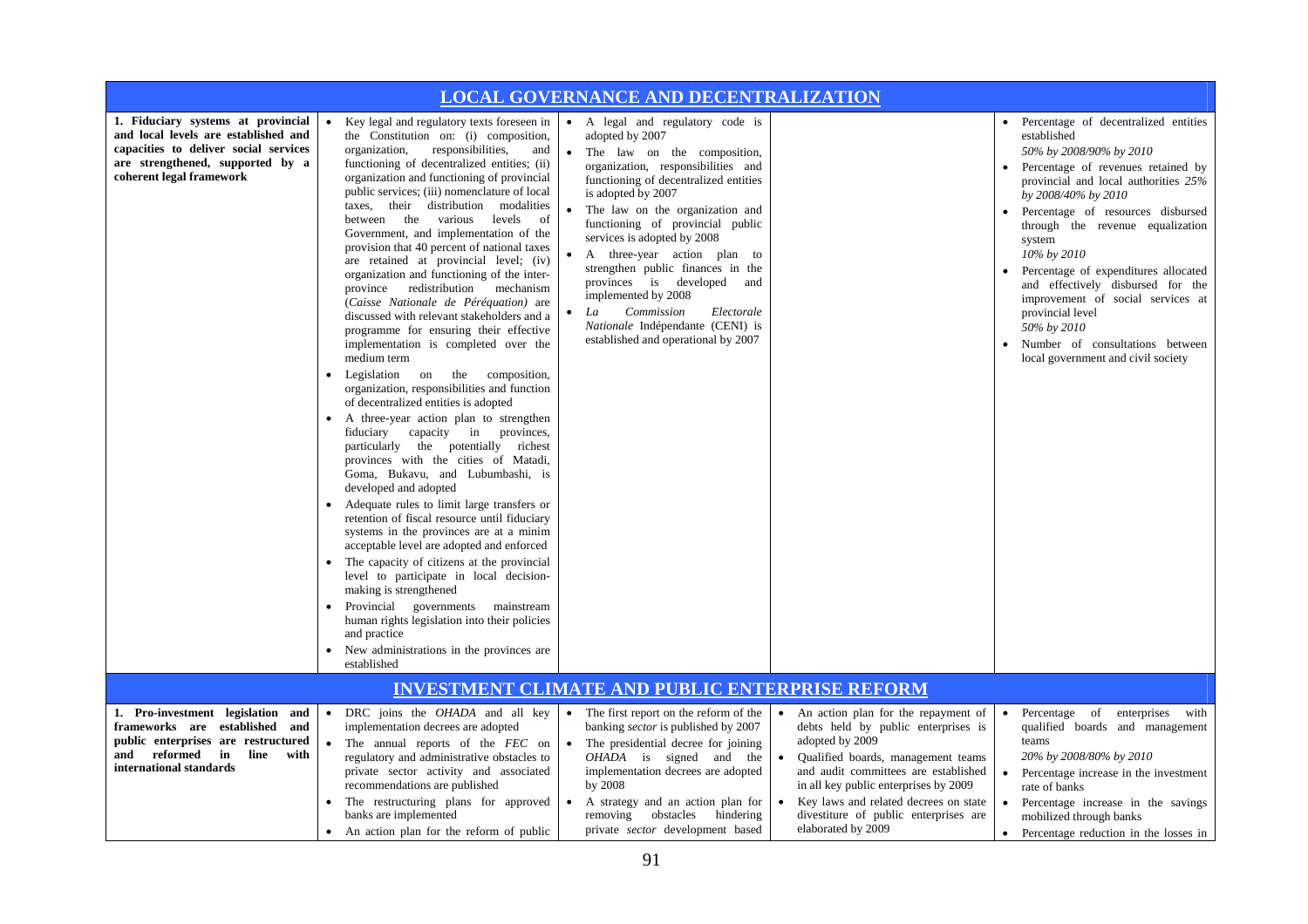|                        | enterprises is adopted                                                                                                                                                                                                                                                                                                                                                                                                                                                                                                                                                                                                                                                                                                                                                                                                                                                                                                                                                                                                                                                                                                                                                                                                                                                                                | on an evaluation of the business                                                                                                                                                                                                                                                                                                                                                                                                                                                                                                                    |                        | An action plan for the privatization of                                                                                                                                    |           | public enterprises                                                                                                                                                                                                                                                                                                           |
|------------------------|-------------------------------------------------------------------------------------------------------------------------------------------------------------------------------------------------------------------------------------------------------------------------------------------------------------------------------------------------------------------------------------------------------------------------------------------------------------------------------------------------------------------------------------------------------------------------------------------------------------------------------------------------------------------------------------------------------------------------------------------------------------------------------------------------------------------------------------------------------------------------------------------------------------------------------------------------------------------------------------------------------------------------------------------------------------------------------------------------------------------------------------------------------------------------------------------------------------------------------------------------------------------------------------------------------|-----------------------------------------------------------------------------------------------------------------------------------------------------------------------------------------------------------------------------------------------------------------------------------------------------------------------------------------------------------------------------------------------------------------------------------------------------------------------------------------------------------------------------------------------------|------------------------|----------------------------------------------------------------------------------------------------------------------------------------------------------------------------|-----------|------------------------------------------------------------------------------------------------------------------------------------------------------------------------------------------------------------------------------------------------------------------------------------------------------------------------------|
|                        | Strict limits on financial transfers from<br>and to public enterprises are adopted and<br>enforced                                                                                                                                                                                                                                                                                                                                                                                                                                                                                                                                                                                                                                                                                                                                                                                                                                                                                                                                                                                                                                                                                                                                                                                                    | climate and the "2007 Doing"<br>Business" report are implemented<br>by 2008                                                                                                                                                                                                                                                                                                                                                                                                                                                                         |                        | public enterprises is implemented in<br>consultation<br>relevant<br>with<br>stakeholders by 2010                                                                           | $\bullet$ | Percentage increase in foreign<br>investments in DRC businesses                                                                                                                                                                                                                                                              |
| $\bullet$<br>$\bullet$ | A strategy for transferring social services<br>currently provided by public enterprises<br>to relevant entities and managing<br>retrenchments is designed and adopted<br>Urgent reforms are implemented in key<br>enterprises, including SNCC (signing a<br>management contract or lease for the<br>railway part of the company to effectively<br>restore service in Katanga, towards Kasai<br>and Maniema), ONATRA (signing a<br>management contract or lease for the port<br>of Matadi to remove one of the key<br>obstacles to international trade); SNEL<br>(improving corporate governance and<br>internal controls) and REGIDESO<br>New laws and related decrees on state<br>divestiture, and corporate governance and<br>transformation of public enterprises are<br>implemented<br>A comprehensive action plan for reform<br>of state owned enterprises, based on a<br>case-by-case assessment is prepared and<br>implemented in consultation with<br>stakeholders<br>Qualified boards, management and audit<br>committees in all key public enterprise<br>are established<br>Laws and decrees on the divestment of<br>the state in public enterprises are adopted<br>A commercial judiciary is established<br>An action plan to overcome obstacles to<br>development<br>is<br>private sector | The first annual FEC report on<br>and<br>administrative<br>legislative<br>obstacles in the private sector is<br>published by 2008<br>• A strategic action plan for the<br>reform of public enterprises is<br>adopted by 2008<br>A management contract for the port<br>of Matadi is signed between<br>ONATRA and a private company<br>by 2008<br>A management contract for the<br>railway is signed between SNCC<br>and a private company by 2008<br>The first report on the reform of<br>public utilities (power and water) is<br>published by 2008 | $\bullet$<br>$\bullet$ | The Commercial<br>Tribunal is<br>rehabilitated by 2010<br>An action plan to remove obstacles<br>and other constraints to private sector<br>development is launched by 2009 |           | Percentage increase in the number of<br>foreign investors annually<br>Percentage increase of FDI in GDP<br>Percentage increase in private<br>investment in GDP<br>• Percentage increase of formal sector<br>in GDP<br>Percentage increase of private credit<br>in GDP<br>Number of cases<br>heard by<br>commercial judiciary |
|                        | implemented in close coordination with<br>business organizations                                                                                                                                                                                                                                                                                                                                                                                                                                                                                                                                                                                                                                                                                                                                                                                                                                                                                                                                                                                                                                                                                                                                                                                                                                      |                                                                                                                                                                                                                                                                                                                                                                                                                                                                                                                                                     |                        |                                                                                                                                                                            |           |                                                                                                                                                                                                                                                                                                                              |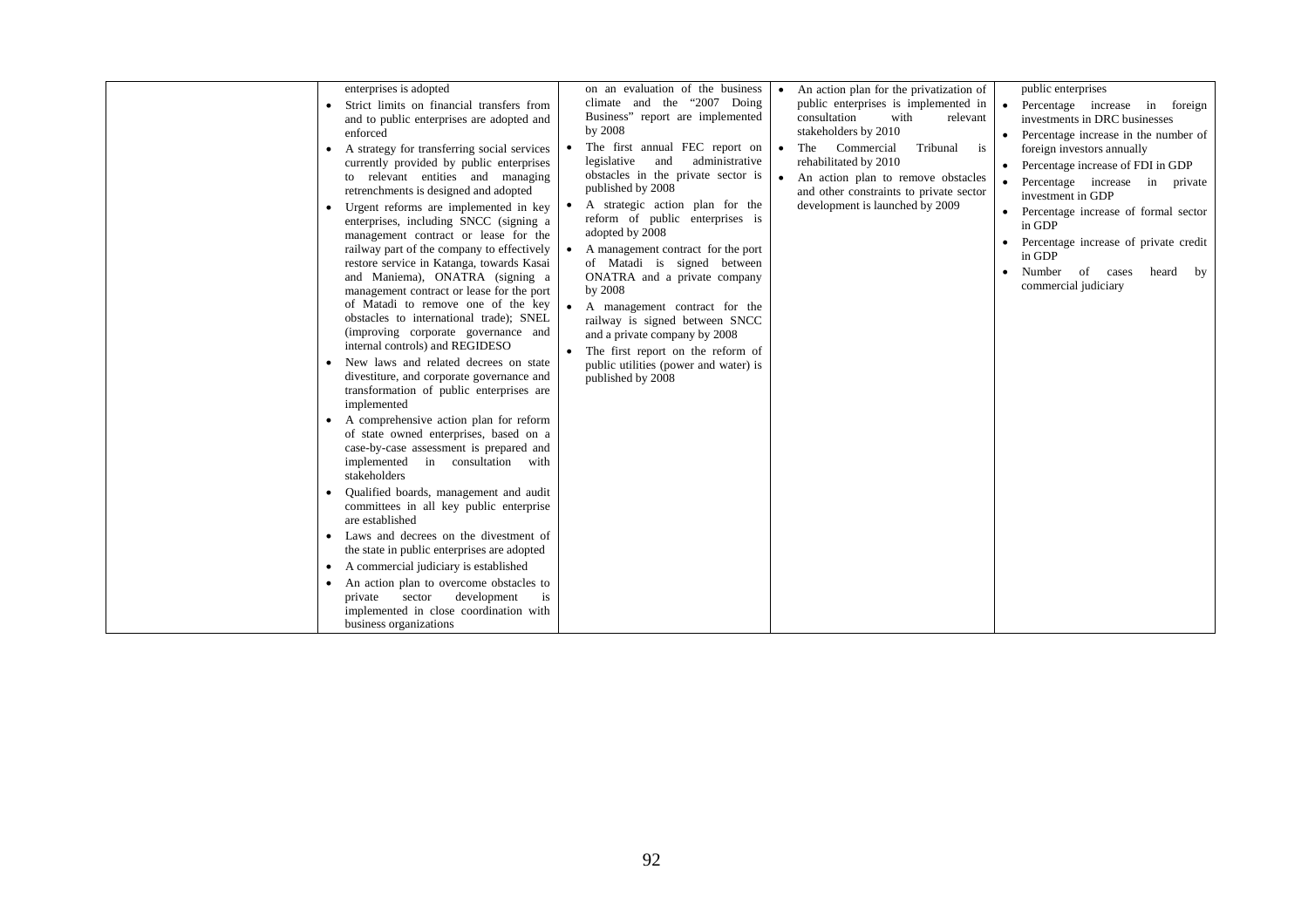| <b>CAF RESULTS MATRIX PRO POOR GROWTH</b><br>The strategic objective of this pillar is to achieve both a high rate and a strong quality of economic growth in line with PRSP objectives<br><b>Strategic Targets:</b><br>Percentage increase in average growth rate from $X$ % (2006) to $X$ % (2010)<br>Percentage improvement in ranking on human poverty indexes from 40.9 (2006) to 25 (2010)<br><b>CAF Outcomes</b><br><b>CAF Outputs</b><br><b>Short Term Activities</b><br><b>Medium Term Activities</b><br><b>Selected Indicators</b><br>2009-2012<br><b>July 2007-December 2008</b><br>(to be finalized after the November<br>(Programme d'Actions<br>2007 Consultative Group)<br><b>Prioritaires</b> ) |                                                                                                                                                                                                                                                                                                                                                                                                                                                                                                                                                                                                                                                                                                                                                                                                                                                              |                                                                                                                                                                                                                                                                                                                                                                                                                                                                                                                                                                                                                                                                                                                                                                                                                                                                                                   |                                                                                                                                                                                                                                                                                                                                                                                                                                                                                                                                                                                                                                                                                                                                                                                                                                                                                                                                                |                                                                                                                                                                                                                                                                                                                                                                                                                                                                                                                                                                                                                                                                                                   |  |  |
|-----------------------------------------------------------------------------------------------------------------------------------------------------------------------------------------------------------------------------------------------------------------------------------------------------------------------------------------------------------------------------------------------------------------------------------------------------------------------------------------------------------------------------------------------------------------------------------------------------------------------------------------------------------------------------------------------------------------|--------------------------------------------------------------------------------------------------------------------------------------------------------------------------------------------------------------------------------------------------------------------------------------------------------------------------------------------------------------------------------------------------------------------------------------------------------------------------------------------------------------------------------------------------------------------------------------------------------------------------------------------------------------------------------------------------------------------------------------------------------------------------------------------------------------------------------------------------------------|---------------------------------------------------------------------------------------------------------------------------------------------------------------------------------------------------------------------------------------------------------------------------------------------------------------------------------------------------------------------------------------------------------------------------------------------------------------------------------------------------------------------------------------------------------------------------------------------------------------------------------------------------------------------------------------------------------------------------------------------------------------------------------------------------------------------------------------------------------------------------------------------------|------------------------------------------------------------------------------------------------------------------------------------------------------------------------------------------------------------------------------------------------------------------------------------------------------------------------------------------------------------------------------------------------------------------------------------------------------------------------------------------------------------------------------------------------------------------------------------------------------------------------------------------------------------------------------------------------------------------------------------------------------------------------------------------------------------------------------------------------------------------------------------------------------------------------------------------------|---------------------------------------------------------------------------------------------------------------------------------------------------------------------------------------------------------------------------------------------------------------------------------------------------------------------------------------------------------------------------------------------------------------------------------------------------------------------------------------------------------------------------------------------------------------------------------------------------------------------------------------------------------------------------------------------------|--|--|
|                                                                                                                                                                                                                                                                                                                                                                                                                                                                                                                                                                                                                                                                                                                 |                                                                                                                                                                                                                                                                                                                                                                                                                                                                                                                                                                                                                                                                                                                                                                                                                                                              | <b>TRANSPORT</b>                                                                                                                                                                                                                                                                                                                                                                                                                                                                                                                                                                                                                                                                                                                                                                                                                                                                                  |                                                                                                                                                                                                                                                                                                                                                                                                                                                                                                                                                                                                                                                                                                                                                                                                                                                                                                                                                |                                                                                                                                                                                                                                                                                                                                                                                                                                                                                                                                                                                                                                                                                                   |  |  |
| The transport structure is<br>1.<br>rehabilitated, state and non-state owned<br>transport enterprises are reformed and<br>investments in the sector are prioritized                                                                                                                                                                                                                                                                                                                                                                                                                                                                                                                                             | • A road maintenance system for main<br>and rural roads is adopted, financed and<br>operationalized<br>• The private sector is involved in<br>managing parts of the transport network<br>• State-owned enterprises in the transport<br>sector are restructured<br>• Key sections of the road network are<br>rehabilitated including (a) international<br>trade corridors (b) connections of<br>provincial centers to the core transport<br>network and (c) connections of<br>provincial centers to their immediate<br>hinterland<br>• Rural areas are re-connected by<br>rehabilitating rural roads near large<br>consumption centers<br>• River navigation and railway operations<br>are restored where appropriate to<br>provide more sustainable and less<br>expensive transport services<br>• A reliable and safe domestic air<br>transport is developed | • A maintenance system for trunk and<br>rural roads is adopted, financed and<br>operational by 2008<br>• A first section of the Likasi-Kolwezi<br>route (187 km) is rehabilitated by<br>2008<br>• xxx kilometers of the road system are<br>constructed before June 2008<br>• xxx kilometers of the road system are<br>maintained before June 2008<br>• Feasibility studies are undertaken for<br>Xxx kilometers of road before June<br>2008<br>• xxx kilometers of rural roads are<br>rehabilitated before 2008<br>• xxx kilometers of rural roads are<br>maintained before June 2008<br>• xxx priority kilometers of national<br>roads are regularly maintained before<br>2008<br>• xxx kilometers of national r are<br>rehabilitated by 2008<br>• At least 18 cities including provincial<br>capitals are re-connected to their<br>hinterlands in a radius of 40<br>kilometers before June 2008 | • xxx kilometers of river navigation<br>network is restored by 2009<br>• National civil aviation compliance with<br>International Civil Aviation Authority<br>safety standards increases to 25 percent<br>by June 2009<br>• The international airports at Ndjili,<br>Lubumbashi and Kisangani are<br>rehabilitated by 2009<br>· Railroads between Kolwezi and the<br>Zambian boarder are repaired by 2010<br>• xxx kilometers of SNCC and Chemin de<br>Fer du Katanga (CMFK) railway<br>networks are rehabilitated by 2010<br>• Ndjili is concessioned by 2010<br>• Rail and river traffic linking main cities<br>is doubled by 2010<br>• The rail and road transport system is<br>improved on major border exit points<br>(Bukavu, Goma and Lubumbashi) by<br>2010<br>• An autonomous Port Administration is<br>established for DRC's main ports<br>(including Boma, Banana and Matadi)<br>by 2010<br>• The Matadi Port is privatized by 2010 | • Number of provincial capitals linked<br>to major transport networks<br>5 by 2010<br>• Number of provincial capitals linked<br>to their hinterland at a radius of 40<br>miles<br>4 by 2010<br>• Percentage increase in budget<br>allocations for transport maintenance<br>system<br>· Percentage of rehabilitated roads<br>maintained through cost recovery<br>system<br>100% by 2010<br>· Number of private operators<br>investing in ONATRA and SNCC<br>• Percentage decrease in transport<br>costs in price of agriculture in two<br>major cities<br>50% by 2010<br>• Percentage of services at DRC's<br>main ports, airports, and railways<br>provided by the private sector<br>100% by 2010 |  |  |
|                                                                                                                                                                                                                                                                                                                                                                                                                                                                                                                                                                                                                                                                                                                 |                                                                                                                                                                                                                                                                                                                                                                                                                                                                                                                                                                                                                                                                                                                                                                                                                                                              | <b>AGRICULTURE</b>                                                                                                                                                                                                                                                                                                                                                                                                                                                                                                                                                                                                                                                                                                                                                                                                                                                                                |                                                                                                                                                                                                                                                                                                                                                                                                                                                                                                                                                                                                                                                                                                                                                                                                                                                                                                                                                |                                                                                                                                                                                                                                                                                                                                                                                                                                                                                                                                                                                                                                                                                                   |  |  |
| agriculture<br>sector<br>1.<br>The<br>is<br>recapitalized and inputs are provided                                                                                                                                                                                                                                                                                                                                                                                                                                                                                                                                                                                                                               | · Seeds, small animals and tools are<br>distributed based on area-specific<br>requirements, particularly to destitute<br>farmers in re-connected areas                                                                                                                                                                                                                                                                                                                                                                                                                                                                                                                                                                                                                                                                                                       | • A sectoral strategy is adopted by<br>2008<br>• A law on seeds is adopted by 2008<br>• Six agricultural research centers for                                                                                                                                                                                                                                                                                                                                                                                                                                                                                                                                                                                                                                                                                                                                                                     | • At least one Institut de l'Environnement<br>et de Recherches Agricoles (INERA)<br>station per province are rehabilitated<br>and operational by 2010                                                                                                                                                                                                                                                                                                                                                                                                                                                                                                                                                                                                                                                                                                                                                                                          | • Percentage of rural workforce<br>provided with seeds, small animals<br>and tools<br>35% by 2010                                                                                                                                                                                                                                                                                                                                                                                                                                                                                                                                                                                                 |  |  |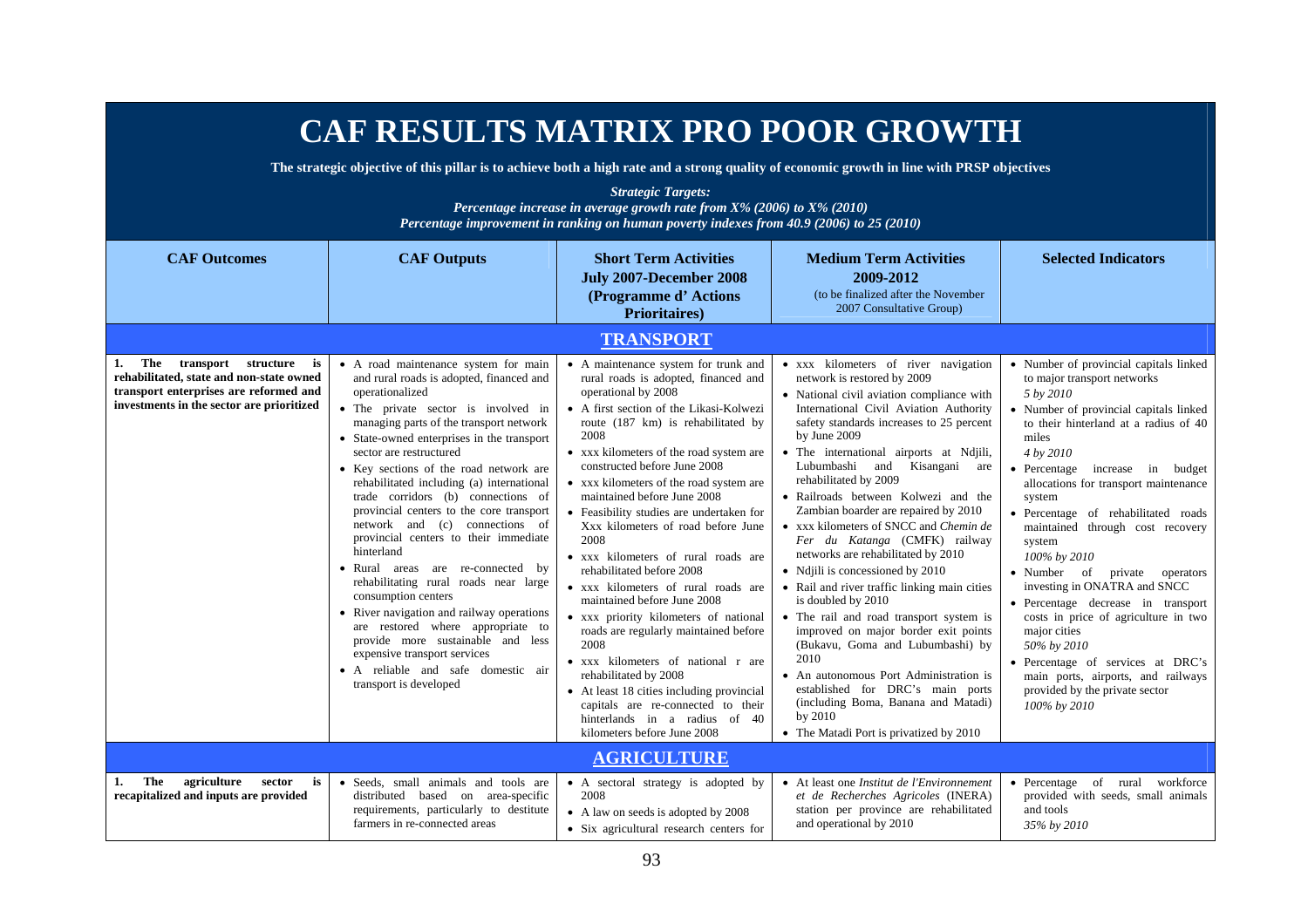|                                                                            | • Farmers associations and the private<br>sector receive assistance to rehabilitate<br>and modernize storage and processing<br>facilities and equipment                                                                                                                                                                                                                          | production<br>seed<br>and<br>new<br>technologies are rehabilitated by<br>2008<br>$\bullet$ Ten<br>official<br>agricultural<br>multiplication centers are endorsed in<br>each province by 2008<br>• Quality inputs are distributed to at<br>least 500.000 households (out of an<br>estimated total of 7 million) by 2008<br>· A study on agricultural taxation<br>finalized by 2008<br>• Legal structures for professional<br>agricultural<br>associations<br>are<br>established by 2008<br>• Associations<br>grouped<br>are<br>to<br>implement projects by the service de<br>vulgarization in the Ministry of<br>Agriculture by 2008<br>• Contacts and contracts with the<br>private transport and agro-industry<br>sector are promoted by 2008<br>• A regulatory framework for rural<br>finance, including microfinance is<br>established by 2008<br>$\bullet$ Eleven<br>provincial<br>agricultural<br>councils are established and fully<br>operational in line with the<br>restructuring and decentralization of<br>the Ministry of Agriculture by 2008<br>• The sectoral consultative group under<br>the coordination of the Ministry of<br>Agriculture is operational by 2007<br>• Public agricultural lands are managed<br>transparently by 2008<br>• The statistical service of the Ministry<br>of Agriculture is rehabilitated and<br>operational at the central level by<br>2008 | 20 new agricultural multiplication<br>centers per province, meeting 40 per<br>cent of seed requirements, are<br>rehabilitated by 2010<br>• Service National des Semences<br>(SENASEM) is reinforced by 2009<br>• Quality inputs are distributed to at least<br>xxx producers in the most remote areas<br>by 2009<br>• The action plan to support producer<br>associations is implemented by 2009<br>Credit and micro-credit frameworks for<br>rural finance are established providing<br>access to credit for xxx rural producers<br>by $2010$<br>• The agricultural census is completed<br>and published by 2009<br>• Provincial agricultural training centers<br>are strengthened by 2010<br>• The Ministry of Agriculture is<br>decentralized by 2009<br>• The Food Security Information System<br>(SISA) is operational by 2009<br>• The statistical services of the Ministry<br>of Agriculture are rehabilitated and<br>operational at the provincial level by<br>2010 | • Percentage increase in the number of<br>agricultural input businesses<br>100% by 2010<br>• Percentage increase in the yield of<br>primary crops<br>10% by 2010<br>• Percentage increase in investment in<br>current and new seed multiplication<br>centers 10% by 2008<br>• Percentage decrease in post-harvest<br>losses nationwide<br>30% by 2010<br>• Percentage<br>small-holders<br>of<br>associations benefiting from private<br>sector financing<br>• Percentage of medium-large scale<br>agro-industrial<br>units<br>receiving<br>private sector funding<br>• Percentage<br>of<br>farmers<br>and<br>associations<br>using<br>agricultural<br>including<br>statistics<br>market<br>information |
|----------------------------------------------------------------------------|----------------------------------------------------------------------------------------------------------------------------------------------------------------------------------------------------------------------------------------------------------------------------------------------------------------------------------------------------------------------------------|-------------------------------------------------------------------------------------------------------------------------------------------------------------------------------------------------------------------------------------------------------------------------------------------------------------------------------------------------------------------------------------------------------------------------------------------------------------------------------------------------------------------------------------------------------------------------------------------------------------------------------------------------------------------------------------------------------------------------------------------------------------------------------------------------------------------------------------------------------------------------------------------------------------------------------------------------------------------------------------------------------------------------------------------------------------------------------------------------------------------------------------------------------------------------------------------------------------------------------------------------------------------------------------------------------------------------------------------------------------------------------------------|-----------------------------------------------------------------------------------------------------------------------------------------------------------------------------------------------------------------------------------------------------------------------------------------------------------------------------------------------------------------------------------------------------------------------------------------------------------------------------------------------------------------------------------------------------------------------------------------------------------------------------------------------------------------------------------------------------------------------------------------------------------------------------------------------------------------------------------------------------------------------------------------------------------------------------------------------------------------------------|--------------------------------------------------------------------------------------------------------------------------------------------------------------------------------------------------------------------------------------------------------------------------------------------------------------------------------------------------------------------------------------------------------------------------------------------------------------------------------------------------------------------------------------------------------------------------------------------------------------------------------------------------------------------------------------------------------|
| 2. The ground is laid for medium-term<br>growth in the agricultural sector | • Producer and community organizations<br>are functional<br>• A regulatory framework for rural<br>finance, including micro-finance for<br>rural areas, is developed<br>• Public-private arrangements for the<br>provision of key services including<br>extension, veterinary and<br>pest<br>management are supported<br>• Statistical information on agriculture is<br>collected |                                                                                                                                                                                                                                                                                                                                                                                                                                                                                                                                                                                                                                                                                                                                                                                                                                                                                                                                                                                                                                                                                                                                                                                                                                                                                                                                                                                           | pilot phase of identifying<br>$\bullet$ The<br>exploitable forest land is completed in a<br>participatory manner by 2008 and the<br>results are incorporated into national<br>legislation by 2010<br>Management plans for all concessions<br>are approved by 2011                                                                                                                                                                                                                                                                                                                                                                                                                                                                                                                                                                                                                                                                                                           | • Percentage<br>small-holders<br>of<br>associations benefiting from private<br>sector financing<br>• Percentage of medium-large scale<br>agro-industrial<br>units<br>receiving<br>private sector funding<br>• Percentage of farming households<br>receiving technical advice<br>$\bullet$ Percentage<br>of entities<br>using<br>agricultural<br>statistics<br>including<br>market information<br>• Number of farmer field schools<br>established in each province                                                                                                                                                                                                                                      |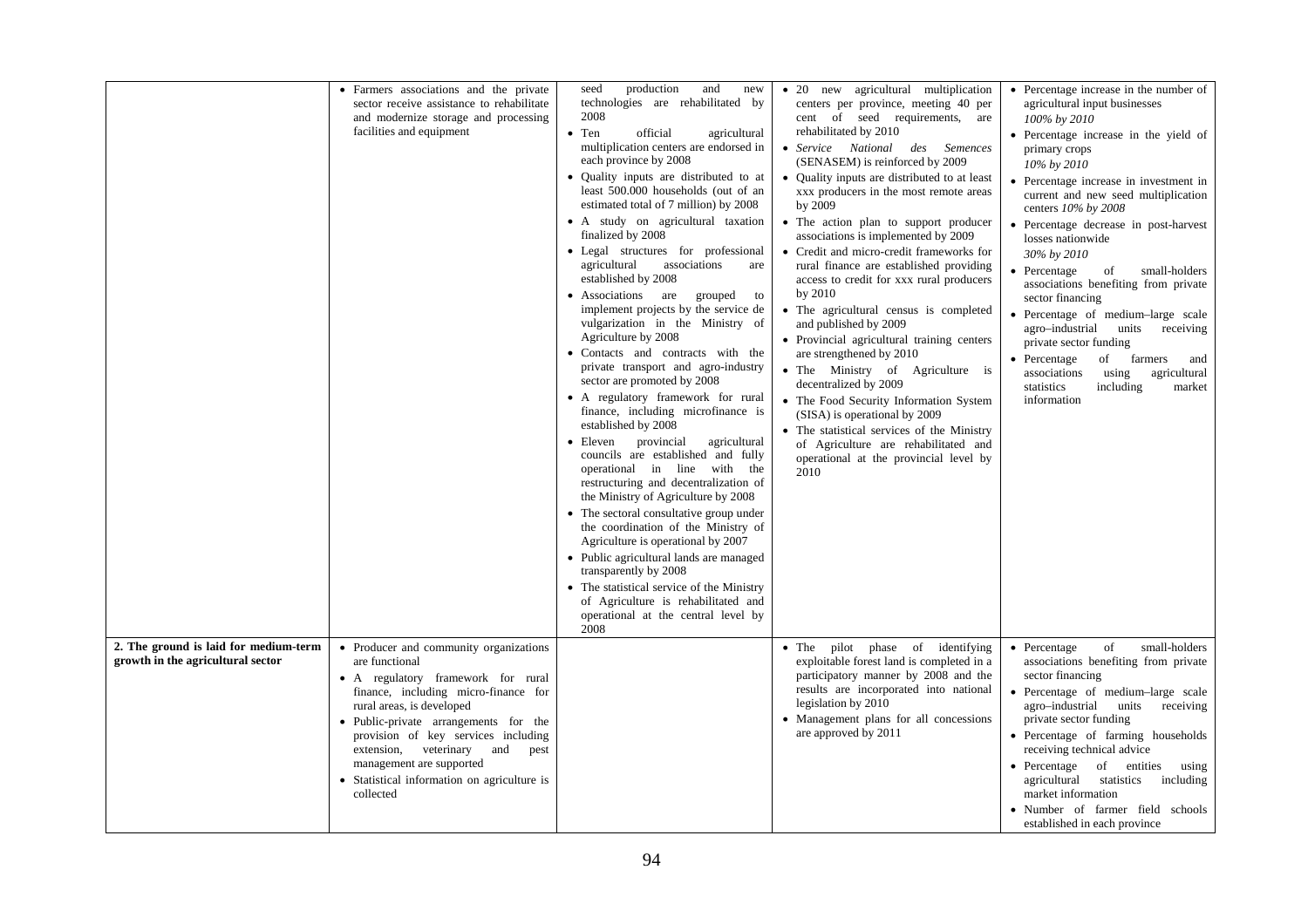| 3. Management of the forestry sector<br>improves                                             | • Simple, enforceable regulations to<br>basic<br>transparency,<br>ensure<br>accountability and monitoring systems<br>in the forestry sector are designed<br>Innovative approaches are adopted<br>including devolution of management<br>responsibility to local communities,<br>monitoring of environmental and social<br>compliance by specialized NGOs and<br>independent certification                                                                                                                                                      | • The process of identifying forest land<br>for exploitation is completed in a<br>participatory manner by 2008<br>• The tax on forest exploitation is<br>increased by 0.5 dollars per hectare,<br>all non justified taxes are eliminated<br>and 40 per cent of forest revenues are<br>transferred to relevant provinces and<br>territories by 2007                                                                                                                                                                                                                                                                                                                                                                                                                                                                                                                                                                                                                                                                         |                                                                                                                                                                                                                                                                                                                                                                                                                                                                                                                                                                                                                                                                      | • Percentage of forest concessions<br>granted on the basis of the new<br><b>Forest Code</b><br>• Percentage of logging companies<br>complying with commitments to<br>local communities<br>$\bullet$ Percentage<br>of<br>parks<br>with<br>management scores above 20<br>• Amount of revenues raised from<br>contracts linked to carbon and<br>biodiversity |
|----------------------------------------------------------------------------------------------|-----------------------------------------------------------------------------------------------------------------------------------------------------------------------------------------------------------------------------------------------------------------------------------------------------------------------------------------------------------------------------------------------------------------------------------------------------------------------------------------------------------------------------------------------|----------------------------------------------------------------------------------------------------------------------------------------------------------------------------------------------------------------------------------------------------------------------------------------------------------------------------------------------------------------------------------------------------------------------------------------------------------------------------------------------------------------------------------------------------------------------------------------------------------------------------------------------------------------------------------------------------------------------------------------------------------------------------------------------------------------------------------------------------------------------------------------------------------------------------------------------------------------------------------------------------------------------------|----------------------------------------------------------------------------------------------------------------------------------------------------------------------------------------------------------------------------------------------------------------------------------------------------------------------------------------------------------------------------------------------------------------------------------------------------------------------------------------------------------------------------------------------------------------------------------------------------------------------------------------------------------------------|-----------------------------------------------------------------------------------------------------------------------------------------------------------------------------------------------------------------------------------------------------------------------------------------------------------------------------------------------------------|
|                                                                                              |                                                                                                                                                                                                                                                                                                                                                                                                                                                                                                                                               | <b>MINING</b>                                                                                                                                                                                                                                                                                                                                                                                                                                                                                                                                                                                                                                                                                                                                                                                                                                                                                                                                                                                                              |                                                                                                                                                                                                                                                                                                                                                                                                                                                                                                                                                                                                                                                                      |                                                                                                                                                                                                                                                                                                                                                           |
| 1. The business environment improves<br>and the existing regulatory framework<br>is enforced | • The capacity and functioning of key<br>entities in the sector including the<br>Ministry of Mines, mining cadastre,<br>arbitration<br>customs,<br>entities,<br>Parliamentary commissions and local<br>authorities, commercial courts is further<br>strengthened<br>Efforts to review partnerships already<br>entered into by GECAMINES and<br>MIBA (in terms of quality of partners<br>and terms of the contracts) are<br>supported<br>• The restructuring of GECAMINES is<br>completed<br>• Existing mining rights are rapidly<br>clarified | • A review of existing agreements<br>between the Government and mining<br>companies, and other tax agreements,<br>is finalized in 2007 in accordance<br>with international norms<br>• The restructuring of GECAMINES is<br>continued in 2008 with the aim of<br>completing the process by 2009<br>• The inconsistencies between the<br>constitution and the mining code<br>regarding retrocession of payments<br>are resolved by 2008<br>• EITI is implemented and revenues of<br>mining companies whose contracts<br>are valid are published by 2008<br>• The participation of DRC in the<br>Kimberly process is strengthened<br>d'Evaluation,<br>through <i>Centre</i><br>d'Expertise et de Certification<br>(CEEC) and civil society by 2008<br>• An action plan to reinforce the<br>capacities of Office des Douanes et<br>Accises<br>(OFIDA),<br><b>Direction</b><br>Recettes<br>Générale<br>des<br>Administratives<br>et<br>Domaniales<br>(DGRAD) and Direction Générale<br>des Impôts (DGI) is developed by<br>2008 | · Public Private Partnership (PPP) laws<br>are adopted and published by 2009<br>• The GECAMINES /MIBA partnership<br>is reviewed by 2009<br>• The mining law is revised by 2009<br>• Customs reform, based on consultations<br>between relevant services<br>and<br>responsible ministries, is implemented<br>by 2009<br>The roles of the entities currently<br>present on the border, including OFIDA<br>and Office Congolais de Control<br>(OCC), are clarified and these<br>institutions begin to operate within the<br>framework of customs reform by 2009<br>• A plan to strengthen the entities<br>responsible for revenue collection is<br>implemented by 2009 | • Percentage increase in investment in<br>mining sector<br>• Percentage increase in mining<br>revenues as part of state budget<br>• Percentage of large mining contracts<br>provisions<br>with<br>for<br>local<br>communities                                                                                                                             |
| 2. Small scale and artisanal mining are<br>regularized                                       | • Government oversight institutions are<br>strengthened<br>• Information services are provided to<br>miners<br>• Miners' organizations are supported and<br>existing structures are rationalized and<br>"legitimized"<br>• Relationships between artisanal miners<br>and neighboring industrial exploitations<br>are formalized                                                                                                                                                                                                               | • Mechanisms for supporting artisanal<br>mining organizations are developed<br>by 2007<br>• Mechanisms for resolving conflicts<br>between the artisanal and industrial<br>sectors are<br>established<br>and<br>operational by 2008<br>• Corporate social responsibility is<br>promoted through conferences and<br>other collaborative forums by 2008                                                                                                                                                                                                                                                                                                                                                                                                                                                                                                                                                                                                                                                                       | · Service centers for artisanal mining<br>organizations are established by 2009<br>• Artisanal miners organizations are<br>officialized by 2009<br>• Income-generating<br>projects<br>are<br>underway in mining areas by 2009<br>• At least one pilot collaborative<br>programme between large-scale miners<br>and artisanal miners is underway by<br>2010                                                                                                                                                                                                                                                                                                           | • Percentage of artisanal miners linked<br>to large-scale mining associations<br>and cooperatives<br>• Percentage increase in artisanal<br>miners' income<br>• Percentage increase in artisanal<br>miners' income from alternative<br>sources or livelihoods                                                                                              |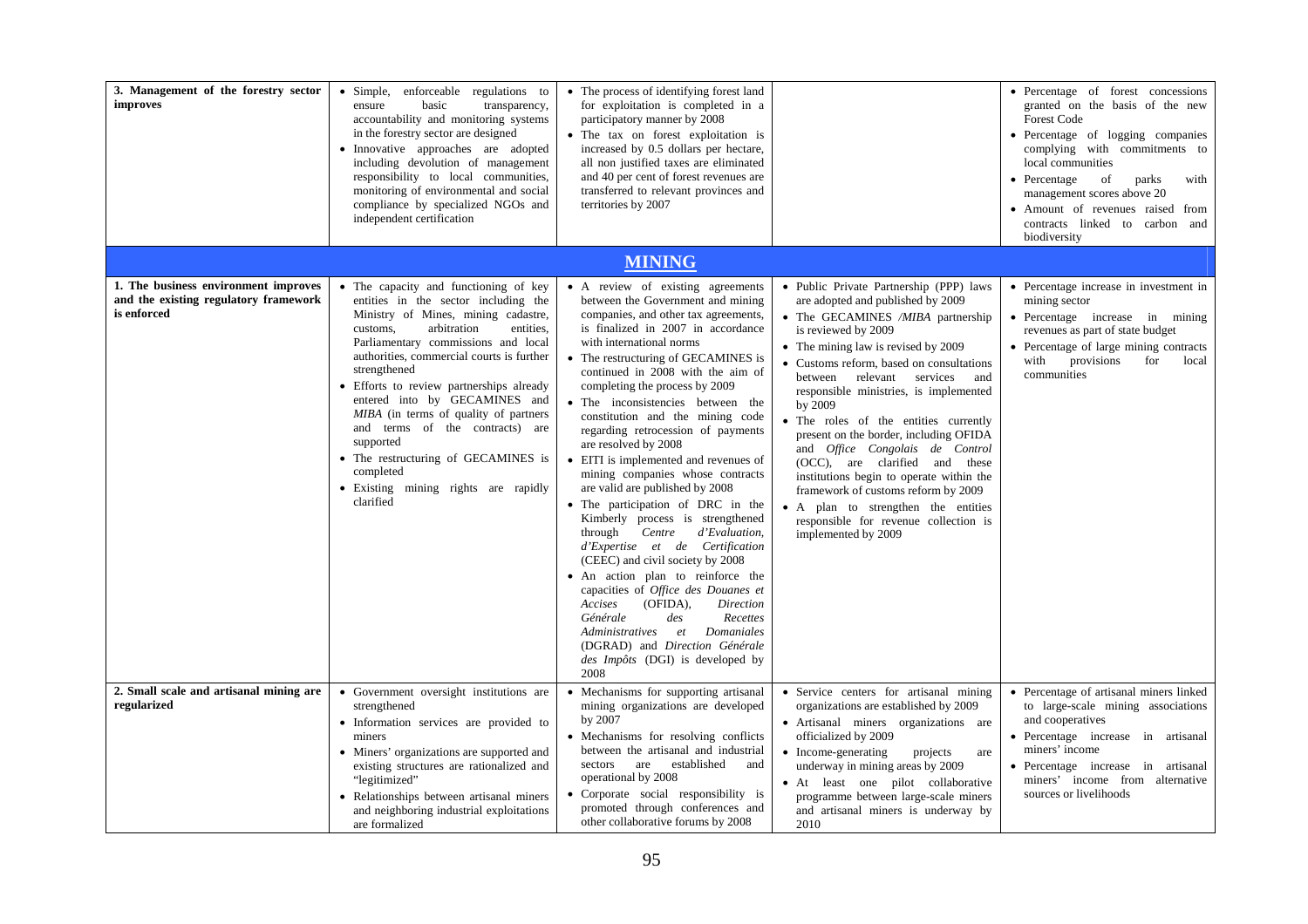|                                                       | • Access to artisanal mining areas is<br>improved<br>• Control cross border trading activities<br>are improved<br>• Alternative livelihoods are promoted                                                                                                                                                                                                                                                                                                                                                                                                                                                                                         | • Cases are litigated through the<br>Congolese judiciary and judgments<br>are rendered and applied by 2008                                                                                                                                |                                                                                                                                                                                                                                                                                                                                                                                  |                                                                                                                                                                                                                                                                                                     |
|-------------------------------------------------------|--------------------------------------------------------------------------------------------------------------------------------------------------------------------------------------------------------------------------------------------------------------------------------------------------------------------------------------------------------------------------------------------------------------------------------------------------------------------------------------------------------------------------------------------------------------------------------------------------------------------------------------------------|-------------------------------------------------------------------------------------------------------------------------------------------------------------------------------------------------------------------------------------------|----------------------------------------------------------------------------------------------------------------------------------------------------------------------------------------------------------------------------------------------------------------------------------------------------------------------------------------------------------------------------------|-----------------------------------------------------------------------------------------------------------------------------------------------------------------------------------------------------------------------------------------------------------------------------------------------------|
|                                                       |                                                                                                                                                                                                                                                                                                                                                                                                                                                                                                                                                                                                                                                  | <b>INDUSTRY AND SERVICES</b>                                                                                                                                                                                                              |                                                                                                                                                                                                                                                                                                                                                                                  |                                                                                                                                                                                                                                                                                                     |
| 1. Access to credit is restored                       | • Further reform of the financial sector is<br>supported including strengthening of<br>the Central Bank for improved sector<br>regulation and supervision<br>regulatory framework<br>for<br>$\bullet$ The<br>microfinance is reformed<br>• Viable banks are recapitalized<br>• The growth and professionalization of<br>microfinance is supported, with a focus<br>on areas which are easily accessible<br>• Short-term mechanisms are developed,<br>including credit lines, to bridge the gap<br>until the revival of the financial sector<br>in cities which with external links<br>including Kinshasa, Lubumbashi,<br>Goma, Bukavu and Matadi | • The regulatory<br>framework<br>for<br>microfinance<br>$\frac{1}{1}$<br>revised<br>and<br>operational by 2008<br>• A national strategy for microfinance<br>is adopted by 2008<br>• The study on commercial banks is<br>finalized by 2008 | • The reform of the Central Bank is<br>completed by 2009<br>• At least five banks meet new minimum<br>capital requirements by 2009<br>• A legal framework for ensuring that<br>micro-finance<br>institutions<br>are<br>autonomous and operational is adopted<br>by 2010<br>• New finance sector legislation in line<br>with best practices is presented to<br>Parliament by 2009 | • Percentage of banks respecting the<br>Central Bank's prudential ratios<br>• Number of new bank accounts<br>established<br>• Number of clients served by licensed<br>microfinance institutions<br>• Percentage of credit in GDP<br>• Number of new financial products<br>offered to the population |
| 2. The availability of electric power is<br>increased | • A base capacity of $1,300$ MW in Inga is<br>achieved<br>• Key parts of the transmission network<br>rehabilitated and expanded<br>are<br>including the Inga-Kinshasa line<br>· Distribution networks, with an initial<br>focus in Kinshasa, are improved<br>• SNEL is reformed with a focus on<br>accountability and transparency<br>• Exports of electricity and power are<br>gradually boosted, including<br>to<br>Southern Africa, as a source of foreign<br>exchange                                                                                                                                                                        | • The financial audit of SNEL is<br>completed by the end of 2008                                                                                                                                                                          | • SNEL is restructured by 2010<br>• SNEL billing and collection is<br>increased by at least 10 per cent by<br>2009<br>• The Kinshasa distribution system is<br>rehabilitated by 2009<br>• Turbines $(100 - 300 \text{ MW})$ at Inga I and<br>II are refurbished and equipped by 2009                                                                                             | • Percentage increase in<br>power<br>generation capacity at Inga I and II<br>• Percentage increase in delivery of<br>power to Kinshasa<br>• Percentage increase in revenues from<br>power sector<br>20% by 2010                                                                                     |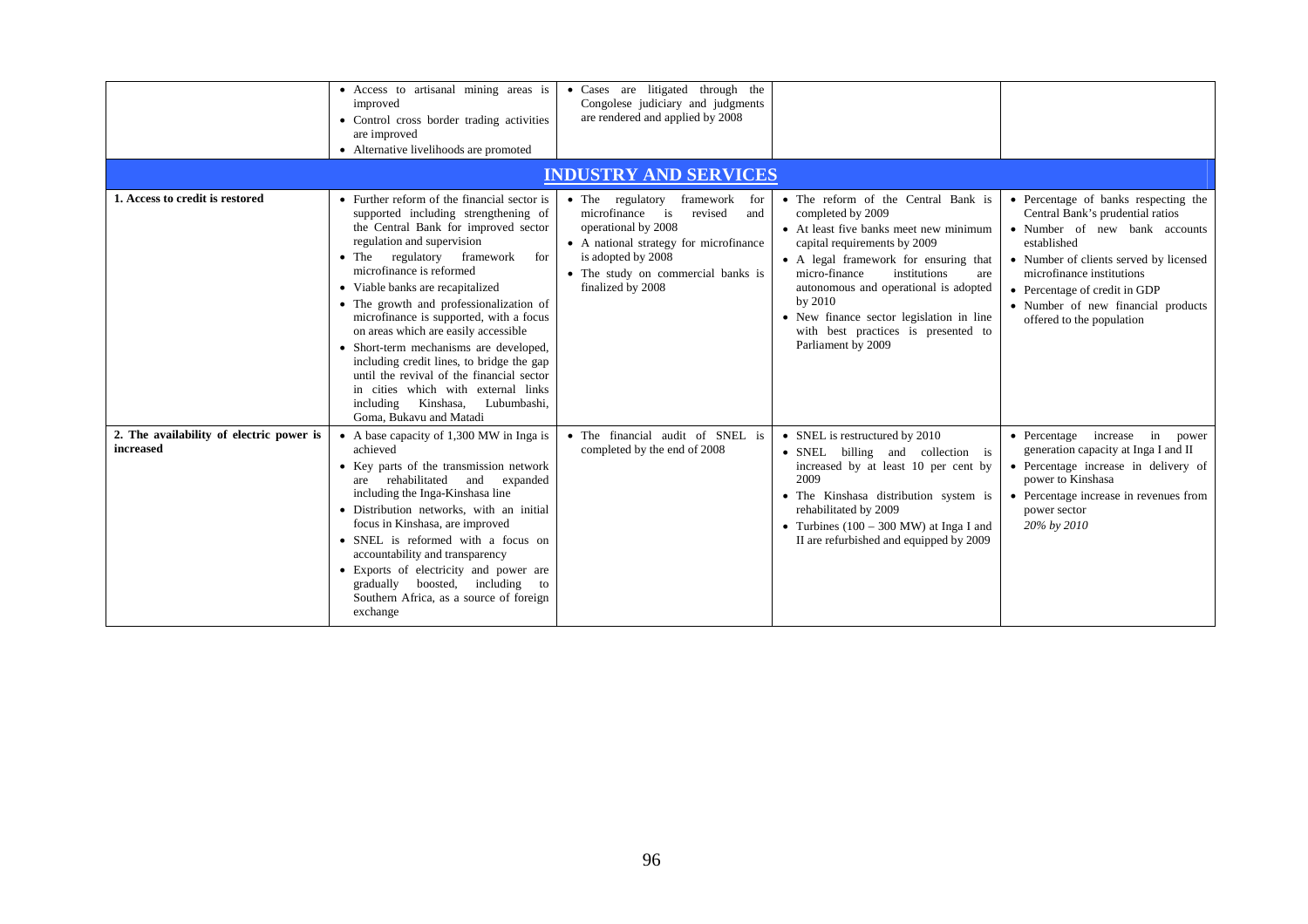| <b>CAF Outcomes</b>                                                                               | <b>CAF RESULTS MATRIX BASIC SOCIAL SERVICES</b><br>The strategic objective of this pillar is to improve social indicators in line with PRSP objectives by increasing access to effective, efficient and equitable social services<br><b>CAF Outputs</b>                                                                                                                                                                                                                                                                                                                                                                                                                                                                                                                                                                                                                                                                                                                                                                                                                                                          | <b>Strategic Targets:</b><br>Increase the Gross Enrolment Rate for primary school: to 64.1% by 2007; to X % by 2008 and to 85% by 2009<br>Increase utilization rates in health centres per person per year to 1.0 by 2010<br>Increase the percentage of the population with access to potable water to 70 percent by 2010<br><b>Short Term Activities</b><br><b>July 2007-December 2008</b><br>(Programme d'Actions                                                                                                                                                                                                                                                                                                                                                                                                               | <b>Medium Term Activities</b><br>2009-2012<br>(to be finalized after the November 2007)                                                                                                                                                                                                                                                                                                   | <b>Selected Indicators</b>                                                                                                                                                                                                                                                                                                                                                     |
|---------------------------------------------------------------------------------------------------|------------------------------------------------------------------------------------------------------------------------------------------------------------------------------------------------------------------------------------------------------------------------------------------------------------------------------------------------------------------------------------------------------------------------------------------------------------------------------------------------------------------------------------------------------------------------------------------------------------------------------------------------------------------------------------------------------------------------------------------------------------------------------------------------------------------------------------------------------------------------------------------------------------------------------------------------------------------------------------------------------------------------------------------------------------------------------------------------------------------|-----------------------------------------------------------------------------------------------------------------------------------------------------------------------------------------------------------------------------------------------------------------------------------------------------------------------------------------------------------------------------------------------------------------------------------------------------------------------------------------------------------------------------------------------------------------------------------------------------------------------------------------------------------------------------------------------------------------------------------------------------------------------------------------------------------------------------------|-------------------------------------------------------------------------------------------------------------------------------------------------------------------------------------------------------------------------------------------------------------------------------------------------------------------------------------------------------------------------------------------|--------------------------------------------------------------------------------------------------------------------------------------------------------------------------------------------------------------------------------------------------------------------------------------------------------------------------------------------------------------------------------|
|                                                                                                   |                                                                                                                                                                                                                                                                                                                                                                                                                                                                                                                                                                                                                                                                                                                                                                                                                                                                                                                                                                                                                                                                                                                  | <b>Prioritaires</b> )                                                                                                                                                                                                                                                                                                                                                                                                                                                                                                                                                                                                                                                                                                                                                                                                             | <b>Consultative Group)</b>                                                                                                                                                                                                                                                                                                                                                                |                                                                                                                                                                                                                                                                                                                                                                                |
| <b>Strategic</b><br>and<br>operational<br>1.<br>management in the education sector is<br>improved | • A new law on education is adopted<br>• The national policy on education is<br>revised and updated<br>• Public finance mechanisms including<br>validation of the teachers payroll are<br>improved, and a simplified, more<br>equitable and more transparent pay<br>system to ensure that teachers are<br>better and more regularly paid in line<br>with public sector reforms and norms<br>is introduced<br>• An education SWAp led by the<br>Government and involving all<br>stakeholders is established<br>• A long-term strategic plan for the<br>education sector which allocates<br>resources to agreed priorities and takes<br>into account decentralization processes<br>is developed<br>• The capacity of Government staff in<br>the education sector to implement<br>SWAps is strengthened<br>• Basic statistics are collected and<br>analyzed and used to inform policy<br>decisions<br>• A school mapping exercise is<br>undertaken<br>• The capacity of stakeholders in<br>programme design, data collection and<br>system management at central,<br>provincial and local levels is<br>strengthened | <b>EDUCATION</b><br>• An education SWAp is established by<br>2008<br>• The on-going elaboration of a new<br>legal framework for education is<br>finalized by 2007<br>• Effective local management of schools<br>is established by 2007<br>• The census of teachers is finalized by<br>2008<br>• The budget and payroll are based on a<br>nominative list of teachers by 2008<br>• xxx teachers at primary school level<br>are included in the payroll by 2007<br>• The salary scale for teachers is<br>improved and the expense chain is<br>clarified by 2007<br>• A staff management system is<br>established by 2008<br>• School mapping is completed by 2008<br>· Basic education statistics are<br>published annually from 2008 onwards<br>· Pedagogical materials for teachers at<br>the primary level are available by 2007 | • Functional EMIS units are established<br>at national, provincial and sub<br>provincial levels by 2009<br>• Quality assurance mechanisms for<br>established<br>schools<br>are<br>and<br>implemented by 2009<br>• Audit procedures and institutional<br>mechanisms are implemented by 2009<br>• A retirement programme for teachers<br>who have reached the age limit is<br>ready by 2009 | • Percentage of teachers receiving<br>adequate and regular salaries through a<br>reformed payroll<br>80% by 2010<br>• Statistics on the number of teachers<br>published on a regular basis<br>• Percentage of schools subject to<br>annual inspections<br>• Percentage of all EPSP staff trained on<br>education management at central and<br>provincial levels<br>20% by 2008 |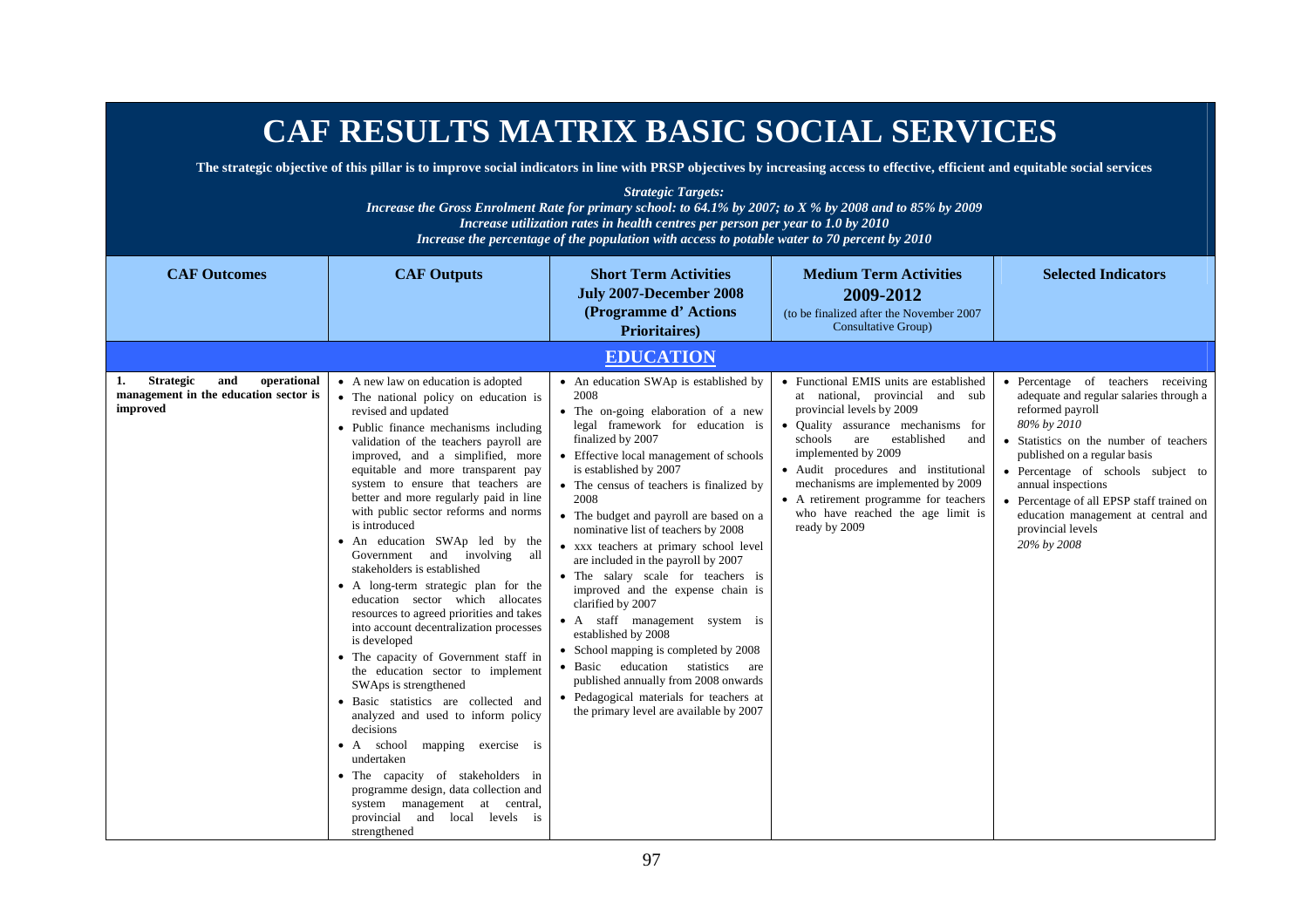| 2. The levels of public financing for the<br>education sector are increased and the<br>financial management of the sector is<br>improved | • The inspectorate wing of the EPSP is<br>strengthened and quality assurance<br>mechanisms are established<br>• The capacity of EMIS is strengthened<br>Accountability mechanisms, including<br>school management committees and<br>associations<br>parent-teacher<br>are<br>strengthened<br>• Financial<br>contributions<br>from<br>stakeholders<br>are<br>aligned<br>with<br>education strategy<br>• A strategy for long-term financing of<br>the education sector is developed<br>medium-term<br>$\bullet$ A<br>expenditure<br>framework for the sector is formulated<br>• Mapping of donor contributions to<br>education is undertaken regularly<br>The share of the state budget allocated<br>to education is increased to 10 percent<br>immediately and at least 20 percent by<br>2010<br>Budget monitoring systems to ensure<br>public funds reach beneficiaries are<br>developed | • Parent contributions to school fees are<br>reduced by 2007<br>• State budget allocations for the<br>education sector are increased by 10<br>per cent by 2007<br>$\bullet$ A<br>medium-term<br>expenditure<br>framework for the education sector is<br>launched by 2008<br>• A public expenditure tracking system<br>for education is established by 2008<br>• Reports on education are launched and<br>published by 2008<br>• Annual<br>mapping<br>of<br>donor<br>contributions and other sources of<br>financing are established by 2008                                                                                                 | • A review of public expenditure in the<br>education sector in undertaken in<br>2009-2010<br>• The portion of the state budget<br>allocated to the education sector is<br>increased by at least 20 percent by<br>2010                                                                                                                                                                                                             | • Percentage increase in allocations for<br>education sector by the central<br>Government<br>• Percentage of funds from the Ministry<br>reaching intended beneficiaries<br>70% by 2010<br>• Percentage increase in education<br>expenditures<br>the<br>by<br>central<br>Government<br>• Number of audits in the education<br>sector conducted                                                                                                                                                                            |
|------------------------------------------------------------------------------------------------------------------------------------------|------------------------------------------------------------------------------------------------------------------------------------------------------------------------------------------------------------------------------------------------------------------------------------------------------------------------------------------------------------------------------------------------------------------------------------------------------------------------------------------------------------------------------------------------------------------------------------------------------------------------------------------------------------------------------------------------------------------------------------------------------------------------------------------------------------------------------------------------------------------------------------------|---------------------------------------------------------------------------------------------------------------------------------------------------------------------------------------------------------------------------------------------------------------------------------------------------------------------------------------------------------------------------------------------------------------------------------------------------------------------------------------------------------------------------------------------------------------------------------------------------------------------------------------------|-----------------------------------------------------------------------------------------------------------------------------------------------------------------------------------------------------------------------------------------------------------------------------------------------------------------------------------------------------------------------------------------------------------------------------------|--------------------------------------------------------------------------------------------------------------------------------------------------------------------------------------------------------------------------------------------------------------------------------------------------------------------------------------------------------------------------------------------------------------------------------------------------------------------------------------------------------------------------|
| 3. Universal access to free primary<br>education is progressively reached                                                                | • Primary school fees are sequentially<br>removed, starting with the frais de<br>fonctionnement<br>Targeted communication and social<br>mobilization campaigns aimed at<br>increasing the demand for education<br>for girls and other marginalized and<br>vulnerable children are conducted                                                                                                                                                                                                                                                                                                                                                                                                                                                                                                                                                                                              | • Mechanisms for replacing parent<br>contributions to the frais de<br>fonctionnement are developed and<br>implemented by 2008<br>• The progressive elimination of school<br>fees is underway by 2007                                                                                                                                                                                                                                                                                                                                                                                                                                        | • The strategy for financing the<br>elimination of all primary school fees<br>is implemented and fees<br>are<br>successfully eliminated by 2010                                                                                                                                                                                                                                                                                   | • Percentage increase in GER primary<br>education<br>85% by 2010 (baseline 64.1%)<br>• Percentage increase in GER primary<br>education for boys<br>xxx% by 2010 (baseline 72.3%)<br>• Percentage increase in GER primary<br>education for girls<br>xxx% by 2010 (baseline 56.2%)                                                                                                                                                                                                                                         |
| 4. The coverage and quality of basic<br>primary and secondary education<br>services is improved                                          | • xxx new teachers and 1,000 new<br>inspectors and administrators are<br>retrained and, if necessary, recruited<br>for deployment in under-served areas<br>At least one teacher training centre in<br>each province is established<br>Functional literacy centers in each<br>province are established<br>• Catch-up classes and non-formal<br>education and vocation centers are<br>established<br>• 4,000 classrooms are rehabilitated and<br>equipped annually<br>• Textbooks for all subjects are provided<br>to each student at the primary level<br>• Basic stationery is supplied to pupils<br>and guides/manuals and pedagogic                                                                                                                                                                                                                                                    | • 4,000 classrooms are rehabilitated and<br>equipped annually by 2008 and school<br>latrines are built in targeted schools<br>• New procedures for training teachers<br>are established by 2008<br>• Double sessions are expanded in urban<br>and peri-urban areas by 2007<br>• At least one-third of primary students<br>receive textbooks on the basis of one<br>textbook per student by 2008<br>• At least xxx teachers and 1,000 new<br>inspectors are re-trained by 2008<br>• Teachers manuals based on the<br>national programme are delivered by<br>2007<br>• Distance learning via radio for primary<br>schools is launched by 2007 | • A national policy on production of<br>school textbooks is adopted by 2009<br>• At least one provincial teacher training<br>center per province is established by<br>2009<br>• The training programme for primary<br>school teachers is revised and<br>implemented by 2009<br>Instruction in local languages at the<br>primary level is underway by 2009<br>The number of students per class is<br>progressively reduced by 2009 | • Percentage increase in GER secondary<br>education<br>28% by 2010 (baseline 23%)<br>• Percentage increase in GER secondary<br>education for boys<br>xxx% by 2010 (baseline 28%)<br>• Percentage increase in GER secondary<br>education for girls<br>xxx% by 2010 (baseline 16%)<br>• Number of classrooms rehabilitated<br>per year<br>4,000 by 2008<br>• Percentage of schools where book<br>ratio of 1:2 is respected<br>• Number of new teachers hired in each<br>province on the basis of new training<br>standards |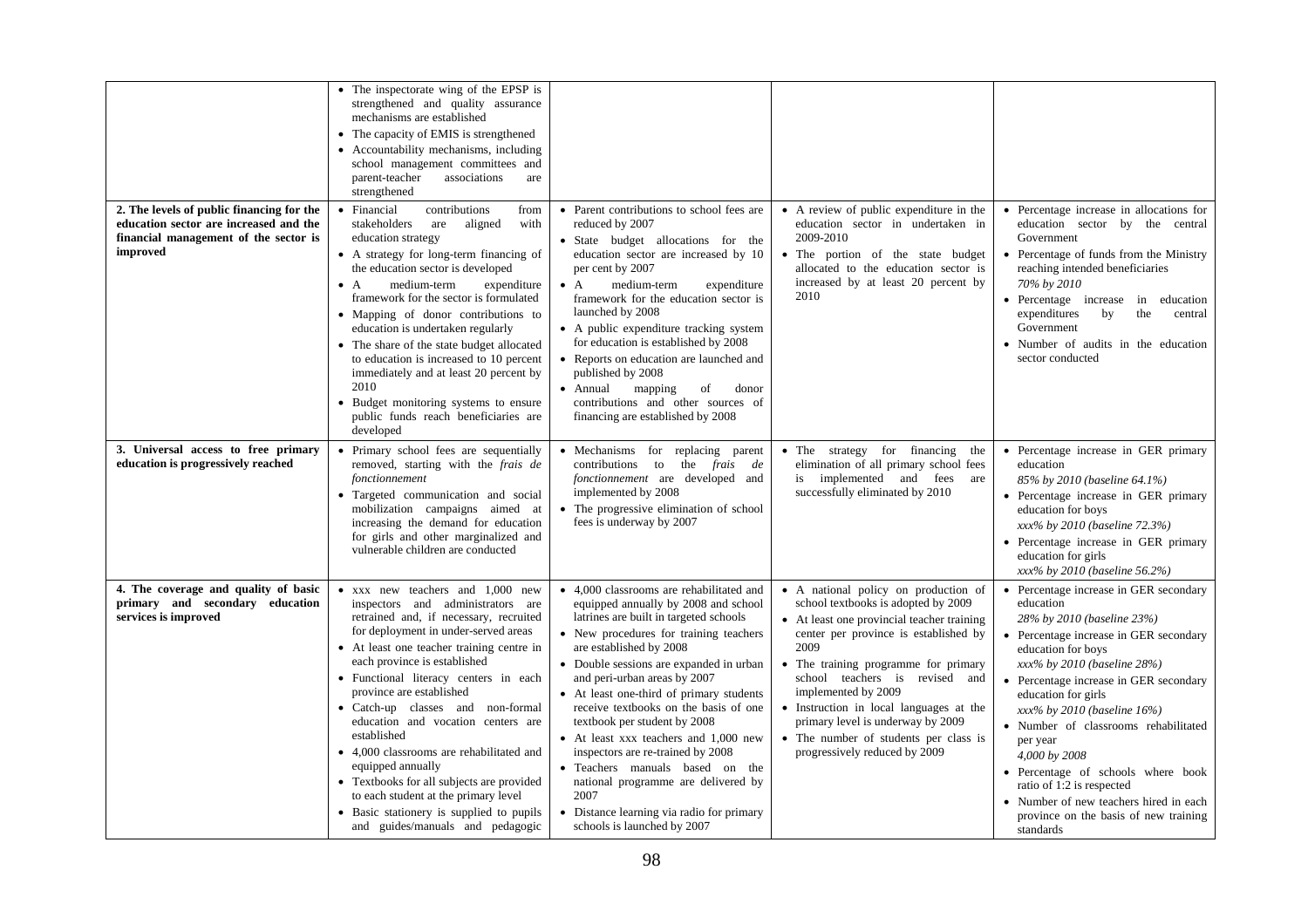| 5. Tertiary and vocational education<br>are rationalized and revamped             | materials are supplied to teachers<br>The secondary school system is<br>expanded to absorb xxx percent of<br>primary school completers<br>The proportion of vocational<br>education within the secondary school<br>curriculum is increased<br>• A strategy for including children with<br>special needs in schools is developed<br>• xxx new teachers and 1,000 new<br>inspectors and administrators are<br>retrained and, if necessary, recruited<br>for deployment in under-served areas<br>• At least one teacher training centre in<br>each province is established<br>· Functional literacy centers in each<br>province are established<br>• Catch-up classes and non-formal<br>education and vocation centers are<br>established<br>• 4,000 classrooms are rehabilitated and<br>equipped annually<br>• Textbooks for all subjects are provided<br>to each student at the primary level<br>• Basic stationery is supplied to pupils<br>and guides/manuals and pedagogic<br>materials are supplied to teachers<br>• The secondary school system is<br>expanded to absorb xxx percent of<br>primary school completers<br>The proportion of vocational<br>education within the secondary school<br>curriculum is increased |                                                                                                                                                                                                                                                                                                                                                                                                                                                     | • A partnership framework between the<br>industrial sector and training centers is<br>established by 2009<br>• A strategy for tertiary technical and<br>professional training is developed by<br>2009<br>• Reforms in higher and university<br>education sectors are underway by<br>2010                          | • Percentage increase in completion<br>rates<br>75% by 2010 (baseline 50%)<br>· Percentage increase in completion<br>rates for girls<br>• Percentage increase in completion<br>rates for boys<br>• Number<br>of<br>industry-university<br>partnerships established<br>• Number of industry and vocational<br>training centre partnerships established    |
|-----------------------------------------------------------------------------------|------------------------------------------------------------------------------------------------------------------------------------------------------------------------------------------------------------------------------------------------------------------------------------------------------------------------------------------------------------------------------------------------------------------------------------------------------------------------------------------------------------------------------------------------------------------------------------------------------------------------------------------------------------------------------------------------------------------------------------------------------------------------------------------------------------------------------------------------------------------------------------------------------------------------------------------------------------------------------------------------------------------------------------------------------------------------------------------------------------------------------------------------------------------------------------------------------------------------------|-----------------------------------------------------------------------------------------------------------------------------------------------------------------------------------------------------------------------------------------------------------------------------------------------------------------------------------------------------------------------------------------------------------------------------------------------------|-------------------------------------------------------------------------------------------------------------------------------------------------------------------------------------------------------------------------------------------------------------------------------------------------------------------|----------------------------------------------------------------------------------------------------------------------------------------------------------------------------------------------------------------------------------------------------------------------------------------------------------------------------------------------------------|
|                                                                                   | • A strategy for including children with<br>special needs in schools is developed                                                                                                                                                                                                                                                                                                                                                                                                                                                                                                                                                                                                                                                                                                                                                                                                                                                                                                                                                                                                                                                                                                                                            |                                                                                                                                                                                                                                                                                                                                                                                                                                                     |                                                                                                                                                                                                                                                                                                                   |                                                                                                                                                                                                                                                                                                                                                          |
|                                                                                   |                                                                                                                                                                                                                                                                                                                                                                                                                                                                                                                                                                                                                                                                                                                                                                                                                                                                                                                                                                                                                                                                                                                                                                                                                              | <b>HEATLH</b>                                                                                                                                                                                                                                                                                                                                                                                                                                       |                                                                                                                                                                                                                                                                                                                   |                                                                                                                                                                                                                                                                                                                                                          |
| 1. The legislative and normative<br>framework for the health sector is<br>revised | • A new health law is adopted by<br>Parliament<br>· Governance within the Ministry of<br>Health is improved through<br>development and compliance with new<br>directives<br>The national health policy and<br>guidelines are updated and distributed<br>at all levels<br>communications<br>• Systematic<br>and<br>collaboration are established between<br>Ministry of Health directors at the<br>central level and policy<br>is<br>communicated to the provincial level                                                                                                                                                                                                                                                                                                                                                                                                                                                                                                                                                                                                                                                                                                                                                     | • The legislative framework for the<br>sector is adopted by Parliament and<br>promulgated by the President by 2008<br>• The law on the establishment<br>accreditation and authorization of<br>private health care providers is<br>elaborated by 2008<br>• A communication strategy is<br>developed and implemented by 2008<br>• The health policy is updated in<br>accordance with the HSSS by 2008<br>• A new health plan is elaborated by<br>2008 | • The rules, directives and criteria for<br>the establishment and registration of<br>NGOs in the health sector are<br>developed and NGO contracts are<br>signed with provincial<br>health<br>authorities by 2009<br>• Directives for the selection and<br>provision of medical equipment are<br>developed by 2009 | • Number of private health providers<br>licensed under new legislation<br>• Percentage of NGOs which have<br>signed agreements with Provincial<br>Health Inspection units<br>· Percentage of health contracts<br>procured through new guidelines<br>• Percentage of provinces with a health<br>plan in conformity with the new health<br>sector strategy |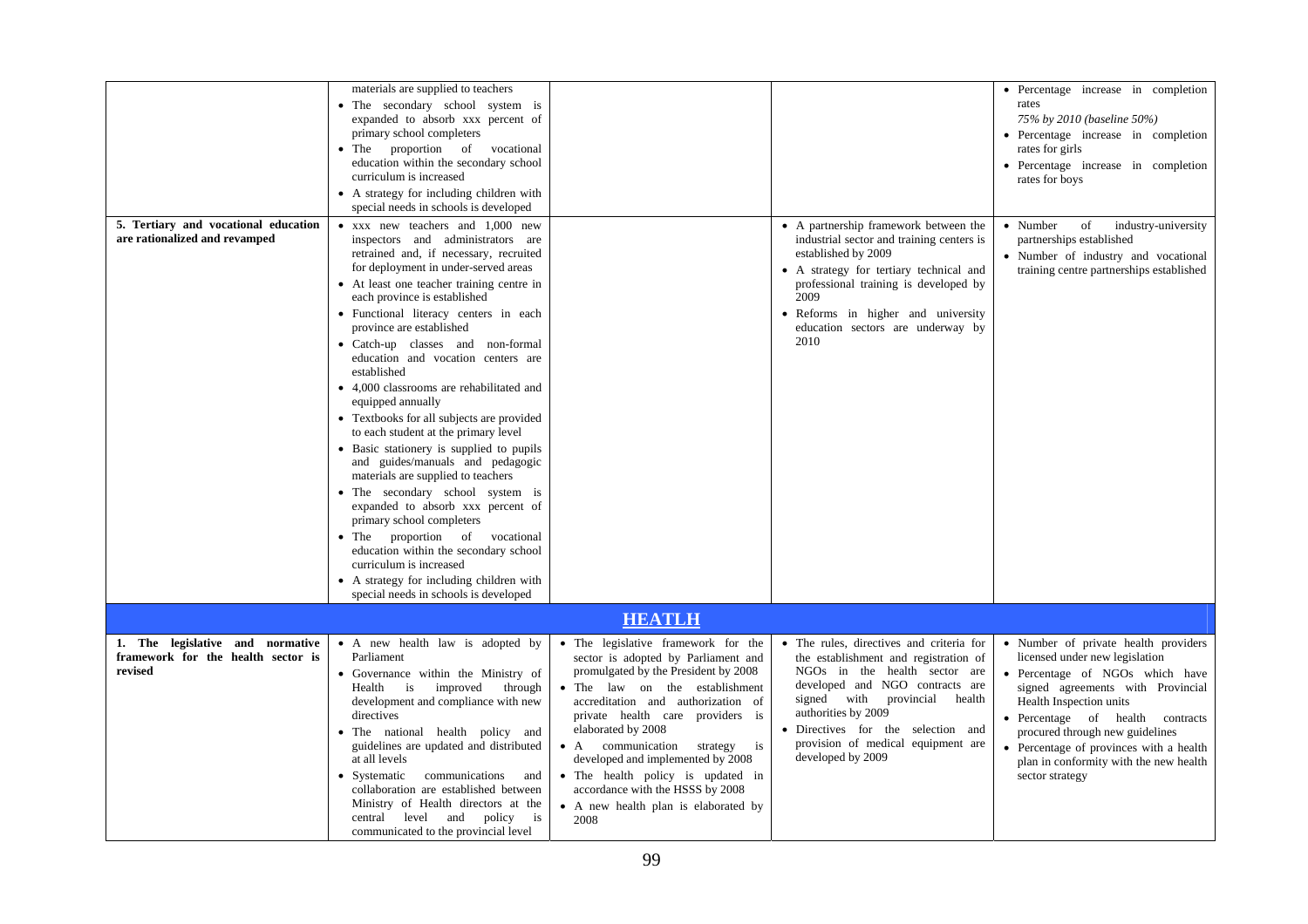|                                                             | • Technical programmes within the<br>various departments in the Ministry of<br>Health are regrouped and strengthened<br>and the establishment of new units is<br>temporarily suspended<br>• Guidelines regarding management<br>communications<br>functions,<br>and<br>reporting between central, provincial<br>and Health Zone authorities are<br>developed and applied<br>• Legislation on the establishment,<br>accreditation and licensing of private<br>for-profit health providers is drafted<br>• Regulations, guidelines and criteria for<br>establishment and registration of<br>health NGOs are developed<br>• Contracts for partnerships with health<br>provincial<br>NGOs<br>and<br>health<br>authorities are developed<br>• Guidelines<br>on selection<br>and<br>procurement of medical equipment are<br>developed<br>• Health sector reforms are managed<br>efficiently in accordance with<br>decentralization processes<br>• Monitoring and evaluation systems,<br>including for private sector providers,<br>are established<br>The national policy, Système du<br>Réseau de Soins de Santé (SRSS), and<br>plans for the development of the health<br>system development are updated and<br>distributed | • The technical programmes of the<br>Ministry of Health are rationalized by<br>2008<br>• A communication and cooperation<br>strategy between central directorates<br>of the Ministry of Health is developed<br>and implemented by 2008<br>• A law on the establishment and<br>accreditation of private health care<br>providers<br>is<br>developed<br>and<br>implemented by 2008                                                                                                                                                                                                                                                     |                                                                                                                                                                                                                                                                                                                                                                                                      |                                                                                                                                                                                                                                                                                                                                                                 |
|-------------------------------------------------------------|------------------------------------------------------------------------------------------------------------------------------------------------------------------------------------------------------------------------------------------------------------------------------------------------------------------------------------------------------------------------------------------------------------------------------------------------------------------------------------------------------------------------------------------------------------------------------------------------------------------------------------------------------------------------------------------------------------------------------------------------------------------------------------------------------------------------------------------------------------------------------------------------------------------------------------------------------------------------------------------------------------------------------------------------------------------------------------------------------------------------------------------------------------------------------------------------------------------------|--------------------------------------------------------------------------------------------------------------------------------------------------------------------------------------------------------------------------------------------------------------------------------------------------------------------------------------------------------------------------------------------------------------------------------------------------------------------------------------------------------------------------------------------------------------------------------------------------------------------------------------|------------------------------------------------------------------------------------------------------------------------------------------------------------------------------------------------------------------------------------------------------------------------------------------------------------------------------------------------------------------------------------------------------|-----------------------------------------------------------------------------------------------------------------------------------------------------------------------------------------------------------------------------------------------------------------------------------------------------------------------------------------------------------------|
| 2. Access to health care, as well as<br>equity, is improved | • A basic package of curative and<br>preventive health services, including<br>family planning services, is provided<br>in all Health Zones<br>The organizational structure of the<br>health sector is revised<br>• User fees and drug prices are reduced<br>and studies are conducted on the<br>impact of fee removal on utilization<br>levels, particularly among the poor<br>• Health Zones with high potential for<br>new investment are prioritized<br>• High impact interventions<br>are<br>implemented in Health Zones with<br>weak capacity<br>• The MAP in primary care units and<br>the CAP in hospitals are rolled out<br>• Protocols on management of common                                                                                                                                                                                                                                                                                                                                                                                                                                                                                                                                                | • An institutional audit of the central<br>level of the Ministry of Health is<br>undertaken by 2008<br>• The recommendations from the audit<br>on organizational structure are<br>implemented by 2008<br>• The CAP for Referral Hospitals is<br>implemented by 2008<br>• The MAP is progressively provided in<br>health centers by 2008<br>· Health Zones with high investment<br>potential are identified in each<br>province in accordance with SRSS<br>criteria and all other zones are<br>provided with a package of basic<br>services by 2008<br>• Direct payments are reduced by 2008<br>• The price of medicines is fixed and | • The rules regarding the reduction of<br>user fees and cost of medicines are<br>established and communicated to all<br>government heath facilities by 2009<br>Protocols for managing common<br>diseases including linkages with<br>vertical illness programmes are<br>published and analyzed regularly from<br>the end of 2009 onwards<br>• xxx new health facilities<br>are<br>constructed by 2009 | $\bullet$ Percentage<br>of<br>health<br>centers<br>implementing the MAP<br>• DPT3 coverage<br>83% in 2009<br>• Percentage of deliveries assisted by<br>trained personnel<br>75% in 2009<br>• Average number of outpatient visits<br>per person per year<br>0.5 by 2009/1.0 by 2010 (baseline 0.2)<br>• Percentage of Referral Hospitals<br>implementing the CAP |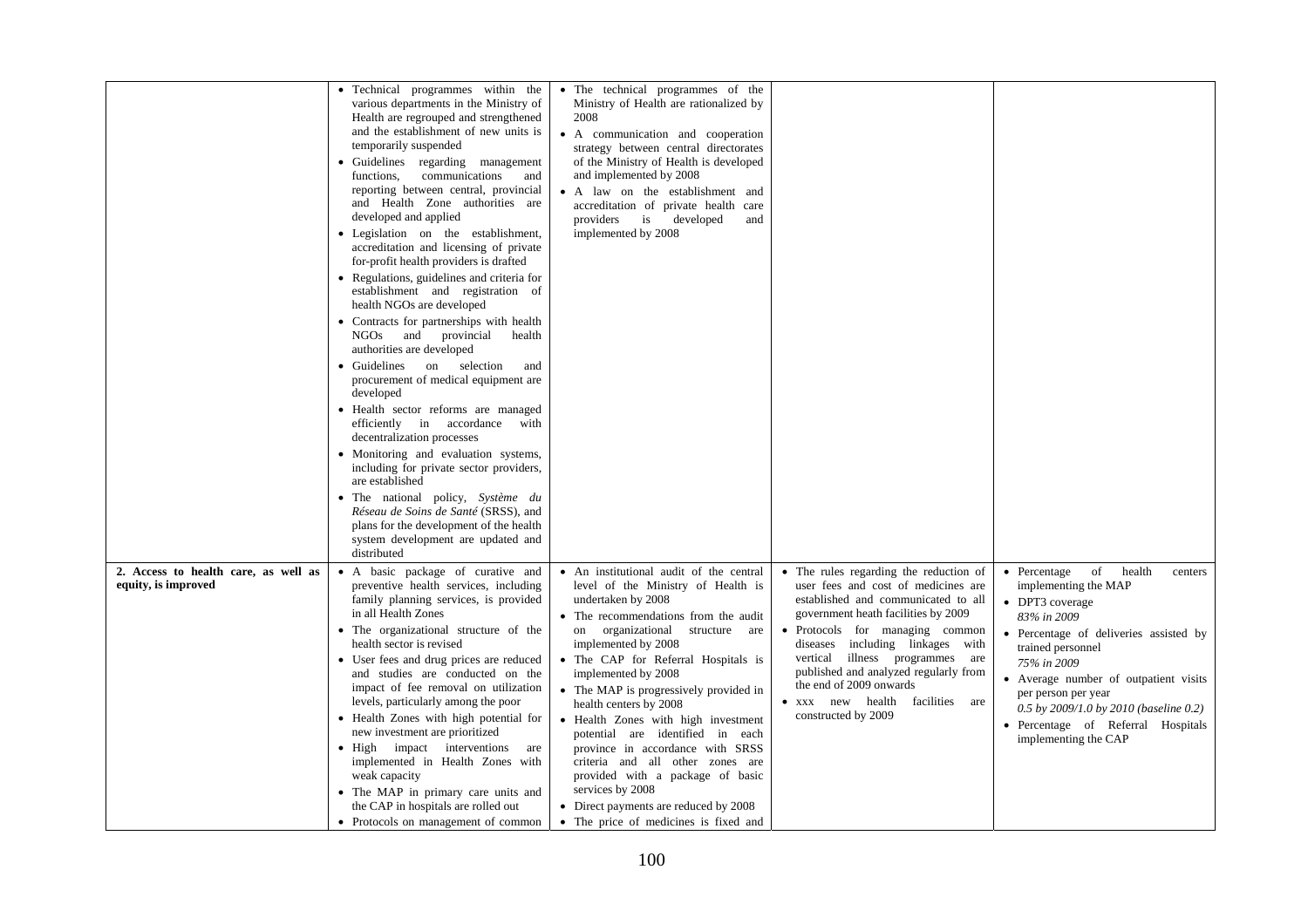|                                                                               | diseases and the methods of referrals<br>and coordination with vertical disease<br>programmes are continually updated<br>and disseminated<br>• A strategy and policy framework for<br>public private partnerships including<br>contracting mechanisms,<br>social<br>marketing and delivery of high-impact<br>services to households, are developed<br>• The construction of new health                                                                                                                                                                                                                                                                                                                                                                                                                                                                                                                                                                                                                                                                                                                                                                                                     | publicized to all SRSS-recognized<br>health facilities by 2008                                                                                                                                                                                                                                                                                                                                                                                                                                                                                  |                                                                                                                                                                                                                   |                                                                                                                                                                                                                           |
|-------------------------------------------------------------------------------|--------------------------------------------------------------------------------------------------------------------------------------------------------------------------------------------------------------------------------------------------------------------------------------------------------------------------------------------------------------------------------------------------------------------------------------------------------------------------------------------------------------------------------------------------------------------------------------------------------------------------------------------------------------------------------------------------------------------------------------------------------------------------------------------------------------------------------------------------------------------------------------------------------------------------------------------------------------------------------------------------------------------------------------------------------------------------------------------------------------------------------------------------------------------------------------------|-------------------------------------------------------------------------------------------------------------------------------------------------------------------------------------------------------------------------------------------------------------------------------------------------------------------------------------------------------------------------------------------------------------------------------------------------------------------------------------------------------------------------------------------------|-------------------------------------------------------------------------------------------------------------------------------------------------------------------------------------------------------------------|---------------------------------------------------------------------------------------------------------------------------------------------------------------------------------------------------------------------------|
|                                                                               | facilities is done in accordance with<br>the plans laid out in the HSSS and a<br>moratorium is enforced on all capital<br>developments outside of this strategy                                                                                                                                                                                                                                                                                                                                                                                                                                                                                                                                                                                                                                                                                                                                                                                                                                                                                                                                                                                                                            |                                                                                                                                                                                                                                                                                                                                                                                                                                                                                                                                                 |                                                                                                                                                                                                                   |                                                                                                                                                                                                                           |
| 3. A balanced supply of human<br>resources for health is achieved             | A joint Committee with the Ministry<br>of Education and Institute for<br>Professional Preparation aimed at<br>reforming the training of health<br>professionals is established<br>Criteria for the accreditation and<br>licensing of training institutes, as well<br>as for the closure of institutes that do<br>not meet standards are agreed<br>• A moratorium on the establishment of<br>secondary level<br>training<br>new<br>institutions is enforced<br>• Training plans for all levels of the<br>health system are elaborated and<br>implemented<br>• Examinations<br>for graduates<br>of<br>unaccredited training institutes are<br>established<br>• Optimal levels of supply of nurses at<br>A2 level are agreed and the<br>appropriate number of accredited<br>training institutions per province are<br>established<br>• Salary supplements for staff in the<br>Ministry of Health are applied in<br>accordance with SMIG<br>Incentive payment mechanisms for<br>posts in selected areas and occupations<br>are applied<br>• Appropriate retirement packages are<br>offered<br>• A health labor market study on current<br>schemes<br>incentive<br>and<br>public<br>perceptions | • A joint Ministry of Health and<br>Ministry of Higher<br>Education<br>committee is established by 2008<br>• A strategy for revising professional<br>health training is elaborated by 2008<br>• A moratorium on the establishment of<br>new ITMs is established and enforced<br>by 2008<br>• An evaluation of all existing ITMs is<br>undertaken and recommendations are<br>implemented by 2008<br>• An agreement on salary supplements<br>for targeted positions is concluded<br>between the Ministry of Health and the<br><b>GIBS</b> by 2008 | • An operational observatory on human<br>resources in the health sector is<br>established by 2009<br>• Training plans for all levels of the<br>health system are elaborated and<br>implemented by the end of 2009 | · Percentage of Health Zones with<br>personnel trained on the management<br>of primary health care<br>50% in 2009 (baseline 20%)<br>• Percentage of ITMs operating<br>according to the norms of the Ministry<br>of Health |
| 4. A continuous and regular supply of<br>drugs and other resources is ensured | • Appropriate<br>office<br>and<br>storage<br>facilities<br>for FEDECAME<br>are<br>provided<br>· Import taxes on certain essential                                                                                                                                                                                                                                                                                                                                                                                                                                                                                                                                                                                                                                                                                                                                                                                                                                                                                                                                                                                                                                                          | • Taxes and administrative royalties are<br>abolished by 2008<br>• A strategy and action plan for<br>rationalizing the local production and                                                                                                                                                                                                                                                                                                                                                                                                     | • Office and storage facilities for<br>FEDECAME are provided by 2009<br>• A feasibility study on local production<br>of drugs as well as drug pricing and                                                         | • Percentage of Health Zones served by<br>a regional CDR<br>70% in 2009 (baseline 30%)                                                                                                                                    |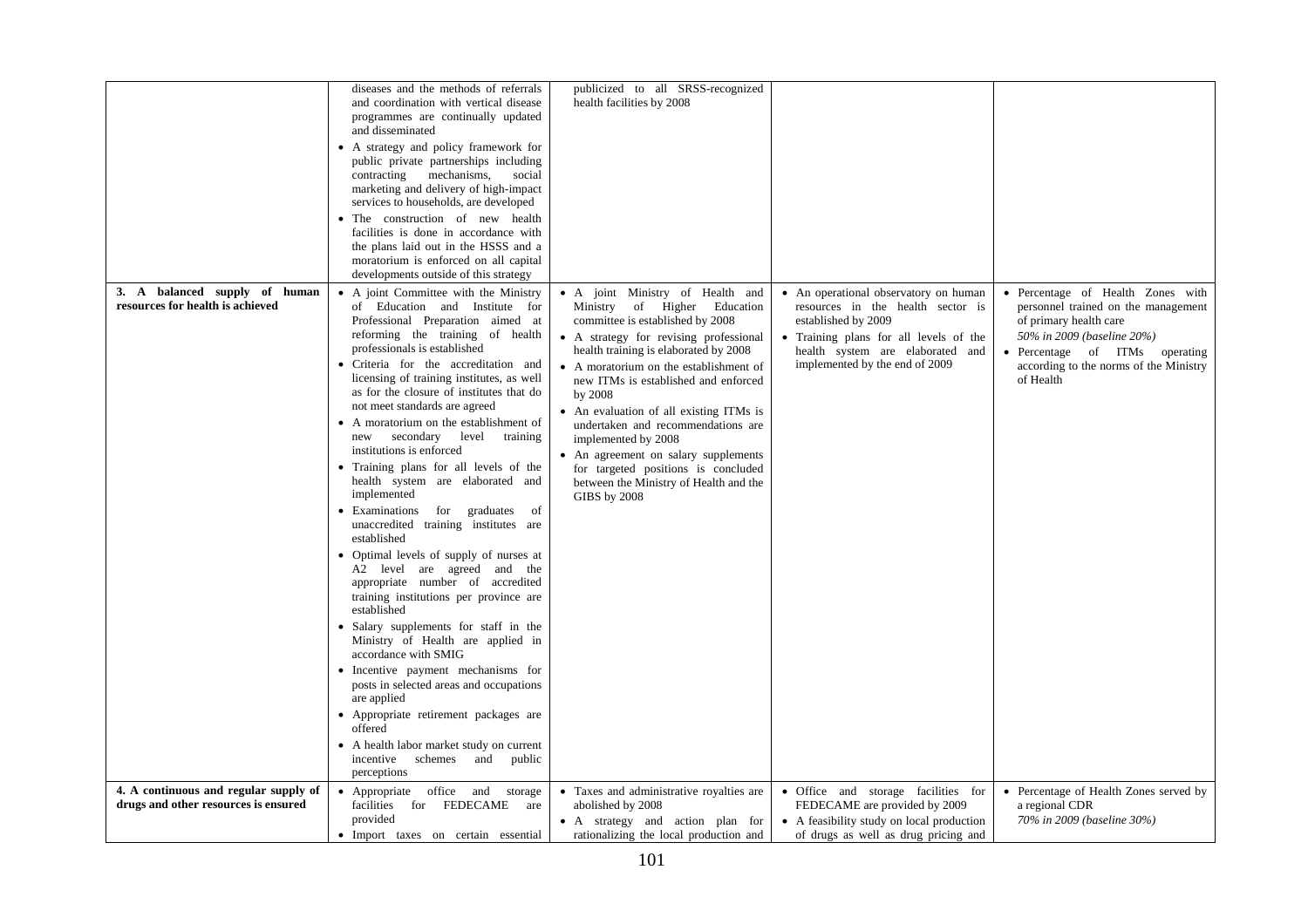|                                                                                                                                                              | pharmaceuticals are removed<br>• The ordering of drugs through<br>FEDECAME-CDR is rationalized<br>• The capacity of CDRs is strengthened<br>and certain CDRs are relocated<br>• Mechanisms for controlling the quality<br>of pharmaceuticals are reinforced<br>• Mechanisms for inspecting pharmacies<br>are reinforced and rationalized<br>• Drug acquisition by public health units<br>in the private sector is regulated<br>• A feasibility study on the local<br>production of drugs as well as drug<br>pricing and subsidies is conducted                                                                                                                                                                                            | <b>Médicaments</b><br>of<br>procurement<br>Essentiels Génériques (MEG) and for<br>controlling quality is elaborated and<br>implemented from 2008 onwards<br>• Inspection mechanisms for private<br>pharmacies are developed and applied<br>by 2008                                                                                                                                                                    | subsidies is conducted by 2009                                                                                                                       | · Percentage of Referral Hospitals with<br>stocks of five required essential drugs<br>during the last trimester<br>• Percentage of private drugstores<br>operating according to Ministry of<br>Health norms<br>• Percentage of Health Zones with a<br>stock-out of measles vaccines during<br>the last trimester |
|--------------------------------------------------------------------------------------------------------------------------------------------------------------|-------------------------------------------------------------------------------------------------------------------------------------------------------------------------------------------------------------------------------------------------------------------------------------------------------------------------------------------------------------------------------------------------------------------------------------------------------------------------------------------------------------------------------------------------------------------------------------------------------------------------------------------------------------------------------------------------------------------------------------------|-----------------------------------------------------------------------------------------------------------------------------------------------------------------------------------------------------------------------------------------------------------------------------------------------------------------------------------------------------------------------------------------------------------------------|------------------------------------------------------------------------------------------------------------------------------------------------------|------------------------------------------------------------------------------------------------------------------------------------------------------------------------------------------------------------------------------------------------------------------------------------------------------------------|
| 5. Stable and sustainable financing<br>mechanisms for the health sector are<br>established and financial barriers to<br>health care are sequentially removed | Financial<br>contributions<br>from<br>stakeholders are aligned with the<br>health strategy<br>• A health SWAp led by<br>the<br>Government and involving<br>all<br>stakeholders is established<br>• A strategy for long-term financing of<br>the health sector is developed<br>· Financial barriers for selected health<br>services and/or population groups are<br>sequentially reduced and possibly<br>eliminated<br>medium-term<br>expenditure<br>$\bullet$ A<br>framework for the sector is developed<br>• The share of the state budget allocated<br>to health increases to 7 percent<br>immediately and 15 percent by the end<br>of the CAF period<br>Mapping of donor contributions to the<br>health sector is undertaken regularly | mapping<br>of donor<br>• An annual<br>contributions for the HSSS is<br>undertaken by 2008<br>• A step-by-step study of salaries and<br>other inputs is conducted and specific<br>recommendations are implemented by<br>2008<br>• Consultation mechanisms between the<br>Ministry of Health and its partners<br>including joint meetings and National<br>and Provincial Steering Committees<br>are operational by 2008 |                                                                                                                                                      | • Percentage of state budget allocated to<br>the health sector<br>10% in 2009 (baseline 4% 2006)<br>• Percentage increase in allocations for<br>health sector by the central<br>government<br>• Percentage of funds from the Ministry<br>Health<br>reaching<br>of<br>intended<br>beneficiaries<br>70% by 2010    |
| Multi-sectoral<br>coordination<br>6.<br>mechanisms are established                                                                                           | Linkages and collaborative networks<br>are established with institutions in<br>education, agriculture, water and<br>sanitation, roads, communications,<br>transport, community participation,<br>gender, environment and nutrition                                                                                                                                                                                                                                                                                                                                                                                                                                                                                                        |                                                                                                                                                                                                                                                                                                                                                                                                                       |                                                                                                                                                      |                                                                                                                                                                                                                                                                                                                  |
|                                                                                                                                                              |                                                                                                                                                                                                                                                                                                                                                                                                                                                                                                                                                                                                                                                                                                                                           | <b>WATER AND SANITATION</b>                                                                                                                                                                                                                                                                                                                                                                                           |                                                                                                                                                      |                                                                                                                                                                                                                                                                                                                  |
| <b>Strategic</b><br>and<br>operational<br>1.<br>management in water and sanitation<br>sector is improved                                                     | • A sector reform roadmap, including<br>agency reorganization, is implemented<br>• A regulatory body to control water<br>tariffs, quality, and service standards<br>for community-managed and state-<br>managed water systems is operational<br>• A Water and Sanitation Code using<br>the proposed code as a base is<br>implemented                                                                                                                                                                                                                                                                                                                                                                                                      | • An action plan for sector reform,<br>including<br>reorganization<br>of<br>management institutions, is approved<br>by the Government by 2008<br>• A national water and sanitation code,<br>in conformity with international<br>standards with special attention for<br>heave metal contamination is adopted<br>by 2008                                                                                               | • A database and an information system<br>for sectoral monitoring is established<br>by 2009<br>• Quality control mechanisms are<br>developed by 2009 | • Percentage increase in the national<br>budget allocated to the water and<br>sanitation sector<br>13% by 2010 (baseline 11%)<br>• Percentage increase in expenditures at<br>the central level                                                                                                                   |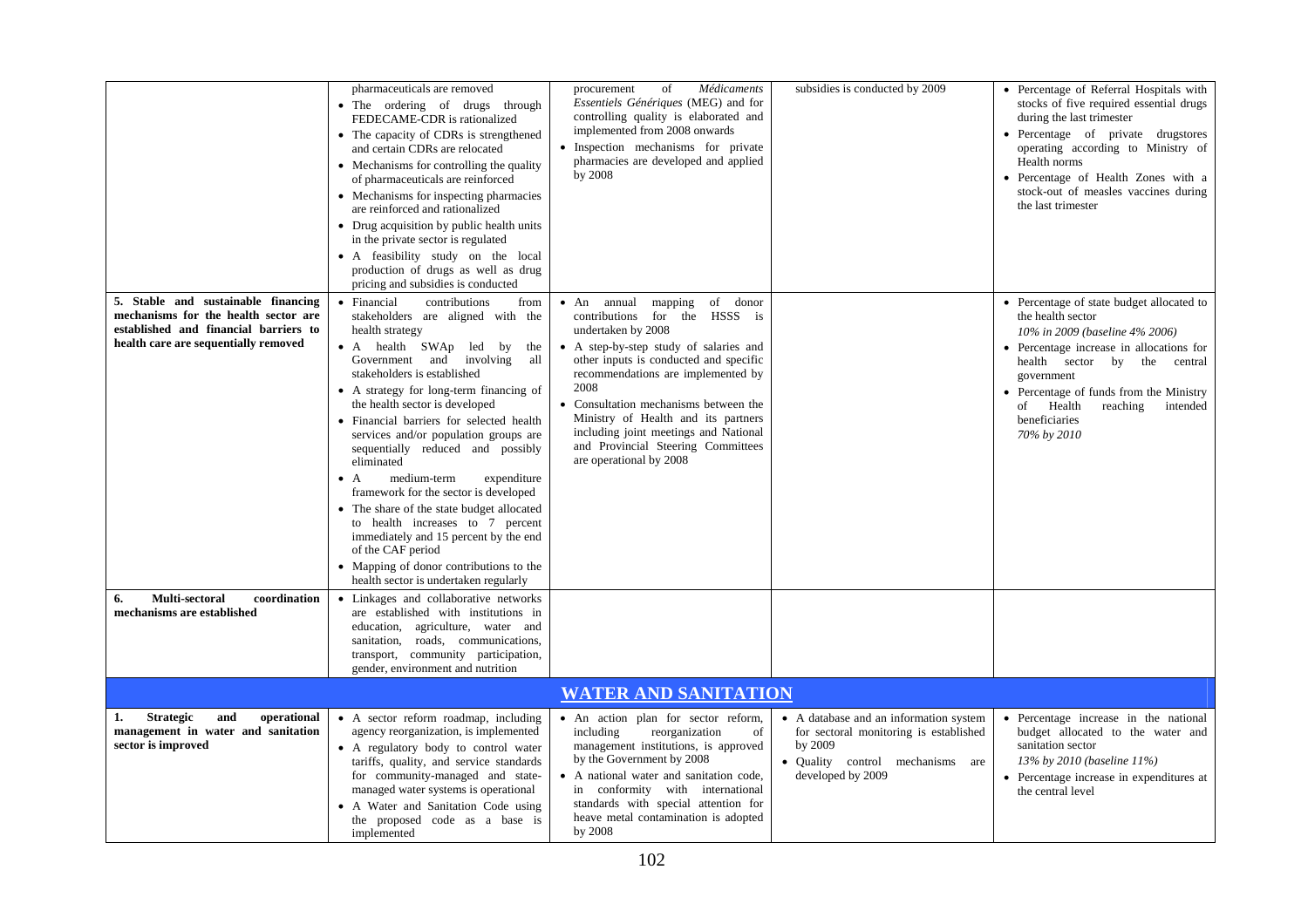|                                                                 | • National standards for water quality,<br>paying special attention to heavy metal<br>contamination and mapping/database<br>creation, are applied<br>The capacity of government agencies<br>in charge of water regulation,<br>management contracts and tariff policy<br>is strengthened<br>• The capacity of REGIDESO in<br>technical, commercial and financial<br>operations is strengthened<br>Pilot private sector schemes to deliver<br>potable water services are evaluated<br>and<br>appropriate<br>policy<br>recommendations are made                                                                                                                                                                                                                                                    |                                                                                                                                                                                                                                                                                                                                                                           |                                                                                                                                                                                                                                                                       |                                                                                                                                                                                                                                                                                                                                                                                                                                            |
|-----------------------------------------------------------------|-------------------------------------------------------------------------------------------------------------------------------------------------------------------------------------------------------------------------------------------------------------------------------------------------------------------------------------------------------------------------------------------------------------------------------------------------------------------------------------------------------------------------------------------------------------------------------------------------------------------------------------------------------------------------------------------------------------------------------------------------------------------------------------------------|---------------------------------------------------------------------------------------------------------------------------------------------------------------------------------------------------------------------------------------------------------------------------------------------------------------------------------------------------------------------------|-----------------------------------------------------------------------------------------------------------------------------------------------------------------------------------------------------------------------------------------------------------------------|--------------------------------------------------------------------------------------------------------------------------------------------------------------------------------------------------------------------------------------------------------------------------------------------------------------------------------------------------------------------------------------------------------------------------------------------|
| 2. Access to water and sanitation in<br>rural areas is expanded | The rural water and sanitation<br>programme is expanded to cover 200<br><b>Health Zones</b><br>• National coordination of the rural<br>water and sanitation programme<br>through appropriate directorates of the<br>Ministry of Health and provincial<br>bureaus is supported<br>• A specific national budget for a<br>national rural water and sanitation<br>programme is established<br>Technical referral links between the<br>rural water and sanitation programme<br>and the SNHR are formalized<br>• A national training program of Health<br>Zone-based water and sanitation<br>supervisors in all targeted Health<br>Zones is implemented<br>Training and support to SNHR and the<br>private sector in technical support of<br>the rural water and sanitation<br>programme are provided | • The national water and sanitation<br>programme is implemented in 100<br>Health Zones in rural areas by 2008<br>• Directorates responsible for water and<br>sanitation in the central Ministry of<br>Health and in the Provinces are<br>functional by 2008<br>• The percentage of the budget allocated<br>to rural water is progressively<br>increased from 2008 onwards | Four different training modules for<br>water and sanitation supervisors are<br>developed by 2009<br>• The national water and sanitation<br>programme is implemented in rural<br>areas by 185 health agents by 2010                                                    | · Percentage of Health Zones with<br>functioning national rural water and<br>sanitation program<br>46% by 2010<br>• Number of rural Congolese with<br>access to improved water and<br>sanitation facilities<br>4.7. million by 2010<br>• Percentage of Health Zones where<br>rural water and sanitation program is<br>functional<br>23% by 2008 (100/435)<br>• Percentage of targeted households<br>practicing good hygiene<br>70% by 2010 |
| 3. Coverage of urban water services is<br>expanded              | A national standard for community-<br>run water systems and a standard tariff<br>system that targets access for all (life-<br>line tariffs) are implemented<br>Community-managed water system<br>pilots in South Kivu and the peri-urban<br>areas of Kinshasa, Mbuji-Mayi and<br>Kindu are implemented<br>• Community-managed water systems in<br>20 secondary cities are implemented<br>existing programme<br>of<br>$\bullet$ The<br>rehabilitation of REGIDESO-managed<br>water systems in Kinshasa and<br>Lubumbashi is continued                                                                                                                                                                                                                                                            | for<br>• Government<br>norms<br>the<br>management of water infrastructures<br>are defined by 2008<br>• Water projects in 20 urban areas are<br>launched by 2008<br>• Temporary measures to ensure the<br>provision of potable water in three<br>urban centers are established by 2007                                                                                     | 150,000 poor households in the<br>vicinity of Kinshasa have access to<br>potable water by 2009<br>• Three million urban households have<br>access to potable water in three cities<br>by 2009<br>REGIDESO-managed systems in five<br>cities are rehabilitated by 2009 | • Percentage of urban households with<br>access to improved water services<br>50% by 2010 (baseline 37%)                                                                                                                                                                                                                                                                                                                                   |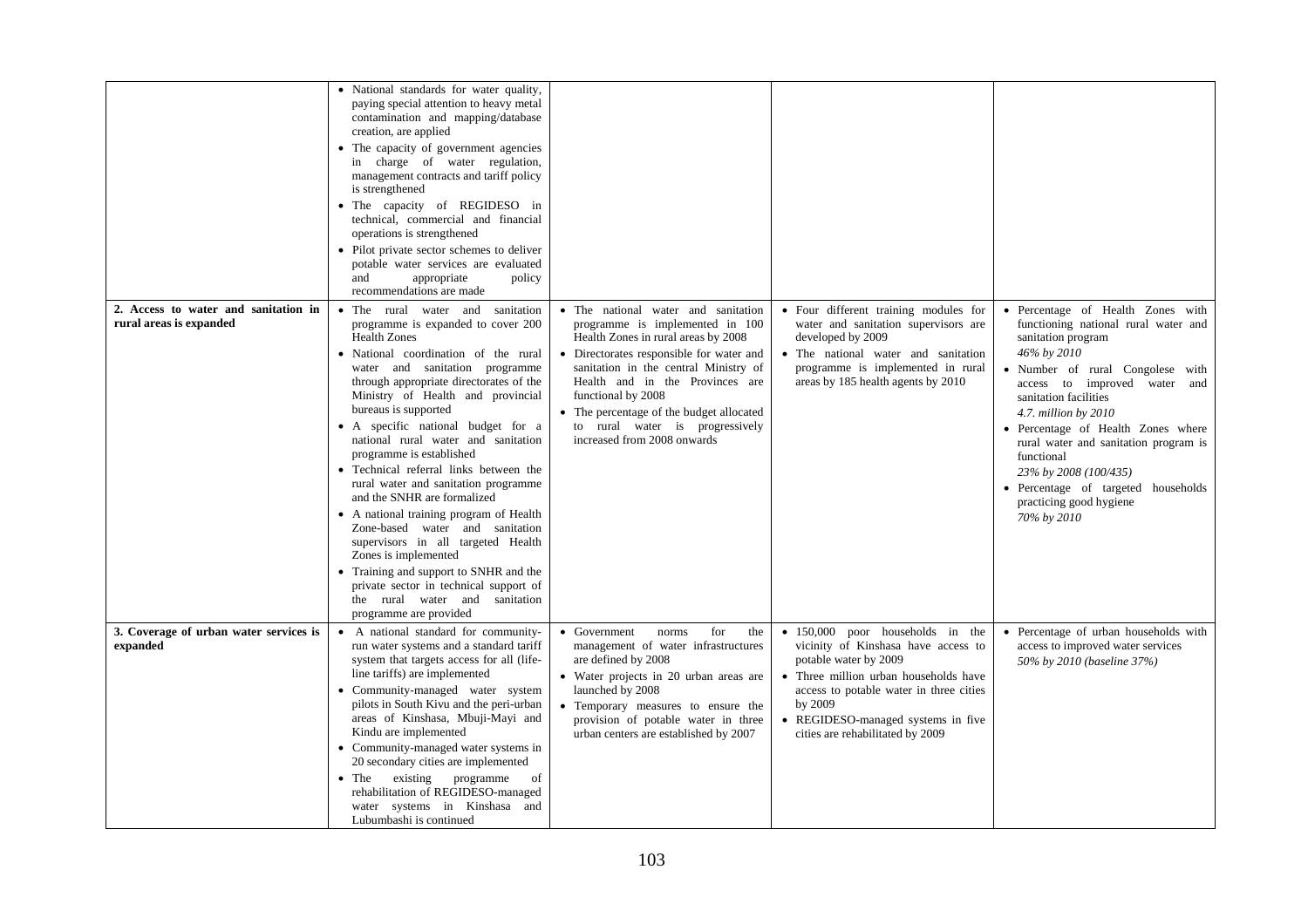| 4. Coverage of urban sanitation<br>services is expanded     | • A rehabilitation<br>programme for<br>REGIDESO-managed water systems<br>in 11 cities is completed<br>• Management and technical training is<br>provided to REGIDESO<br>• Social marketing programmes in<br>Kinshasa and other cities that promote<br>family latrine construction are<br>implemented<br>• A solid waste disposal facility in<br>Kinshasa and three additional urban<br>centers which integrate recycling for<br>revenue generation for urban poor are<br>established<br>• Key recommendations and the action<br>plan of the Kinshasa sanitation study<br>are implemented<br>• A waste-water treatment plant in<br>Kinshasa is established                                                                                                                                                                                                                                          | • A social awareness programme is<br>launched in three large cities by 2008                                                                                                                                                                                                                                                                                                                                                                                                                                                                       | • The central Government and Kinshasa<br>municipality adopt a strategic<br>sanitation plan which includes the<br>collection and treatment of solid waste<br>in the city by 2009<br>• Equipment for the treatment of solid<br>waste is provided in selected cities by<br>2009 | • Percentage of urban beneficiaries with<br>access to improved sanitation services<br>35% by 2010 (baseline 8%)                                                                                                                                                                                                                                                                                                                                                                                                                                                                                                                                                                                                                                                                                   |
|-------------------------------------------------------------|----------------------------------------------------------------------------------------------------------------------------------------------------------------------------------------------------------------------------------------------------------------------------------------------------------------------------------------------------------------------------------------------------------------------------------------------------------------------------------------------------------------------------------------------------------------------------------------------------------------------------------------------------------------------------------------------------------------------------------------------------------------------------------------------------------------------------------------------------------------------------------------------------|---------------------------------------------------------------------------------------------------------------------------------------------------------------------------------------------------------------------------------------------------------------------------------------------------------------------------------------------------------------------------------------------------------------------------------------------------------------------------------------------------------------------------------------------------|------------------------------------------------------------------------------------------------------------------------------------------------------------------------------------------------------------------------------------------------------------------------------|---------------------------------------------------------------------------------------------------------------------------------------------------------------------------------------------------------------------------------------------------------------------------------------------------------------------------------------------------------------------------------------------------------------------------------------------------------------------------------------------------------------------------------------------------------------------------------------------------------------------------------------------------------------------------------------------------------------------------------------------------------------------------------------------------|
|                                                             |                                                                                                                                                                                                                                                                                                                                                                                                                                                                                                                                                                                                                                                                                                                                                                                                                                                                                                    | <b>SOCIAL PROTECTION</b>                                                                                                                                                                                                                                                                                                                                                                                                                                                                                                                          |                                                                                                                                                                                                                                                                              |                                                                                                                                                                                                                                                                                                                                                                                                                                                                                                                                                                                                                                                                                                                                                                                                   |
| 1. Risk among the most vulnerable<br>populations is reduced | $\bullet$ Ad<br>hoc<br>initiatives<br>to<br>support<br>vulnerable<br>including<br>groups,<br>HIV/AIDS orphans, are transformed<br>into national strategies, action plans<br>and policies including the National<br>Strategy for the Protection of<br>Vulnerable Groups<br>• Associations of vulnerable groups are<br>identified and provided with support<br>• The rights of vulnerable groups are<br>promoted and protected by passing and<br>enforcing appropriate legislation<br>• Specialized child protection services<br>in social welfare, police and justice<br>sectors are strengthened<br>· Discrimination against disabled and<br>ethnic minority children is addressed<br>The activities of ministries and<br>intervening in<br>services<br>social<br>protection are harmonized and a<br>reformed Inter-ministerial Committee<br>for the protection of vulnerable groups<br>is revived | • The national social protection strategy<br>is updated and ad-hoc activities aimed<br>at supporting vulnerable groups are<br>identified and implemented by 2008<br>• A study of mechanisms for identifying<br>and supporting associations of<br>vulnerable groups is conducted by<br>2007<br>• Policies for the protection of orphans<br>other vulnerable children,<br>and<br>including the disabled and minorities,<br>are elaborated by 2008<br>• A national action plan for orphans and<br>vulnerable children is adopted before<br>June 2008 | • The strategy for social protection is<br>implemented by 2009                                                                                                                                                                                                               | • Percentage of orphans and vulnerable<br>children receiving support from state<br>or donor community<br>15% by 2010 (baseline 3.4%)<br>• Number of at-risk children benefiting<br>from reintegration into a protective<br>family or community<br>10,000 by 2008 (baseline 6,000)<br>• Number of professional social workers<br>per 100,000 population working with<br>police, judiciary and social services<br>• Percentage of primary enrolment for<br>children who are disabled and from<br>indigenous minorities<br>85% by 2010<br>• Percentage of registered<br>sexual<br>violence victims benefiting from<br>appropriate care<br>90% by 2010 (baseline 75%)<br>· Number of children released from<br>armed groups receiving community-<br>based support<br>30,000 by 2010 (baseline 15,000) |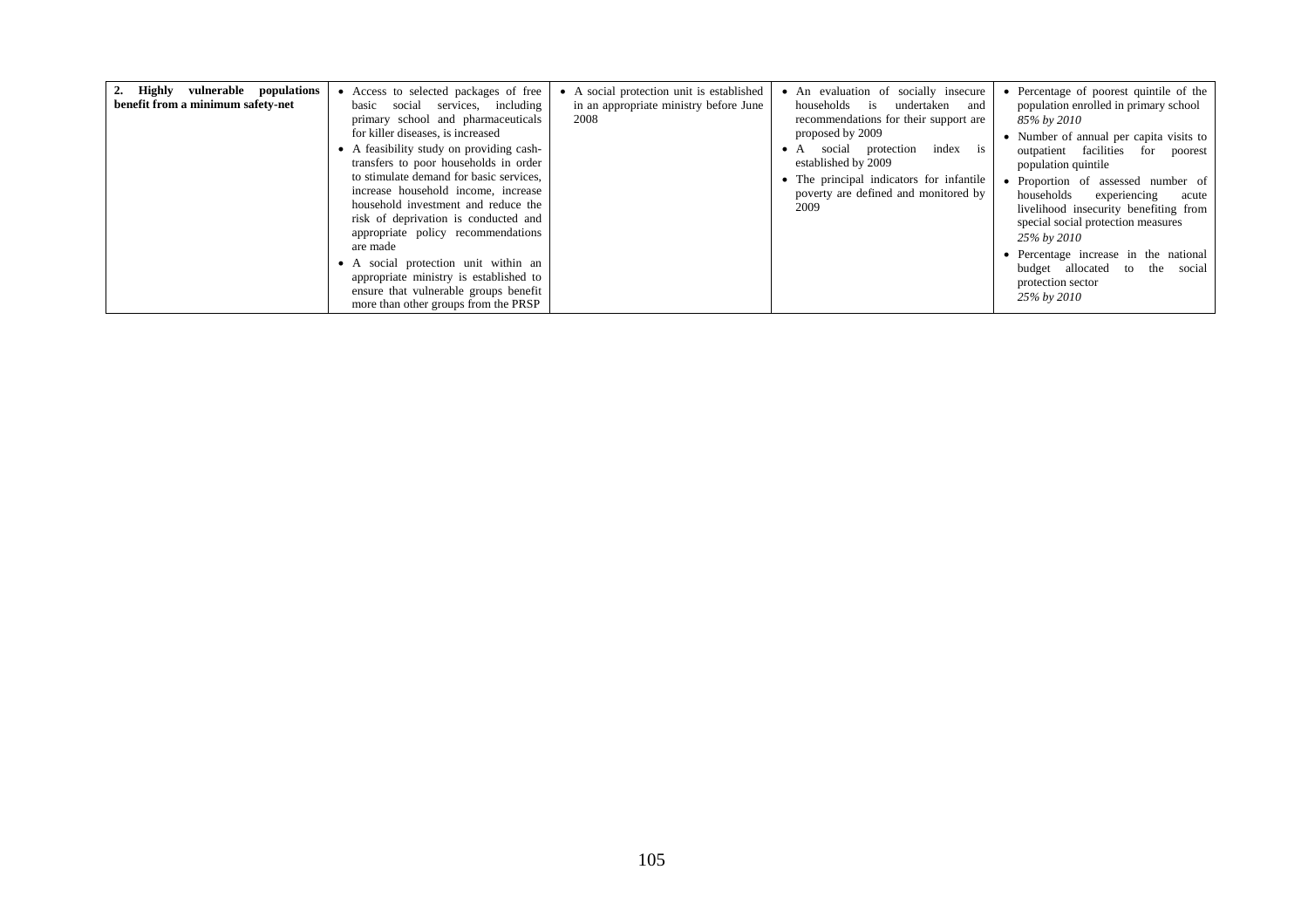| <b>CAF RESULTS MATRIX HIV/AIDS</b><br>The strategic objective of this pillar is to prevent the spread of the HIV virus, particularly among high-risk groups |                                                                                                                                                                                                                                                                                                                                                                                                                                                                                                                                                                                                   |                                                                                                                                                                                                                                                                                                                                                                                                                                                                                                                                                                                                                                                                                                                                                                                                                                                            |                                                                                                                                                                                                                                                                                                                                                                                                                                                               |                                                                                                                                                                                                                                                                                                                                                                                                                                                                                                                                                                                                                                                                                                                                                                                                                                                |  |
|-------------------------------------------------------------------------------------------------------------------------------------------------------------|---------------------------------------------------------------------------------------------------------------------------------------------------------------------------------------------------------------------------------------------------------------------------------------------------------------------------------------------------------------------------------------------------------------------------------------------------------------------------------------------------------------------------------------------------------------------------------------------------|------------------------------------------------------------------------------------------------------------------------------------------------------------------------------------------------------------------------------------------------------------------------------------------------------------------------------------------------------------------------------------------------------------------------------------------------------------------------------------------------------------------------------------------------------------------------------------------------------------------------------------------------------------------------------------------------------------------------------------------------------------------------------------------------------------------------------------------------------------|---------------------------------------------------------------------------------------------------------------------------------------------------------------------------------------------------------------------------------------------------------------------------------------------------------------------------------------------------------------------------------------------------------------------------------------------------------------|------------------------------------------------------------------------------------------------------------------------------------------------------------------------------------------------------------------------------------------------------------------------------------------------------------------------------------------------------------------------------------------------------------------------------------------------------------------------------------------------------------------------------------------------------------------------------------------------------------------------------------------------------------------------------------------------------------------------------------------------------------------------------------------------------------------------------------------------|--|
| <b>CAF Outcomes</b>                                                                                                                                         | <b>CAF Outputs</b>                                                                                                                                                                                                                                                                                                                                                                                                                                                                                                                                                                                | <b>Short Term Activities</b><br>July 2007-December 2008<br>(Programme d'Actions<br><b>Prioritaires</b> )                                                                                                                                                                                                                                                                                                                                                                                                                                                                                                                                                                                                                                                                                                                                                   | <b>Medium Term Activities</b><br>2009-2012<br>(to be finalized after the November 2007<br><b>Consultative Group)</b>                                                                                                                                                                                                                                                                                                                                          | <b>Selected Indicators</b>                                                                                                                                                                                                                                                                                                                                                                                                                                                                                                                                                                                                                                                                                                                                                                                                                     |  |
| 1. HIV/AIDS prevention, particularly<br>for women and youth, is accelerated<br>and scaled up                                                                | • Prevention becomes the highest<br>priority in the national response<br>• HIV/AIDS-related services at health<br>facilities are improved including<br>diagnosis, treatment of sexually<br>transmitted diseases and mother-to-<br>child transmission<br>• Condoms are universally accessible<br>• VCT services are more accessible,<br>particularly in under-served areas<br>• A national comprehensive policy for<br>blood transfusion is developed and<br>implemented<br>• HIV/AIDS, reproductive health are<br>incorporated into curricula for schools,<br>vocational centers and universities | • A prevention policy is elaborated<br>and implemented by 2008<br>• A communication policy<br>is<br>formulated and implemented by<br>2008<br>• A national policy for the distribution<br>of condoms is formulated and<br>implemented by 2007<br>• A national strategy for blood<br>transfusion is finalized<br>and<br>implemented by 2007<br>• The quality of PMTCT services is<br>evaluated and a national protocol is<br>established by 2008<br>• A strategy for incorporating<br>HIV/AIDS and reproductive health<br>in school curricula, training centers<br>and universities is implemented in<br>50 establishments by 2007<br>• An evaluation of VCT services is<br>undertaken in 2008<br>• A national policy on VCT is<br>elaborated and piloted by 2008<br>• Institutions for providing HIV/AIDS<br>care are identified and operational<br>by 2008 | • 280 million condoms are distributed by<br>2010<br>• At least 500 health centers are able to<br>provide PMTCT services, counseling<br>testing and STI care by 2010<br>· At least 100 General Reference<br>Hospitals in Health Zones offer blood<br>transfusion services in accordance with<br>existing protocols by 2010<br>• At least one information and awareness<br>raising campaign on HIV/AIDS, STI<br>and reproductive health is organized by<br>2009 | • Percentage of young women and men<br>aged 15-24 who identify ways of<br>preventing the sexual transmission of<br>HIV and reject misconceptions about<br>HIV transmission<br>• Percentage of HIV positive pregnant<br>women enrolled in PMTCT activities<br>• Percentage of adults aged 15-49 with<br>more than one sexual partner in the<br>past year reporting the use of a condom<br>during their last intercourse<br>• Percentage of hospitals providing safe<br>blood transfusion services<br>• Percentage increase in the number<br>cases of STI treated among persons<br>aged 15-49<br>• Percentage change in HIV/AIDS<br>prevalence rate among women<br>• Percentage change in HIV/AIDS<br>prevalence rate among young people<br>• Percentage increase in the number of<br>people accessing counseling and<br>testing in a VCT center |  |
| 2. Progressive steps are taken towards<br>the provision of universal access to free<br><b>HIV/AIDS</b> treatment and care                                   | • Coverage of HIV/AIDS treatment<br>services is expanded<br>• A sustainable financing strategy for<br>providing free ART is developed<br>and<br>• Procurement<br>distribution<br>mechanisms for ART are streamlined<br>and strengthened                                                                                                                                                                                                                                                                                                                                                           | • A sustainable financing strategy for<br>providing ART is elaborated and<br>implemented by 2007<br>• A policy for the treatment of<br>PLWHA is elaborated<br>and<br>implemented in accordance with<br>international norms in 2007<br>• At least 20,000 PLWHA including<br>those already under treatment<br>receive care by 2008                                                                                                                                                                                                                                                                                                                                                                                                                                                                                                                           | • 2,512 health professionals are trained<br>on treatment and care by 2010<br>• At least 100 laboratories are equipped<br>with HIV testing equipment by 2010<br>• At least 500 health centers are able to<br>provide quality treatment for an<br>additional 20,000 PLWHA by 2010                                                                                                                                                                               | • Percentage increase in the number of<br>PLWHA receiving ARTs<br>• Percentage of opportunistic infections<br>treated in line with national standards<br>• Percentage of eligible people seen at<br>clinics or enrolled in HIV/AIDS<br>programmes<br>• Percentage increase in the number of<br>health centers providing diagnosis and<br>treatment of HIV/AIDS<br>• Percentage increase in the number of<br>referral centers responding<br>to<br>HIV/AIDS-related complications                                                                                                                                                                                                                                                                                                                                                                |  |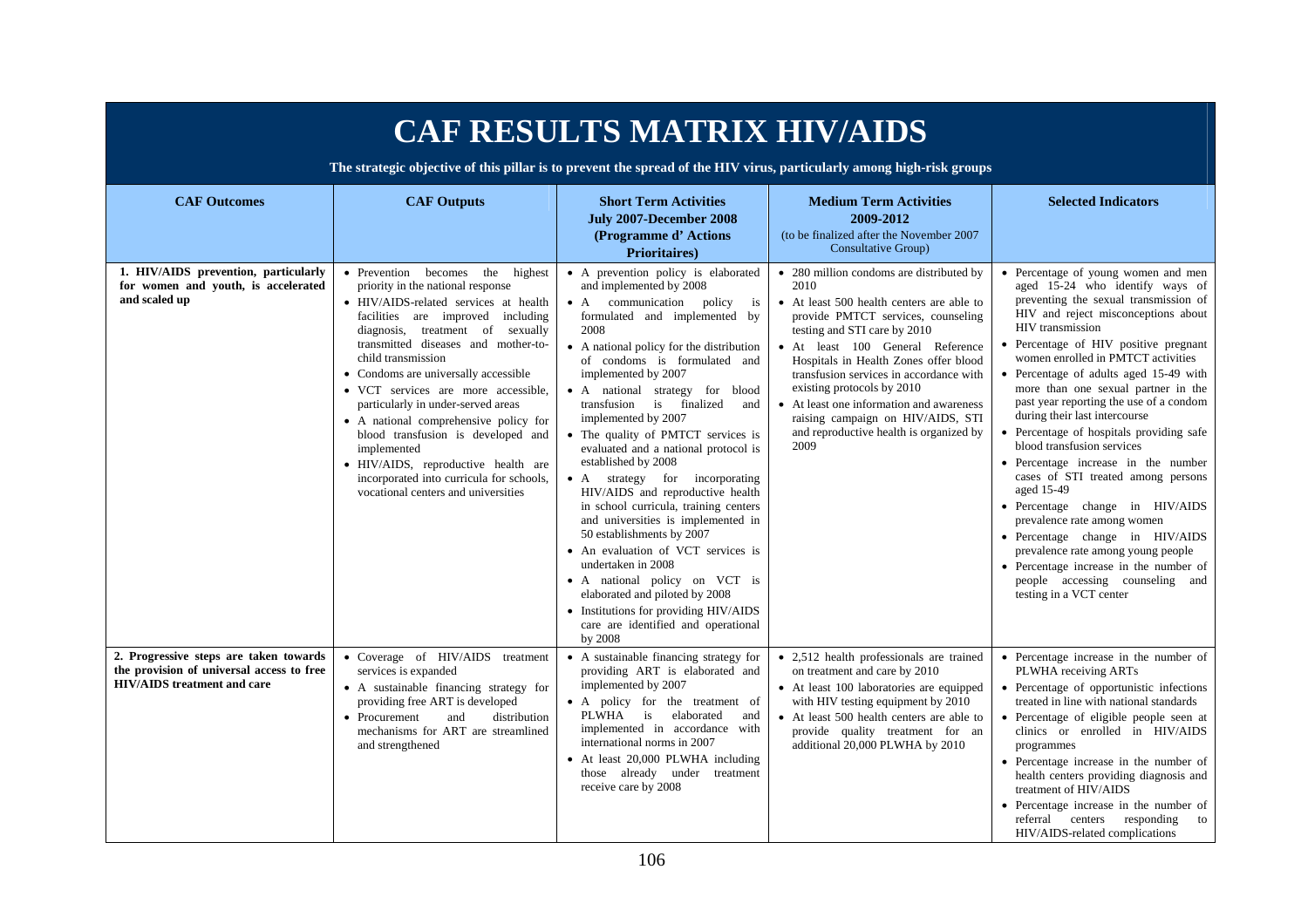|                                                                                                                               |                                                                                                                                                                                                                                                                                                                                                                                                                                                                                                                                                                       |                                                                                                                                                                                                                                                                                                                                                                                                                                                                                                                                                                                                                                                                                                                                                                  |                                                                                                                                                                                                                                                                                                                                                                                                                                                                           | • Percentage increase in the number of<br>Tuberculosis<br>clinics<br>providing<br>HIV/AIDS services including care and<br>treatment services                                                                                                                                                                                                                                                                                                                                                                                                                                                                                 |
|-------------------------------------------------------------------------------------------------------------------------------|-----------------------------------------------------------------------------------------------------------------------------------------------------------------------------------------------------------------------------------------------------------------------------------------------------------------------------------------------------------------------------------------------------------------------------------------------------------------------------------------------------------------------------------------------------------------------|------------------------------------------------------------------------------------------------------------------------------------------------------------------------------------------------------------------------------------------------------------------------------------------------------------------------------------------------------------------------------------------------------------------------------------------------------------------------------------------------------------------------------------------------------------------------------------------------------------------------------------------------------------------------------------------------------------------------------------------------------------------|---------------------------------------------------------------------------------------------------------------------------------------------------------------------------------------------------------------------------------------------------------------------------------------------------------------------------------------------------------------------------------------------------------------------------------------------------------------------------|------------------------------------------------------------------------------------------------------------------------------------------------------------------------------------------------------------------------------------------------------------------------------------------------------------------------------------------------------------------------------------------------------------------------------------------------------------------------------------------------------------------------------------------------------------------------------------------------------------------------------|
| 3. The negative impact of HIV/AIDS on<br>PLWHAs and their families is mitigated                                               | • Protection of PLWHAs and their<br>families, as well as victims of sexual<br>violence, become key priorities in the<br>national response to HIV/AIDS<br>• Actions to minimize stigmatization and<br>discrimination against PLWHAs,<br>including orphans and children, are<br>intensified<br>Partnerships with the private sector,<br>including mining and parastatal<br>companies are launched                                                                                                                                                                       | legislation<br>• Anti-discrimination<br>protecting PLWHA is promulgated<br>by 2007<br>• A strategy to support orphans and<br>vulnerable children is elaborated and<br>applied by 2007<br>• An strategy to provide psychosocial<br>care for PLWHA is elaborated and<br>implemented by 2007<br>• A network of legal clinics for<br>PLWHA and victims of sexual<br>violence is established by 2008<br>• A national network of associations<br>for PLWHA is operational in 2008<br>• A multi-sectoral plan against<br>stigmatization and discrimination of<br>PLWHAs is<br>finalized<br>and<br>implemented by 2008                                                                                                                                                   | • 1,100 community initiatives for<br>PLWHA are supported by 2010<br>• Partnerships with the private sector<br>focused on prevention, protection and<br>job opportunities are developed by<br>2009<br>• At least 100 legal clinics are<br>established and operational by 2010<br>• At least 75 per cent of the Association<br>Nationale des Entreprises du Congo<br>(ANEP) and FEC members have<br>adopted policies and programmes on<br>HIV/AIDS in the workplace by 2010 | • Percentage of population aged $10-70$<br>with positive attitudes towards<br><b>PLWHAs</b><br>• Number of PLWHAs and affected<br>people supported through community<br>based organizations<br>• Number of HIV/AIDS orphans and<br>vulnerable children attending primary<br>and secondary school<br>• Percentage increase in the number of<br>PLWHAs and their families receiving<br>nutritional support<br>• Percentage increase in the number of<br>PLWHAs engaged in income-<br>generating activities<br>• Percentage increase in the number of<br>HIV/AIDS orphans and vulnerable<br>children receiving economic support |
| 4. A common strategic vision, with<br>improved coordination and funding<br>mechanisms,<br>is<br>defined<br>and<br>implemented | strategic<br>$\bullet$ The<br>management<br>of<br>HIV/AIDS activities complies with the<br>"3 ones" principles of one coordination<br>body, one strategic national framework<br>and one monitoring and evaluation<br>framework<br>• A national mechanism for coordinating<br><b>HIV/AIDS</b><br>response,<br>planning,<br>research, monitoring and evaluation is<br>established<br>• HIV/AIDS policies and actions are<br>coordinated with other sectors and<br>mainstreamed into on-going health<br>activities<br>• HIV/AIDS actions receive additional<br>resources | • A national roadmap for combating<br>HIV/AIDS is elaborated by 2007<br>• A strategic sectoral policy for<br>combating HIV/AIDS is elaborated<br>by 2008<br>• Strategic sectoral policies are<br>elaborated and implemented by<br>2008<br>• An institutional framework for the<br>management and coordination of the<br>fight against HIV/AIDS compliant<br>with the "3 ones" is adopted and<br>applied by 2008<br>• A national report on the current<br>status of the epidemic is elaborated<br>and published in 2008<br>• Alignment and harmonization are<br>reviewed in all provinces by 2008<br>· A resource mobilization plan is<br>elaborated by 2008<br>• A database for tracking financing<br>and expenses related to HIV/AIDS<br>is established by 2008 | • A survey of the national composite<br>policy index is undertaken by 2010<br>• A joint review of the national response<br>is undertaken each year from 2009                                                                                                                                                                                                                                                                                                              | • Percentage increase in the amount of<br>state funding for HIV/AIDS activities<br>• Percentage increase in the number of<br>donors and NGOs aligned with the<br>national framework<br>• Percentage of financial needs to fight<br>HIV/AIDS met<br>• Percentage increase in the number of<br>minimal ART stocks in public health<br>facilities                                                                                                                                                                                                                                                                               |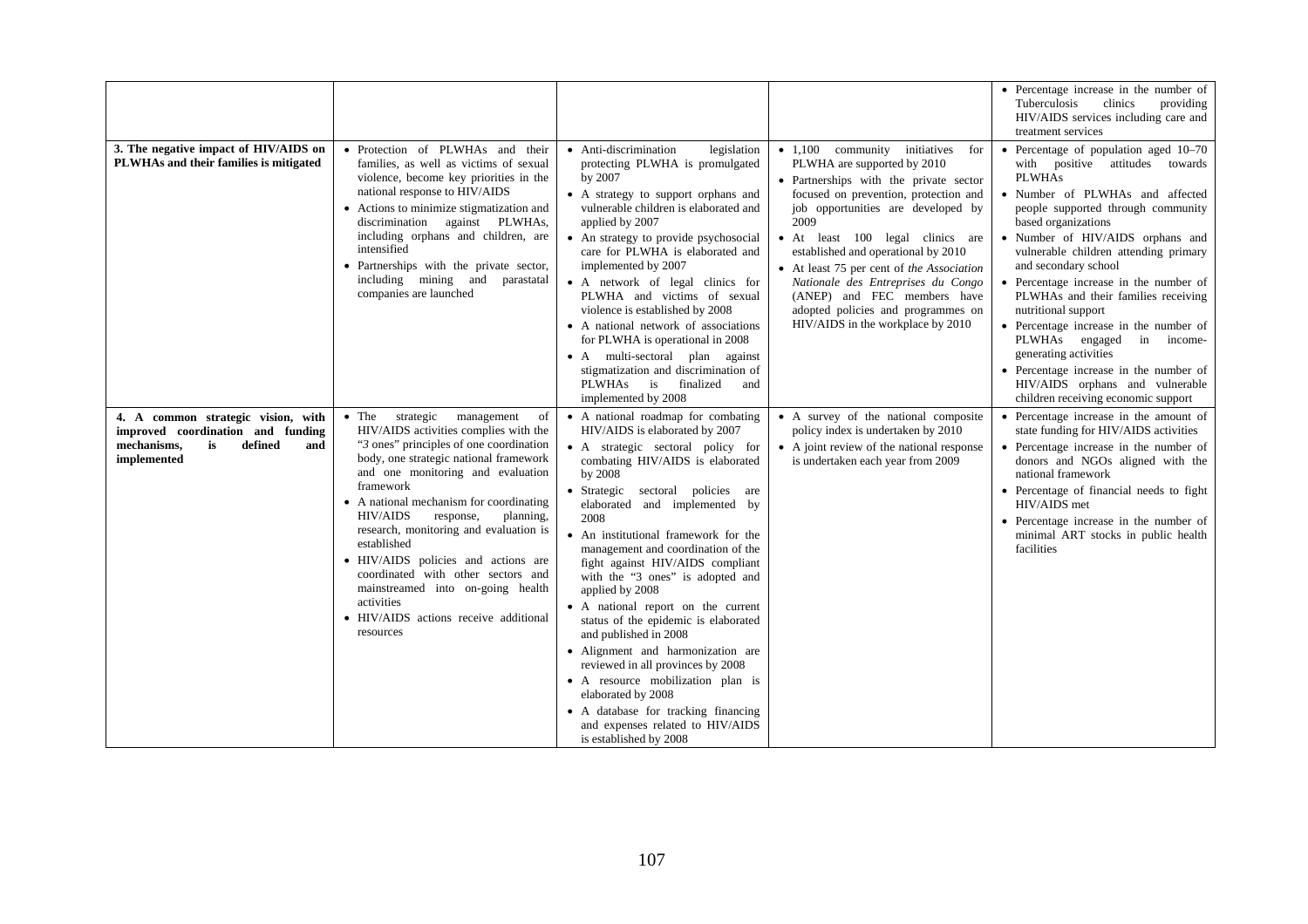# **CAF RESULTS MATRIX COMMUNITY DYNAMICS**

**The strategic objectives of this pillar are to stabilise highly volatile communities and increase the effectiveness of poverty-reduction programmes** 

| <b>CAF Outcomes</b>                                                                                                                                                                                                     | <b>CAF Outputs</b>                                                                                                                                                                                                                                                                                                                                                                                                                                                                                                                                                                                                                                                                                                                                                                                                                                                                                                                                                         | <b>Short Term Activities</b><br><b>July 2007-December 2008</b><br>(Programme d'Actions<br><b>Prioritaires</b> )                                                                                                                                                                                                                                                         | <b>Medium Term Activities</b><br>2009-2012<br>(to be finalized after the November 2007<br><b>Consultative Group)</b>                                                                                                                                                                                                                                                                                                          | <b>Selected Indicators</b>                                                                                                                                                                                                                                                                                                                                                                             |
|-------------------------------------------------------------------------------------------------------------------------------------------------------------------------------------------------------------------------|----------------------------------------------------------------------------------------------------------------------------------------------------------------------------------------------------------------------------------------------------------------------------------------------------------------------------------------------------------------------------------------------------------------------------------------------------------------------------------------------------------------------------------------------------------------------------------------------------------------------------------------------------------------------------------------------------------------------------------------------------------------------------------------------------------------------------------------------------------------------------------------------------------------------------------------------------------------------------|-------------------------------------------------------------------------------------------------------------------------------------------------------------------------------------------------------------------------------------------------------------------------------------------------------------------------------------------------------------------------|-------------------------------------------------------------------------------------------------------------------------------------------------------------------------------------------------------------------------------------------------------------------------------------------------------------------------------------------------------------------------------------------------------------------------------|--------------------------------------------------------------------------------------------------------------------------------------------------------------------------------------------------------------------------------------------------------------------------------------------------------------------------------------------------------------------------------------------------------|
| 1. The capacity of state institutions and<br>community-based organizations to<br>deliver basic services at the local level is<br>increased and Area-Based Recovery<br>programmes are piloted in selected<br>communities | • The capacity of local authorities to<br>manage budgets and regulate the<br>provision of basic social services is<br>strengthened<br>Strategic partnerships between civil<br>society and local authorities are<br>promoted<br>Legal frameworks<br>for<br>Local<br>Development<br>Funds<br>including<br>measures for ensuring financial<br>accountability are established<br>• Local Development Funds<br>are<br>established in pilot communities<br>• The capacity of local organizations,<br>including NGOs, youth groups, faith-<br>organizations,<br>women's<br>based<br>associations, media,<br>educational<br>groups, peace and human rights<br>networks, in priority-setting, project<br>design, procurement, implementation<br>and monitoring and evaluation is<br>strengthened<br>The capacity of civil society<br>organizations in protection, early<br>warning, advocacy, information, social<br>cohesion, facilitation and service<br>delivery is strengthened | • Local Development Committees are<br>established in high-risk areas by 2007<br>• Local Development Plans are<br>elaborated in high-risk areas by 2007<br>• Local Development Funds are<br>established in high-risk areas by 2007                                                                                                                                       | • Local Development Committees are<br>operational in high risk areas by 2008<br>$\bullet$ Local<br>Development<br>Plans<br>are<br>implemented in high risk areas by 2008<br>$\bullet$ Local<br>Development Funds<br>are<br>operational in high risk areas by 2008<br>• Members of community networks and<br>organizations in high risk areas are<br>trained on participatory local planning<br>and project management by 2008 | • Number of Local Development<br>Committees established in high-risk<br>areas<br>80 by 2009<br>• Number of Local Development<br>Plans elaborated in high-risk areas<br>• Number of Local Development<br>Funds established in high-risk areas                                                                                                                                                           |
| 2. Job and livelihood opportunities are<br>increased                                                                                                                                                                    | • Existing livelihood opportunities and<br>resources are mapped<br>• Revolving micro-credit and grant<br>schemes for women, youth and other<br>vulnerable groups are established<br>• The capacity and financial status of<br>cooperatives<br>and<br>producers<br>associations is strengthened<br>• The technical and vocational skills of<br>women and youth are strengthened                                                                                                                                                                                                                                                                                                                                                                                                                                                                                                                                                                                             | generation projects for<br>$\bullet$ Income<br>women, youth and other vulnerable<br>groups are launched in high-risk areas<br>by 2007<br>• Training on management of income-<br>generating projects is provided to<br>women, youth and other vulnerable<br>groups in high-risk areas by 2008<br>• A law on cooperatives and producer<br>associations is revised in 2008 | • Decrees for implementing the law on<br>cooperatives are disseminated by 2009<br>• Cooperatives and producer associations<br>are established by 2009<br>• Professional and technical training<br>programmes for women, youth and other<br>vulnerable groups are implemented by<br>2009                                                                                                                                       | • Number of socio-economic surveys<br>carried out in xxx number of<br>provinces<br>• Number of digital maps produced in<br>xxx number of provinces<br>· Number of women trained in<br>management techniques for income-<br>generating projects<br>• Number of youth trained in<br>management techniques for income-<br>generating projects<br>• Number of cooperatives and<br>associations established |